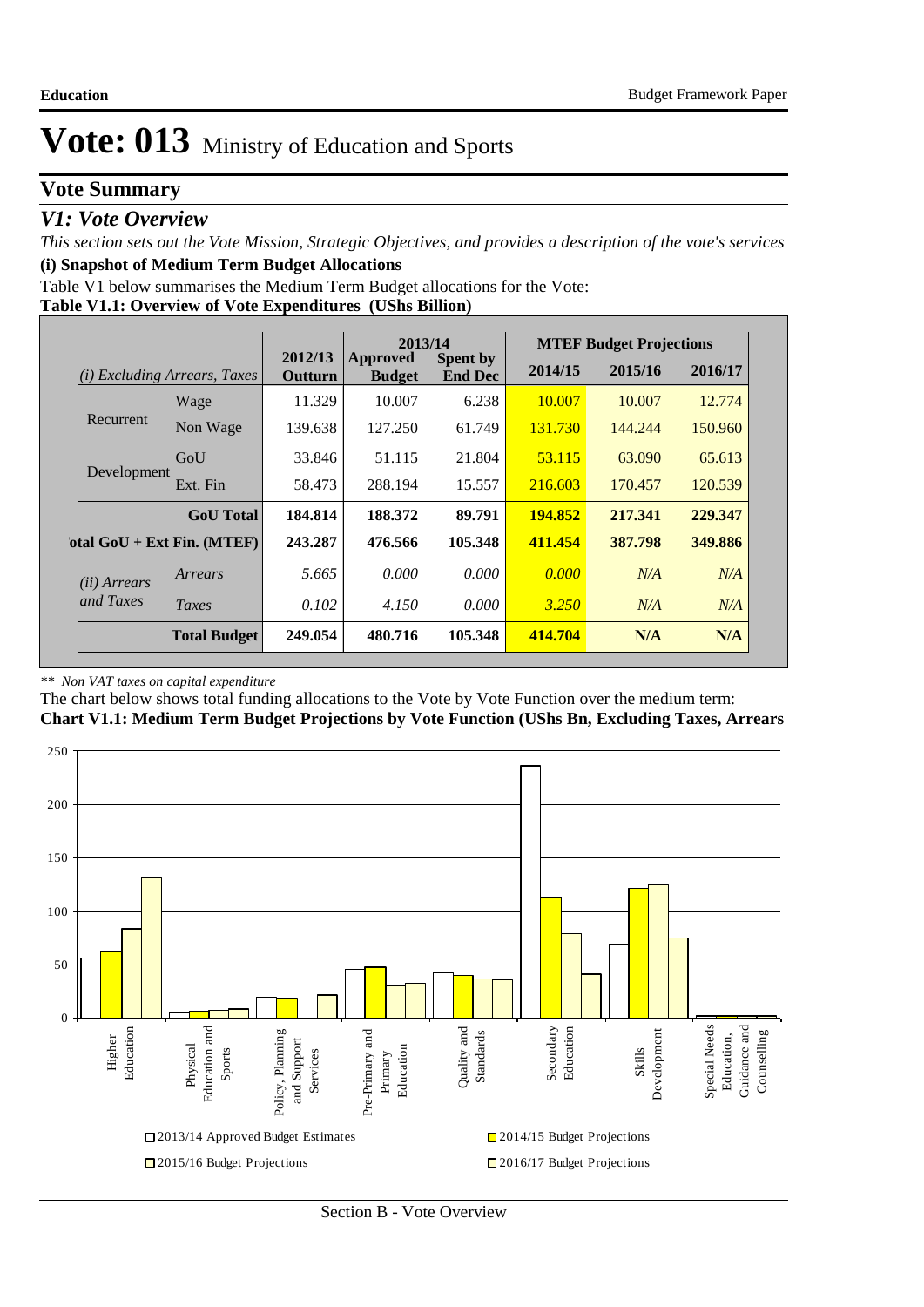### **Vote Summary**

### **(ii) Vote Mission Statement**

The Vote's Mission Statement is:

*To provide for, support, guide, coordinate, regulate and promote quality in delivery of Education and Sports to all persons in uganda for national integration, individual and national development.*

#### **(iii) Vote Outputs which Contribute to Priority Sector Outcomes**

The table below sets out the vote functions and outputs delivered by the vote which the sector considers as contributing most to priority sector outcomes.

| <b>Sector Outcome 1:</b>                                                                               | <b>Sector Outcome 2:</b>                                                           | <b>Sector Outcome 3:</b>                                                              |
|--------------------------------------------------------------------------------------------------------|------------------------------------------------------------------------------------|---------------------------------------------------------------------------------------|
| <b>Improved quality and relevancy of</b><br>education at all levels                                    | Improved equitable access to education                                             | <b>Improved effectiveness and efficiency in</b><br>delivery of the education services |
| Vote Function: 07 01 Pre-Primary and Primary Education                                                 |                                                                                    |                                                                                       |
| <b>Outputs Contributing to Outcome 1:</b>                                                              | <b>Outputs Contributing to Outcome 2:</b>                                          | <b>Outputs Contributing to Outcome 3:</b>                                             |
| <b>Outputs Provided</b>                                                                                | <b>Capital Purchases</b>                                                           | <b>Outputs Provided</b>                                                               |
| 070102 Instructional Materials for Primary 070180 Classroom construction and<br>Schools                | rehabilitation (Primary)                                                           | 070103 Monitoring and Supervision of<br><b>Primary Schools</b>                        |
| Capital Purchases                                                                                      |                                                                                    | <b>Outputs Funded</b>                                                                 |
| 070180 Classroom construction and<br>rehabilitation (Primary)                                          |                                                                                    | 070151 Assessment of Primary Education<br>(PLE)                                       |
|                                                                                                        |                                                                                    | 070153 Primary Teacher Development<br>(PTC's)                                         |
|                                                                                                        |                                                                                    | 070154 Support to Teachers in Hard to<br>Reach Areas                                  |
| Vote Function: 07 02 Secondary Education                                                               |                                                                                    |                                                                                       |
| <b>Outputs Contributing to Outcome 1:</b>                                                              | <b>Outputs Contributing to Outcome 2:</b>                                          | <b>Outputs Contributing to Outcome 3:</b>                                             |
| <b>Outputs Provided</b>                                                                                | <b>Outputs Funded</b>                                                              | <b>Outputs Provided</b>                                                               |
| 070202 Instructional Materials for<br>Secondary Schools                                                | 070251 USE Tuition Support<br>Capital Purchases                                    | 070203 Monitoring and Supervision of<br>Secondary Schools                             |
| <b>Outputs Funded</b>                                                                                  | 070280 Classroom construction and                                                  | 070204 Training of Secondary Teachers                                                 |
| 070253 Secondary Examinations (UNEB)                                                                   | rehabilitation (Secondary)                                                         |                                                                                       |
|                                                                                                        | 070281 Latrine construction and<br>rehabilitation (Secondary)                      |                                                                                       |
|                                                                                                        | 070282 Teacher house construction and<br>rehabilitation (Secondary)                |                                                                                       |
|                                                                                                        | 070283 Provision of furniture and<br>equipment to secondary schools                |                                                                                       |
|                                                                                                        | 070284 Construction and rehabilitation of<br>learning facilities (Secondary)       |                                                                                       |
| Vote Function: 07 03 Special Needs Education, Guidance and Counselling                                 |                                                                                    |                                                                                       |
| <b>Outputs Contributing to Outcome 1:</b>                                                              | <b>Outputs Contributing to Outcome 2:</b>                                          | <b>Outputs Contributing to Outcome 3:</b>                                             |
| None                                                                                                   | <b>Outputs Funded</b>                                                              | None                                                                                  |
|                                                                                                        | 070351 Special Needs Education Services                                            |                                                                                       |
| Vote Function: 07 04 Higher Education                                                                  |                                                                                    |                                                                                       |
| <b>Outputs Contributing to Outcome 1:</b>                                                              | <b>Outputs Contributing to Outcome 2:</b>                                          | <b>Outputs Contributing to Outcome 3:</b>                                             |
| <b>Outputs Funded</b>                                                                                  | <b>Outputs Funded</b>                                                              | None                                                                                  |
| 070454 Monitoring/supervision and<br>Quality assurance for Tertiary<br>Institutions (AICAD, NCHE, JAB) | 070451 Support establishment of<br>constituent colleges and Public<br>Universities |                                                                                       |

#### **Table V1.2: Sector Outcomes, Vote Functions and Key Outputs**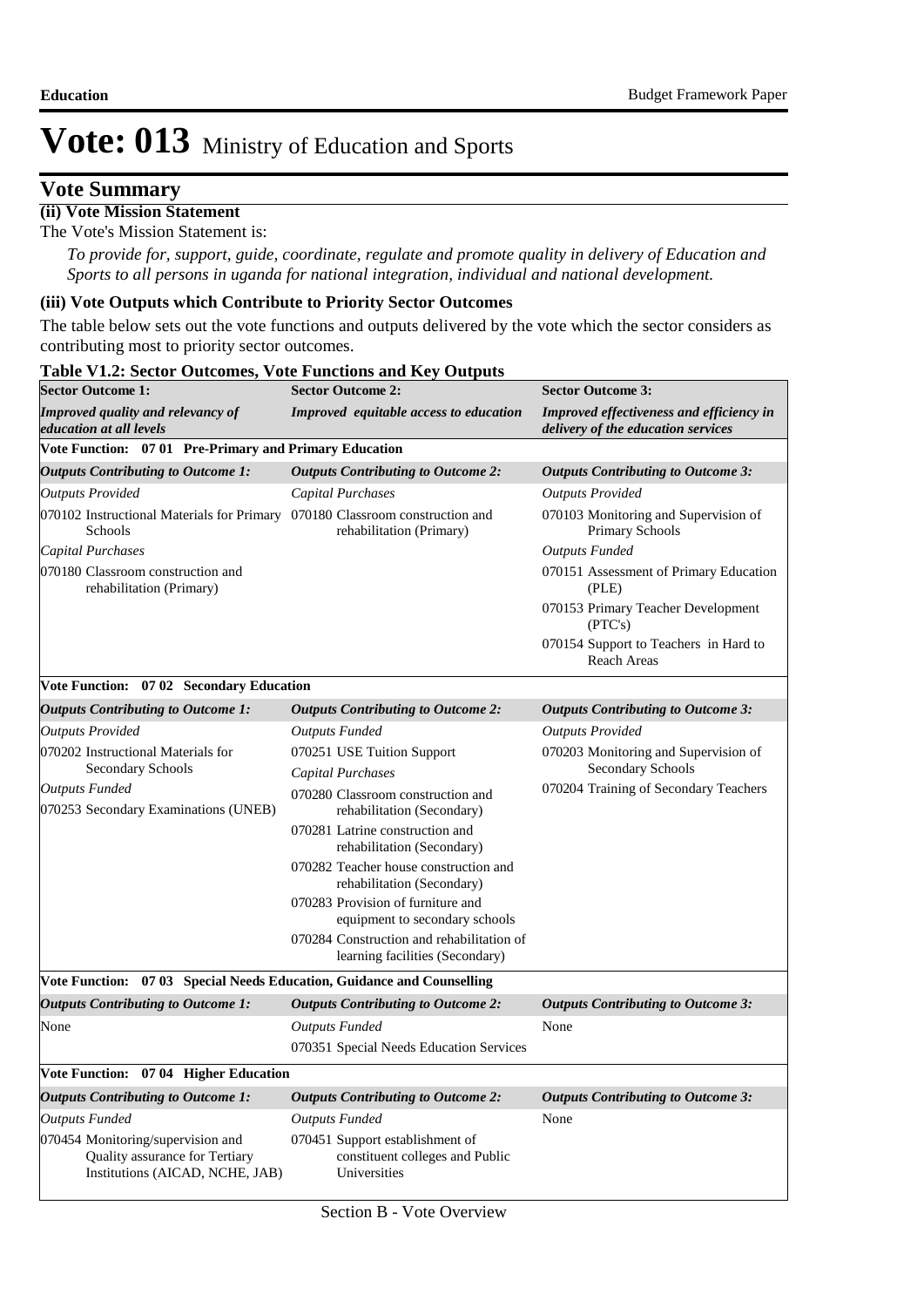### **Vote Summary**

| <b>Sector Outcome 1:</b>                                            | <b>Sector Outcome 2:</b>                                                     | <b>Sector Outcome 3:</b>                                                              |
|---------------------------------------------------------------------|------------------------------------------------------------------------------|---------------------------------------------------------------------------------------|
| <b>Improved quality and relevancy of</b><br>education at all levels | Improved equitable access to education                                       | <b>Improved effectiveness and efficiency in</b><br>delivery of the education services |
| Vote Function: 07 05 Skills Development                             |                                                                              |                                                                                       |
| <b>Outputs Contributing to Outcome 1:</b>                           | <b>Outputs Contributing to Outcome 2:</b>                                    | <b>Outputs Contributing to Outcome 3:</b>                                             |
| <b>Outputs Funded</b>                                               | <b>Capital Purchases</b>                                                     |                                                                                       |
| 070552 Assessment and Technical<br>Support for Health Workers and   | 070580 Construction and rehabilitation of<br>learning facilities (BTEVET)    |                                                                                       |
| Colleges                                                            | 070581 Classroom construction and<br>rehabilitation (BTVET)                  |                                                                                       |
|                                                                     | 070582 Construction and rehabilitation of<br>Accomodation facilities (BTVET) |                                                                                       |
| Vote Function: 07 06 Quality and Standards                          |                                                                              |                                                                                       |
| <b>Outputs Contributing to Outcome 1:</b>                           | <b>Outputs Contributing to Outcome 2:</b>                                    | <b>Outputs Contributing to Outcome 3:</b>                                             |
| <b>Outputs Provided</b>                                             | None                                                                         | <b>Outputs Provided</b>                                                               |
| 070602 Curriculum Training of Teachers                              |                                                                              | 070603 Inspection (Primary secondary                                                  |
| <b>Outputs Funded</b>                                               |                                                                              | BTVET) and monitoring of<br>construction works in PTCs                                |
| 070654 Curriculum Development and<br>Training (NCDC)                |                                                                              | 070604 Training and Capacity Building of<br>Inspectors and Education<br>Managers      |
|                                                                     |                                                                              | <b>Outputs Funded</b>                                                                 |
|                                                                     |                                                                              | 070651 Training of Primary Teachers<br>(Capitation) and operational cost              |
|                                                                     |                                                                              | 070653 Training of Secondary Teachers<br>and Instructors (NTCs)                       |

### *V2: Past Vote Performance and Medium Term Plans*

*This section describes past and future vote performance, in terms of key vote outputs and plans to address sector policy implementation issues.* 

### **(i) Past and Future Planned Vote Outputs**

*2012/13 Performance*

#### PRE- PRIMARY AND PRIMARY SUB-SECTOR

In FY 2012/13, the Vote Function was allocated a total budget of Ushs 46.96bn; recurrent budget of Ushs 26.65bn with a wage and non-wage provision of Ushs 0.11bn and Ushs 26.54bn respectively. This reflects a 26.8% (Ushs 9.74bn) recurrent budget cut compared to 36.4bn for FY 2011/12. Development budget stood at Ushs 20.30bn (Ushs 2.7bn GOU and Ushs 17.6bn external financing). By the end of May 2013, a total of Ush 22.37bn had been released. With this budget allocation, procurement of textbooks for P.4 had been accomplished and a total of Ushs 49.68bn was paid in UPE capitation grants for 7,051,790 pupils in the 133 Local Governments. Under provision of instructional materials, Procurement of textbook P.4 materials (1,374,927 copies) has been accomplished and payment of suppliers is on-going while procurement of P.2 instructional materials is on track. All suppliers for Local Language (LL) instructional materials had been given advance payment of 40% of the contract sum. LL books were procured and supplied at a ratio of 5:1 for P3 and P4 with 400,000 copies of assorted Instructional Materials being procured for P.2, and P.4 to reach the target of 5:1. Procurement of textbooks for P.5, P.6 and P.7 is on track, contracts have been signed with suppliers to provide 2,378,829 pupils' books and 325,000 teachers' books to achieve an average PBR of 9:1 in those classes whereas verification exercise for delivery of P.2 and P.4 materials was carried out in 200 schools in 50 districts.

 The sub sector monitored 560 ECD Centres, monitored UPE activities in 60 districts, licensed 287 and registered 131 private primary schools supported 134 District and Municipal Education Officers in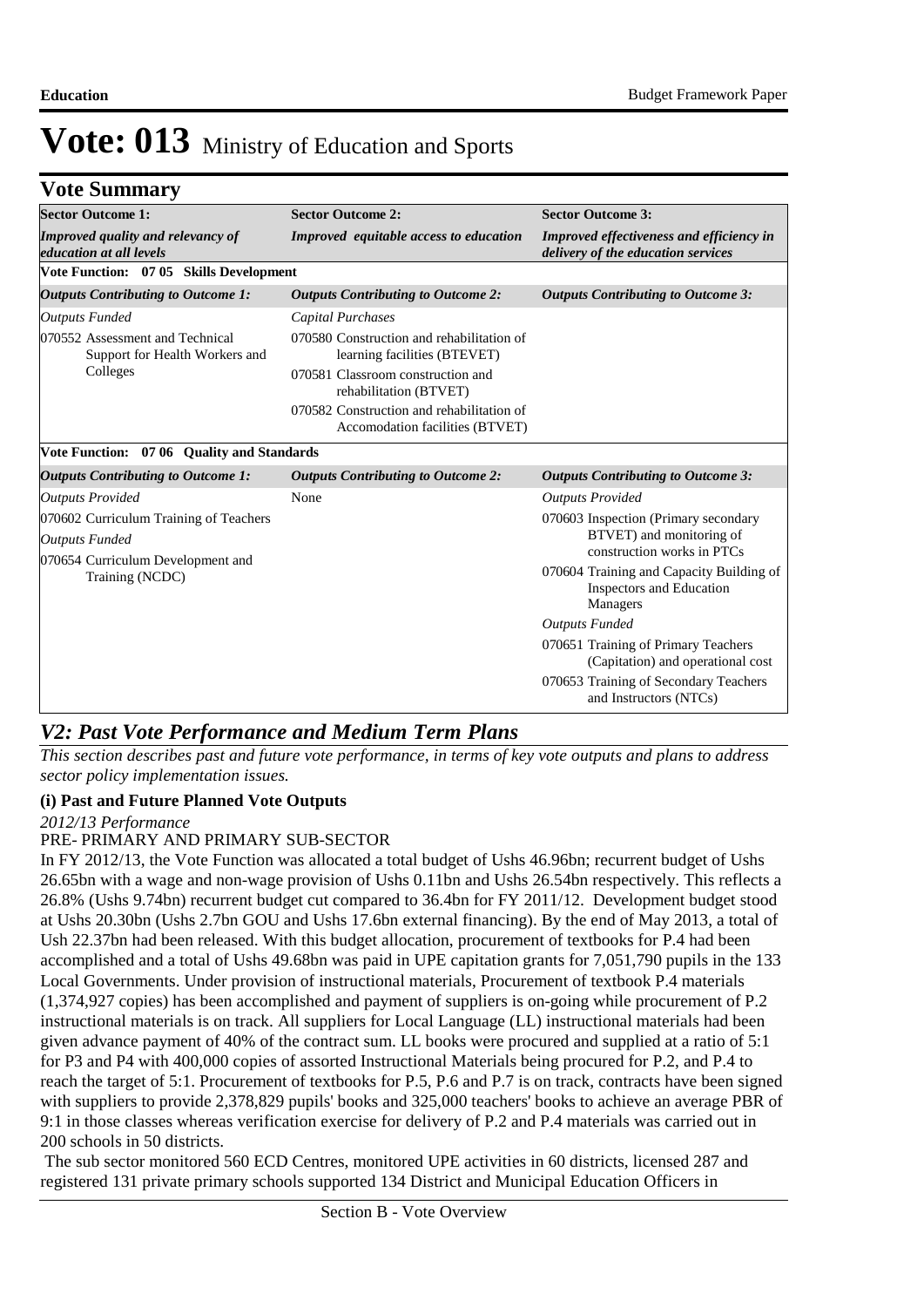### **Vote Summary**

monitoring education activities and trained 410 ECD care givers. 45800 copies of the Education Act 2008 were procured for distribution to primary schools and SMCs and supported the recruitment of 6254 primary teachers.

Under the World Food Programme, 3,217 shade tree seedlings were provided for each of the 2 schools selected in Abim, Kotido, Moroto, Kaabong, Napak, Amudat & Nakapiripirit and also bought 494 fruit seedlings for each of the 2 schools. 21 acres cleared for planting shade tree seedling in each of the 2 selected schools in Kotido, Abim, Kaabong, Amudat, Nakapiripirit and Napak; 3 schools from each of the 7 districts were supported with farm tools; 11 Wheelbarrows purchased for 3 schools in Kotido, 3 schools in Abim and 5 schools in Kaabong; 2 schools from each of the 7 districts supported with 90 litres of pesticides, 210 hand hoes, 105 spades and 200 jerricans 40 wheelbarrows purchased to support 20 selected schools in 7 districts, 4,550 Kai apple seedlings for fencing schools supplied to Abim and Kaabong, 100 watering cans and 12 spray pumps purchased to support school gardens and agro forestry. Under Emergency Construction project, a total of 27 classrooms at 11 primary schools were provided in FY 2012/13 i.e Bukasa New Model P/S, Kasengejje P/S, Kicwekano P/S, Kalubbubu P/S, Baale Wasswa Memorial P/S, St. Thomas Bazadde Bweyogerere, St. John Chrisostom Kakoola P/S, Nakikungube C/U P/S, St. Achilless Mwerere Catholic P/S, Nabalanga P/S and 9,715 pieces of furniture were provided as well as, constructing/renovating 1,529 V.I.P latrines.

#### SECONDARY EDUCATION SUB-SECTOR

The Subsector was allocated a total budget of Ushs 179.38bn; recurrent budget of Ushs 16.15bn with a wage and non-wage provision of Ushs 0.24bn and Ushs 15.91bn respectively. This reflects a 6% (Ushs 11.54bn) Vote Function budget cut compared to Ushs 190.92bn for FY 2011/12. Development budget stood at Ushs 163.23bn (Ushs 18.32bn GOU and Ushs 144.91bn External Financing). By the end of May (Q4), a total of Ush 229.93bn had been released.

The sub sector paid Ushs 104.93bn in capitation grants to 736,955 USE and 37,393 UPOLET students. To enhance the teaching of computer studies 447 teachers and 3416 students were trained and sensitized on ICT and digital science. Capacity building programmes were also implemented for 239 headteachers and 61 deputies on efficient management systems. In addition 50 secondary schools received 4 computers each fully installed with digital soft ware.

In addition funds were provided to 10 secondary schools for the procurement of computers and set up ICT laboratories; Lango College – Lira; Entebbe SS – Kampala; St Denis SS Gaba – Kampala; St Mary's College Rushoroza – Kabale; Bishop Comboni college – Kanungu; St Kizito SS Katikamu – Luwero; Kilembe Secondary School – Kasese; Nyamiyaga SS – Kanungu; Kirima Community SS - Kanungu and Busiiro SS – Iganga.

Under Private Schools Department, A final certificate for the grading of 600 private schools was paid, 170 and 143 private schools were licensed and registered respectively. 72 non-USE Private Secondary Schools were monitored and support supervised while 416 Private Secondary Schools implementing USE and UPOLET were monitored and support supervised countrywide.

Under classroom construction, a final certificate for the construction of a Seed SS at Logoro in Lamwo was paid, several certifcates were paid i.e Certificate No.26 construction of Bukhokho Seed SS Manafwa, construction of seed secondary school by Kamukaro; M/S Systems Consult, construction of seed schools in Bulunga - certificate No. 2, Kameruka certificate No. 4, cert No 5 (Bab Eng Ltd) for Kobwin Seed sec sch, M/S Kamukaro Gen Cons Ltd for Gogonyo Seed S S. Construction of multipurpose hall at Rubaare SS continued while at Aboke High school in Oyam District, land and buildings were secured and compensation made. Monitoring of civil works at 62 sites under development of secondary was carried. Under SESEMAT 631 headteachers where sensitized on management committee guide. In addition, 133 bursars and 112 members of the PTA were oriented through the SESEMAT programme from Western and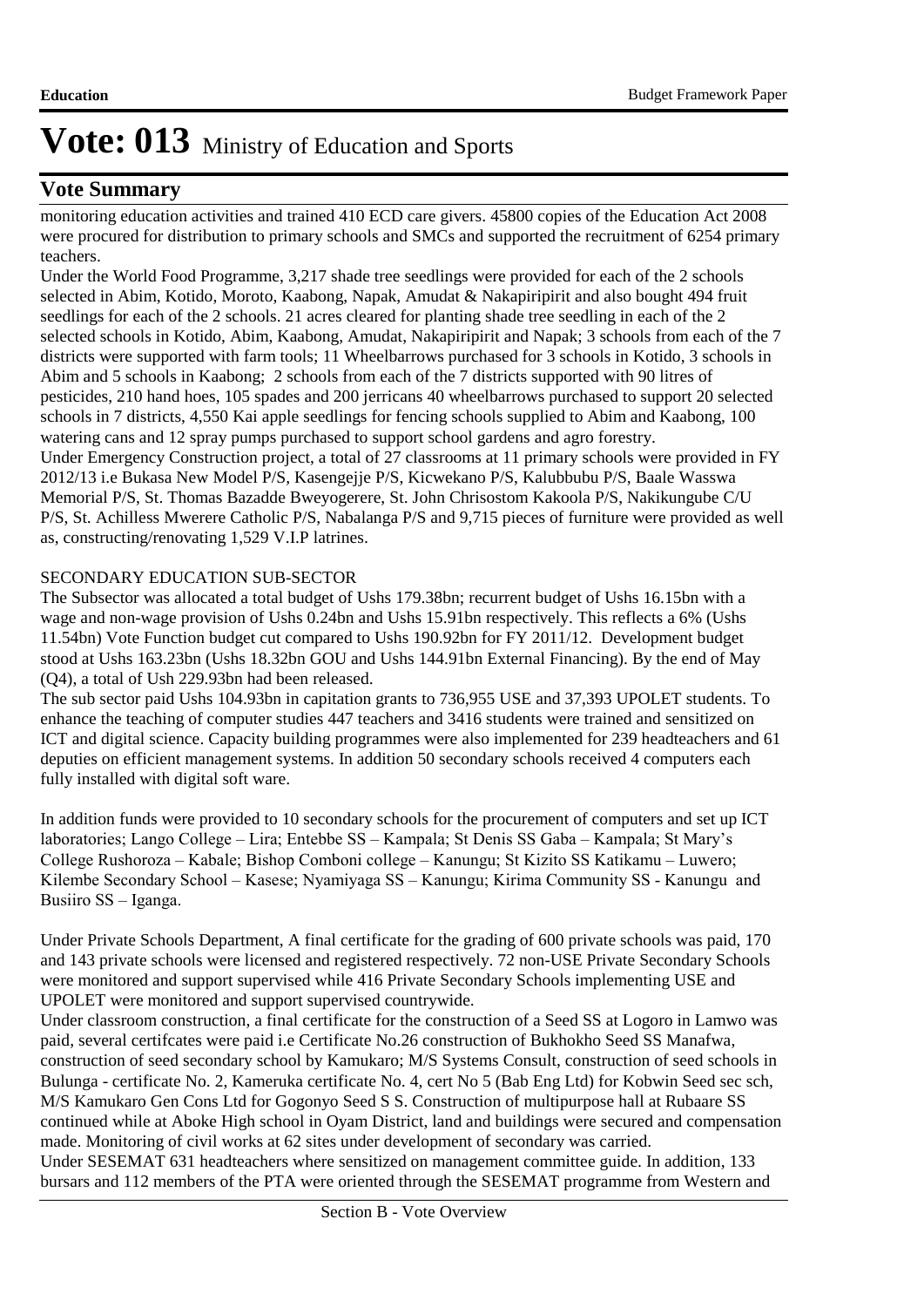### **Vote Summary**

North Eastern Uganda

With support from World Bank USE (IDA)/ APL project, the subsector recorded the following achievements;

Procured and installed an Optimal Marker Reader at UNEB and procured assorted furniture. To augment classroom construction under GoU, funds were disbursed under APL project to a total of 442 schools for construction of classrooms, VIP latrines, teachers houses in phase II beneficiary schools (i.e USE schools spread across the country) and construction works in these 442 schools are at various stages while construction works are on-going at 596 out of 659 sites under phases I & II with 50 % of the schools under construction are complete, awaiting supply of furniture and water tanks have been supplied and installed 202 schools under phase I.

700 members of the Construction Management, Procurement and Contracts committees were trained from 100 schools under phase III in 5 SESEMAT Centres across the region and were awarded certificates. 4,000 copies of the school based procurement and implementation manual for civil works were printed and distributed to all 759 beneficiary schools. Various activities were still on-going and these include; evaluation of bids to supply secondary education course books for Biology, Physics, Chemistry and Mathematics (i.e. the books are being evaluated by selected science teachers), Needs assessment for Kabale and Mubende NTCs, supervision of sites in phases I and II, development of the secondary TDMS, review of Lower Secondary Curriculum-phase I while school specific site lay out plans were developed. In provision of instructional materials, firms were procured and supplied a total of 2,255,020 course books. Under ADB Education IV project; civil works were completed at 11 sites out of the 27 sites specifically at; Wakyato Seed SS – Nakaseke; Atutur Seed SS – Kumi; Bukanga Seed SS – Luuka; Busaba Seed SS – Butaleja; Kabei Seed SS – Bukwo; Bugunzu Seed SS – Sironko; Buwesswa Seed SS – Manafwa; Ojetenyang Seed SS – Serere; Kalongo Seed SS – Nakasongola; Kkome Seed SS – Mukono and Naguru Seed SS – Wakiso. Civil works are still on going at the remaining 4 sites – Bumayoka Seed SS – Bududa; Kalisizo Seed SS - Rakai; Mella Seed SS – Tororo; Bulamu Seed SS – Mpigi; Purongo Seed SS – Nwoya; Ogoko Seed SS – Arua; Apo Seed SS – Yumbe; Patongo Seed SS – Agago; Ayer Seed SS – Kole; Buhanika Seed SS – Hoima; Kanara Seed SS – Ntoroko; and Bubandi Seed SS – Bundibugyo. The sector is in the process of retendering the remaining three (3) seed secondary schools after the contract was terminated. These are; Katunguru Seed SS – Rubirizi, Kamwenge College Seed SS – Kamwenge and Bufunjo Seed SS – Kyenjojo.

 In addition civil works are in progress for the expansion and rehabilitation of centers of excellence at 30 secondary schools and 1 BTVET institution while the procurement process for the remaining 12 secondary schools and 1 BTVET institution has been finalized. 28 centers of excellence received tractors with a plough; a trailer and a slasher.

### SPECIAL NEEDS EDUCATION, GUIDANCE AND COUNSELING SUB-SECTOR

In FY 2012/13, the Vote Function was allocated a total budget of Ushs 2.11bn exclusively recurrent with no development budget. This accounted for Ushs 0.19bn as wage and Ushs 1.93bn non-wage. By the May (Q4), a total of Ush 1.696bn had been released.

The subsector recorded the following performance;

A subvention grant was paid to 3,500 learners in 100 schools and 50 schools were visited to offer support supervision and guidance to teachers and other stakeholders implementation of SNE activities. One training programme conducted in each of the 6 CPTCs. One Sign Language training conducted for the department staff. Training of 1,500 NFE teachers conducted. Monitoring of the training of NFE teachers conducted in 6 CPTCs of Nakaseke, Kibuli, Moroto, Arua, Busubizi and Bulera.

Under Guidance and Counseling, 316,980 P.7 leavers were placed in Post-Primary institutions and 113,499 S.4 leavers placed in S.5, Technical Institutes, PTCs and Health training institutions. 2500 copies of Career Guidance Handbook, 12,000 copies of journal of G&C , 7,500 wall charts, 6,000 copies of the information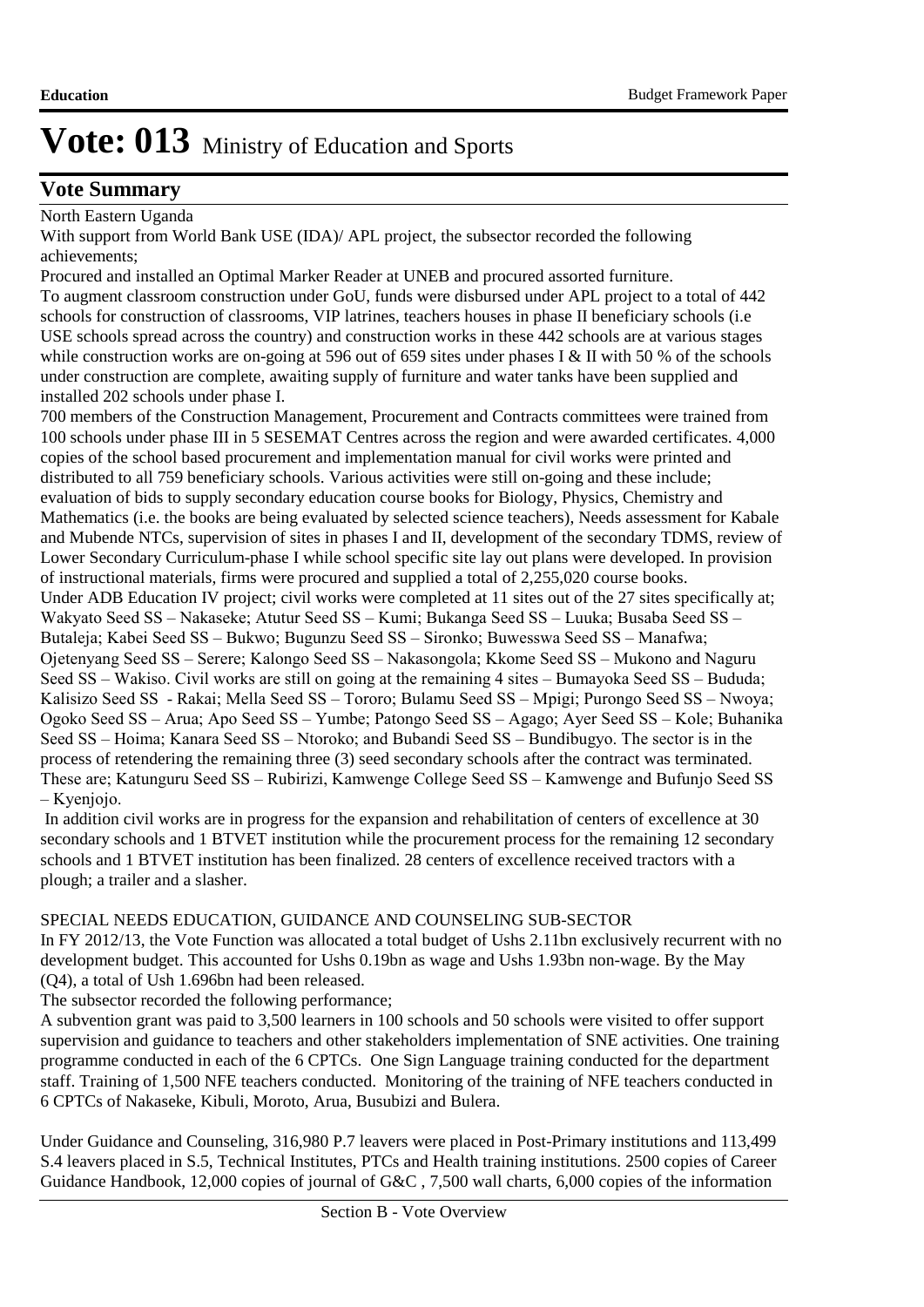### **Vote Summary**

guide for S4 leavers, 50,000 copies of P7 information guides procured, carried out career talks in 203 schools in selected districts. Under ADB IV, trained 300 teachers were trained on HIV/AIDS Counselling and Guidance and Counselling in general, facilitated in academic outreach activities organized by MUKguild office for 600 A- Level students in 5 centres (Mbale S.S, Jinja S.S, Ntare School, Masaka S.S and MUK), Conducted a consultative meeting on the G&C Policy with 250 members of the UCA (Uganda Counselling Association) at MUK, Conducted 2 workshops under REPSSI (Regional Psychosocial Care & Support Initiative) on Psychosocial Care and Support (PSS) for 20 representatives from MOES sub-sectors and 20 representatives of mid and senior managers at Hotel Triangle Kampala and City Royal Hotel, Bugolobi respectively. A draft Guidance & Counseling policy produced pending input from stakeholders. The subsector conducted Careers talks in 40 schools in selected districts and carried out HIV/AIDS GC Support Supervision carried out in 44 secondary schools and 6 BTVET institutions in Apac, Katakwi, Kumi, Kole, Lira, Bushenyi, Kabale, Gomba, Serere, Wakiso, Kiruhura districts. 576 headteachers, school Nurses, Career teachers, senior men/women teachers sensitised on GC issues in 72 ADB IV beneficiary schools in the 4 regions in Uganda.

### HIGHER EDUCATION SUB-SECTOR

In FY 2012/13, the Vote Function was allocated a total budget of Ushs 71.02bn; recurrent budget of Ushs 46.31bn with a wage and non-wage provision of Ushs 0.15bn and Ushs 46.16bn respectively. This reflects a 486% (Ushs 58.91bn) Vote Function budget increament compared to Ushs 12.11bn for FY 2011/12. Development budget stood at Ushs 24.71bn (Ushs 10.3bn GOU and Ushs 14.41bn external financing). By the May (Q4), of the financial year under review, a total of Ush 42.14bn had been released. To support establishment of Constituent Colleges and Public Universities, the subsector remitted funds to UPIK for recurrent expenses. Under development of Uganda Petroleum Institute, funds were disbursed to continue renovation of old dilapidated infrastructure while development of the infrastructure at the prefabricated campus continued and construction works on the prefabricated campus is estimated at 80%. Paid top up allowances to students on scholarship abroad and funded research at Public Universities. Additional 70 new students benefited from scholarship opportunities in India, China, Egypt, Cuba, Algeria, United Kingdom and Australia. The subsector also sponsored PhD and Master Students, supported Higher Education Students' Loan Scheme Secretariat.

Through the by National Council for Higher Education, 220 programmes were received and accredited, licensed one University and 16 other tertiary institutions, granted two institutions letters of interim authority. Two Public Universities, 30 private Universities were monitored. Universities admitted 50,000 of the 65,417 admissible

AICAD facilitated research in Public Universities with the assistance of subscription fees amounting to Ushs 0.790bn. The Inter University Council for East Africa received Ushs 0.361bn to maintain standards in the region.

Under support to Public and Private Universities, Government presented to Parliament a statutory instrument legally establishing Muni University as the sixth Public University in Uganda and was passed. Funds were remitted to Muni University, Kisubi Brothers University for development and recurrent expenses while a task force for establishment of Soroti University was put in place, facilitated and Soroti University project launched in Q1 of the financial year under review.

### SKILLS DEVELOPMENT SUB-SECTOR

In FY 2012/13, the Vote Function was allocated a total budget of Ushs 54.177.02bn; recurrent budget of Ushs 24.64bn with a wage and non-wage provision of Ushs 2.905bn and Ushs 21.73bn respectively. Development budget stood at Ushs 29.53bn (Ushs 14.66bn GOU and Ushs 14.87bn external financing). By the end of the financial year under review, a total of Ush 35.37bn had been released. With this budget allocation, the Subsector;

Paid Capitation grants for 8800 students in 53 government institutions, 1,750 students in 5 UTCs, 1750 students in 5 UCCs, disbursed funds to Business and Technical Examination Board to perform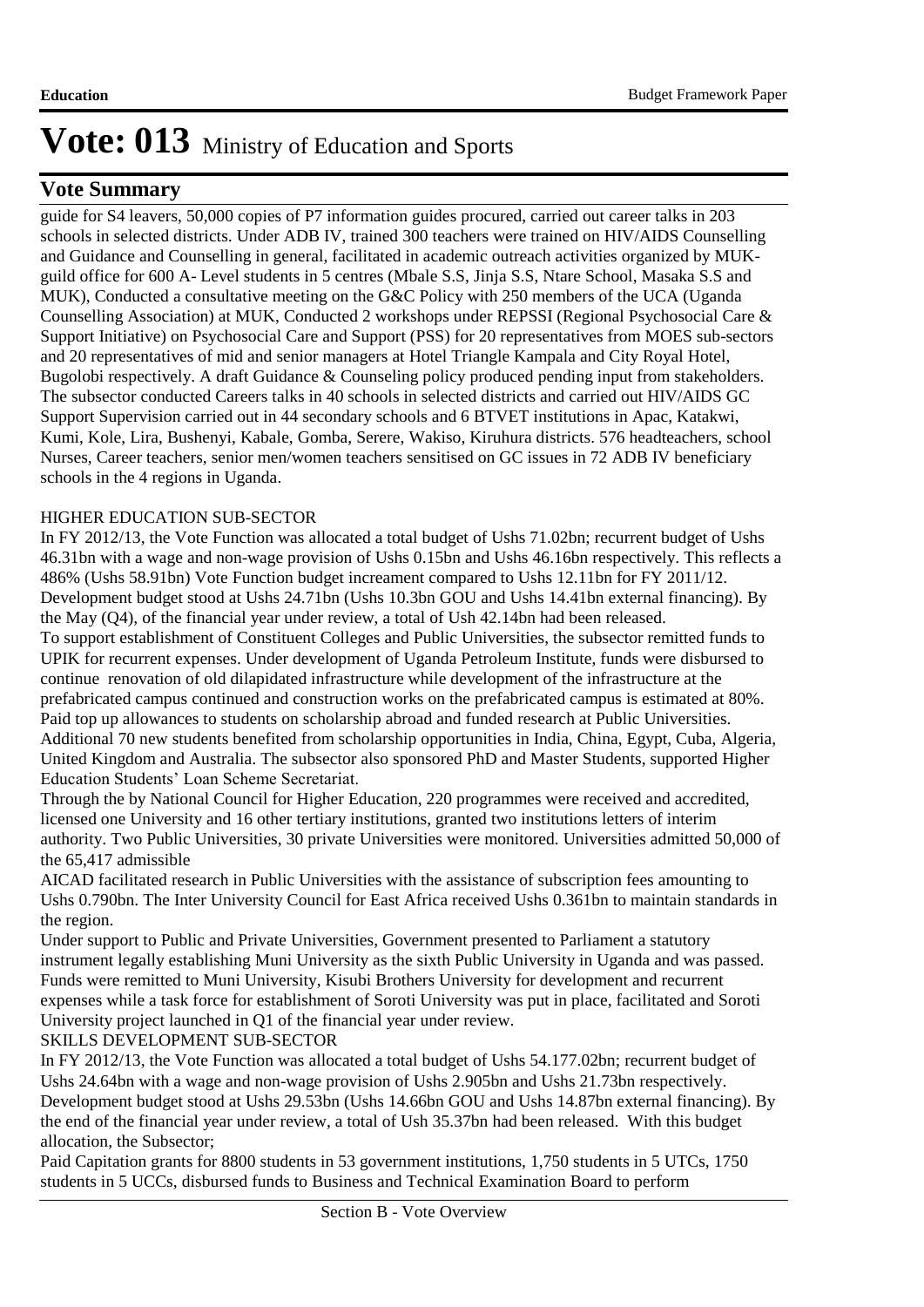### **Vote Summary**

Strengthened UBTEB Human Resource (31 staff) capacity Strengthened procurement policies, financial management and other policies for Board and development of quality Assurance system. Conducted and administered end of semester one/end of year exams in Nov/Dec 2012 and May/June 2013for Diploma and Certificate students. Paid capitation grant for 3000 school leavers and 10,000 non formal trainees UNMEB registered 2645 candidates for November 2012 examinations Accreditation and validation of UNMEB exam centres conducted in 31 accredited schools and 15 Nursing and Midwifery institutions. 167 BTVET staff Monitored and supervised 5 departmental training institutions Disbursed subvention funds for 1,896 students in 09 departmental training institutions, Mulago Procured 20 computers for Hoima School of Nursing Developed 05 curricular for technical institutions and trained 30 instructors and continued development of curricular for technical institutions and trained instructors Supervised planned activities at various BTVET institutions i.e. sixteen (16) project sites: fourteen (14) technical institutes, one (1) NTC and two (2) UTCs Construction of a twin workshop in Ahmed Seguya Memorial TI and a double storey library block in Pakwach UCC completed. Provided funds for furniture for UCC Packwach funds for completion of the library. Funds to complete storied block at UCC Kabale and fence UTC Kichwamba were under process. Monitored and supervised construction works in 20 beneficiary P.7 graduating TVET institutions. Activities for works in Buseesa TI, Kaabong TI, Amuria TI, Hoima, TI Kamuli TI, Lwengo TI, Mikonos TI, Nakasongola TI, Namutumba TI, Pader TI, Yumbe TI, Unyama NTC, and UTC Elgon & UTC Lira had reached design level. Monitored and supervised construction works in 20 beneficiary P.7 graduating TVET institutions Disbursed funds for assorted learning tools and Equipment to St. Josephs Kyarubingo, Kakiika TS, and Namisindwa TS Procured assorted learning tools and equipment for constructed workshop and classrooms at St. Josephs Kyarubingo, Kakiika TS, Namisindwa TS, Mbale CP, Nagwere TS, Bukooli TS, Omugo TS, Kumi TS, Olio TS, Pacer CP, Masulita VTC, Rwiziringiriro TS,Ngugo TS, Katakwi TS, Dokolo TS, Mubende CP, Kadogo CP, Kihanda TS, Namasale TS and Kitagata FS i.e. for courses like BCP, CJ, Motor Vehicles, TC, Business and agriculture Directorate of Industrial Training achieved the following; Developed Assessment and Training package (i.e. occupational profiles, training modules, Test items) for horticulture farmer, poultry farmer, fish farmer. Trained staff on new approaches to labour market scan using central region as pilot. Labour market scan was conducted in Eastern Uganda (Jinja and Tororo) to establish the occupations that require ATPs and compare results with the stock of ATPs focusing on non-formal training already developed. Trained 12 facilitators for Test Item Development, 50 Assessors, 150 Test Item developers (theory), 100 Test items (practical) for levels I and II. Under the regular non-formal programme, 13,445 candidates were registered (7,549 female and 5, 896 male) from 344 training providers in 75 occupations while under the formal programme, 2,016 (1,067 female and 949 male) candidates were registered from 97 training providers for level I assessment o/w 1, 939 were assessed. Under level II, 2,967 candidates were registered (1,140) females and 1, 837 males) from 108 training providers o/w 2,857 were assessed.

Conducted assessment for 48 candidates undergoing training in Diploma in Training institution Management (DTIM) 2nd and 3rd cycles and 37 candidates were assessed under DVTI 3rd cycle. Printed and issued certificates and transcripts to successful candidates. Released results for all assessments in April 2013.

### QUALITY AND STANDARDS SUBSECTOR

In FY 2012/13, Quality and Standards subsector was provided with a total budget of Ushs 29.91bn;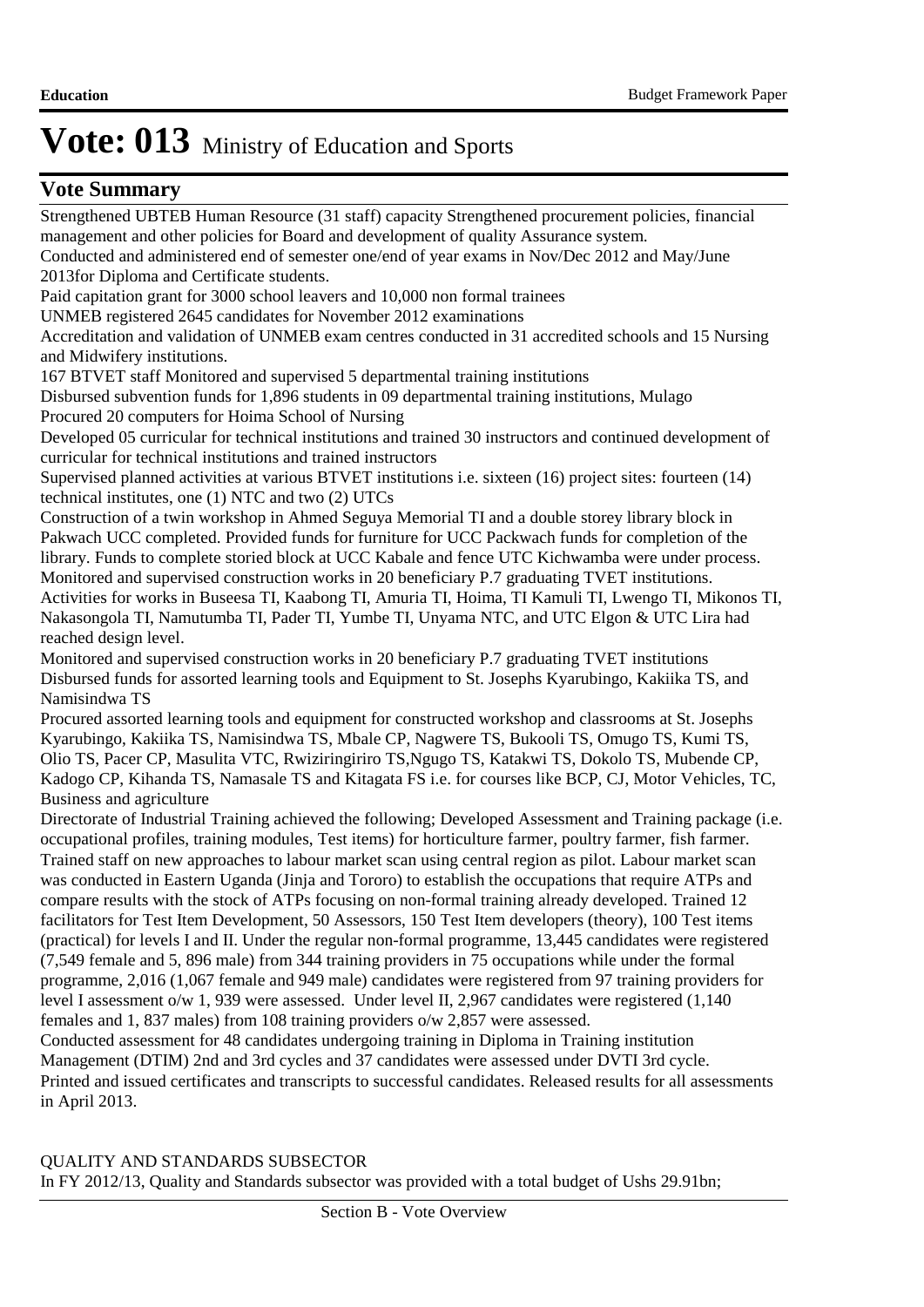### **Vote Summary**

recurrent budget of Ushs 20.31bn with a wage and non-wage provision of Ushs 4.09bn and Ushs 16.22bn respectively. Development budget stood at Ushs 9.6bn (Ushs 6.08bn GOU and Ushs 3.52bn external financing). By the month of May of the financial year under review, a total of Ush 23.23bn had been released. With this budget allocation, the Subsector achieved the following;

Through NCDC, continuous assessment (CA) handbook and record cards were produced and alpha tested, 200 teachers from 96 pilot schools were oriented and monitored the CA pilot implementation. Area language boards were formed and sensitized in 22 Districts of which 10 Districts of Eastern Uganda were formed under the Centre's funding and 12 districts of Central region were sensitized under the SRHP/RTI funding. 127 pilot teachers were oriented for term three P .5 Kiswahili syllabus, 127 teachers oriented on term one P6 Kiswahili content while 127 teachers were oriented on term two P6 Kiswahili content. Procurement process for a brailing embosser machine was at evaluation phase. Birth - 3yrs learning framework was finalized and monitored its pilot implementation. The Learning framework is ready for council approval.

Regarding the syllabi, all syllabi were finalized with delivery of 7 syllabi made. i.e (Biology, Agriculture, chemistry, physics. Mathematics, CRE, IRE), 1500 copies of the syllabi were printed and orientation of teachers ongoing and will be finalized on 2nd June at Kololo SSS. The syllabi of senior one and two were completed for six out of eight learning areas, curriculum framework document and philosophy for the lower secondary reform was completed, seven out of the eight Learning areas developed scope and sequence (sensitization of stakeholders was still ongoing). NCDC prepared draft Syllabus for three National Diplomas in Accounting, Business Management and Marketing awaiting approval by Council Concerning thematic curriculum implementation, a study on evaluation of the thematic curriculum and the transitional class was done and draft report in place. Finalization of the registration process for academic journal ongoing.

Under the department of TIET, the subsector paid subvention to UNEB, paid school practice exams fees and living out allowance for 3,751students of Kabale, Kaliro, Muni, Unyama, Mubende NTCs and Nakawa VTI. Capitation grants was paid to National Teachers' Colleges of: Kabale, kaliro, Muni, unyama, Mubende NTC, Abilonino Community Instructors'College and Mulago Health Tutors College. Construction of 5 Classroom Blocks of which four are of 3 classrooms and one of 2 classrooms at foundation level and one Kitchen block with stores constructed at window level.

Contract signed for the 4 PTCs of Butiti, Kiyoora, Nkokonjeru, Bwera and Kamurasi PTCs and kick started works at Butiti PTC. Site meetings were held and construction works monitored at Shimoni Demonstration School and PTCs. Revised Primary Teacher Education (PTE) Curriculum implemented, all the 15 syllabuses for the PTE Curriculum and 2 modules for English Language Education were printed and distributed to all PTCs. A contract was signed to print 6 more modules and printing is in progress, a baseline study was conducted in the districts of Gulu, Apac, Pader and Amolatar, under the Quality Education Project to establish the status of teachers competences in the integration of life skills/values in teaching and learning, use of Gender Responsive Pedagogies, use of local language as the medium of instruction from P1-P3 and transition to English in P4

The Directorate of Education Standards (DES) inspected 45 PTCS, 1638 Secondary schools, 3200 BTVET Institutions and 94 ECD Teacher training institutions, trained 332 inspectors and Education Officers. Trainers of Trainers workshop for 54 inspectors on measuring learning achievements (MLA) as a new inspection strategy has been carried out and inspected 23 schools for licensing and registration. Monitored the quality of Inspection, Gender and Equity environment, SNE and HIV/AIDS implementation in 112 local governments.

Monitoring of Learning Achievement was done by setting of test items for P2, P4, P6 in literacy and numeracy and translation for P 2 numeracy into the 27 approved languages.

Under development of PTCs, 62 Motorcycles were procured by GoU, 127 motorcycles were provided by UNICEF and distributed to PTCS. Comprehensive Needs Assessment for PTCs ongoing . With relocation of Shimon PTC, certificate No.3 was cleared in favor of Lubmarks Investments Ltd,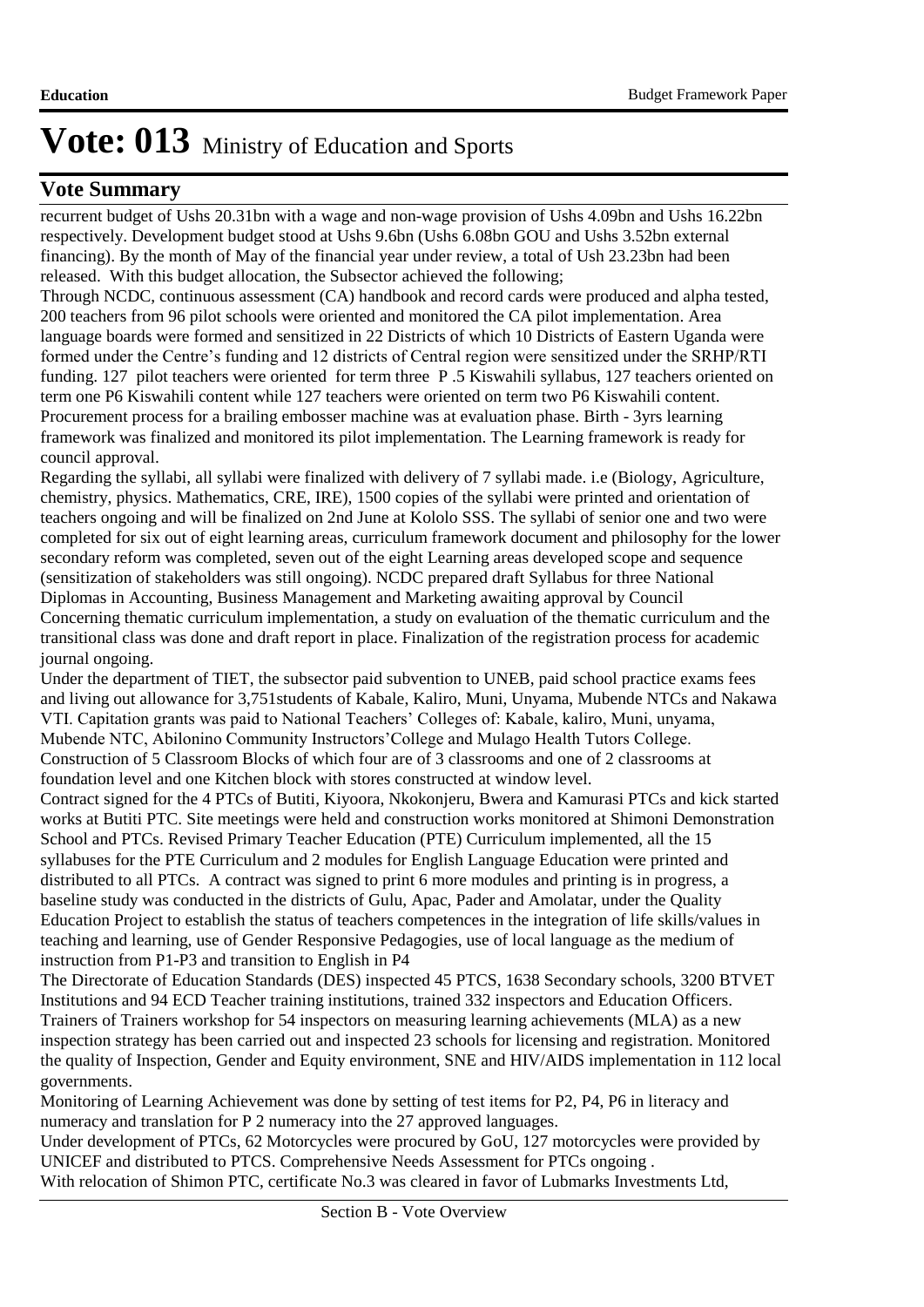### **Vote Summary**

Teachers' Houses at floor one slab level, Classrooms and administrative blocks are at the ring beam level and contract extension renewed to December, 2013 instead of January 2013.

### PHYSICAL EDUCATION AND SPORTS SUBSECTOR

In FY 2012/13, the Vote Function was allocated a total budget of Ushs 5.7bn; recurrent budget of Ushs 3.4bn with a wage and non-wage provision of Ushs 0.078bn and Ushs 3.33bn respectively. This reflected a 33.9% (Ushs 1.4bn) Vote Function budget increment compared to 4.26bn for FY 2011/12. Development budget stood at Ushs 1.2bn exclusively GOU funded.

The sub sector; paid annual subscription fees to WADA and SCSA, remitted subvention to NCS for its internal operations and to facilitate activities of National sports Federations/ Associations. Physical Education and Sports supported refining of Draft PAS Bill 2013, coordinated and facilitated MoES team during the 2012 MTN Kampala Marathon and provided funds to procure 10 footballs, 10 volleyballs, 10 netball and one mowing machine for each of the 32 sports schools.

The subsector also held the 1st National Sports Development Action Plan workshop, conducted training for 425 primary school teachers on Kids Athletics, conducted pre- Games Inspection for 2013 Edition of Primary and Secondary School Ball Games 1; Mbarara High School and Kids Athletics National Championship in Mukono. Two (2) officials from the Ministry were facilitated to attend Germany Sports tour and UNESCO conference of senior officers of Sports held in Berlin Germany. Supported Uganda Netball team to participate in the Africa Netball championship to be held in Blantyre in Malawi, facilitated MoES officials to carry out monitoring for the sports schools programme, contributed to intercollegiate games 2013, polytechnics, PTCs and NTCs games and disbursed funds for organisation of secondary schools athletics championships to be held in Lira at Dr. Obote College. Five (5) planning and review meetings for National Schools Sports Championships were facilitated, facilitated MoES officials to attend five (5) National Championships i.e Kids Athletics in Mukono, NTCs games in Kabale, Coca Cola underfourteen championships, Ball games 1 at Mbarara, Secondary Athletics in Lira and supported Kick boxing team to Athens Greece for the World Kick Boxing Championships of Self Defence Financial support was provided to UAF (Ushs 48million) and FUFA (Ushs 21millions) under the

Presidential pledge; made part payment of 175,575,070 to M/S ID Forum for designs and construction supervision of regional stadia (Lot1); 209,980,980 to M/S Habitat Consultants for designs and construction supervision of regional stadia (Lot 2) ; handed over the National Higher Altitude Training Center (NHATC) site to Infrastructure Design Forum to commence designs. Advance payment was made amounting Ushs 131,606,100= for construction of Teryet Primary school. Disbursed funds (Ushs 330 million) to Ministry of Water and Environment for water connection to NHATC Teryet and Ushs 194,304,000 was disbursed to Kapchorwa District Local Government to compensate squatters at Teryet.

### POLICY PLANNING AND SUPPORT SERVICES

In FY 2012/13, the subsector was provided with a total budget of Ushs 9.94bn with a wage and non-wage provision of Ushs 1.48bn and Ushs 8.45bn respectively. With this budget allocation, the Subsector achieved the following;

The subsector continued supporting the activities of Uganda National Commission for UNESCO where it paid contributions to international organisations (UNESCO, UNSA) in which it conducted a study on the implementation of the ECD policy in Uganda and disseminated the findings to stakeholders, carried out the End of Decade EFA Assessment.

Diagnostic study on teacher issues under TTISSA (Teaching Training Initiative for Sub Saharan Africa) was carried out. Conducted a study on the management of energy resources in education institutions Developed Human rights garden at the UNATCOM peace centre, monitored budget execution in tertiary institutions and some local governments

Under planning function, Prepared and submitted budget estimates for FY 2012/13, prepared and submitted release advices for the centre and LGs for FY2012/13, monitored budget implementation in sampled institutions in local governments.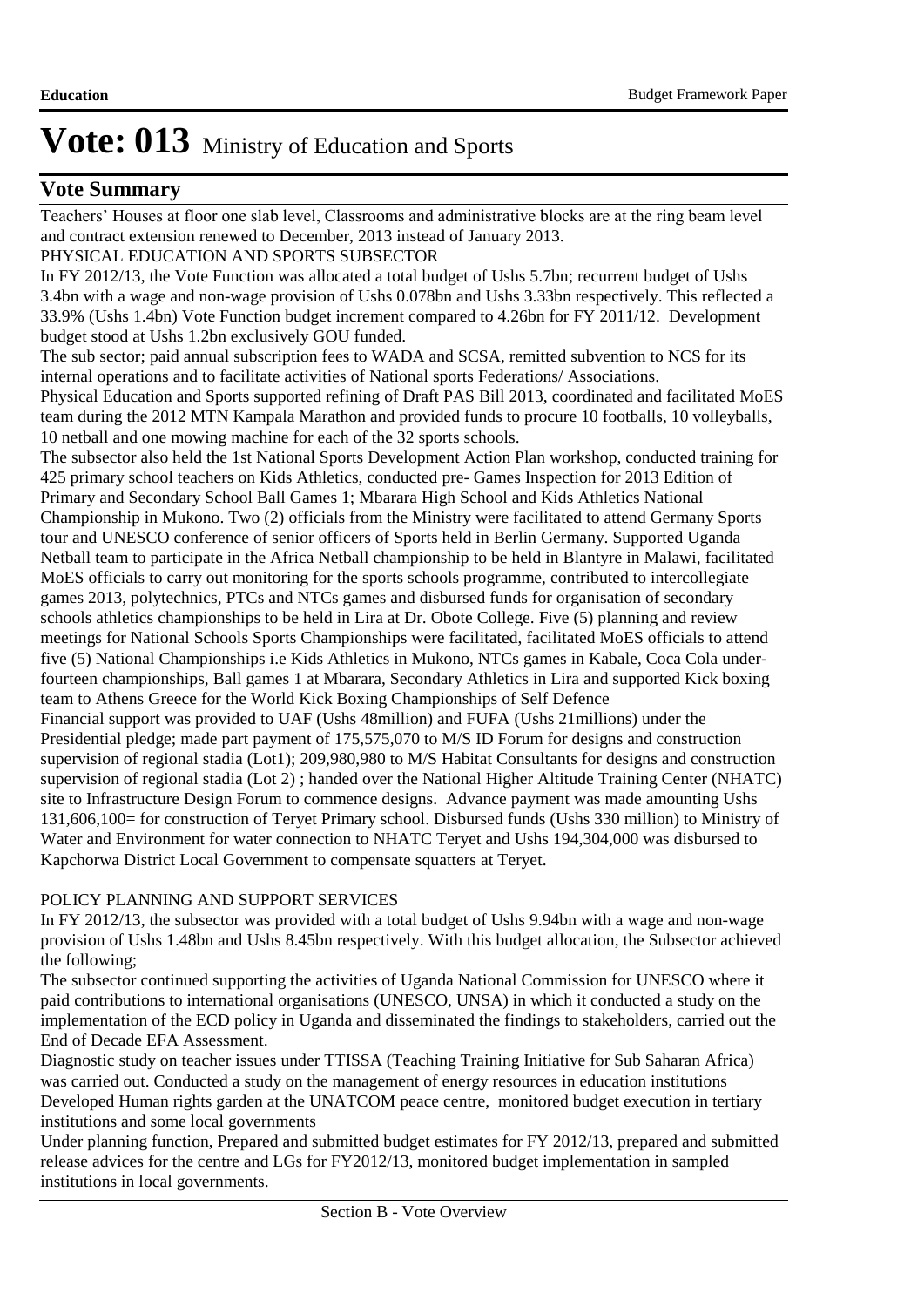### **Vote Summary**

Rapid Head count and joint monitoring of PAF Programmes was conducted. Policy Analysis Division prepared and submitted the Ministerial Policy Statement FY 2013/14, prepared and submitted several Cabinet Memos to Cabinet and commenced the first phase of data collection to monitor and track compliance of Physical Education and Sports policy and in sampled institutions in local governments. Under planning section, the Vote function successfully held the ESSR workshop and prepared ESAPR, Aide Memoire 2012.The 2013 Census for pre-primary and primary, secondary, Non-formal and post primary subsectors as well as USE/UPOLET national headcount exercises were successfully conducted. Accounts section processed and paid staff salaries and processed payment obligations for the sector. Internal Audit carried out audit of all the Nursing schools and some selected Technical and Farm schools and a draft report is produced, IFMS audit is done on payments, accountabilities of advances for construction made to various schools under APL1 were undertaken and a report produced for management. On the request of management, special audit assignments were under taken and this included special audit into alleged mismanagement and abuse of office by the acting Principal of institute of surveys and land management, investigation into alleged fraud in compensation of Bukhooli College, special audit of Kabalega SS and investigation of mismanagement at Nateete Muslim School.

### *Preliminary 2013/14 Performance*

Vote 013 was allocated an approved budget of Uhs.476.566bn of which Ushs.78.132bn had been released and Ushs.58.016bn had been spent by end of September.

#### Basic Education:

In FY 2013/14, the Vote Function has an approved budget of Ushs.45.59bn of which Ushs.4.94bn has been released and Ushs.3.85bn (78%) has been spent. By the end of December, the Subsector had disbursed funds to UNEB for PLE 457,071 pupils examined at a unit cost of 14,000, printed 28,800 copies of the PTE curriculum and monitored 200 schools in 20 districts selected from the 4 traditional regions of Uganda. The Subsector also managed Nursery Teachers in Buikwe District and monitored ECD centres in Kyegegwa and Kyenjojo district.

Under the World Food Programme project 158 monitoring visits were carried out and agricultural inputs were procured and delivered to 10 schools and these included 4250 tree seed-lings, 420kgs maize seeds, 262.5 kgs bean seeds, 262.5 kgs cowpeas, 1500 kgs gobe seeds, 20kgs assorted seeds, 525 hoes, 21 spray pumps210 Liters pesticide. 42 acres of school land were ploughed and capitation paid for 600 pupils in Laroo Primary school as support to war affected children in Northern Uganda.

Under the Emergency Construction Project, funds were disbursed for construction of a 3 classroom block at Nakikungube P.S - Wakiso; construction of a 2 classroom block at Usuk Boys' P.S - Katakwi; rehabilitation of a 3 classroom block with office and store, a 6 classroom block and construction of two 5-stance lined latrine block with bathroom/ urinal at Mpumu P.S- Mukono; renovation of P.7 block, the infant block (P.1 – P.2), the administration block with office and P.3 classroom as well as the P.4 classroom at Mwiri Boarding P.S – Jinja; and, construction of a 3 classroom block (furnished) at Mwererwe CoU P.S – Wakiso. Secondary Education:

In FY 2013/14, the Subsector has an approved budget of Ushs.235.96bn of which Ushs.34.7bn (14.6%) has been released and Ushs.21.2bn (9%) has been spent. By the end of Quarter one, the subsector had disbursed funds for the procurement of computers at Ngarama SS – Isingiro and St Peters SS Nyarushanje Rukungiri; provided funds for the rehabilitation and refurbishment of computer laboratory at Kilembe SS Kasese after the school had been hit by floods and monitored 102 USE secondary schools

The Subsector also facilitated the adjudication for the East African Essay writing competitions and paid 50% registration for 111,900 UCE students and 58,200 UACE students to UNEB.

By December, the Subsector had monitored and support supervised 73 Non-USE and 150USE/UPPOLET private secondary schools. 313 headteachers were trained against strikes at Jinja SS and Iganga SS and funds were paid to 161 Government and 88 PPP UPOLET schools to procure science & math text books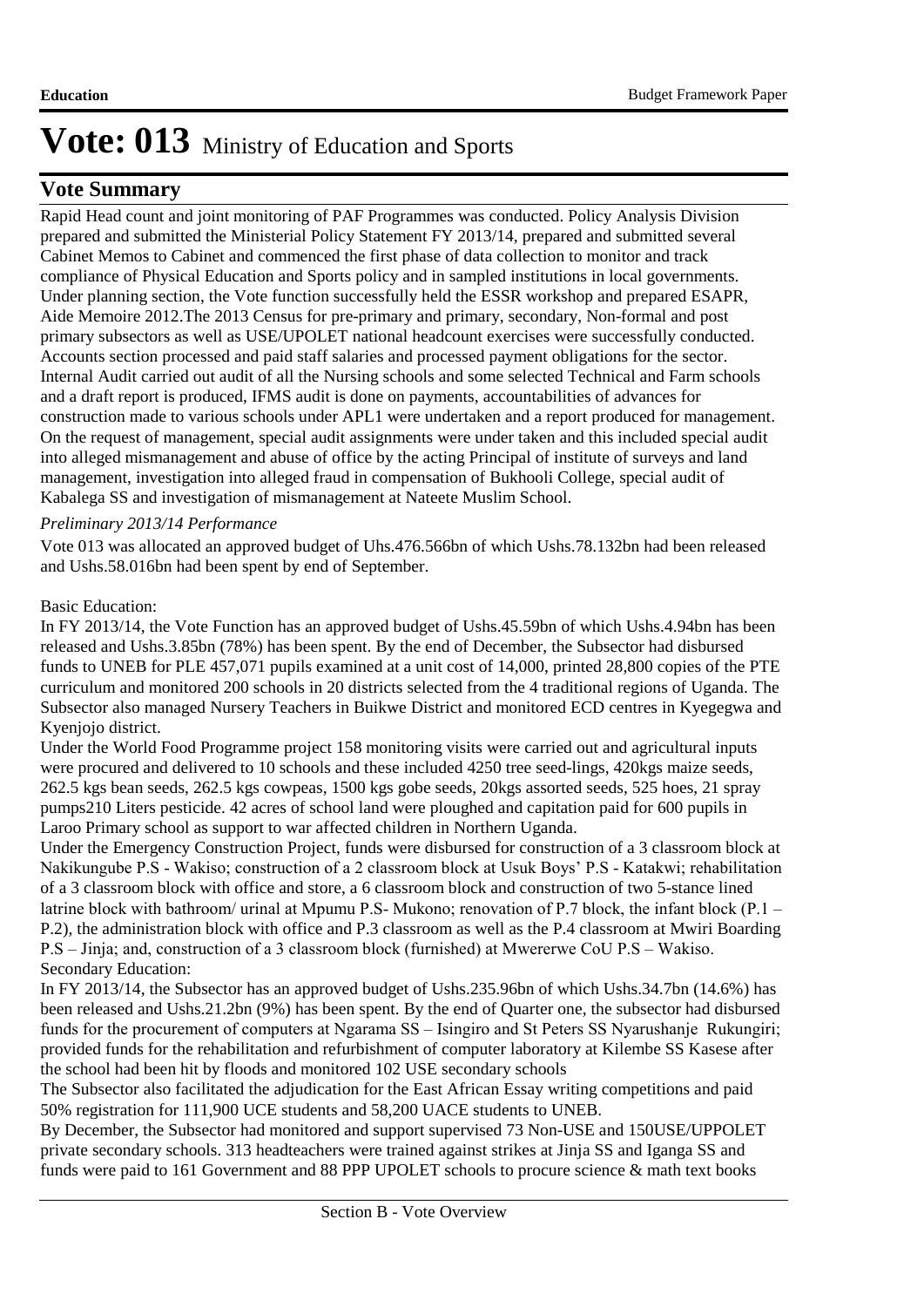### **Vote Summary**

It also facilitated the National Music, Dance and drama for secondary schools and paid funds to 3 secondary schools of Namwezi SS – buikwe; St Theresa Girls' SS Nsenyi Lake Bunyonyi SS– Kabale to purchase 50 computers.

By December, 76 % of the schools under construction under the World Bank Project were complete and of these, 195 schools are awaiting supply of furniture. With 528 out of 659 schools already supplied with tanks, the subsector is to continue supplying and installing more tanks the remaining secondary schools Under the World Bank Project, 205 secondary laboratory technicians from 118 schools in selected districts from the western region were trained in maintenance and utilization of science kits supplied.

### SPECIAL NEEDS EDUCATION, GUIDANCE AND COUNSELING

In FY 2013/14, the Vote function has an approved budget of Ushs.2.16bn of which Ushs0.58bn (26.9%) has been released and Ushs.0.43bn (20%) has been spent by end of September. The subsector developed, printed and distributed 3,000 copies of Guidance and Counselling Journal; 3,000 copies of Career Guidance Wall Charts (BTVET); 10,000 copies of UVQF brochures for teachers and students and 50,000 copies of information guides for P.7 leavers.

A total of 110 institutions (80 PPET and 30 BTVET) were facilitated in terms of Career Guidance and Vocational talks and distribution of BTVET materials, respectively.

Guidance and Counselling support services were also provided in 75 PPET institutions and 79 institutions of which 73 were Primary and 6 were PTCs. The activities were carried out by 5 teams in the 5 regions in the country (Ankole, Lango, Eastern, Central and Mid-West).

### HIGHER EDUCATION:

In FY 2013/14, the Vote Function has an approved budget of Ushs.56.54bn of which Ushs.9.54bn (16.9%) has been released and Ushs.7.61bn (13.5%) has been spent. By the end of Quarter one, the Department had disbursed funds to UPIK to meet recurrent expenses; paid top-up allowances paid to students abroad and procured air tickets for six students returning from Cuba. It also facilitated JAB activities and supported one candidate to pursue PhD studies. The Subsector also provided support to the Inter-University Council and Loan Scheme Taskforce which is set to become operational.

### QUALITY AND STANDARDS:

In FY 2013/14, the Vote Function has an approved budget of Ushs.42.82bn of which Ushs.7.89bn (18.4%) has been released and Ushs.6.76bn (15.8%) has been spent. By the end of Quarter one, the Subsector had paid capitation grants to 3751 students in NTCs, 175 students in Abilonino CPIC, and 120 students in Health Tutors. Teaching practice exams conducted and operational costs for Core PTCs paid. The Subsector also paid living out allowances for 3751 students in NTCs, 175 students in Abilonino CPIC, and 120 students in Health Tutors College; disbursed Capitation Grants to 5 NTCs for 3750 students; Abilonino CPIC for 175 students and Health Tutors College for 120 students. 127 pilot teachers were trained at Nakaseke Core PTC on P6 3rd term Kiswahili Content and Exemplar extract materials in 25 secondary schools were trailed.

Under NCDC, the Subsector trained 50 participants on the lower curriculum reform; carried out inspection of 575 secondary schools and 10 PTCs; and undertook rapid assessment on the Teachers' strike in the local governments.

Under the Development of PTCs project, the Subsector is facilitating construction works the five sites (Kamurasi, Kiyoora, Sancta Maria Konkonjeru, Bwera, Butiti)

Consultancies on designs for 3 colleges (Muni Kaliro and Mulago) and renewable energy were started.

### SKILLS DEVELOPMENT:

In FY 2013/14, the Vote Function has an approved budget of Ushs.69.46bn of which Ushs.13.7.7bn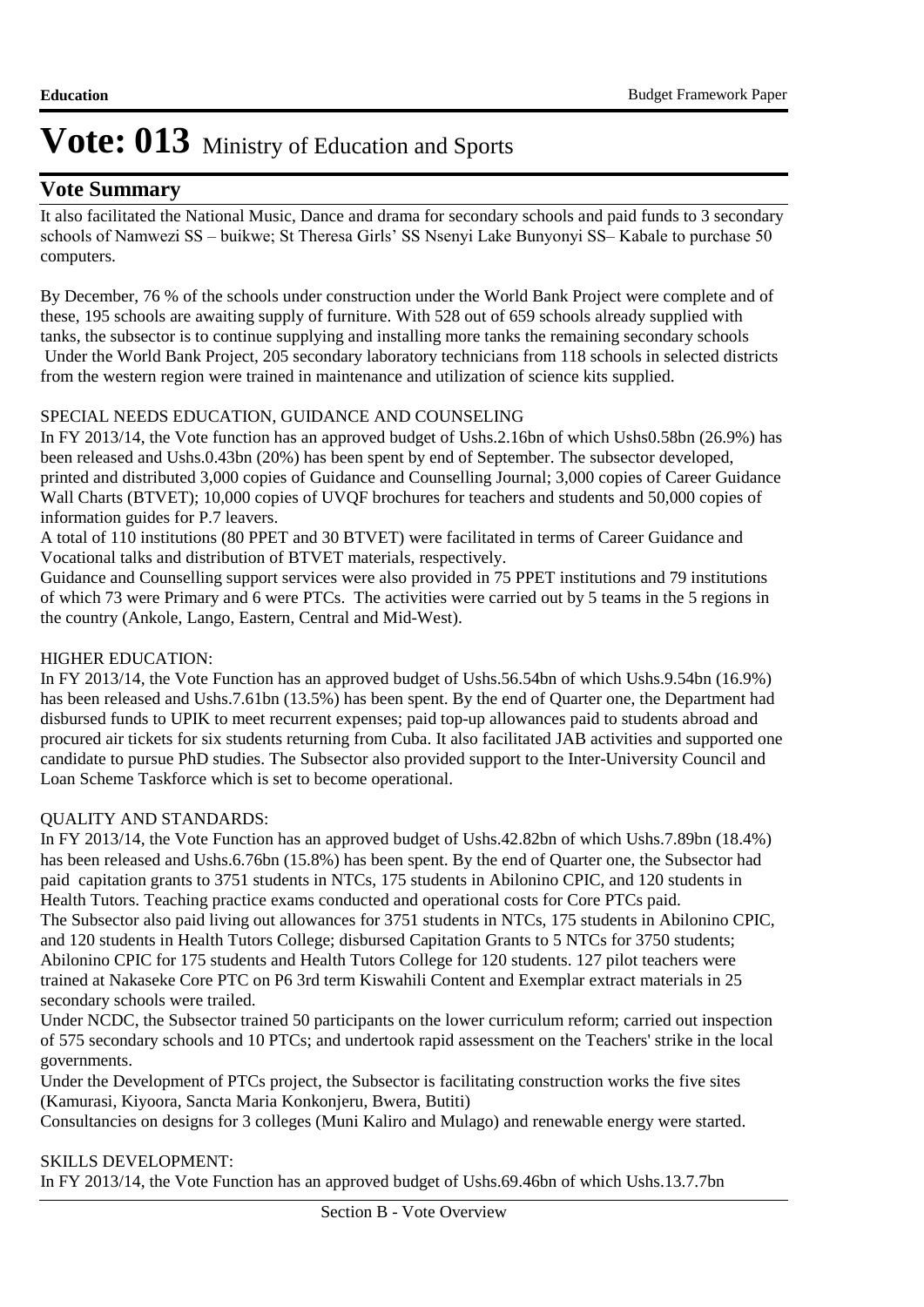### **Vote Summary**

(19.8%) has been released and Ushs.13.56bn (19.5%) has been spent. By the end of Quarter one, the Subsector had paid disbursed funds for capitation and industrial training to 5 UCCs & 5 UTCs. Funds for Capitation grants for Non- formal trainees and Instructional materials for Post S.4 BTVET and Enhancement of Competence based training in 5 UTCs were disbursed. Examination fees for Technical Schools, Community Polytechnics, UGAPRIV, Technical Institutes, UCCs, UTCs & Agricultural Institutes were paid.

The Subsector also provided support to the Reform Task Force to over see the implementation of "Skilling Uganda" and paid capitation to the Hoima School of Nursing

The Subsector provided support to the examination boards for effective operations (Uganda Nurses and Midwives Examination Board (UNMEB), Uganda Allied Health Examinations Board (UAHEB) activities and UBTEB) and also paid capitation grants, examination and industrial training fees for 1,896 students in 8 departmental training institutions

Under the Development of BTVET Project, the Subsector disbursed funds for provision of tools & equipment to 5 BTVET institutions and construction work at UCC Aduku, UTC Bushenyi, Lake Katwe TI, Kaliro TI, Butaleja TI, Rugando TI. Funds for 10% counterpart funding to KOICA and completion of dormitories at Moyo TI & Butaleja TI were disbursed.

Under the Development of P7 TVET Graduate, the subsector disbursed funds for construction of workshops at St. Joseph Kyarubingo -Kamwenge and Namisindwa TS and for completion of 8 unit's staff houses at Dokolo TS in Dokolo, Namisindwa TS in Manafwa and Nagwere TS in Pallisa.

Under the nakawa vocational training institute project, funds were committed for rehabilitation and expansion of the dining hall and repair of an access road.

Under the Support to National Health & Departmental Training Institutions project, funds were disbursed for implementing Master plan for Jinja Nursing School at new site and kick starting diversion of a high power voltage line. Funds for construction of storied medical laboratories at Mulago Paramedic schools were disbursed.

### PHYSICAL EDUCATION AND SPORTS:

In FY 2013/14, the Vote Function has an approved budget of Ushs.4.98bn of which Ushs.1.7bn (34.2%) has been released and Ushs1.25bn (25.1%) has been spent. By the end of Quarter one, the Subsector had coordinated the National secondary schools athletics primary schools ball games championships and hosted East Africa Games at Lango college, lira and launched the Community Coach Education framework The Subsector also organized the first ever ESSR PAS Gala and developed Statutory Instrument for regulation of National Sports Associations

MOES Staff were facilitated to participate in the 10th MTN Kampala Marathon and increased number of Physiotherapists trained in Sports Medicine

| <i>Vote, Vote Function</i><br><b>Key Output</b>   | 2013/14<br><b>Approved Budget and</b><br><b>Planned outputs</b>                                                                                                                 | <b>Spending and Outputs</b><br><b>Achieved by End Dec</b>                                                                                                                                                                                                                                                  | 2014/15<br><b>Proposed Budget and</b><br><b>Planned Outputs</b>                                                                                                                                                       |
|---------------------------------------------------|---------------------------------------------------------------------------------------------------------------------------------------------------------------------------------|------------------------------------------------------------------------------------------------------------------------------------------------------------------------------------------------------------------------------------------------------------------------------------------------------------|-----------------------------------------------------------------------------------------------------------------------------------------------------------------------------------------------------------------------|
| <b>Vote: 013 Ministry of Education and Sports</b> |                                                                                                                                                                                 |                                                                                                                                                                                                                                                                                                            |                                                                                                                                                                                                                       |
|                                                   | Vote Function: 0701 Pre-Primary and Primary Education                                                                                                                           |                                                                                                                                                                                                                                                                                                            |                                                                                                                                                                                                                       |
| Output: 070102                                    | <b>Instructional Materials for Primary Schools</b>                                                                                                                              |                                                                                                                                                                                                                                                                                                            |                                                                                                                                                                                                                       |
| <b>Description of Outputs:</b>                    | The department will complete<br>procurement of P5 -P7<br>textbooks as rolled over<br>contracts for the 2,378,829<br>pupils books and 325,000<br>teachers' guides for P5 and P7; | Preliminary evaluation has been<br>done while technical evaluation<br>is to be conducted in the 3rd<br>quarter<br>Advance payments (20%) and<br>second tranche of payments<br>$(60\%)$ paid to publishers who<br>Reprint curricula for P1 and P2; have presented a complete set of (Hearing Aids and their | <b>IMU</b><br>Procurement of 73,374 copies<br>of assorted P5-P7 instructional<br>materials, 509,815 copies of<br>assorted instructional materials<br>for P5 and P6, 384 pieces of<br>assorted instructional materials |

### **Table V2.1: Past and 2014/15 Key Vote Outputs\***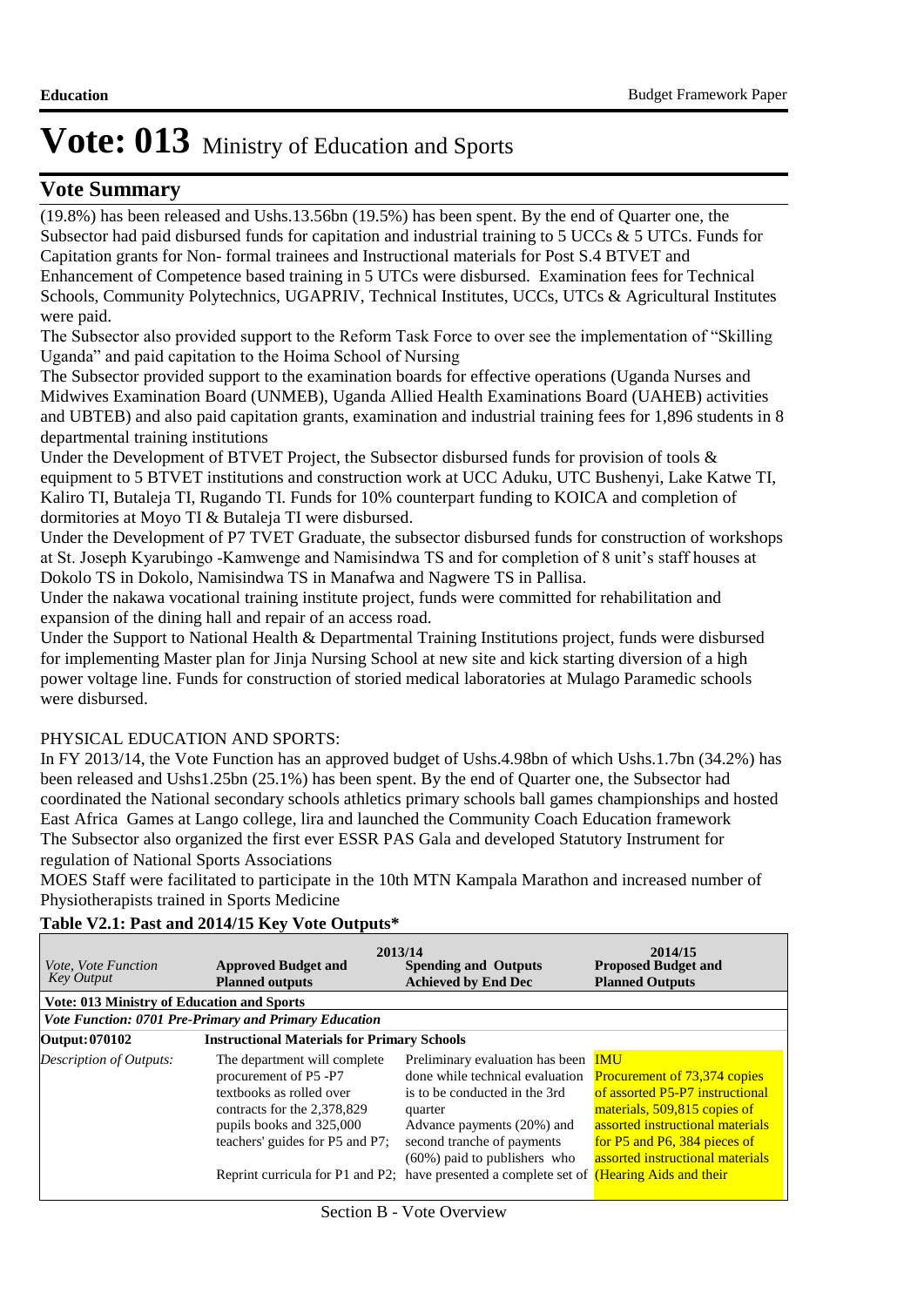### **Vote Summary**

| Vote, Vote Function<br><b>Key Output</b>                                   | <b>Approved Budget and</b><br><b>Planned outputs</b>                                                                                                                                                                                            |        | 2013/14<br><b>Spending and Outputs</b><br><b>Achieved by End Dec</b>                                                                                                                               |       | 2014/15<br><b>Proposed Budget and</b><br><b>Planned Outputs</b>                                                                                                                                                                                                                                                                                                                                                                                                                                                                                                                                                                                                                                                                                                                                                                   |        |
|----------------------------------------------------------------------------|-------------------------------------------------------------------------------------------------------------------------------------------------------------------------------------------------------------------------------------------------|--------|----------------------------------------------------------------------------------------------------------------------------------------------------------------------------------------------------|-------|-----------------------------------------------------------------------------------------------------------------------------------------------------------------------------------------------------------------------------------------------------------------------------------------------------------------------------------------------------------------------------------------------------------------------------------------------------------------------------------------------------------------------------------------------------------------------------------------------------------------------------------------------------------------------------------------------------------------------------------------------------------------------------------------------------------------------------------|--------|
|                                                                            | Pay for consultancy of Needs<br>assessement for SNE;<br>Procure hearing Aids for<br>assessed learners of SNE;<br>Procure instructional materials<br>for PTCs;<br>Conduct prequalification<br>workship for P1 and P2<br>instructional materials. |        | shipping documents.<br>Consultant procured; inception<br>report cleared by M&E Working curriculum<br>Group.<br>28,800 copies of the PTE<br>curriculum printed and<br>delivered to the MoES stores. |       | accessories), 40,500 copies of<br>textbooks for the revised PTE<br>Donor<br>And commencement of<br>procurement of instructional<br>materials for 18 schools in the<br>Karamoja region these include ;-<br><b>Kiru Primary School, Morulem</b><br><b>Boys Primary School (Mixed</b><br><b>School), Orwamuge Primary</b><br>school Kalas Girls Primary<br>School, Katikit Primary School,<br><b>Kalas Boys Primary School,</b><br><b>Karenga Boys Primary School</b><br>(Mixed), Komukuny Girls<br><b>Primary School, Nakalas</b><br>Primary School, Kotido Primary<br>School, Lokitelaebu Primary<br><b>School, Napumpum Primary</b><br>School, Moroto KDA, Naitakwi<br>Primary School, Kasimeri<br>Primary School, Nakapiripirit<br><b>Primary School, Tokora Primary</b><br><b>School, Lorengedwat Primary</b><br><b>Schools</b> |        |
| Performance Indicators:<br>No. of text books procured<br>and distributed * | 734,759                                                                                                                                                                                                                                         |        | $\boldsymbol{0}$                                                                                                                                                                                   |       | 40,500                                                                                                                                                                                                                                                                                                                                                                                                                                                                                                                                                                                                                                                                                                                                                                                                                            |        |
| No. of curriculum materials<br>procured*                                   | 615,381                                                                                                                                                                                                                                         |        | 28,800                                                                                                                                                                                             |       | 583,189                                                                                                                                                                                                                                                                                                                                                                                                                                                                                                                                                                                                                                                                                                                                                                                                                           |        |
| Output Cost: UShs Bn:                                                      |                                                                                                                                                                                                                                                 | 20.153 | UShs Bn:                                                                                                                                                                                           | 0.947 | <b>UShs Bn:</b>                                                                                                                                                                                                                                                                                                                                                                                                                                                                                                                                                                                                                                                                                                                                                                                                                   | 23.907 |
| Output Cost Excl. Ext Fin. UShs Bn:                                        |                                                                                                                                                                                                                                                 | 17.532 | UShs Bn:                                                                                                                                                                                           | 0.947 | <b>UShs Bn:</b>                                                                                                                                                                                                                                                                                                                                                                                                                                                                                                                                                                                                                                                                                                                                                                                                                   | 17.367 |
| Output: 070103                                                             | <b>Monitoring and Supervision of Primary Schools</b>                                                                                                                                                                                            |        |                                                                                                                                                                                                    |       |                                                                                                                                                                                                                                                                                                                                                                                                                                                                                                                                                                                                                                                                                                                                                                                                                                   |        |
| Description of Outputs:                                                    | 696 monitoring visits made to<br>2088 school by the world food<br>programme (WFP)                                                                                                                                                               |        | Provide support to 8 officers to<br>monitor ECD<br>activities<br>Monitoring of ECD centres in<br>Kyegegwa and Kyenjojo<br>districts.                                                               |       | <b>TRACE</b><br>300 nursery teachers trained and<br>care givers trained in 3 districts<br>60 nursery schools /ECD<br>centres and 120 primary schools<br>supervised and                                                                                                                                                                                                                                                                                                                                                                                                                                                                                                                                                                                                                                                            |        |
| Performance Indicators:                                                    |                                                                                                                                                                                                                                                 |        | 158 monitoring visits done by<br>WFP                                                                                                                                                               |       | Monitored<br>1,053 school Monitoring visits<br>carried out by WFP<br>cars serviced and maintained.                                                                                                                                                                                                                                                                                                                                                                                                                                                                                                                                                                                                                                                                                                                                |        |
| No. Monitoring Visits done                                                 | 696                                                                                                                                                                                                                                             |        | 158                                                                                                                                                                                                |       | 1,233                                                                                                                                                                                                                                                                                                                                                                                                                                                                                                                                                                                                                                                                                                                                                                                                                             |        |
| Output Cost: UShs Bn:                                                      |                                                                                                                                                                                                                                                 | 0.806  | UShs Bn:                                                                                                                                                                                           | 0.240 | <b>UShs Bn:</b>                                                                                                                                                                                                                                                                                                                                                                                                                                                                                                                                                                                                                                                                                                                                                                                                                   | 0.455  |
| <b>Output: 070151</b>                                                      | <b>Assessment of Primary Education (PLE)</b>                                                                                                                                                                                                    |        |                                                                                                                                                                                                    |       |                                                                                                                                                                                                                                                                                                                                                                                                                                                                                                                                                                                                                                                                                                                                                                                                                                   |        |
| Description of Outputs:                                                    | Pay examination fees for<br>509,660 pupils.                                                                                                                                                                                                     |        | Paid examination fees for<br>457,071 pupils                                                                                                                                                        |       | Pay examination fees for<br>$502,778$ pupils                                                                                                                                                                                                                                                                                                                                                                                                                                                                                                                                                                                                                                                                                                                                                                                      |        |
| Performance Indicators:                                                    |                                                                                                                                                                                                                                                 |        |                                                                                                                                                                                                    |       | 502,778                                                                                                                                                                                                                                                                                                                                                                                                                                                                                                                                                                                                                                                                                                                                                                                                                           |        |
| No. of Pupils sitting PLE's                                                | 509,660                                                                                                                                                                                                                                         |        | 582,085                                                                                                                                                                                            |       |                                                                                                                                                                                                                                                                                                                                                                                                                                                                                                                                                                                                                                                                                                                                                                                                                                   |        |

Section B - Vote Overview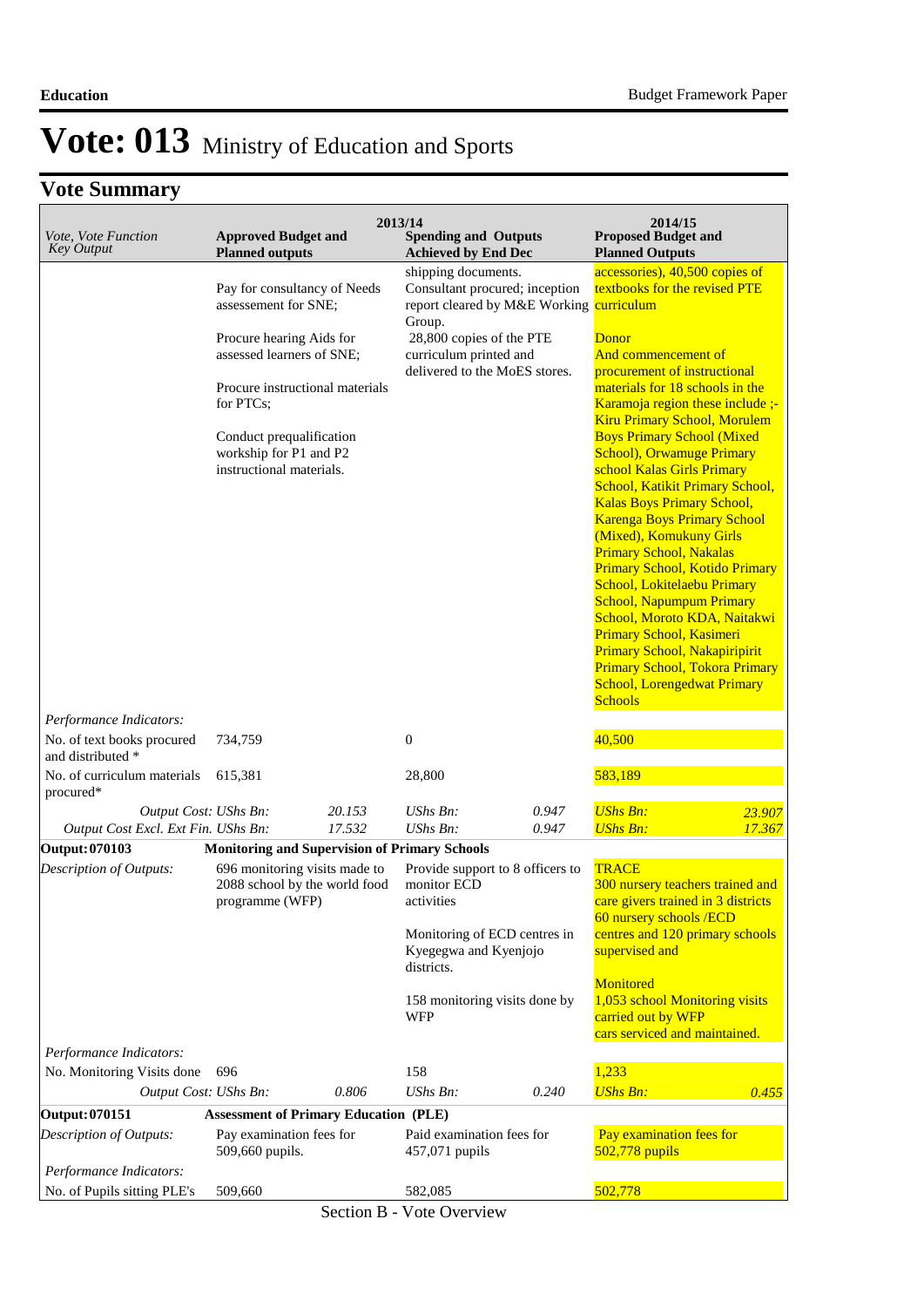| Vote, Vote Function<br><b>Key Output</b> | <b>Approved Budget and</b><br><b>Planned outputs</b>                                                                                                                                                                                                                                                                                                                                                                                                                                                                                                                                                                                                                                                                                                                                                                                 |                                                                                                                                                                                                                                                                                                              | 2013/14<br><b>Spending and Outputs</b><br><b>Achieved by End Dec</b>                                                                                                                                                                                                                                                                                                                                                                                  |                                                                                                                                       | 2014/15<br><b>Proposed Budget and</b><br><b>Planned Outputs</b>                                                                                                                                                                                                                                                                                                                                                                                                                                                                                                                                                                                                                                                                                                                                                                                                                                                                                                                                  |       |
|------------------------------------------|--------------------------------------------------------------------------------------------------------------------------------------------------------------------------------------------------------------------------------------------------------------------------------------------------------------------------------------------------------------------------------------------------------------------------------------------------------------------------------------------------------------------------------------------------------------------------------------------------------------------------------------------------------------------------------------------------------------------------------------------------------------------------------------------------------------------------------------|--------------------------------------------------------------------------------------------------------------------------------------------------------------------------------------------------------------------------------------------------------------------------------------------------------------|-------------------------------------------------------------------------------------------------------------------------------------------------------------------------------------------------------------------------------------------------------------------------------------------------------------------------------------------------------------------------------------------------------------------------------------------------------|---------------------------------------------------------------------------------------------------------------------------------------|--------------------------------------------------------------------------------------------------------------------------------------------------------------------------------------------------------------------------------------------------------------------------------------------------------------------------------------------------------------------------------------------------------------------------------------------------------------------------------------------------------------------------------------------------------------------------------------------------------------------------------------------------------------------------------------------------------------------------------------------------------------------------------------------------------------------------------------------------------------------------------------------------------------------------------------------------------------------------------------------------|-------|
|                                          | Output Cost: UShs Bn:                                                                                                                                                                                                                                                                                                                                                                                                                                                                                                                                                                                                                                                                                                                                                                                                                | 5.966                                                                                                                                                                                                                                                                                                        | UShs Bn:                                                                                                                                                                                                                                                                                                                                                                                                                                              | 1.989                                                                                                                                 | <b>UShs Bn:</b>                                                                                                                                                                                                                                                                                                                                                                                                                                                                                                                                                                                                                                                                                                                                                                                                                                                                                                                                                                                  | 6.383 |
| Output: 070153                           | <b>Primary Teacher Development (PTC's)</b>                                                                                                                                                                                                                                                                                                                                                                                                                                                                                                                                                                                                                                                                                                                                                                                           |                                                                                                                                                                                                                                                                                                              |                                                                                                                                                                                                                                                                                                                                                                                                                                                       |                                                                                                                                       |                                                                                                                                                                                                                                                                                                                                                                                                                                                                                                                                                                                                                                                                                                                                                                                                                                                                                                                                                                                                  |       |
| <b>Description of Outputs:</b>           | <b>NIL</b>                                                                                                                                                                                                                                                                                                                                                                                                                                                                                                                                                                                                                                                                                                                                                                                                                           |                                                                                                                                                                                                                                                                                                              |                                                                                                                                                                                                                                                                                                                                                                                                                                                       | Activity to be done in quarter 2                                                                                                      | <b>NIL</b>                                                                                                                                                                                                                                                                                                                                                                                                                                                                                                                                                                                                                                                                                                                                                                                                                                                                                                                                                                                       |       |
| Performance Indicators:                  |                                                                                                                                                                                                                                                                                                                                                                                                                                                                                                                                                                                                                                                                                                                                                                                                                                      |                                                                                                                                                                                                                                                                                                              |                                                                                                                                                                                                                                                                                                                                                                                                                                                       |                                                                                                                                       |                                                                                                                                                                                                                                                                                                                                                                                                                                                                                                                                                                                                                                                                                                                                                                                                                                                                                                                                                                                                  |       |
| No. of students enrolled in<br>PTC's     |                                                                                                                                                                                                                                                                                                                                                                                                                                                                                                                                                                                                                                                                                                                                                                                                                                      |                                                                                                                                                                                                                                                                                                              | 16,529                                                                                                                                                                                                                                                                                                                                                                                                                                                |                                                                                                                                       | $\overline{0}$                                                                                                                                                                                                                                                                                                                                                                                                                                                                                                                                                                                                                                                                                                                                                                                                                                                                                                                                                                                   |       |
|                                          | Output Cost: UShs Bn:                                                                                                                                                                                                                                                                                                                                                                                                                                                                                                                                                                                                                                                                                                                                                                                                                | 0.400                                                                                                                                                                                                                                                                                                        | $UShs Bn$ :                                                                                                                                                                                                                                                                                                                                                                                                                                           | 0.035                                                                                                                                 | <b>UShs Bn:</b>                                                                                                                                                                                                                                                                                                                                                                                                                                                                                                                                                                                                                                                                                                                                                                                                                                                                                                                                                                                  | 0.000 |
| <b>Output: 070180</b>                    | <b>Classroom construction and rehabilitation (Primary)</b>                                                                                                                                                                                                                                                                                                                                                                                                                                                                                                                                                                                                                                                                                                                                                                           |                                                                                                                                                                                                                                                                                                              |                                                                                                                                                                                                                                                                                                                                                                                                                                                       |                                                                                                                                       |                                                                                                                                                                                                                                                                                                                                                                                                                                                                                                                                                                                                                                                                                                                                                                                                                                                                                                                                                                                                  |       |
| Description of Outputs:                  | A 3-Classroom<br>Block(Furnished) Kigalagala<br>P/School - Jinja;<br>and 6-Classroom Block with<br>Office & Store;<br>Two 5-Stance Lined Latrine<br>Renovation of a P.7 Block,<br>Infant Block (P1, P2),<br>Administration Block with<br>Office and P3 Class, and<br>Primary 4 Class in Mwiri<br>Boarding P/S - Jinja;<br>A 2-Classroom Block with<br>Butaalunga Primary School-<br>Butambala;<br>A 3-Classroom Block,<br>Maintenance of Two 2-<br><b>Classrom Blocks with Offices</b><br>and Stores, A 5-Stance lined<br>latrine block, Provision of 28<br>three-seater desks in Kiwawu<br>Primary School-Mityana;<br>A 2-Classroom Block with<br>Office and Store (Furnished),<br>Block, Renovation of two 2-<br>Classroom Blocks, Two 5-<br>Stance lined latrine block in<br>Renovation of a 3-Classroom<br>Block with Office and | Rehabilitation of a 3-Classroom<br>Block with bathroom/Urina and<br>a 2-Stance Lined Latrine Block<br>in Mpumu P/School - Mukono;<br>Office and Store(Furnished) in<br>Rehabilitation of a 2-Classroom<br>Stance lined latrine blocks, A 2-<br>Ngomanene P/School - Gomba;<br>Staffroom, Construction of two | Funds were disbursed for<br>construction of a 3 classroom<br>block at Nakikungube P.S -<br>Wakiso; construction of a 2<br>classroom block at Usuk Boys'<br>and store, a 6 classroom block<br>lined latrine block with<br>Mukono; renovation of P.7<br>block, the infant block $(P.1 -$<br>P.2), the administration block<br>well as the P.4 classroom at<br>Mwiri Boarding P.S - Jinja;<br>and, construction of a 3<br>classroom block (furnished) at | P.S - Katakwi; rehabilitation of<br>a 3 classroom block with office<br>with office and P.3 classroom as<br>Mwererwe CoU P.S - Wakiso. | 19 primary schools construct &<br>Rehabilitated. These are :-<br>Kyamate P/School - Ntungamo<br><b>Buyodi Primary School - Kaliro</b><br>Waluwerere P/School Bugiri<br>Kigalagala Primary School- Jinja<br><b>Nsangi Mixed Primary School-</b><br><b>Wakiso</b><br>and construction of two 5-stance Budumba Primary School -<br>Butaleja<br>bathroom/ urinal at Mpumu P.S- Nalinaibi Primary School -<br><b>Kamuli</b><br><b>Butsibo Primary School -</b><br><b>Sheema</b><br><b>Butaalunga Primary School -</b><br><b>Butambala</b><br><b>Mukono Boarding Primary</b><br>School - Mukono<br>Nankodo Primary School -<br>Kibuku<br>Ogelaki Primary School - Serere<br>Hahoola Primary School -<br>Butaleja<br>Tombwe Primary School -<br>Bundibugyo<br>St. Theresa, Bbika P/School -<br><b>Wakiso</b><br>Nakanyonyi Primary School -<br><b>Mukono</b><br>Yepa Primary School - Kitgum<br>St. Joseph, Nabbingo Primary<br>School - Wakiso<br><b>Hakitara Primary School-</b><br><b>Bundibugyo</b> |       |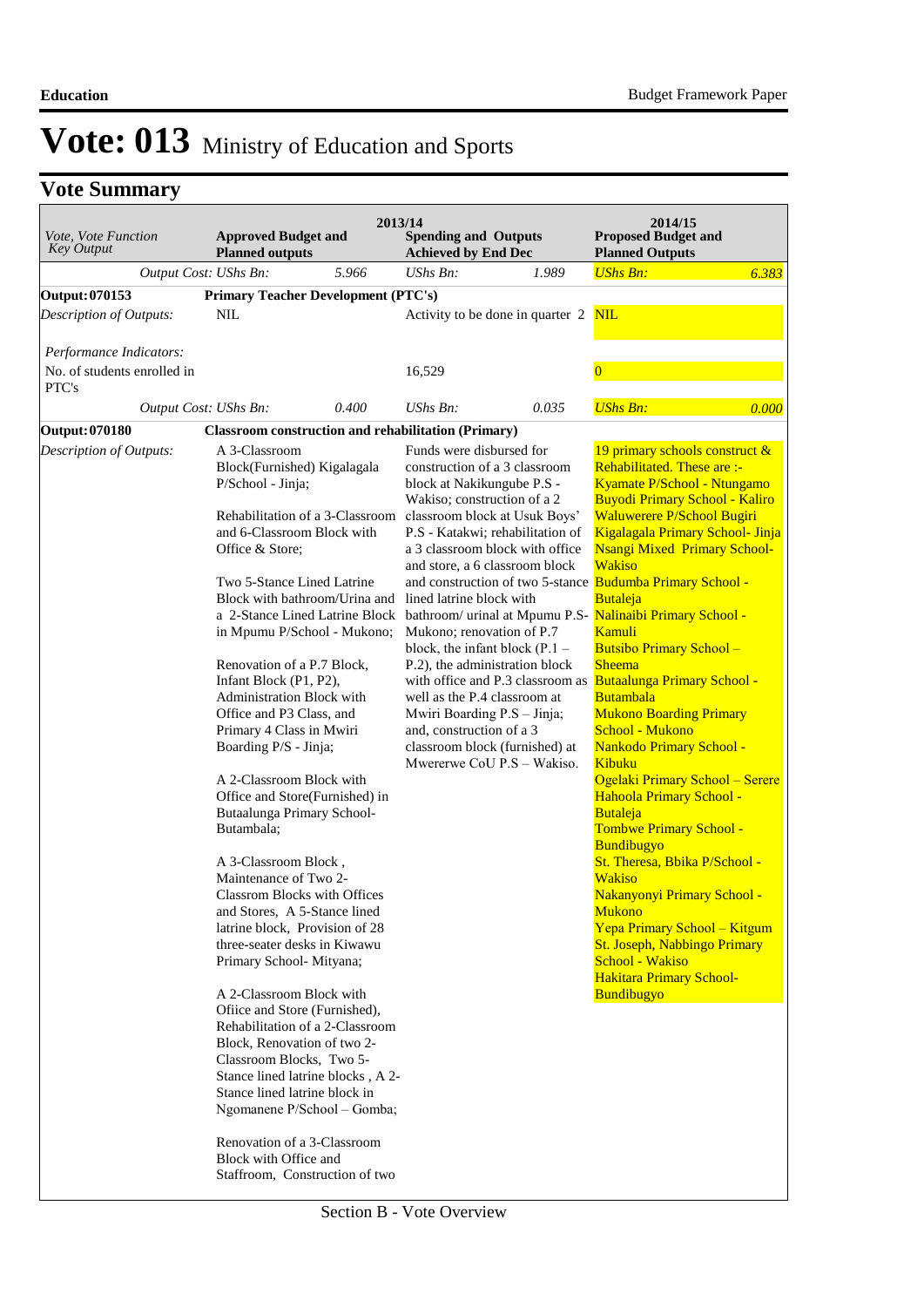### **Vote Summary**

| <i>Vote, Vote Function</i><br><b>Key Output</b>          | <b>Approved Budget and</b><br><b>Planned outputs</b>                                                                                 | 2013/14 | <b>Spending and Outputs</b><br><b>Achieved by End Dec</b>                                                           |                                                                      | 2014/15<br><b>Proposed Budget and</b><br><b>Planned Outputs</b>                |        |
|----------------------------------------------------------|--------------------------------------------------------------------------------------------------------------------------------------|---------|---------------------------------------------------------------------------------------------------------------------|----------------------------------------------------------------------|--------------------------------------------------------------------------------|--------|
|                                                          | 2-Classroom Blocks, Provision<br>of 126 Desks in Bweyogerere<br>CoU Primary School - Wakiso                                          |         |                                                                                                                     |                                                                      |                                                                                |        |
| Performance Indicators:                                  |                                                                                                                                      |         |                                                                                                                     |                                                                      |                                                                                |        |
| No. of rehabilitated primary<br>schools established**    | $\overline{7}$                                                                                                                       |         | $\boldsymbol{0}$                                                                                                    |                                                                      | $\overline{22}$                                                                |        |
| No. of classrooms<br>constructed (primary)**             | 20                                                                                                                                   |         | $\boldsymbol{0}$                                                                                                    |                                                                      | 33                                                                             |        |
| Output Cost: UShs Bn:                                    |                                                                                                                                      | 16.892  | UShs Bn:                                                                                                            | 0.444                                                                | <b>UShs Bn:</b>                                                                | 14.945 |
| Output Cost Excl. Ext Fin. UShs Bn:                      |                                                                                                                                      | 1.754   | UShs Bn:                                                                                                            | 0.444                                                                | <b>UShs Bn:</b>                                                                | 1.765  |
| <b>Vote Function Cost</b>                                | <b>UShs Bn:</b>                                                                                                                      |         | 46.088 UShs Bn:                                                                                                     |                                                                      | 11.051 <i>UShs Bn:</i>                                                         | 47.980 |
| VF Cost Excl. Ext Fin.                                   | <b>UShs Bn</b>                                                                                                                       |         | 27.944 UShs Bn                                                                                                      |                                                                      | 11.051 <mark>UShs Bn</mark>                                                    | 28.260 |
| Vote Function: 0702 Secondary Education                  |                                                                                                                                      |         |                                                                                                                     |                                                                      |                                                                                |        |
| Output: 070202                                           | <b>Instructional Materials for Secondary Schools</b>                                                                                 |         |                                                                                                                     |                                                                      |                                                                                |        |
| Description of Outputs:                                  | Books and periodicals procured; Disbursed funds for the                                                                              |         |                                                                                                                     |                                                                      | Continue with the expansion                                                    |        |
|                                                          | Computer and ICT services<br>provided;                                                                                               |         | procurement of computers at<br>Ngarama SS - Isingiro and St<br>Peters SS Nyarushanje -<br>Rukungiri                 |                                                                      | programme for digital science<br>project.                                      |        |
|                                                          | 4th cycle of 50 schools under<br>Digital Science Cyber handled;                                                                      |         | Provided funds for the                                                                                              | rehabilitation and refurbishment                                     | 100 UPOLOET schools<br>provided with a full set of ICT<br>equipment            |        |
|                                                          | Text books for science and<br>mathematics for the UPOLET<br>government and PPP schools<br>procured;<br>Computer laboratory of Bukoyo |         | of computer laboratory at<br>Kilembe SS - Kasese after the<br>school had been hit by<br>floods                      |                                                                      | 5th cycle of 100 schools under<br>Digital Science Cyber handled                |        |
|                                                          |                                                                                                                                      |         |                                                                                                                     |                                                                      | 300 UPOLET schools provided<br>with science and mathematics<br>text books      |        |
|                                                          | SS;                                                                                                                                  |         | Paid 3 secondary schools of<br>Namwezi SS - Buikwe;                                                                 |                                                                      |                                                                                |        |
|                                                          | Iganga equipped with 80                                                                                                              |         |                                                                                                                     |                                                                      |                                                                                |        |
|                                                          | computers.                                                                                                                           |         | purchase 50 computers                                                                                               | St Theresa Girls' SS Nsenyi -;<br>Lake Bunyonyi SS - Kabale to       |                                                                                |        |
|                                                          |                                                                                                                                      |         | Disbursed funds to 161<br>Government and 88 PPP<br>UPOLET schools to procure<br>science & mathematics text<br>books |                                                                      |                                                                                |        |
| Performance Indicators:                                  |                                                                                                                                      |         |                                                                                                                     |                                                                      |                                                                                |        |
| No. of Science kits provided 0<br>to Secondary Schools** |                                                                                                                                      |         | $\boldsymbol{0}$                                                                                                    |                                                                      |                                                                                |        |
| No. of Instructional                                     | 1                                                                                                                                    |         | $\boldsymbol{0}$                                                                                                    |                                                                      |                                                                                |        |
| Materials procured                                       |                                                                                                                                      |         |                                                                                                                     |                                                                      |                                                                                |        |
| Output Cost: UShs Bn:                                    |                                                                                                                                      | 27.090  | UShs Bn:                                                                                                            | 1.199                                                                | <b>UShs Bn:</b>                                                                | 4.579  |
| Output Cost Excl. Ext Fin. UShs Bn:                      |                                                                                                                                      | 4.505   | $UShs Bn$ :                                                                                                         | 1.013                                                                | <b>UShs Bn:</b>                                                                | 4.579  |
| Output: 070203                                           | <b>Monitoring and Supervision of Secondary Schools</b>                                                                               |         |                                                                                                                     |                                                                      |                                                                                |        |
| Description of Outputs:                                  | 425 site meetings attended at 56 Relevant officers monitored the<br>institutions to, monitoring of 43<br>institutions by ADB IV;     |         | progress of civil works by                                                                                          | attending site meetings at each<br>of the 43 sites where civil works | Site meetings for the 50 sites<br>conducted<br><b>5 Technical Institutions</b> |        |
|                                                          |                                                                                                                                      |         | are ongoing                                                                                                         |                                                                      | benefitting under                                                              |        |

Section B - Vote Overview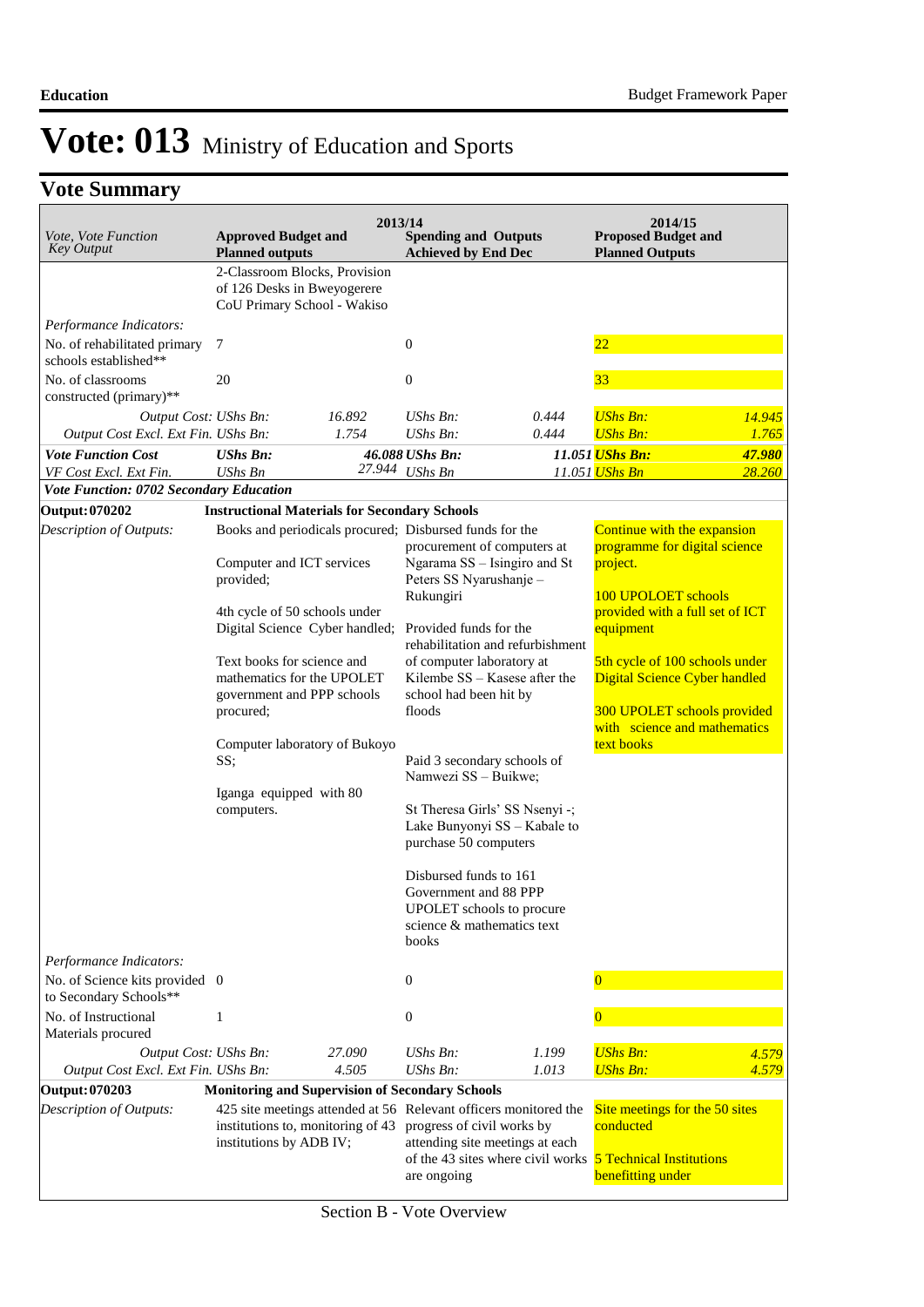| Vote, Vote Function<br><b>Key Output</b>                                   | <b>Approved Budget and</b><br><b>Planned outputs</b>                                                                                                                                              | 2013/14        | <b>Spending and Outputs</b><br><b>Achieved by End Dec</b>                                                                                                                                                                                                                                       |                | 2014/15<br><b>Proposed Budget and</b><br><b>Planned Outputs</b>                                                                                                                     |                |
|----------------------------------------------------------------------------|---------------------------------------------------------------------------------------------------------------------------------------------------------------------------------------------------|----------------|-------------------------------------------------------------------------------------------------------------------------------------------------------------------------------------------------------------------------------------------------------------------------------------------------|----------------|-------------------------------------------------------------------------------------------------------------------------------------------------------------------------------------|----------------|
|                                                                            |                                                                                                                                                                                                   |                | Conducted a field verification<br>exercise to ascertain the delivery<br>of water tanks in 20 schools<br>Conducted spot monitoring of<br>civil works in the 8 schools<br>Eastern and 4 western Uganda<br>Conducted routine monthly<br>monitoring of 160 schools in<br>selected from 59 districts |                |                                                                                                                                                                                     |                |
| Performance Indicators:                                                    |                                                                                                                                                                                                   |                |                                                                                                                                                                                                                                                                                                 |                |                                                                                                                                                                                     |                |
| No.of schools Monitored                                                    | 425                                                                                                                                                                                               |                | 43                                                                                                                                                                                                                                                                                              |                | 50                                                                                                                                                                                  |                |
| Output Cost: UShs Bn:<br>Output Cost Excl. Ext Fin. UShs Bn:               |                                                                                                                                                                                                   | 2.597<br>1.044 | UShs Bn:<br><b>UShs Bn:</b>                                                                                                                                                                                                                                                                     | 0.234<br>0.234 | <b>UShs Bn:</b><br><b>UShs Bn:</b>                                                                                                                                                  | 0.576<br>0.576 |
| <b>Output: 070204</b>                                                      | <b>Training of Secondary Teachers</b>                                                                                                                                                             |                |                                                                                                                                                                                                                                                                                                 |                |                                                                                                                                                                                     |                |
| Description of Outputs:                                                    | Train 3,800 science teachers<br>trained (2,000 gov & 1,800<br>PPP);<br>Facilitate lesson observation and against strikes at Jinja SS and<br>pedagogical support;<br>Induction training of the 300 |                | Trained 1603 science and math<br>teachers<br>- Trained 313 headteachers<br>Iganga SS respectively                                                                                                                                                                                               |                | 3,800 science teachers trained<br>with 2,000 governments and<br>1,800 Public Private Partnership<br><b>Induction training for 300 newly</b><br>appointed Board of Governors<br>done |                |
| Performance Indicators:                                                    | newly appointed BoGs.                                                                                                                                                                             |                |                                                                                                                                                                                                                                                                                                 |                |                                                                                                                                                                                     |                |
| No. of students sitting<br><b>UCEand UACE</b>                              |                                                                                                                                                                                                   |                |                                                                                                                                                                                                                                                                                                 |                |                                                                                                                                                                                     |                |
| No. of Secondary School<br>Teachers Trained (science<br>and mathematics)** | 3,800                                                                                                                                                                                             |                | 1,603                                                                                                                                                                                                                                                                                           |                | 3,800                                                                                                                                                                               |                |
| No. of Head teachers<br>trained**                                          | 300                                                                                                                                                                                               |                | 313                                                                                                                                                                                                                                                                                             |                | 300                                                                                                                                                                                 |                |
| Output Cost: UShs Bn:                                                      |                                                                                                                                                                                                   | 4.700          | UShs Bn:                                                                                                                                                                                                                                                                                        | 0.208          | <b>UShs Bn:</b>                                                                                                                                                                     | 3.428          |
| Output Cost Excl. Ext Fin. UShs Bn:                                        |                                                                                                                                                                                                   | 0.960          | UShs Bn:                                                                                                                                                                                                                                                                                        | 0.208          | <b>UShs Bn:</b>                                                                                                                                                                     | 1.308          |
| Output: 070251<br>Description of Outputs:                                  | <b>USE Tuition Support</b><br>East African essay competitions Facilitated adjudication for the<br>carried out.                                                                                    |                | East African Essay writing<br>competitions                                                                                                                                                                                                                                                      |                | <b>Head Count Exercise and</b><br><b>Validation done East African</b><br>essay competitions carried out                                                                             |                |
| Output Cost: UShs Bn:                                                      |                                                                                                                                                                                                   | 0.040          | UShs Bn:                                                                                                                                                                                                                                                                                        | 0.001          | <b>UShs Bn:</b>                                                                                                                                                                     | 0.890          |
| Output: 070253                                                             | <b>Secondary Examinations (UNEB)</b>                                                                                                                                                              |                |                                                                                                                                                                                                                                                                                                 |                |                                                                                                                                                                                     |                |
| Description of Outputs:                                                    | Paid UCE registration fees for<br>111,900 and 58,200 for UACE.                                                                                                                                    |                | Transferred funds directly to<br>UNEB to examine 129,237<br>UCE and 27,237 UACE<br>students                                                                                                                                                                                                     |                | <b>Registration fees for 142,489</b><br><b>UCE</b> students paid<br><b>Registration fees for 29,961</b><br><b>UACE</b> students paid                                                |                |
| Performance Indicators:                                                    |                                                                                                                                                                                                   |                |                                                                                                                                                                                                                                                                                                 |                |                                                                                                                                                                                     |                |
| No. of students sitting<br><b>UCEand UACE</b>                              |                                                                                                                                                                                                   |                |                                                                                                                                                                                                                                                                                                 |                | 172,450                                                                                                                                                                             |                |
| Output Cost: UShs Bn:                                                      |                                                                                                                                                                                                   | 11.639         | UShs Bn:                                                                                                                                                                                                                                                                                        | 3.480          | <b>UShs Bn:</b>                                                                                                                                                                     | 12.522         |
| <b>Output: 070280</b>                                                      | <b>Classroom construction and rehabilitation (Secondary)</b>                                                                                                                                      |                |                                                                                                                                                                                                                                                                                                 |                |                                                                                                                                                                                     |                |
| Description of Outputs:                                                    | Commence and complete<br>construction works for civil                                                                                                                                             |                | Paid certificate No.25 for<br>construction of seed ss At                                                                                                                                                                                                                                        |                | Complete construction of Kisozi<br>seed school                                                                                                                                      |                |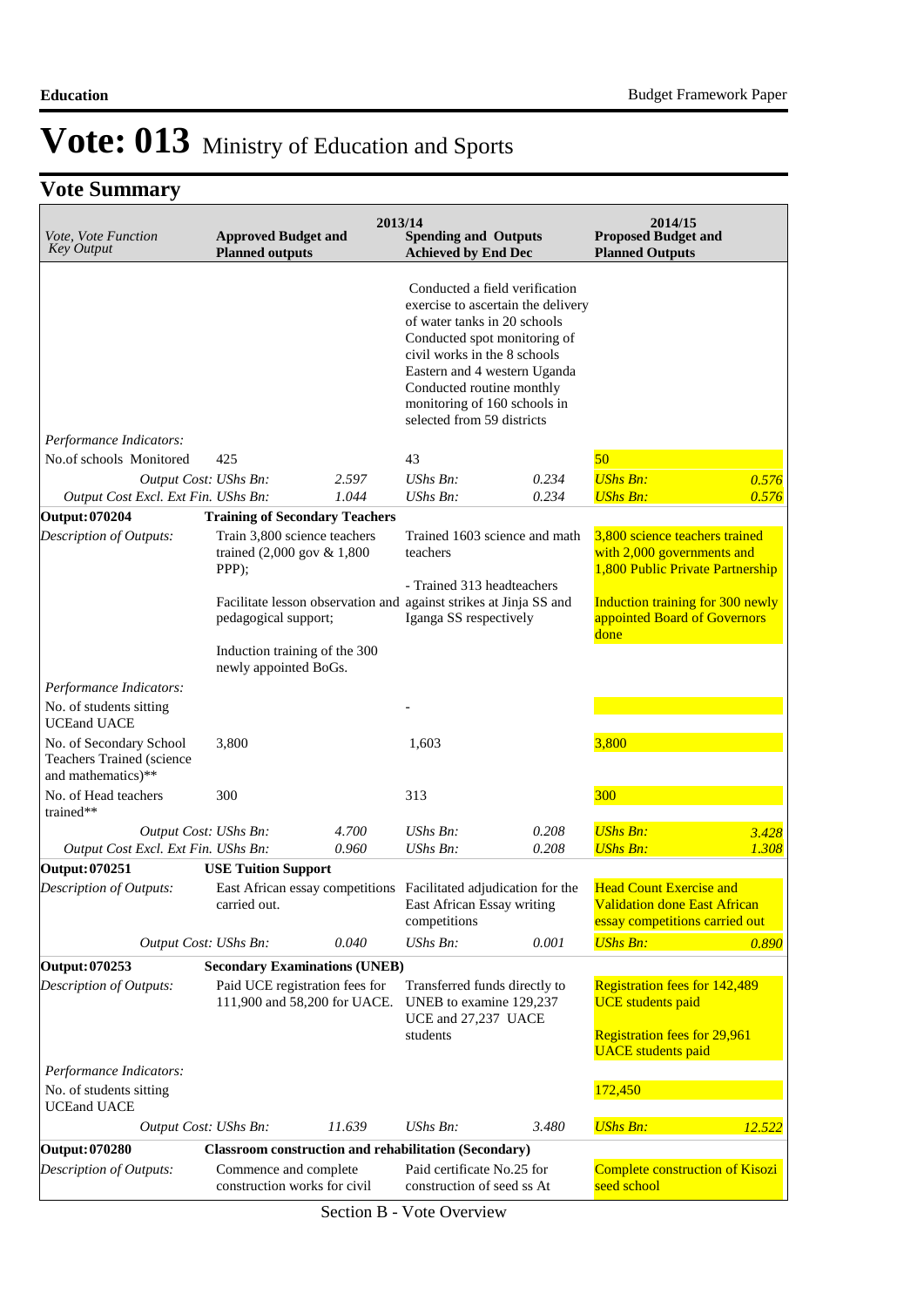| Vote, Vote Function<br><b>Key Output</b>                               | <b>Approved Budget and</b><br><b>Planned outputs</b>                                                                                                                                                                                                                                                                                                                        | 2013/14 | <b>Spending and Outputs</b><br><b>Achieved by End Dec</b>                                                                                                                                                                                                                                                                                                                                                          |                                   | 2014/15<br><b>Proposed Budget and</b><br><b>Planned Outputs</b>                                                                                                                                                                                                                                                                                                                                                                                                                                                                                                                 |        |
|------------------------------------------------------------------------|-----------------------------------------------------------------------------------------------------------------------------------------------------------------------------------------------------------------------------------------------------------------------------------------------------------------------------------------------------------------------------|---------|--------------------------------------------------------------------------------------------------------------------------------------------------------------------------------------------------------------------------------------------------------------------------------------------------------------------------------------------------------------------------------------------------------------------|-----------------------------------|---------------------------------------------------------------------------------------------------------------------------------------------------------------------------------------------------------------------------------------------------------------------------------------------------------------------------------------------------------------------------------------------------------------------------------------------------------------------------------------------------------------------------------------------------------------------------------|--------|
|                                                                        | works under Cluster 11b which<br>constitute expansion of 4 seed<br>schools and construction of 2<br>new seed schools;<br>Complete the construction of<br>civil works under Cluster III and in progress and expected to be<br>IV which constitutes the<br>rehabilitation and expansion of<br>31 and 13 Centres of Excellence progresss and the 1st batch of<br>respectively. |         | Gogonyo Sub county<br>Monitored construction of<br>Schools at 30 sites<br>complteted by match 2014<br>ivil works at 42 sites in<br>30 seconday scyhools to be<br>compted by feb 2014                                                                                                                                                                                                                               | Civil works at six seed school is | Bufunjo seed school in kyenjojo<br>and katunguru seed in rubirizi<br>Under ADB IV there are plans<br>to complete and hand over the<br>18 Institutions being<br>constructed, rehabilitate and<br>expanded (Kitara SS, Kyebambe<br>SS, St. Leo College Kyegobe,<br><b>Kases SS, Busoga College</b><br>Mwiri, Iganga SS, Mityana SS,<br>Dokolo Technical Institute,<br>Makerere College School,<br>Nabisunsa Girls School,<br>Nsambya SS, Gombe SS,<br>Kamwenge SSS, Bufunjo SSS,<br>Katungulu SSS, Kalisizo TC,<br>and Bulamu SS. DLP for the 31<br><b>Centers of Excellence.</b> |        |
| Performance Indicators:                                                |                                                                                                                                                                                                                                                                                                                                                                             |         |                                                                                                                                                                                                                                                                                                                                                                                                                    |                                   |                                                                                                                                                                                                                                                                                                                                                                                                                                                                                                                                                                                 |        |
| No. of secondary school<br>classrooms targeted for<br>rehabilitation** | 26                                                                                                                                                                                                                                                                                                                                                                          |         | $\boldsymbol{0}$                                                                                                                                                                                                                                                                                                                                                                                                   |                                   | $\overline{0}$                                                                                                                                                                                                                                                                                                                                                                                                                                                                                                                                                                  |        |
| No. of secondary school<br>classrooms targeted for<br>completion**     | 34                                                                                                                                                                                                                                                                                                                                                                          |         | $\boldsymbol{0}$                                                                                                                                                                                                                                                                                                                                                                                                   |                                   | $\overline{4}$                                                                                                                                                                                                                                                                                                                                                                                                                                                                                                                                                                  |        |
| No. of new secondary<br>schools constructed**                          | 4                                                                                                                                                                                                                                                                                                                                                                           |         | $\boldsymbol{0}$                                                                                                                                                                                                                                                                                                                                                                                                   |                                   | $20\,$                                                                                                                                                                                                                                                                                                                                                                                                                                                                                                                                                                          |        |
| No. of new secondary<br>classrooms constructed**                       | 20                                                                                                                                                                                                                                                                                                                                                                          |         | $\boldsymbol{0}$                                                                                                                                                                                                                                                                                                                                                                                                   |                                   | 12                                                                                                                                                                                                                                                                                                                                                                                                                                                                                                                                                                              |        |
| Output Cost: UShs Bn:                                                  |                                                                                                                                                                                                                                                                                                                                                                             | 77.596  | $UShs Bn$ :                                                                                                                                                                                                                                                                                                                                                                                                        | 13.238                            | <b>UShs Bn:</b>                                                                                                                                                                                                                                                                                                                                                                                                                                                                                                                                                                 | 85.410 |
| Output Cost Excl. Ext Fin. UShs Bn:                                    |                                                                                                                                                                                                                                                                                                                                                                             | 7.706   | $UShs Bn$ :                                                                                                                                                                                                                                                                                                                                                                                                        | 1.694                             | <b>UShs Bn:</b>                                                                                                                                                                                                                                                                                                                                                                                                                                                                                                                                                                 | 7.920  |
| Output: 070283                                                         | Provision of furniture and equipment to secondary schools                                                                                                                                                                                                                                                                                                                   |         |                                                                                                                                                                                                                                                                                                                                                                                                                    |                                   |                                                                                                                                                                                                                                                                                                                                                                                                                                                                                                                                                                                 |        |
| Description of Outputs:                                                | Furniture supplied to 100<br>beneficiary schools in Phase III<br>under world bank project.                                                                                                                                                                                                                                                                                  |         | <b>NIL</b>                                                                                                                                                                                                                                                                                                                                                                                                         |                                   | NIL                                                                                                                                                                                                                                                                                                                                                                                                                                                                                                                                                                             |        |
| Output Cost: UShs Bn:                                                  |                                                                                                                                                                                                                                                                                                                                                                             | 18.868  | UShs Bn:                                                                                                                                                                                                                                                                                                                                                                                                           | 0.000                             | <b>UShs Bn:</b>                                                                                                                                                                                                                                                                                                                                                                                                                                                                                                                                                                 | 0.000  |
| Output Cost Excl. Ext Fin. UShs Bn:                                    |                                                                                                                                                                                                                                                                                                                                                                             | 0.000   | UShs Bn:                                                                                                                                                                                                                                                                                                                                                                                                           | 0.000                             | <b>UShs Bn:</b>                                                                                                                                                                                                                                                                                                                                                                                                                                                                                                                                                                 | 0.000  |
| Output: 070284                                                         | Construction and rehabilitation of learning facilities (Secondary)                                                                                                                                                                                                                                                                                                          |         |                                                                                                                                                                                                                                                                                                                                                                                                                    |                                   |                                                                                                                                                                                                                                                                                                                                                                                                                                                                                                                                                                                 |        |
| Description of Outputs:                                                | Facilities constructed in 100<br>schools under Phase III;<br>Water harvesting tanks supplied<br>to 100 schools (Phase III);<br>Kabale NTC rehabilitated &<br>expanded inclusive of<br>supervision of works.                                                                                                                                                                 |         | Construction works are on-<br>going at 639 out of 659 sites<br>under phases I & II.<br>76 % of the schools under<br>construction are complete out of<br>which 195 schools waiting<br>supply of furniture.<br>Furniture is to the procured<br>centrally. Bidding document is<br>being prepared<br>Tanks are being supplied and<br>installed. So far a total of 528<br>schools out of 659 have<br>received the tanks |                                   | NIL                                                                                                                                                                                                                                                                                                                                                                                                                                                                                                                                                                             |        |
| Performance Indicators:                                                |                                                                                                                                                                                                                                                                                                                                                                             |         |                                                                                                                                                                                                                                                                                                                                                                                                                    |                                   |                                                                                                                                                                                                                                                                                                                                                                                                                                                                                                                                                                                 |        |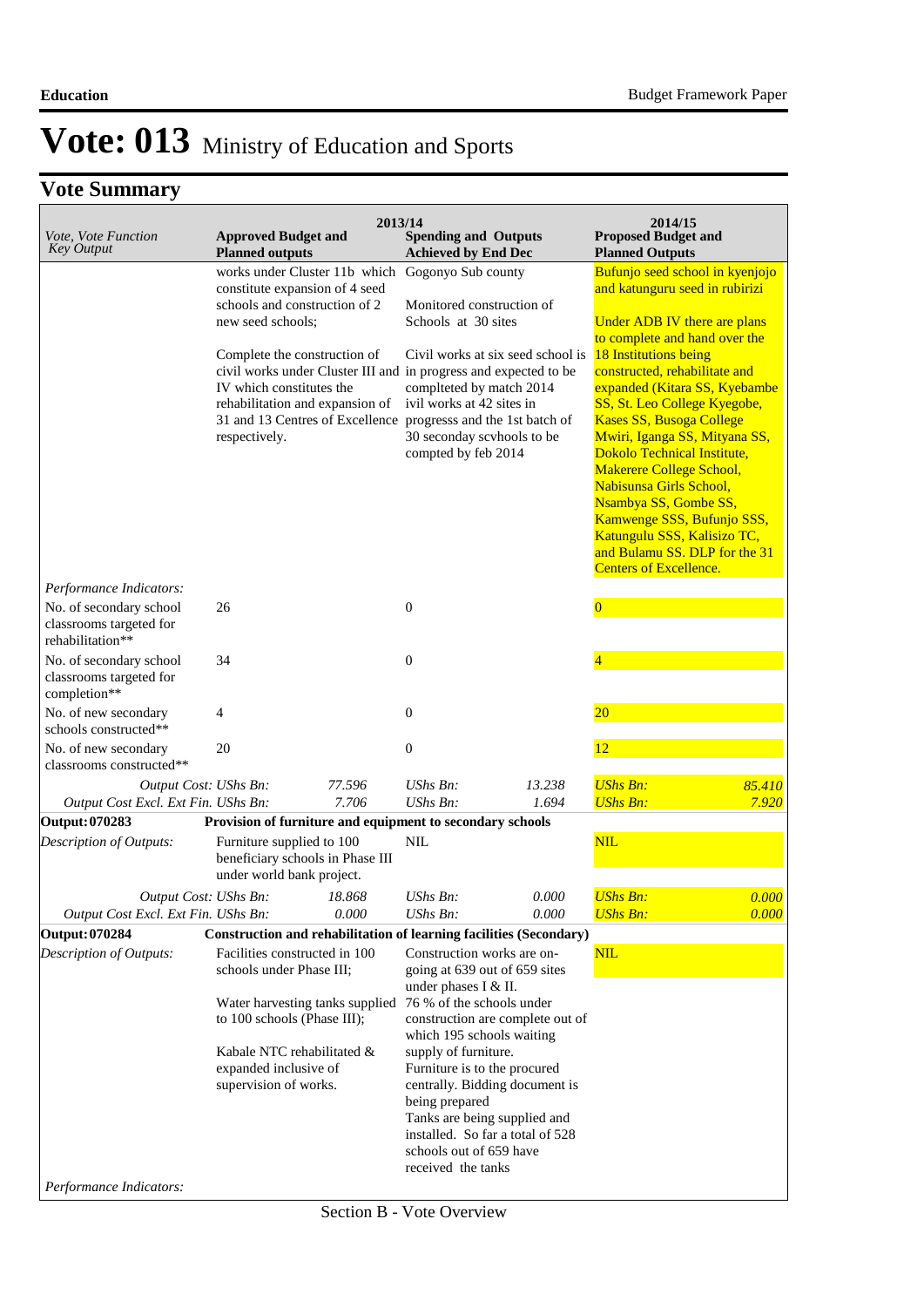| <i>Vote, Vote Function</i><br><b>Key Output</b>                       | <b>Approved Budget and</b><br><b>Planned outputs</b>                                                                               | 2013/14                                                                                             | <b>Spending and Outputs</b><br><b>Achieved by End Dec</b>                                                                                                                                |                                                                                                   | 2014/15<br><b>Proposed Budget and</b><br><b>Planned Outputs</b>                                                                                                                              |                   |
|-----------------------------------------------------------------------|------------------------------------------------------------------------------------------------------------------------------------|-----------------------------------------------------------------------------------------------------|------------------------------------------------------------------------------------------------------------------------------------------------------------------------------------------|---------------------------------------------------------------------------------------------------|----------------------------------------------------------------------------------------------------------------------------------------------------------------------------------------------|-------------------|
| No. of libraries constructed<br>No. of laboratories<br>constructed    | $\mathbf{0}$<br>$\mathbf{0}$                                                                                                       |                                                                                                     | $\overline{0}$<br>$\mathbf{0}$                                                                                                                                                           |                                                                                                   | $\bf{0}$<br>$\overline{0}$                                                                                                                                                                   |                   |
| Output Cost: UShs Bn:<br>Output Cost Excl. Ext Fin. UShs Bn:          |                                                                                                                                    | 60.370<br>0.000                                                                                     | $UShs Bn$ :<br>$UShs Bn$ :                                                                                                                                                               | 0.244<br>0.000                                                                                    | <b>UShs Bn:</b><br><b>UShs Bn:</b>                                                                                                                                                           | 0.000<br>0.000    |
| <b>Vote Function Cost</b><br>VF Cost Excl. Ext Fin.                   | <b>UShs Bn:</b><br><b>UShs Bn</b>                                                                                                  |                                                                                                     | 237.261 UShs Bn:<br>33.382 UShs Bn                                                                                                                                                       |                                                                                                   | 30.567 UShs Bn:<br>17.124 <mark>UShs Bn</mark>                                                                                                                                               | 112.609<br>32.999 |
| Vote Function: 0703 Special Needs Education, Guidance and Counselling |                                                                                                                                    |                                                                                                     |                                                                                                                                                                                          |                                                                                                   |                                                                                                                                                                                              |                   |
| Output: 070351<br>Description of Outputs:                             | and 200,000 S.4 leavers.                                                                                                           | <b>Special Needs Education Services</b><br>Conducting National Placement Applications forms for P.7 | over 90 districts<br>services to facilitate the<br>placement exercises                                                                                                                   | exercise for 500,000 P.7 leavers leavers have been received from<br>Plans are underway to procure | <b>Conducting National</b><br><b>Placement exercises for</b><br>450,000 P.7 Leavers &<br>200,000 S.4 Leavers                                                                                 |                   |
| Output Cost: UShs Bn:                                                 |                                                                                                                                    | 0.910                                                                                               | $UShs Bn$ :                                                                                                                                                                              | 0.220                                                                                             | <b>UShs Bn:</b>                                                                                                                                                                              | 1.062             |
| <b>Vote Function Cost</b>                                             | <b>UShs Bn:</b>                                                                                                                    |                                                                                                     | 2.162 UShs Bn:                                                                                                                                                                           |                                                                                                   | 0.915 <i>UShs Bn:</i>                                                                                                                                                                        | 2.063             |
| Vote Function: 0704 Higher Education                                  |                                                                                                                                    |                                                                                                     |                                                                                                                                                                                          |                                                                                                   |                                                                                                                                                                                              |                   |
| Output: 070451                                                        |                                                                                                                                    |                                                                                                     |                                                                                                                                                                                          | Support establishment of constituent colleges and Public Universities                             |                                                                                                                                                                                              |                   |
| Description of Outputs:                                               | Completion of rehabilitation<br>work and beginning<br>construction work at Uganda<br>Petroleum Institute Kigumba<br>(UPIK).        |                                                                                                     |                                                                                                                                                                                          |                                                                                                   | <b>Disburse recurrent subvention</b><br>to run Uganda Petroleum<br>Institute Kigumba (UPIK)                                                                                                  |                   |
| Output Cost: UShs Bn:                                                 |                                                                                                                                    | 2.000                                                                                               | $UShs Bn$ :                                                                                                                                                                              | 0.000                                                                                             | <b>UShs Bn:</b>                                                                                                                                                                              | 2.000             |
| <b>Output: 070454</b>                                                 |                                                                                                                                    |                                                                                                     |                                                                                                                                                                                          |                                                                                                   | Monitoring/supervision and Quality assurance for Tertiary Institutions (AICAD, NCHE, JAB)                                                                                                    |                   |
| Description of Outputs:                                               | Mobilise capital development<br>funds and undertake capital<br>development for all public<br>universities;<br>Accredit old and new |                                                                                                     | AICAD supported to ensure<br>research at universities<br>quality in higher education                                                                                                     | NCHE supported to maintain                                                                        | Continue to accredit all old and<br>new programmes in<br>universities and tertiary<br>institutions alongside the<br>facilities with which to offer<br>those programmes so as to              |                   |
|                                                                       | programmes;<br>Begin phase 1 of NCHE<br>Headquarter buildings.<br>Facilitate AICAD. Carry out<br>JAB activities.                   |                                                                                                     | Admissions of students into<br>other tertiary institutions<br>conducted<br>Procurement process started for<br>toners and stationery<br>Fuel for coordinating JAB<br>admissions disbursed |                                                                                                   | ensure a match between<br>programmes and facilities,<br><b>Monitor both Chartered and</b><br>provisionally licensed<br>universities to ensure adherence<br>to delivery of quality education, |                   |
|                                                                       |                                                                                                                                    |                                                                                                     |                                                                                                                                                                                          |                                                                                                   | <b>Monitor other Tertiary</b><br>institutions to ensure adherence<br>to standards in delivery higher<br>education,<br>Developing minimum standards                                           |                   |
| Output Cost: UShs Bn:                                                 |                                                                                                                                    | 2.940                                                                                               | UShs Bn:                                                                                                                                                                                 | 0.740                                                                                             | for PhD's<br><b>Accredit new Universities and</b><br><b>Tertiary institutions</b><br><b>UShs Bn:</b>                                                                                         | 2.940             |
|                                                                       |                                                                                                                                    |                                                                                                     |                                                                                                                                                                                          |                                                                                                   |                                                                                                                                                                                              |                   |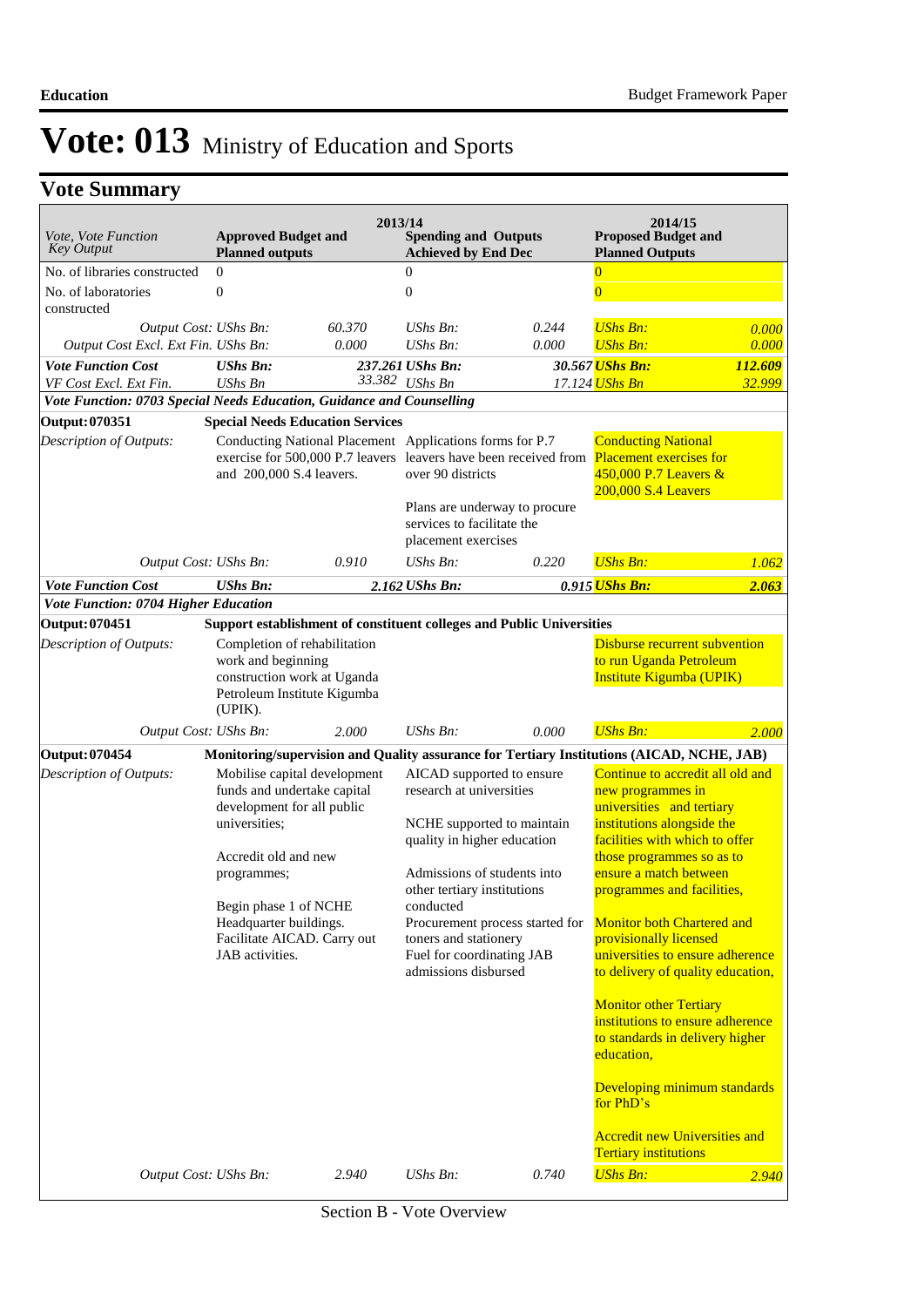| <i>Vote, Vote Function</i><br><b>Key Output</b> | <b>Approved Budget and</b><br><b>Planned outputs</b>                                                                                                                                                                                                                                                                                     |       | 2013/14<br><b>Spending and Outputs</b><br><b>Achieved by End Dec</b>                                                                                                                                                                                                                                                                                               |       | 2014/15<br><b>Proposed Budget and</b><br><b>Planned Outputs</b>                                                                                                                                                |        |
|-------------------------------------------------|------------------------------------------------------------------------------------------------------------------------------------------------------------------------------------------------------------------------------------------------------------------------------------------------------------------------------------------|-------|--------------------------------------------------------------------------------------------------------------------------------------------------------------------------------------------------------------------------------------------------------------------------------------------------------------------------------------------------------------------|-------|----------------------------------------------------------------------------------------------------------------------------------------------------------------------------------------------------------------|--------|
| <b>Vote Function Cost</b>                       | <b>UShs Bn:</b>                                                                                                                                                                                                                                                                                                                          |       | 57.035 UShs Bn:                                                                                                                                                                                                                                                                                                                                                    |       | 15.956 UShs Bn:                                                                                                                                                                                                | 61.516 |
| VF Cost Excl. Ext Fin.                          | <b>UShs Bn</b>                                                                                                                                                                                                                                                                                                                           |       | 37.006 UShs Bn                                                                                                                                                                                                                                                                                                                                                     |       | 15.956 UShs Bn                                                                                                                                                                                                 | 36.786 |
| Vote Function: 0705 Skills Development          |                                                                                                                                                                                                                                                                                                                                          |       |                                                                                                                                                                                                                                                                                                                                                                    |       |                                                                                                                                                                                                                |        |
| <b>Output: 070502</b>                           | <b>Training and Capacity Building of BTVET Institutions</b>                                                                                                                                                                                                                                                                              |       |                                                                                                                                                                                                                                                                                                                                                                    |       |                                                                                                                                                                                                                |        |
| Description of Outputs:                         | Train 80 technical teachers,<br>development 7 craft courses<br>curricular;<br>Develop the skills of 150<br>technical tutors/lecturers and to<br>review 19 curricula for technical<br>institutes and colleges to suit the<br><b>BTVET</b> reforms and facilitate<br>key project meetings, plus<br>periodic M&E and training<br>workshops. |       | Conducted capacity building for<br>20 Technical staff in Q1.                                                                                                                                                                                                                                                                                                       |       | Training of 40 technical teachers<br>40 Deputy Principals given<br><b>bursaries to Technical Institutes</b><br>to do Higher Diplomas in UTCs                                                                   |        |
| Performance Indicators:                         |                                                                                                                                                                                                                                                                                                                                          |       |                                                                                                                                                                                                                                                                                                                                                                    |       |                                                                                                                                                                                                                |        |
| No. of tutor/facilitators<br>trained            |                                                                                                                                                                                                                                                                                                                                          |       | 20                                                                                                                                                                                                                                                                                                                                                                 |       | 40                                                                                                                                                                                                             |        |
| Output Cost: UShs Bn:                           |                                                                                                                                                                                                                                                                                                                                          | 8.539 | UShs Bn:                                                                                                                                                                                                                                                                                                                                                           | 0.120 | <b>UShs Bn:</b>                                                                                                                                                                                                | 19.271 |
| Output Cost Excl. Ext Fin. UShs Bn:             |                                                                                                                                                                                                                                                                                                                                          | 0.559 | UShs Bn:                                                                                                                                                                                                                                                                                                                                                           | 0.120 | <b>UShs Bn:</b>                                                                                                                                                                                                | 0.559  |
| <b>Output:070552</b>                            | <b>Assessment and Technical Support for Health Workers and Colleges</b>                                                                                                                                                                                                                                                                  |       |                                                                                                                                                                                                                                                                                                                                                                    |       |                                                                                                                                                                                                                |        |
| Description of Outputs:                         | 2 certified facilitators trained.<br>30 certified test item developers<br>trained;<br>550 certified assessors trained;<br>300 Test Items developed;<br>190 assessments centers<br>certified;<br>8,000 candidates from certified<br>centers registered;<br>8,000 candidates assessed                                                      |       | Disbursed funds for effective<br>operation of Uganda Nurses and<br>Midwives Examination Board<br>(UNMEB) activities from July -<br>September 2013.<br>Disbursed funds for effective<br>operation of Uganda Allied<br><b>Health Examinations Board</b><br>(UAHEB) activities from July -<br>September 2013.<br>Paid capitation grant for Hoima<br>School of Nursing |       | Disbursed funds for effective<br>operation of Uganda Nurses and<br><b>Midwives Examination Board</b><br>(UNMEB) and for effective<br>operation of Uganda Allied<br><b>Health Examinations Board</b><br>(UAHEB) |        |
| Performance Indicators:                         |                                                                                                                                                                                                                                                                                                                                          |       |                                                                                                                                                                                                                                                                                                                                                                    |       |                                                                                                                                                                                                                |        |
| No. of students assessed by<br><b>UNMEB</b>     |                                                                                                                                                                                                                                                                                                                                          |       | 5,900                                                                                                                                                                                                                                                                                                                                                              |       | 7000                                                                                                                                                                                                           |        |
| No. of students assessed by<br><b>UAHEB</b>     |                                                                                                                                                                                                                                                                                                                                          |       | 7,350                                                                                                                                                                                                                                                                                                                                                              |       | 5000                                                                                                                                                                                                           |        |
| Output Cost: UShs Bn:                           |                                                                                                                                                                                                                                                                                                                                          | 7.658 | $UShs Bn$ :                                                                                                                                                                                                                                                                                                                                                        | 2.519 | <b>UShs Bn:</b>                                                                                                                                                                                                | 9.538  |
| <b>Output: 070580</b>                           | Construction and rehabilitation of learning facilities (BTEVET)                                                                                                                                                                                                                                                                          |       |                                                                                                                                                                                                                                                                                                                                                                    |       |                                                                                                                                                                                                                |        |
| Description of Outputs:                         | Establish, construct and<br>complete 17 Technical institute<br>i.e To Establish Epel , Kiruhura<br>,Bamunanika ,Completion of<br>classroom block at Rugando;                                                                                                                                                                             |       | Disburse funds to:<br>Construct 3-b storied medical<br>laboratories at Mulago<br>Paramedic<br>schools.                                                                                                                                                                                                                                                             |       | <b>Completion of construction</b><br>works of workshops at Kihanda<br>TS in Kanugu and Namasale TS<br>in Amolator and Namisindwa<br>TS in Manafwa, Bukoli TS in<br>Bugiri, St. Joseph Kyalubingo               |        |
|                                                 | BCP Workshop at Rukungiri<br>Technical Institute;                                                                                                                                                                                                                                                                                        |       | Disbursed funds to rehabilitate<br>and expand the dining hall at                                                                                                                                                                                                                                                                                                   |       | in Kamwenge (TVET Grad 7)                                                                                                                                                                                      |        |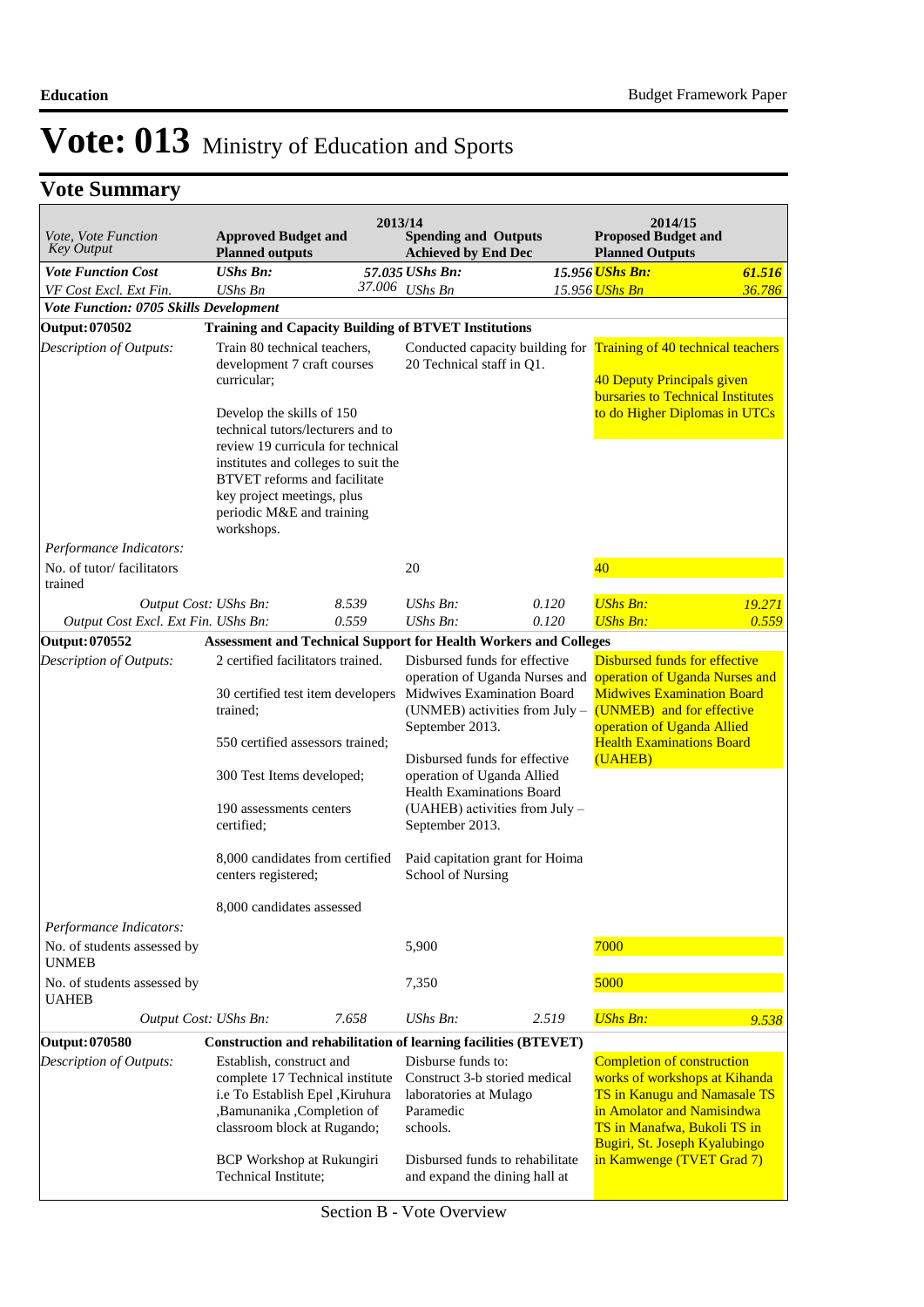### **Vote Summary**

| Vote, Vote Function<br><b>Key Output</b> | <b>Approved Budget and</b><br><b>Planned outputs</b>                               | 2013/14 | <b>Spending and Outputs</b><br><b>Achieved by End Dec</b>                        |       | 2014/15<br><b>Proposed Budget and</b><br><b>Planned Outputs</b> |        |
|------------------------------------------|------------------------------------------------------------------------------------|---------|----------------------------------------------------------------------------------|-------|-----------------------------------------------------------------|--------|
|                                          |                                                                                    |         | Nakawa Vocational Training                                                       |       | <b>Disburse funds for construction</b>                          |        |
|                                          | Completion of Administration                                                       |         | Institute.                                                                       |       | of Medical laboratories for                                     |        |
|                                          | Block at Butaleja, Kaliro, staff                                                   |         |                                                                                  |       | Medical Lab technology,                                         |        |
|                                          | houses at UTC Bushenyi and a                                                       |         | Disbursed funds for<br>construction work at UCC                                  |       | Entomology and pharmacy at                                      |        |
|                                          | Dormitory at Butaleja T;                                                           |         | Aduku, UTC Bushenyi, Lake                                                        |       | Mulago paramedical school.<br>Equipping the three labs,         |        |
|                                          | Fencing at Lake Katwe                                                              |         | Katwe TI, Kaliro TI, Butaleja                                                    |       | Hoima school of nursing to                                      |        |
|                                          | Technical Institute;                                                               |         | TI, Rugando TI & 10% counter                                                     |       | complete class room block and                                   |        |
|                                          |                                                                                    |         | part funding to KOICA at                                                         |       | Equipping it with 200 beds,                                     |        |
|                                          | Construction of a kitchen at                                                       |         | Martyrs Way Ntinda - Nakawa.                                                     |       | completion of storage 4<br>classroom block at Gulu SOCO         |        |
|                                          | Barlonyo, a 5 stance staff latrine<br>at Barlonyo, Lake Katwe                      |         |                                                                                  |       | and Equipping classes with                                      |        |
|                                          | <b>Technical Institute MV</b>                                                      |         |                                                                                  |       | chairs and desks 120 chairs and                                 |        |
|                                          | Workshop, Kitchen & Dinning                                                        |         |                                                                                  |       | desks, completion of storage 4                                  |        |
|                                          | and two unit staff house at                                                        |         |                                                                                  |       | classroom block at Kigumba co-                                  |        |
|                                          | Barlonyo;                                                                          |         |                                                                                  |       | operative college and equipping                                 |        |
|                                          | Construction of Libraries at                                                       |         |                                                                                  |       | classes with chairs and desks<br>120 chairs and desks, and      |        |
|                                          | UCC Aduku and UTC Bushenyi;                                                        |         |                                                                                  |       | Completion of kitchen and                                       |        |
|                                          |                                                                                    |         |                                                                                  |       | Dining hall at PCO -Butabika                                    |        |
|                                          | Completion of a classroom                                                          |         |                                                                                  |       | and equipping it (support to                                    |        |
|                                          | block at Minakulu.                                                                 |         |                                                                                  |       | Health)                                                         |        |
|                                          |                                                                                    |         |                                                                                  |       | <b>Development of BTVET Plans</b>                               |        |
|                                          |                                                                                    |         |                                                                                  |       | <b>Development of BTVET Plans</b>                               |        |
|                                          |                                                                                    |         |                                                                                  |       | To Establish Epel                                               |        |
|                                          |                                                                                    |         |                                                                                  |       | <b>To Establish Kiruhura</b>                                    |        |
|                                          |                                                                                    |         |                                                                                  |       | To establish Bamunanika                                         |        |
|                                          |                                                                                    |         |                                                                                  |       | <b>Construction of an</b><br>Administration block for UTC       |        |
|                                          |                                                                                    |         |                                                                                  |       | Bushenyi                                                        |        |
|                                          |                                                                                    |         |                                                                                  |       | <b>Completion of Classroom at</b>                               |        |
|                                          |                                                                                    |         |                                                                                  |       | Kabongo T.I                                                     |        |
|                                          |                                                                                    |         |                                                                                  |       | Completion of a fence at UTC                                    |        |
|                                          |                                                                                    |         |                                                                                  |       | Kichwamba<br>Completion of a Library at UCC                     |        |
|                                          |                                                                                    |         |                                                                                  |       | Pakwach                                                         |        |
|                                          |                                                                                    |         |                                                                                  |       | <b>Construction of an</b>                                       |        |
|                                          |                                                                                    |         |                                                                                  |       | <b>Administration block at UCC</b>                              |        |
|                                          |                                                                                    |         |                                                                                  |       | Aduku                                                           |        |
|                                          |                                                                                    |         |                                                                                  |       | Provisioning of a three phase<br>line at L.Katwe Technical      |        |
|                                          |                                                                                    |         |                                                                                  |       | Institute.                                                      |        |
| Performance Indicators:                  |                                                                                    |         |                                                                                  |       |                                                                 |        |
| No.of libraries Constructed              | 16                                                                                 |         | 4                                                                                |       | $\bf{0}$                                                        |        |
| No. of workshops constructed 30          |                                                                                    |         | 8                                                                                |       | 5                                                               |        |
| No. of New BTVET<br>established**        | 0                                                                                  |         | $\mathbf{0}$                                                                     |       | $\overline{3}$                                                  |        |
| Output Cost: UShs Bn:                    |                                                                                    | 28.490  | $UShs Bn$ :                                                                      | 3.234 | <b>UShs Bn:</b>                                                 | 67.944 |
| Output Cost Excl. Ext Fin. UShs Bn:      |                                                                                    | 7.708   | $UShs Bn$ :                                                                      | 2.155 | <b>UShs Bn:</b>                                                 | 8.443  |
| Output: 070581                           | <b>Classroom construction and rehabilitation (BTVET)</b>                           |         |                                                                                  |       |                                                                 |        |
| Description of Outputs:                  | Completion of construction<br>works of classroom and<br>workshops at Mbale CP, St. |         | Disburse funds to: St. Joseph<br>Kyarubingo in Kamwenge and<br>Namisindwa TS for |       | <b>NIL</b>                                                      |        |
|                                          | Joseph Kyarubingo in                                                               |         | construction of workshops at                                                     |       |                                                                 |        |

Section B - Vote Overview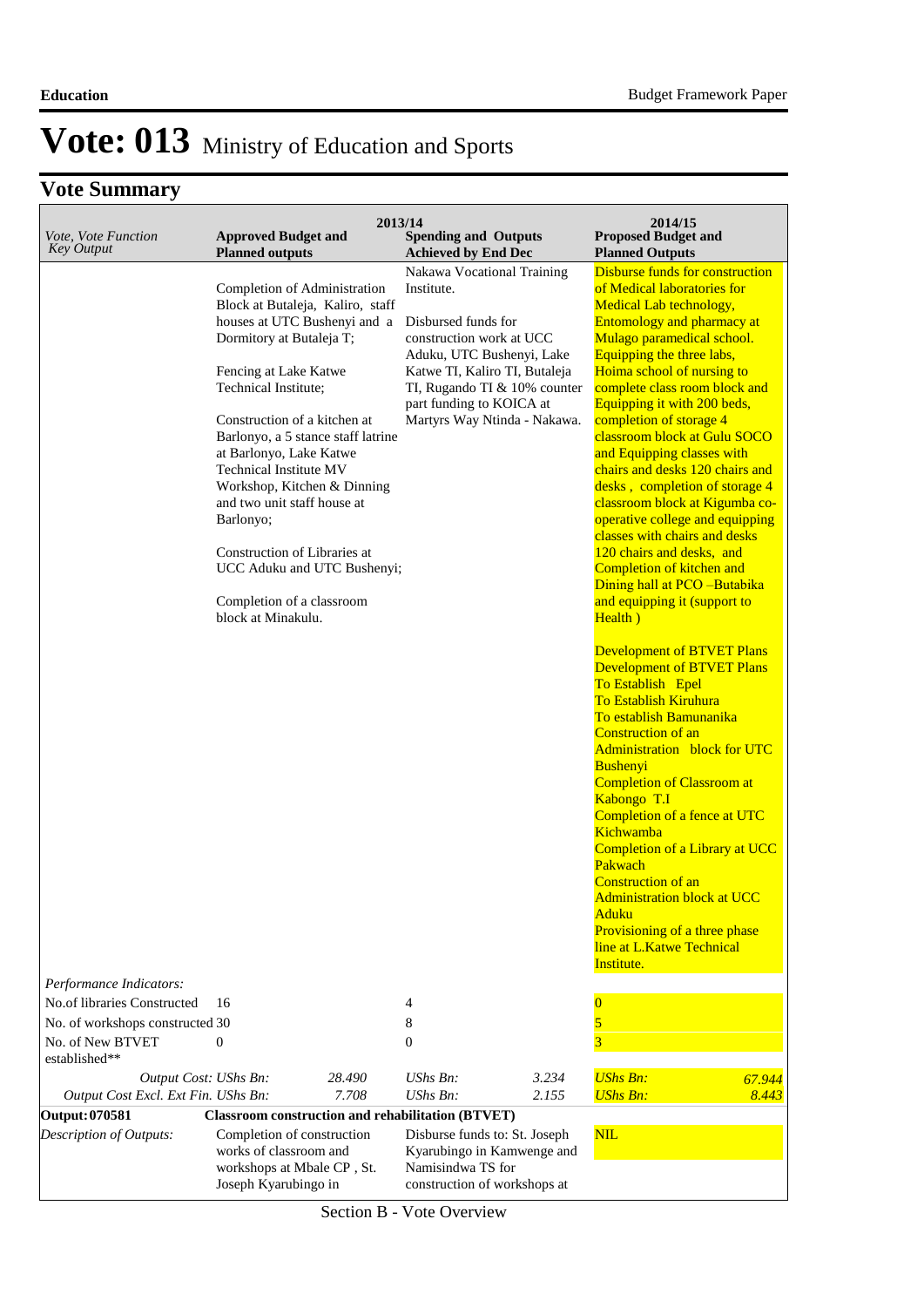| Vote, Vote Function<br><b>Key Output</b>                                                  | <b>Approved Budget and</b><br><b>Planned outputs</b>                                                                                                                                                                                                                         |                                                                    | 2013/14<br><b>Spending and Outputs</b><br><b>Achieved by End Dec</b>                 |                                                                                                                                   | 2014/15<br><b>Proposed Budget and</b><br><b>Planned Outputs</b>                                                                                                                                                                                                         |                   |
|-------------------------------------------------------------------------------------------|------------------------------------------------------------------------------------------------------------------------------------------------------------------------------------------------------------------------------------------------------------------------------|--------------------------------------------------------------------|--------------------------------------------------------------------------------------|-----------------------------------------------------------------------------------------------------------------------------------|-------------------------------------------------------------------------------------------------------------------------------------------------------------------------------------------------------------------------------------------------------------------------|-------------------|
|                                                                                           | Kamwenge, Olio CP in Serere,<br>Kakika TS Mbarara, Kihanda<br>TS in Kanugu and Namasale<br>TS in Amolator                                                                                                                                                                    |                                                                    | each institution.                                                                    |                                                                                                                                   |                                                                                                                                                                                                                                                                         |                   |
| Performance Indicators:<br>No. of classrooms<br>constructed (BTVET)                       | 12                                                                                                                                                                                                                                                                           |                                                                    | $\boldsymbol{0}$                                                                     |                                                                                                                                   | $\overline{0}$                                                                                                                                                                                                                                                          |                   |
|                                                                                           | Output Cost: UShs Bn:                                                                                                                                                                                                                                                        | 0.770                                                              | $UShs Bn$ :                                                                          | 0.175                                                                                                                             | <b>UShs Bn:</b>                                                                                                                                                                                                                                                         | 0.000             |
| Output: 070582                                                                            |                                                                                                                                                                                                                                                                              |                                                                    |                                                                                      | <b>Construction and rehabilitation of Accomodation facilities (BTVET)</b>                                                         |                                                                                                                                                                                                                                                                         |                   |
| Description of Outputs:                                                                   | Completion of 8 units staff<br>houses in St Josephs<br>Kyalubingo TS in Kamwenge;<br>Rukole CP in kabala, St Kizito<br>TS kitovu in Masaka, Rutunku<br>CP in Ssembabule, Omugo TS<br>in Arua;<br>Dokolo TS in Dokolo,<br>Namisindwa TS in Manafwa,<br>Nagwere TS in Pallisa. |                                                                    | Manafwa, Nagwere TS in<br>Pallisa.<br>of dormitories at Moyo TI &<br>Butaleja TI     | Disbursed funds to complete 8<br>units staff houses at Dokolo TS<br>in Dokolo, Namisindwa TS in<br>Disbursed funds for completion | Construct a girls dormitory at<br>Namisindwa in manafwa and<br>St Josephs kaylubingo in<br>Kamwenge<br><b>Complete staff houses at Omugo</b><br>TS in Arua and Lutunku CP in<br>Sembabule<br>construct of a Girl hostel at<br>Butabika school of psychiatric<br>nursing |                   |
| Performance Indicators:                                                                   |                                                                                                                                                                                                                                                                              |                                                                    |                                                                                      |                                                                                                                                   |                                                                                                                                                                                                                                                                         |                   |
| No. of accomodation<br>facilities (hostels/dorms)<br>constructed in BTVET<br>institutions | 8                                                                                                                                                                                                                                                                            |                                                                    | 5                                                                                    |                                                                                                                                   | $\overline{2}$                                                                                                                                                                                                                                                          |                   |
|                                                                                           | Output Cost: UShs Bn:                                                                                                                                                                                                                                                        | 1.134                                                              | $UShs Bn$ :                                                                          | 0.248                                                                                                                             | <b>UShs Bn:</b>                                                                                                                                                                                                                                                         | 1.105             |
| <b>Vote Function Cost</b><br>VF Cost Excl. Ext Fin.                                       | <b>UShs Bn:</b><br><b>UShs Bn</b>                                                                                                                                                                                                                                            |                                                                    | 70.313 UShs Bn:<br>41.551 UShs Bn                                                    |                                                                                                                                   | 25.057 UShs Bn:<br>23.720 <mark>UShs Bn</mark>                                                                                                                                                                                                                          | 121.730<br>43.517 |
| Vote Function: 0706 Quality and Standards                                                 |                                                                                                                                                                                                                                                                              |                                                                    |                                                                                      |                                                                                                                                   |                                                                                                                                                                                                                                                                         |                   |
| Output: 070602                                                                            | <b>Curriculum Training of Teachers</b>                                                                                                                                                                                                                                       |                                                                    |                                                                                      |                                                                                                                                   |                                                                                                                                                                                                                                                                         |                   |
| Description of Outputs:                                                                   | Pay capitation grants to 3.751<br>in Abilonino CPIC, and 120<br>students in Health Tutors.                                                                                                                                                                                   | students in NTCs, 175 students                                     | in Abilonino CPIC, and 120<br>students in Health Tutors                              | Paid capitation grants to 3751<br>students in NTCs, 175 students                                                                  | Pay capitation grants to 3751<br>students in NTCs, 175 students<br>in Abilonino CPIC, and 120<br>students in Health Tutors                                                                                                                                              |                   |
| Performance Indicators:<br>No. of student teachers                                        | 3,751                                                                                                                                                                                                                                                                        |                                                                    | 3,751                                                                                |                                                                                                                                   | 3,751                                                                                                                                                                                                                                                                   |                   |
| enrolled in NTCs                                                                          |                                                                                                                                                                                                                                                                              |                                                                    |                                                                                      |                                                                                                                                   |                                                                                                                                                                                                                                                                         |                   |
| Output Cost Excl. Ext Fin. UShs Bn:                                                       | Output Cost: UShs Bn:                                                                                                                                                                                                                                                        | 3.054<br>0.048                                                     | UShs Bn:<br>UShs Bn:                                                                 | 0.100<br>0.005                                                                                                                    | <b>UShs Bn:</b><br><b>UShs Bn:</b>                                                                                                                                                                                                                                      | 0.515<br>0.105    |
| Output: 070603                                                                            |                                                                                                                                                                                                                                                                              |                                                                    |                                                                                      |                                                                                                                                   | Inspection (Primary secondary BTVET) and monitoring of construction works in PTCs                                                                                                                                                                                       |                   |
| Description of Outputs:                                                                   | Inspection of 1,900 secondary<br>schools, 500 BTVET<br>of 112 local government<br>inspectors and DEOs;                                                                                                                                                                       | Institutions 10 NTCs, 20 PTCs;<br>Monitoring inspection activities | Rapid Assessment on the<br>Teachers' strike carried out in<br>the local governments. | Carrying out inspection of 575                                                                                                    | Inspection of 3,600 secondary,<br>secondary schools and 10 PTCs. 600 BTVET and 20 PTCs done<br>Follow up inspection of 440 scs<br><b>Inspection of 10 NTCs</b><br>inspection of 50 nursery training<br>printing 2,000 school<br>improvement books                       |                   |
|                                                                                           | Inspection for licensing of 30<br>schools;                                                                                                                                                                                                                                   |                                                                    | Facilitated 1 staff to travel<br>abroad to attend a UNESCO<br>conference.            |                                                                                                                                   |                                                                                                                                                                                                                                                                         |                   |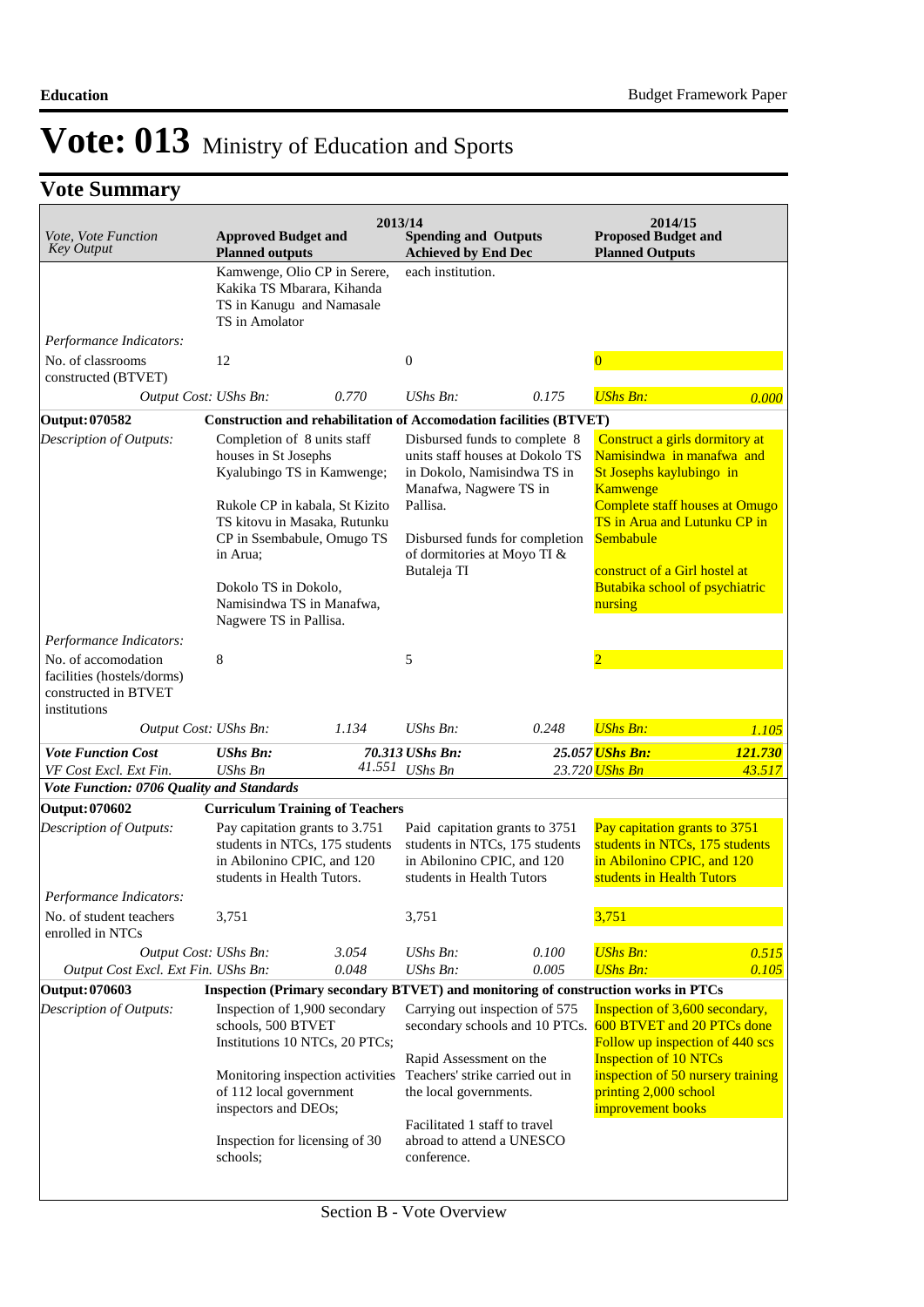| Vote, Vote Function<br><b>Key Output</b>                        | <b>Approved Budget and</b><br><b>Planned outputs</b>                            |                                 | 2013/14<br><b>Spending and Outputs</b><br><b>Achieved by End Dec</b>                                                                       |       | 2014/15<br><b>Proposed Budget and</b><br><b>Planned Outputs</b>                                                                                       |       |
|-----------------------------------------------------------------|---------------------------------------------------------------------------------|---------------------------------|--------------------------------------------------------------------------------------------------------------------------------------------|-------|-------------------------------------------------------------------------------------------------------------------------------------------------------|-------|
|                                                                 | Follow up Inspection of 60<br>secondary schools;                                |                                 | Printed Monitoring of learning<br>achievement tests for P6.                                                                                |       |                                                                                                                                                       |       |
|                                                                 | Training of 200 Headteachers                                                    | on School Improvement guides;   | Facilitated office management<br>for 5 offices (i.e. pay imprest,<br>utility bills, run adverts in media<br>prints for supply of vehicles) |       |                                                                                                                                                       |       |
|                                                                 | Monitoring of Learning                                                          | Achievements of 7,000 schools.  |                                                                                                                                            |       |                                                                                                                                                       |       |
| Performance Indicators:                                         |                                                                                 |                                 |                                                                                                                                            |       |                                                                                                                                                       |       |
| No. of schools/institutions<br>inspected (Secondary)            | 1,900                                                                           |                                 | 575                                                                                                                                        |       | 3,600                                                                                                                                                 |       |
| No. of schools/institutions<br>inspected (Training<br>Colleges) | 30                                                                              |                                 | 10                                                                                                                                         |       | $20\,$                                                                                                                                                |       |
| No. of schools/institutions<br>inspected BTVET)                 | 500                                                                             |                                 | $\boldsymbol{0}$                                                                                                                           |       | 600                                                                                                                                                   |       |
|                                                                 | Output Cost: UShs Bn:                                                           | 0.092                           | $UShs Bn$ :                                                                                                                                | 0.019 | <b>UShs Bn:</b>                                                                                                                                       | 0.092 |
| <b>Output: 070604</b>                                           |                                                                                 |                                 | <b>Training and Capacity Building of Inspectors and Education Managers</b>                                                                 |       |                                                                                                                                                       |       |
| Description of Outputs:                                         | Capacity building Training of<br>340 Local government and                       |                                 | Trained 50 participants on the<br>lower curriculum reform.                                                                                 |       | Training 300 headteachers on<br>school improvement using the 6                                                                                        |       |
|                                                                 | Central government<br>and management of 5 offices                               | Training of 8 inspectors abroad | Carrying out inspection of 575<br>secondary schools and 10 PTCs.                                                                           |       | improvement booklets<br><b>Training of 196 Inspectors</b>                                                                                             |       |
|                                                                 |                                                                                 |                                 | Rapid Assessment on the<br>Teachers' strike carried out in<br>the local governments.                                                       |       |                                                                                                                                                       |       |
|                                                                 |                                                                                 |                                 | Facilitated 1 staff to travel<br>abroad to attend a UNESCO<br>conference.                                                                  |       |                                                                                                                                                       |       |
|                                                                 |                                                                                 |                                 | Printed Monitoring of learning<br>achievement tests for P6.                                                                                |       |                                                                                                                                                       |       |
|                                                                 |                                                                                 |                                 | Facilitated office management<br>for 5 offices (i.e. pay imprest,<br>utility bills, run adverts in media<br>prints for supply of vehicles) |       |                                                                                                                                                       |       |
|                                                                 | Output Cost: UShs Bn:                                                           | 3.090                           | $UShs Bn$ :                                                                                                                                | 0.182 | <b>UShs Bn:</b>                                                                                                                                       | 3.089 |
| Output: 070651                                                  |                                                                                 |                                 | <b>Uganda National Education Board (UNEB) Services</b>                                                                                     |       |                                                                                                                                                       |       |
| Description of Outputs:                                         | UNEB non wage                                                                   |                                 | UNEB non wage<br>Paid salaries and allowances to                                                                                           |       | <b>UNEB</b> non wage<br>Pay salaries and allowances to                                                                                                |       |
|                                                                 | Pay salaries and allowances to<br>239 staff.                                    |                                 | staff.                                                                                                                                     |       | 239 staff.                                                                                                                                            |       |
|                                                                 | Output Cost: UShs Bn:                                                           | 1.825                           | UShs Bn:                                                                                                                                   | 0.479 | <b>UShs Bn:</b>                                                                                                                                       | 1.825 |
| Output: 070653                                                  |                                                                                 |                                 | <b>Training of Secondary Teachers and Instructors (NTCs)</b>                                                                               |       |                                                                                                                                                       |       |
| Description of Outputs:                                         | Pay Capitation Grants for<br>NTCs, Abilonino CPIC and<br>Health Tutors College. |                                 | Disbursed Capitation Grants to<br>5 NTCs for 3,750 students;<br>Abilonino CPIC for 175<br>students and Health Tutors                       |       | <b>Capitation Grants to 5 NTCs for</b><br>3,750 students; Abilonino<br><b>CPIC</b> for 175 students, Health<br><b>Tutors College for 120 students</b> |       |
|                                                                 |                                                                                 |                                 | College for 120 students.                                                                                                                  |       | and 45 PTCs for 16,239<br>students paid                                                                                                               |       |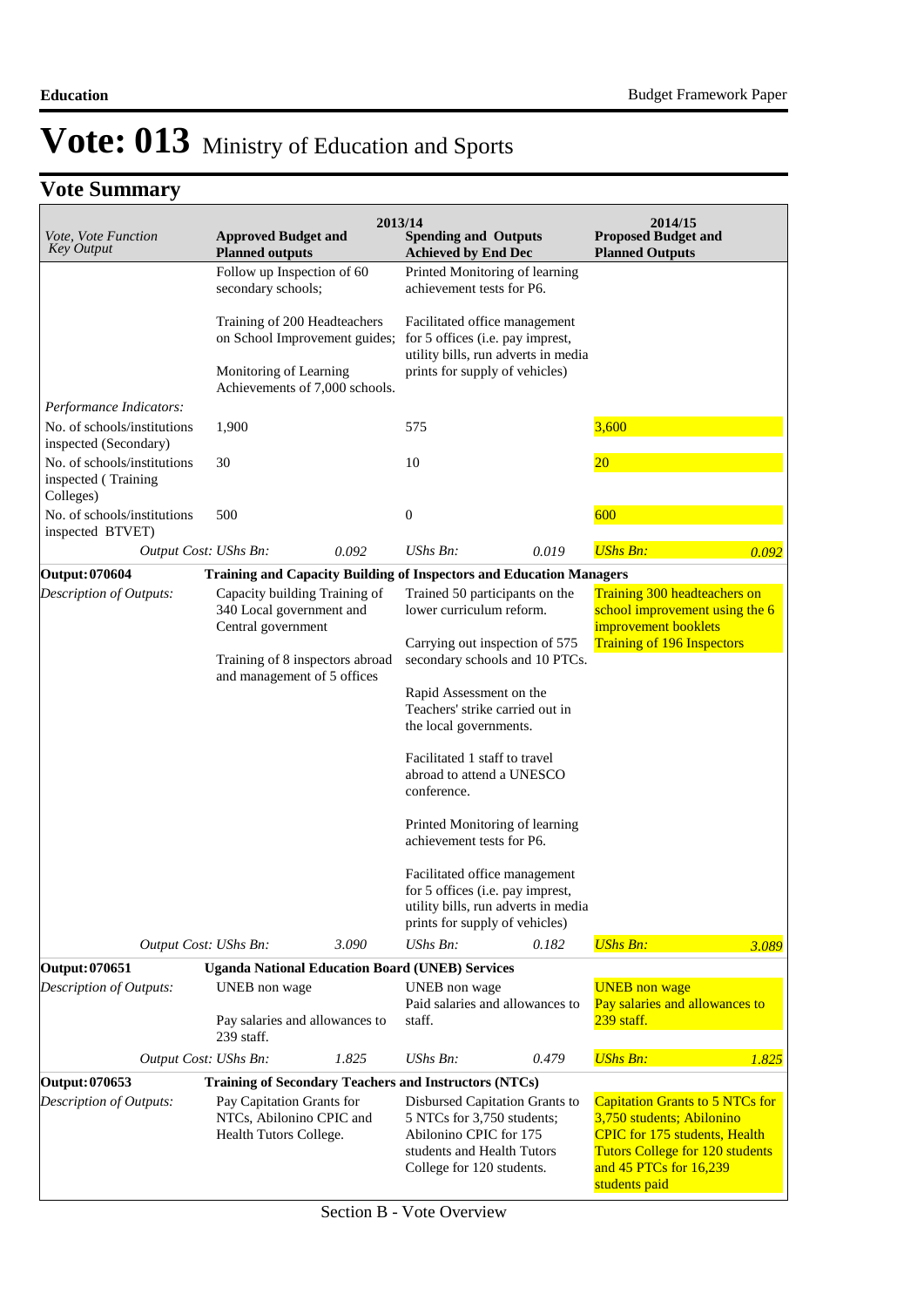| Vote, Vote Function<br><b>Key Output</b>          | <b>Approved Budget and</b><br><b>Planned outputs</b>                                                                                                                                                                                                                                                                                                                                                                                                                                                                                                                                                                                                                                                                                                   | 2013/14 | <b>Spending and Outputs</b><br><b>Achieved by End Dec</b>                                                                                                                                                                                                                                                       |                                                                                                           | 2014/15<br><b>Proposed Budget and</b><br><b>Planned Outputs</b>                                                                                                                                                                                                                                                                                                                                                                                                                                                                                                                                                                                                                                                                                                                                                                                            |        |  |
|---------------------------------------------------|--------------------------------------------------------------------------------------------------------------------------------------------------------------------------------------------------------------------------------------------------------------------------------------------------------------------------------------------------------------------------------------------------------------------------------------------------------------------------------------------------------------------------------------------------------------------------------------------------------------------------------------------------------------------------------------------------------------------------------------------------------|---------|-----------------------------------------------------------------------------------------------------------------------------------------------------------------------------------------------------------------------------------------------------------------------------------------------------------------|-----------------------------------------------------------------------------------------------------------|------------------------------------------------------------------------------------------------------------------------------------------------------------------------------------------------------------------------------------------------------------------------------------------------------------------------------------------------------------------------------------------------------------------------------------------------------------------------------------------------------------------------------------------------------------------------------------------------------------------------------------------------------------------------------------------------------------------------------------------------------------------------------------------------------------------------------------------------------------|--------|--|
| Output Cost: UShs Bn:                             |                                                                                                                                                                                                                                                                                                                                                                                                                                                                                                                                                                                                                                                                                                                                                        | 2.822   | UShs Bn:                                                                                                                                                                                                                                                                                                        | 0.954                                                                                                     | <b>UShs Bn:</b>                                                                                                                                                                                                                                                                                                                                                                                                                                                                                                                                                                                                                                                                                                                                                                                                                                            | 2.822  |  |
| <b>Output: 070654</b>                             | <b>Curriculum Development and Training (NCDC)</b>                                                                                                                                                                                                                                                                                                                                                                                                                                                                                                                                                                                                                                                                                                      |         |                                                                                                                                                                                                                                                                                                                 |                                                                                                           |                                                                                                                                                                                                                                                                                                                                                                                                                                                                                                                                                                                                                                                                                                                                                                                                                                                            |        |  |
| Description of Outputs:                           | Retooling of 127 pilot teachers<br>on Kiswahili Curriculum P6 and Nakaseke Core PTC on P6 3rd<br>P7:                                                                                                                                                                                                                                                                                                                                                                                                                                                                                                                                                                                                                                                   |         | 127 pilot teachers trained at<br>term Kiswahili Content                                                                                                                                                                                                                                                         |                                                                                                           | <b>Piloting Kiswahili for Primary</b><br>schools                                                                                                                                                                                                                                                                                                                                                                                                                                                                                                                                                                                                                                                                                                                                                                                                           |        |  |
|                                                   | Monitoring the Kiswahili pilot<br>implementation for the two<br>terms;<br>Printing and distribution of<br>6,500 copies of the P4<br>Curriculum;<br>Procurement of 834 off shelf<br>textbooks for Kiswahili pilot<br>$(P5and P6)$ ;<br>Review of A level Examination<br>format;<br>Dissemination of research<br>findings from the study of<br>thematic curriculum (P1-P3)<br>and the transition class(P4);<br>Designing and developing<br>teaching syllabi, Instructors<br>guide and orientation manual<br>for certificate for 6 courses<br>under BTVET;<br>Orientation of Instructors on the<br>6 new BTVET curriculum;<br>Printing and distribution of 720<br>copies of the 6 BTVET;<br>Monitoring the implementation<br>of the new BTVET curriculum. |         | Pottery and Ceramics, Leather<br>and Tannery, Secretarial and<br>information management,<br>Records and information<br>management have been<br>refining.<br>Draft syllabi for the 8 learning<br>areas for S 1-4 are ready for<br>editing.<br>Trailed exemplary extract<br>materials in 25 secondary<br>schools. | Draft syllabi for the 6 courses of<br>Beautification and hair dressing,<br>developed ready for review and | <b>Printing of Thematic Song books</b><br><b>Developing of Sign Language</b><br><b>Curriculum for Lower primary</b><br>Sensitizing the public on the<br>Thematic curriculum and the<br>use of local language.<br>Study the effects of offering the<br>Ugandan and other curricula to<br>the same learners at Primary<br>level<br><b>Purchase of Library Reference</b><br>books and subscription for E-<br>resources<br>Establish a Research,<br>monitoring and evaluation<br>framework for the Centre.<br><b>Proposal writing for a Tracer</b><br>Study of the 2006-2010<br><b>Diploma Business graduates of</b><br><b>BTVET Institutions in Uganda.</b><br>Printing of A' level teaching<br>syllabus<br><b>Monitoring Implementation of</b><br>the teaching of A-level<br><b>Subsidiary ICT in Secondary</b><br>schools.<br><b>Orientation of A level</b> |        |  |
| Performance Indicators:                           |                                                                                                                                                                                                                                                                                                                                                                                                                                                                                                                                                                                                                                                                                                                                                        |         |                                                                                                                                                                                                                                                                                                                 |                                                                                                           | <b>Subsidiary Mathematics</b><br>teachers for Secondary schools                                                                                                                                                                                                                                                                                                                                                                                                                                                                                                                                                                                                                                                                                                                                                                                            |        |  |
| No. of primary curricula<br>reviewed**            | 0                                                                                                                                                                                                                                                                                                                                                                                                                                                                                                                                                                                                                                                                                                                                                      |         | $\mathbf{0}$                                                                                                                                                                                                                                                                                                    |                                                                                                           | $\overline{0}$                                                                                                                                                                                                                                                                                                                                                                                                                                                                                                                                                                                                                                                                                                                                                                                                                                             |        |  |
| No. of cirricular<br>implemented (Primary)**      | $\boldsymbol{0}$                                                                                                                                                                                                                                                                                                                                                                                                                                                                                                                                                                                                                                                                                                                                       |         | $\mathbf{0}$                                                                                                                                                                                                                                                                                                    |                                                                                                           | $\Omega$                                                                                                                                                                                                                                                                                                                                                                                                                                                                                                                                                                                                                                                                                                                                                                                                                                                   |        |  |
| Output Cost: UShs Bn:                             |                                                                                                                                                                                                                                                                                                                                                                                                                                                                                                                                                                                                                                                                                                                                                        | 6.186   | UShs Bn:                                                                                                                                                                                                                                                                                                        | 1.624                                                                                                     | <b>UShs Bn:</b>                                                                                                                                                                                                                                                                                                                                                                                                                                                                                                                                                                                                                                                                                                                                                                                                                                            | 6.186  |  |
| <b>Vote Function Cost</b>                         | <b>UShs Bn:</b>                                                                                                                                                                                                                                                                                                                                                                                                                                                                                                                                                                                                                                                                                                                                        |         | 43.517 UShs Bn:                                                                                                                                                                                                                                                                                                 |                                                                                                           | 12.253 UShs Bn:                                                                                                                                                                                                                                                                                                                                                                                                                                                                                                                                                                                                                                                                                                                                                                                                                                            | 40.162 |  |
| VF Cost Excl. Ext Fin.                            | <b>UShs Bn</b>                                                                                                                                                                                                                                                                                                                                                                                                                                                                                                                                                                                                                                                                                                                                         |         | 26.137 UShs Bn                                                                                                                                                                                                                                                                                                  |                                                                                                           | 11.478 <mark>UShs Bn</mark>                                                                                                                                                                                                                                                                                                                                                                                                                                                                                                                                                                                                                                                                                                                                                                                                                                | 25.832 |  |
| Vote Function: 0707 Physical Education and Sports |                                                                                                                                                                                                                                                                                                                                                                                                                                                                                                                                                                                                                                                                                                                                                        |         |                                                                                                                                                                                                                                                                                                                 |                                                                                                           |                                                                                                                                                                                                                                                                                                                                                                                                                                                                                                                                                                                                                                                                                                                                                                                                                                                            |        |  |
| Output: 070752                                    | <b>Management Oversight for Sports Development (NCS)</b>                                                                                                                                                                                                                                                                                                                                                                                                                                                                                                                                                                                                                                                                                               |         |                                                                                                                                                                                                                                                                                                                 |                                                                                                           |                                                                                                                                                                                                                                                                                                                                                                                                                                                                                                                                                                                                                                                                                                                                                                                                                                                            |        |  |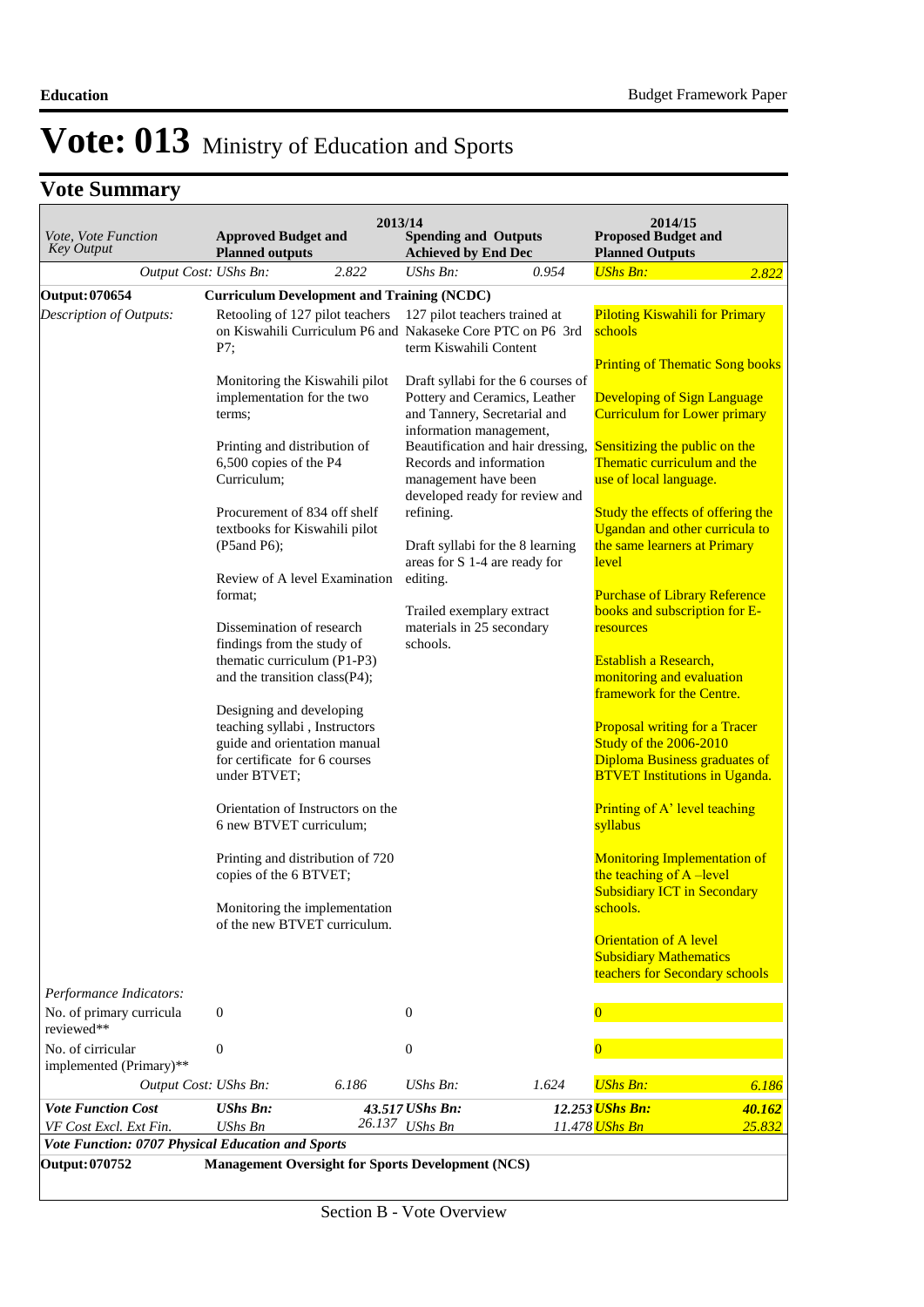### **Vote Summary**

| Vote, Vote Function<br><b>Key Output</b>                  | <b>Approved Budget and</b><br><b>Planned outputs</b>                                                                                 |       | 2013/14<br><b>Spending and Outputs</b><br><b>Achieved by End Dec</b> |                                                                                                                 | 2014/15<br><b>Proposed Budget and</b><br><b>Planned Outputs</b>                                                                                                                                                                                                                                                                                                                                                                                                                          |                                                                                                      |
|-----------------------------------------------------------|--------------------------------------------------------------------------------------------------------------------------------------|-------|----------------------------------------------------------------------|-----------------------------------------------------------------------------------------------------------------|------------------------------------------------------------------------------------------------------------------------------------------------------------------------------------------------------------------------------------------------------------------------------------------------------------------------------------------------------------------------------------------------------------------------------------------------------------------------------------------|------------------------------------------------------------------------------------------------------|
| <b>Description of Outputs:</b>                            | Provide support to National<br>Sports Associations programs;<br>Support Uganda Team to<br>participate in the international<br>games. |       |                                                                      | Remitted subvention to NCS to<br>facilitate activities of National<br>Sports Federations/Associations Supported | Talent identification and<br>development programs<br><b>Teams Supported for</b><br>international exposure<br><b>Teams Prepared for</b><br><b>Commonwealth Games</b><br><b>BOQs already secured for</b><br><b>Refurbishment of Lugogo</b><br><b>Sports Gymnasium</b><br><b>District Sports Councils</b><br>trained, and basic sports<br>equipment provided<br><b>Resource Center for show-</b><br>casing sports, and which can<br>also be used as a point of<br>information and materials | reactivated, technical personnel<br>Well equipped ICT center and<br>reference for all sports related |
|                                                           |                                                                                                                                      |       |                                                                      |                                                                                                                 | established                                                                                                                                                                                                                                                                                                                                                                                                                                                                              |                                                                                                      |
| Output Cost: UShs Bn:                                     |                                                                                                                                      | 1.954 | $UShs Bn$ :                                                          | 0.913                                                                                                           | <b>UShs Bn:</b>                                                                                                                                                                                                                                                                                                                                                                                                                                                                          | 1.954                                                                                                |
| <b>Vote Function Cost</b>                                 | <b>UShs Bn:</b>                                                                                                                      |       | 5.275 UShs Bn:                                                       |                                                                                                                 | 2.175 <mark>UShs Bn:</mark>                                                                                                                                                                                                                                                                                                                                                                                                                                                              | 6.974                                                                                                |
| Vote Function: 0749 Policy, Planning and Support Services |                                                                                                                                      |       |                                                                      |                                                                                                                 |                                                                                                                                                                                                                                                                                                                                                                                                                                                                                          |                                                                                                      |
| <b>Vote Function Cost</b>                                 | <b>UShs Bn:</b>                                                                                                                      |       | 19.065 UShs Bn:                                                      |                                                                                                                 | 7.374 UShs Bn:                                                                                                                                                                                                                                                                                                                                                                                                                                                                           | 18.419                                                                                               |
| <b>Cost of Vote Services:</b><br>Vote Cost Excl. Ext Fin. | $UShs Bn$ :<br><b>UShs Bn</b>                                                                                                        |       | 476.566 UShs Bn:<br>192.522 UShs Bn                                  |                                                                                                                 | 105.348 <i>UShs Bn:</i><br>89.791 <mark>UShs Bn</mark>                                                                                                                                                                                                                                                                                                                                                                                                                                   | 411.454<br>194.852                                                                                   |

*\* Excluding Taxes and Arrears*

*2014/15 Planned Outputs*

For FY 2014/15, the Sector has been provided a ceiling of Ushs.1,690.993bn of which Ushs.962.633bn is wage, Ushs.364.070bn is Non Wage, Ushs.147.688bn is Domestic Development and Ushs.288.194bn is donor funding. Some of the major outputs to be implemented under vote 013 include but are not limited to the following:

#### Basic Education:

The Vote Function has been allocated Ushs.47.608bn of which Ushs.25.216bn is Non Wage, Ushs. 0.207bn is Wage, Ushs.19.72bn is Donor funding while 2.4bn is Domestic Development.

In FY 2014/15, the Basic Education Subsector plans to pocure 509,000 copies of assorted instructional materials for P5 and P6 at a cost of Ugsh.19,615 each; procure 384 pieces of assorted instructional materials (Hearing Aids and their accessories) at an estimated cost of Ugshs.1.3million each, 40,500 copies of textbooks for the revised PTE curriculum at a cost of Ugshs.30,000 each; procure Local Language Instructional Materials for P5 –P7 and undertake Capacity building for 2600 key stakeholders (Local government officials, education officers, inspectors, college principals, college tutors, CCTs, teachers, and librarians) in instructional materials management.

The Subsector also plans to pay registration fees for a projected number of 502,778 candidates at a unit cost of Ushs.14,000 per pupil and disburse grants to Laroo Boarding Primary school to support 540 pupils affected by war in Northern Uganda.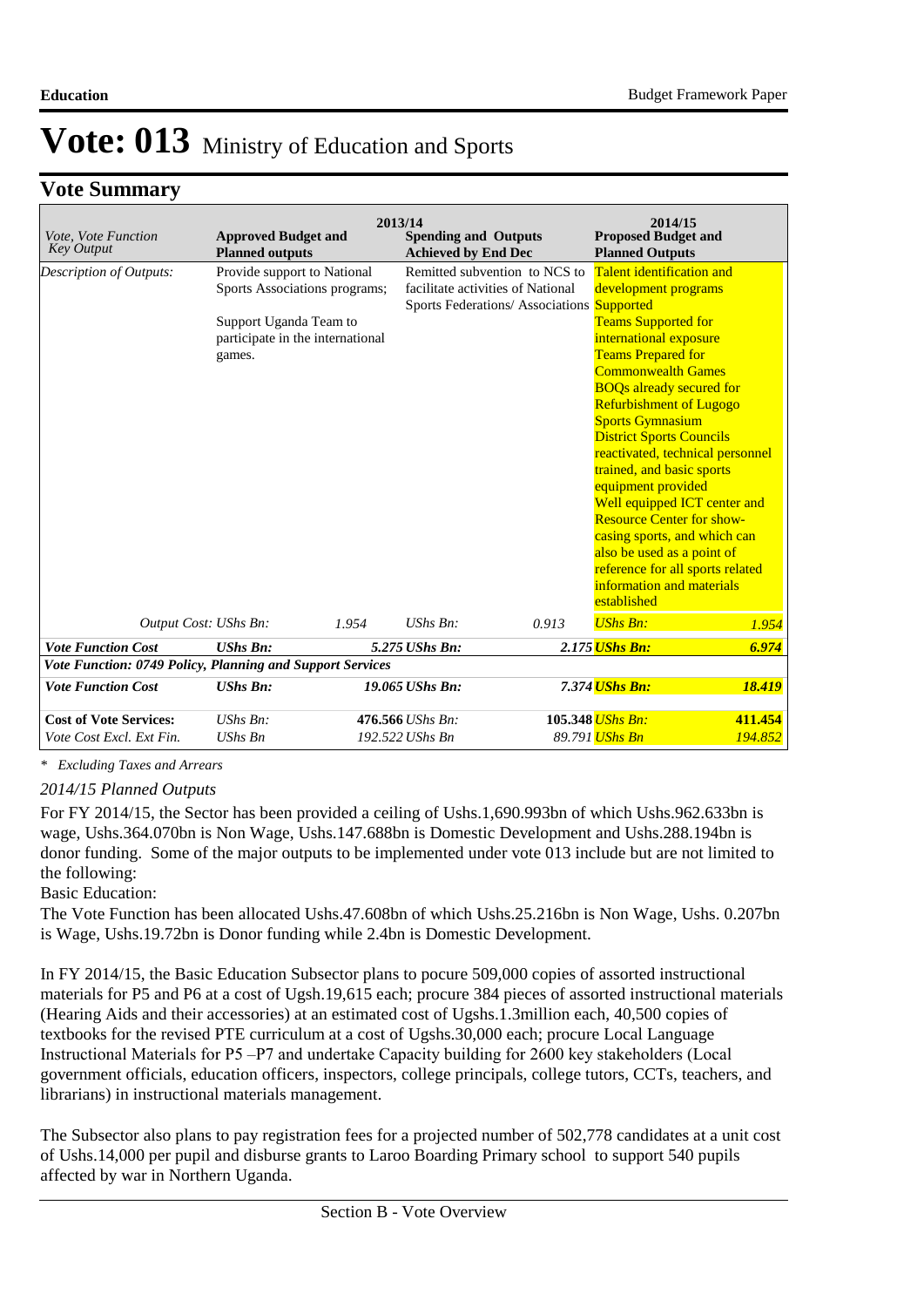### **Vote Summary**

Under the Emergency construction project, the Sector is to carryout construction and rehabilitation works in 19 schools and these include Kyamate P/School – Ntungamo, Buyodi Primary School – Kaliro, Waluwerere P/School- Bugiri, Kigalagala Primary School- Jinja, Nsangi Mixed Primary School- Wakiso, Budumba Primary School – Butaleja, Nalinaibi Primary School – Kamuli, Butsibo Primary School – Sheema, Butaalunga Primary School – Butambala, Mukono Boarding Primary School – Mukono, Nankodo Primary School – Kibuku, Bukiirya Primary School- Sironko, Hahoola Primary School – Butaleja, Tombwe Primary School – Bundibugyo, St. Theresa, Bbika P/School – Wakiso, Nakanyonyi Primary School – Mukono, Yepa Primary School – Kitgum, Nabalanga Primary School –Mukono and Hakitara Primary School- Bundibugyo.

The Subsector through the World Food Programme is to distribute early maturing vegetable seeds in a bid to encourage Sustainable food self-sufficiency; distribute 2800kgs maize seeds,3500kgs of bean seeds,7000kg of cowpeas, 7000kgs Gobe seeds and 80 kg assorted vegetable seeds to schools and distribute 42,350 assorted fruit &shade tree seedlings to 35 schools in Moroto, Napak, Kotido, Nakapiripirit, Amudat, Kaabong and Abim. Still under the World Food Programme, the Subsector is to also ensure that 315 acres for 70 schools ploughed and 2100 hand hoes are procured for schools in Karamoja region and conduct 1053 school Monitoring visits.

Under the Karamoja Primary Education Project, instructional materials are to be procured for 18 primary schools which include Kiru Primary School , Morulem Boys Primary School (Mixed School), Orwamuge Primary school, Kalas Girls Primary School, Katikit Primary School, Kalas Boys Primary School, Karenga Boys Primary School (Mixed), Komukuny Girls Primary School, Nakalas Primary School, Kotido Primary School, Lokitelaebu Primary School, Napumpum Primary School, Moroto KDA, Naitakwi Primary School, Kasimeri

### 8.2.0 SECONDARY EDUCATION:

For FY 2014/15, the Vote Function has been allocated Ushs.111.726bn, of which Ushs15.264bn is Non-Wage, Ushs.16.6bn is Domestic Development and Ushs.79.61bn is Donor funding. With this budget, the Subsector plans to create 20 digital science centres of excellence; add 50 secondary schools to digital science; provide 100 UPOLOET schools with a full set of ICT equipment and ensure that the 5th cycle of 100 schools under Digital Science Cyber is implemented.

The Subsector plans to pay registration fees for the projected 142,489 USE Candidates and 29,9961 UPOLET Candidates; facilitate the East African essay competitions, train 3,800 science teachers and monitor 1,020 government schools, 45 Non USE and 60 USE/UPOLET private secondary schools.

The Subsector will complete construction of Kisozi seed school and start construction of Bufunjo seed school in Kyenjojo and katunguru seed in Rubirizi under the Development of Secondary Project and also carry out 12 site meetings in schools benefiting from the APL1 World Bank Project.

### 8.3.0SPECIAL NEEDS EDUCATION, GUIDANCE AND COUNSELLING

The Vote Function has been allocated an estimate of Ushs.2.63bn of which Ushs.1.972bn is Non-Wage. Under Special Needs, the Subsector plans to pay subvention grants for 5,000 learners with disability in 100 schools; train 1,500 teachers in 6 Core PTCs of Moroto, Nakaseke, Arua, Busubizi, Bulera and Kibuli; orient NFE teacher trainers(CCTs) on the utilisation of Year 2 training manuals and develop, print and disseminate 12,000 copies of the BTVET handbook,12,000 copies of G&C journals, 10,000 copies of Career guidance wall charts, 10,000 copies of G&C brochures to staff & to students in various institutions The subsector is to carryout support supervision through school based field visits in 60 schools in 40 districts and monitor NFE face-to face training in the 6 Core PTCs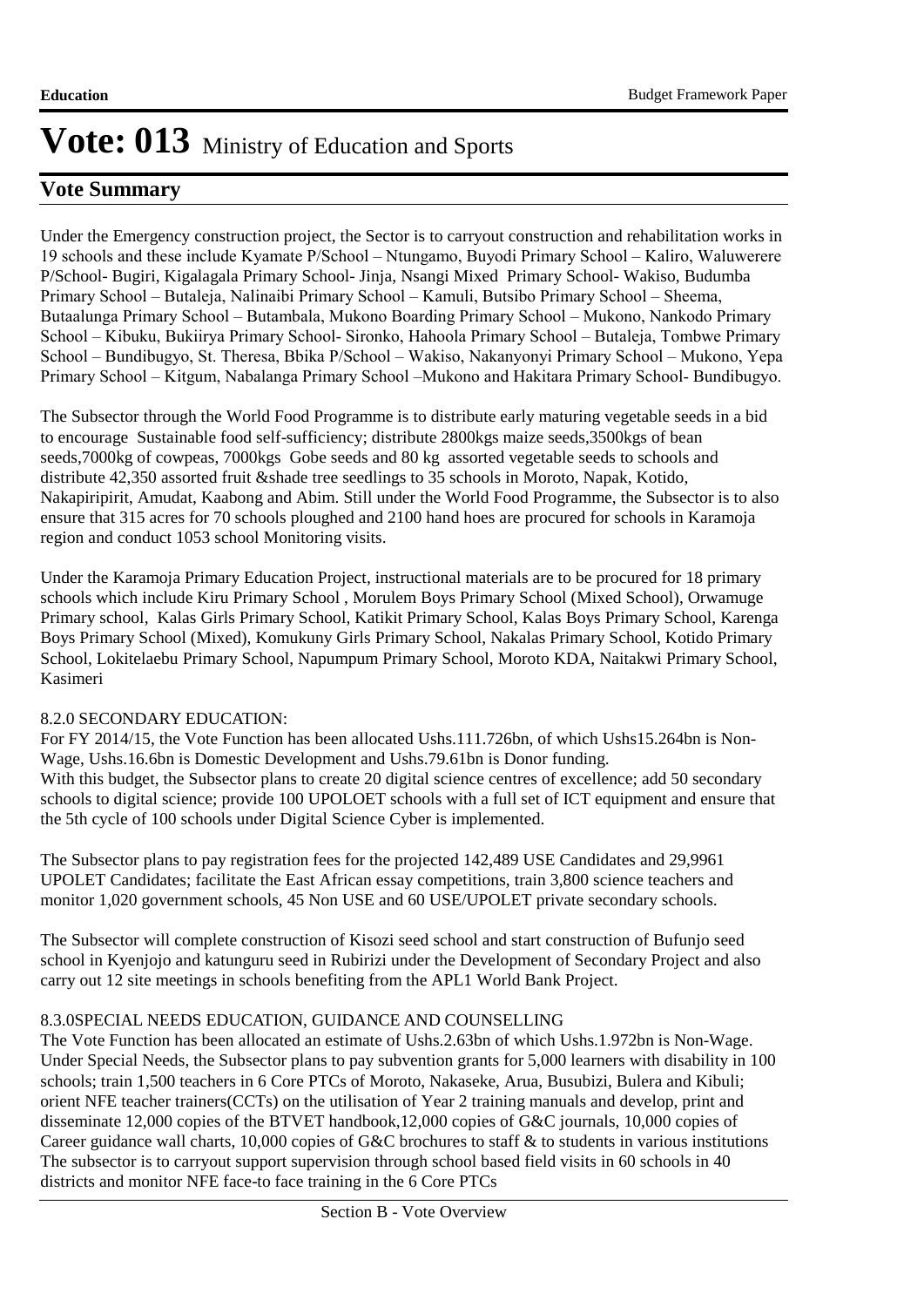### **Vote Summary**

Under Guidance and Counseling, the Subsector is set to conduct career talks in 320 education institutions; carry out regional school based orientation/training in the provision of standardised G&C services; conduct support supervision and follow up in provision of standardised G&C services in 180 institutions and facilitate the National Placement exercises for 450,000 P.7 Leavers &200,000 S.4 Leavers

### 8.4.00UALITY AND STANDARDS:

The Vote Function has been allocated an estimate of Ushs.40.162bn of which Ushs.19.459bn is Non Wage, Ushs.20.7 is donor and Ushs.14.33bn is counterpart. With this budget, the subsector is to Pay living out allowances for 3751 students in NTCs, 175 students in Abilonino CPIC, and 120 students in Health Tutors College and pay Operational costs for Core PTCs paid Capitation Grants to 5 NTCs for 3750 students; Abilonino CPIC for 175 students, Health Tutors College for 120 students and 45 PTCs for 16239 students.

The Subsector is also set to pilot Kiswahili for Primary schools and supervise TIET institutions to enhance quality in teacher education.

Under the NCDC, the Subsector is set to develop the Sign Language Curriculum for Lower primary; print Thematic Song books; print the A' level teaching syllabus; A –level teachers on Subsidiary Mathematics; and establish a Research, monitoring and evaluation framework.

Under the Directorate of Education Standards, the Subsector is set to inspect 3,600 secondary, 600 BTVET, 20 PTCs, 10 NTCs, 50 nursery training institutions; Train 300 head teachers on school improvement using the 6 improvement booklets and train 196 Inspectors.

Under the Development Of PTCs Project, the Subsector will pay certificates for construction works in 8 PTCs (Buhungiro, Paidha, Bundibugyo, Bukedea, Kapchorwa, Arua,Ibanda and Canon Lawrence) to be completed ; Kick start works in other 8 PTCs (Kisoro Kaliro, Rukungiri, Rakai, Kabwangasi, Kabukungu, CTK and Erepi) and supervise construction works in 8 PTCs.

Under the Relocation Of Shimoni project, the Subsector will pay certificates for completed construction works at Shimoni Demonstration School

Through the Improving The Training Of BTVET instructors project, the Subsector plans to equip and furnish 4 colleges and practice schools, address the concern lecturers' qualifications and support the leadership and management at Mulago HTTC

### 8.5.0SKILLS DEVELOPMENT

For FY 2014/15, allocated Ushs.118.549bn of which Ushs.24.03bn is Non Wage, Ushs78bn is Donor funding and Ushs.13.4bn is Domestic Development and with this budget, it plans to pay Capitation grants for 1,750 students in 5 UTCs, 1750 students in 5 UCCs; Pay Examination fees for Technical Schools, CPs, UGAPRIV, Technical Institutions, UCCs, UTCs and Agricultural Institutions; Disburse capitation grants, examination and industrial training fees for 1,896 students in 08 departmental training institutions (i.e. UCC Kigumba; Tororo Coop. College; NVTI; Jinja Voc. Training Institute; Lugogo Voc. Training Centre; National Meteorological Training Centre, Institute of Survey and Land Management and Nsamizi Social Development Institute.

The Subsector is to also assess 1500 candidates of occupational qualifications; 200 candidates in 10 UVQF Occupations; Pay Capitation grants for non formal trainees and accredit at least 40 assessment Centres.

The Subsector is set to support the Skilling Uganda -Reform Taskforce; Enhance Competence Based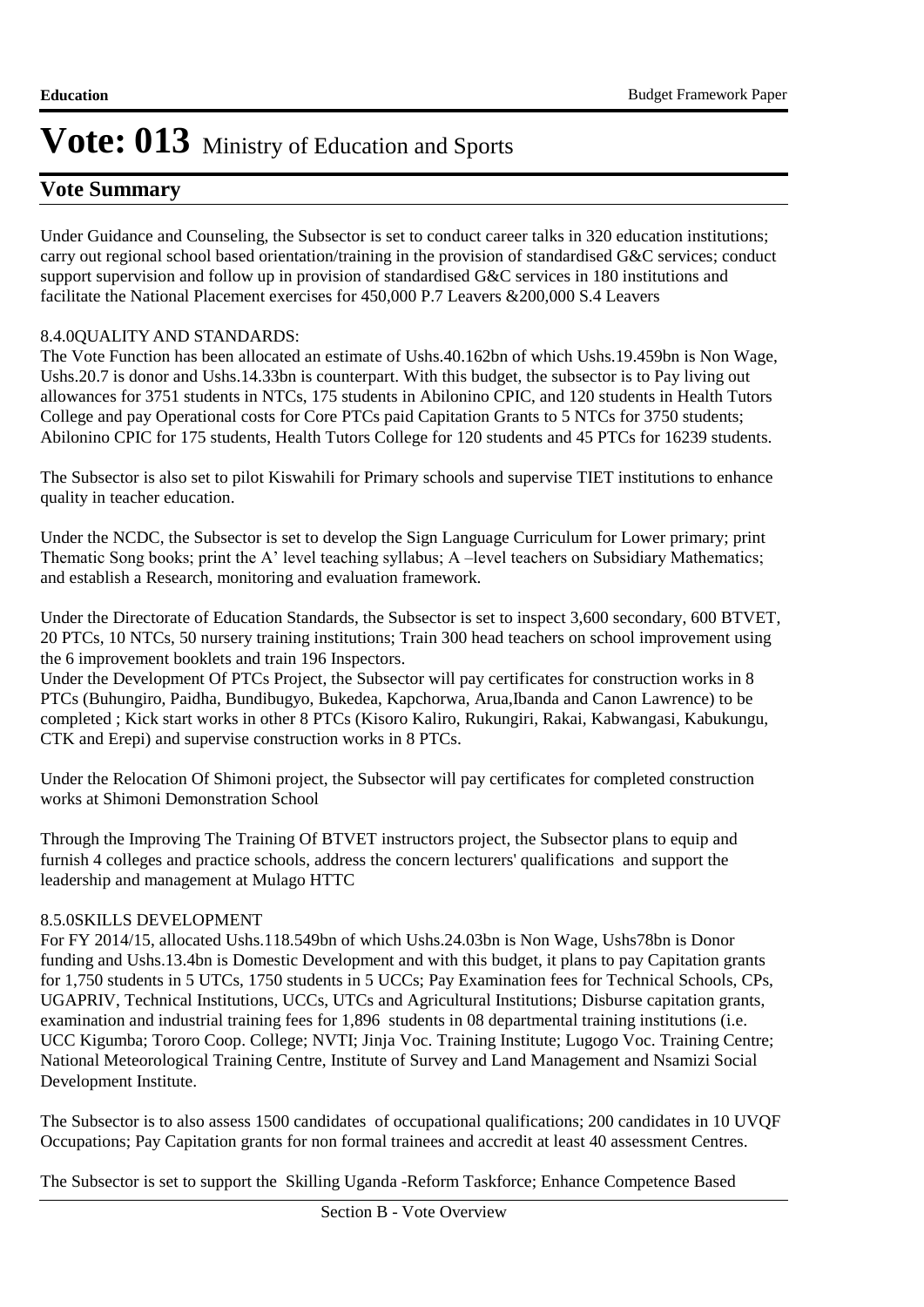### **Vote Summary**

Education and Training in UTCs; Conduct and examine about 50000 candidates for Nov/Dec 2014 and about 20000 candidates for May/June 2015 for both Diploma and Certificates courses including UJTC and Community Polytechnic institutions. The Subsector is to facilitate the Examination Boards (UAHEB, UBTEB and UNMEB) to enable effective assessment of the students in various institutions.

Under the Development of BTVET Project, the Subsector plans to Establish 3 Technical Institutes at Epel Kiruhura & Bamunanika each at Ushs.500million; facilitate construction works at Basoga Nsadhu Memorail Technical Institute, Sasiira Technical Institute, Lokopio Hills Technical Institute, Buhimba Technical Institute, Lwengo Technical Institute, NamatabaTechnical institute, ogolai technical institute, kilak corner technical institute and Construct an Administration block for UTC Bushenyi and Aduku UCC.

The Subsector is to carryout completion works at Kabongo T.I, Kichwamba UTC, Pakwach UCC, Butaleja Technical Institute, Minakulu T.I and do rehabilitation works and expansion at Elgon UTC, lira UTC, Unyama NTC and provision a three phase line at L.Katwe Technical Institute.

Under the P7 TVET Project the Subsector plans to procure assorted learning tools and equipment for constructed workshops and classrooms at St. Josephs Kyarubingo, Kakiika TS, Namisindwa TS, Mbale CP, Nagwere TS, Bukooli TS, Omugo TS, Olio TS, Namasale TS, Rukole CP, Apac TS, Mubende CP, Gombe CP, Hakitengya CP . The Subsector is to complete construction works of workshops at Kihanda TS in Kanugu and Namasale TS in Amolator and Namisindwa TS in Manafwa, Bukoli TS in Bugiri, St. Joseph Kyalubingo in Kamwenge

Under the Nakawa Vocational Training Institute Project, the Subsector plans to repair and maintain 4,800 m2 of access roads; Procure furniture and fixtures for the newly constructed block; Expand and refurbish the existing Dining Hall to accommodate 2000 trainees.

Under the Support to District Training Institutions project, the subsector plans to Procure medical training equipments for the skills laboratory for 4 paramedical training institutions: gulu soco, Fort Portal SOCO, Mbale SOCO and Jinja MLT at 100,000,000

Disburse funds for construction of Medical laboratories for Medical Lab technology, Entomology and pharmacy at Mulago paramedical school. Equipping the three labs.

Disburse funds to Hoima School of nursing to complete class room block and equipit with 200 beds at 500,000

Disburse funds for completion of storage 4 classroom block at Gulu SOCO.

Equipping classes with chairs and desks 120 chairs and desks at 500,000

Disburse funds for completion of storage 4 classroom block at Kigumba co-operative college equip the classes with chairs and desks. 120chairs and desks

Completion of kitchen and Dining hall at PCO –Butabika and equipping it

Carry out monitoring and supervision of works and procurement activities in BTVET institutions. Construct a Girls' hostel at Butabika school of psychiatric nursing

8.7.0Higher Education:

For FY 2014/5, the Subsector has been allocated an estimate of Ushs.61.516bn of which Ushs.26.16bn is Non Wage, Ushs.35.2bn is donor and Ushs.24.73bn is Counter part. The Subsector plans to do the following:

8.7.1Programme 07: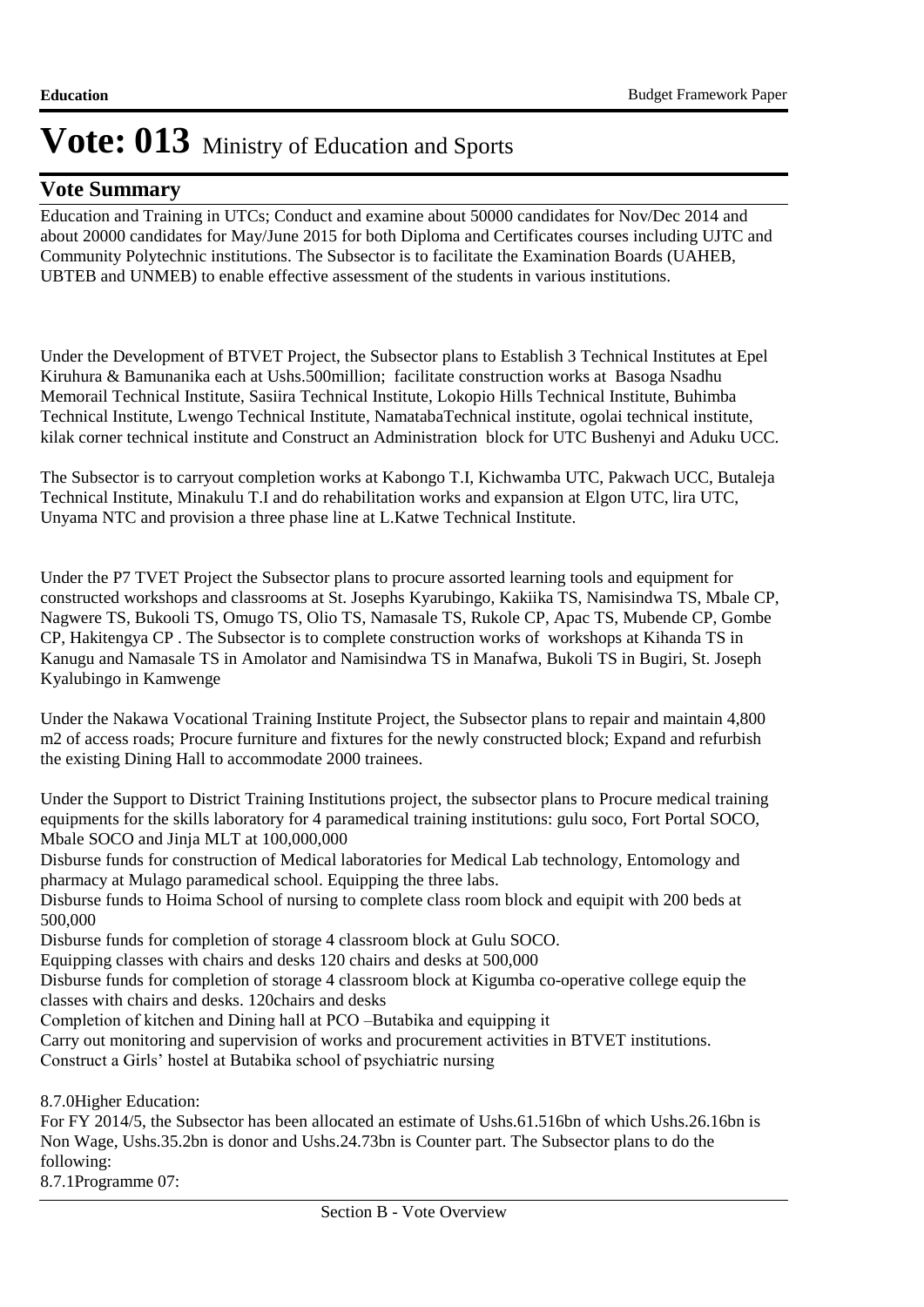### **Vote Summary**

Conduct support supervision and monitoring visits to institutions of higher learning Disburse subvention grant to run Uganda Petroleum Institute Kigumba (UPIK). Fund research in institutions of higher learning Facilitate the Student Loan Scheme Support students in Cuba and pay top-up allowances for students abroad Support inter-university council for East Africa Support Uganda Commonwealth Scheme Sponsor at least 20 candidates for Masters and PhDs as annually selected by NCHE at an average cost of UGX 10M per annum Pay for airline tickets for at least 10 students returning home from Cuba at an average cost of US\$4000 per ticket Pay for repatriation cost of students who fall sick or asked to leave the country offering a scholarship Pay for contributions to organisations

#### 8.7.2 JAB

Receive and process application Forms Participate in PUJAB admission Monitor and review District Quota activities Monitor completion, survival, dropout rates Organize JAB Admission exercises Transfer funds to establish Soroti University Transfer funds to Kisubi Brothers' University College

### 8.7.3 NCHE

Continue to accredit all old and new programmes in universities and tertiary institutions alongside the facilities with which to offer those programmes so as to ensure a match between programmes and facilities, Monitor both Chartered and provisionally licensed universities to ensure adherence to delivery of quality education, Monitor other Tertiary institutions to ensure adherence to standards in delivery higher education, Developing minimum standards for PhD's Accredit new Universities and Tertiary institutions Put in place a Credit Accumulation & Transfer system. Under take quality assurance benchmarking missions in sister countries. Develop a higher education qualification tool. Conduct strategic leadership seminars for universities. Developing minimum standards for courses of study Conduct annual survey of all higher education institutions and produce the State of Higher Education report Publish annual reports, minimum standards for courses of study Conduct the annual higher education exhibition Annual review of strategic plan Undertake & produce report on unit cost for Tertiary institutions Identify and procure higher education books for the NCHE Library Gazzeting of statutory and Legal Notices Reviewing of legal regime Embark on 2nd phase of NCHE Home

8.7.4 Support to Higher Education Project: Hold 12 site meetings per Beneficiary Institutions

Construct and rehabilitate 9 buildings of Makerere University, 14 buildings in Kyambogo University, 10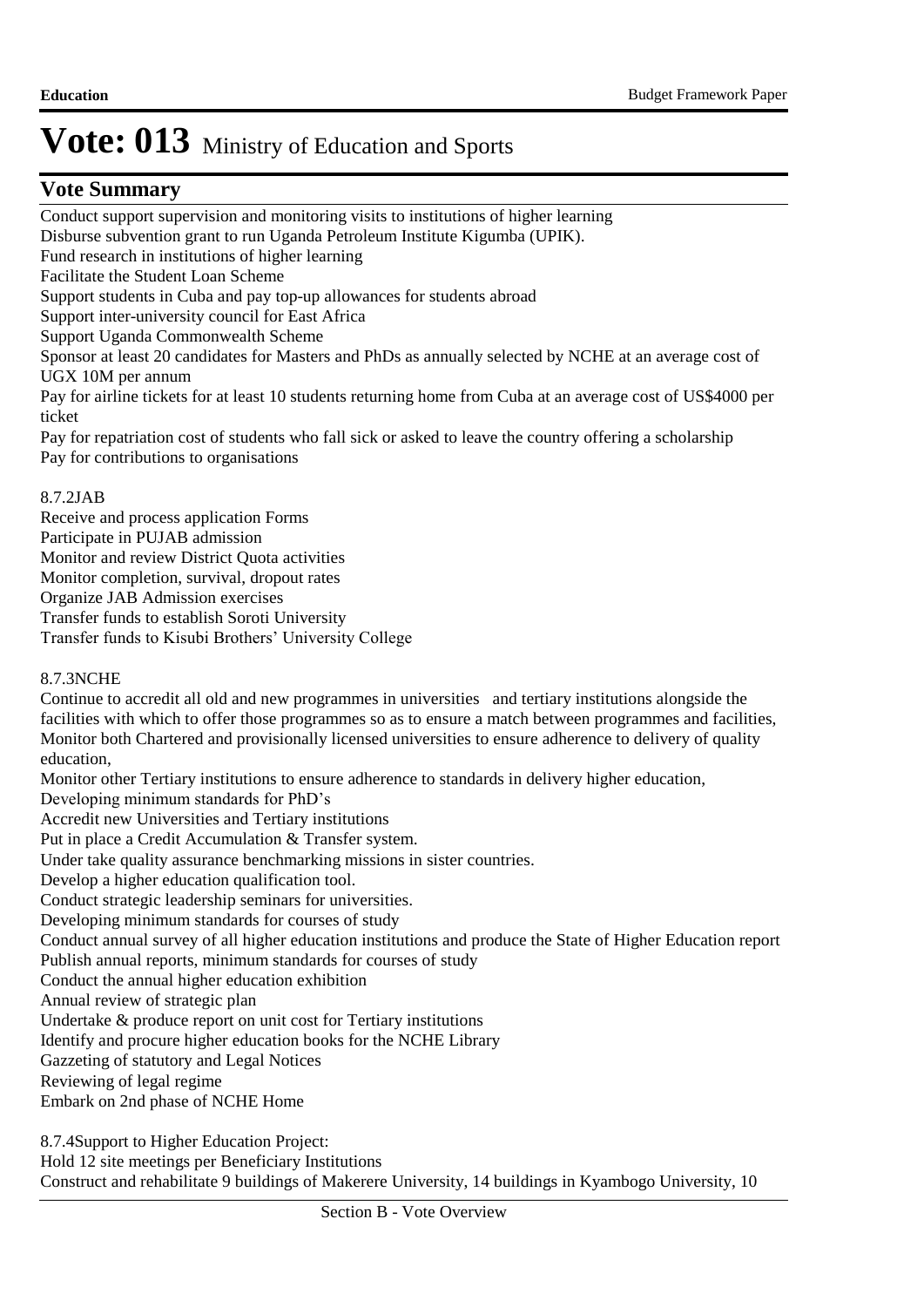### **Vote Summary**

buildings in Gulu University, 7 buildings in Busitema University, 4 buildings in Muni University and faculty of business computing at Makerere University Business School

### 8.8.0PHYSICAL EDUCATION AND SPORTS:

For FY 2014/15, the Subsector has been allocated Ushs.4.974bn of which Ushs.3.194bn is Non Wage. To orient 300 more PE teachers to support the implementation of teaching of PE (Quality Output) To increase number of Eis Sports Championships conducted and Number of participating learners (Access and Equity)

Continue with monitoring and evaluation of the teaching of PE and participation in National Championships (Effectiveness and Efficiency)

To revise PES Laws, Policies and Guidelines (Effectiveness and Efficiency)

To construct the National High Altitude Training Centre (NHATC) at Teryet in Kapchorwa to increase number of athletes training at home to win more medals (Quality and Access)

### **Table V2.2: Past and Medium Term Key Vote Output Indicators\***

|                                                                         |                    | 2013/14                 |                              |                 | <b>MTEF Projections</b> |                |  |
|-------------------------------------------------------------------------|--------------------|-------------------------|------------------------------|-----------------|-------------------------|----------------|--|
| Vote Function Key Output<br><b>Indicators and Costs:</b>                | 2012/13<br>Outturn | <b>Approved</b><br>Plan | Outturn by<br><b>End Dec</b> | 2014/15         | 2015/16                 | 2016/17        |  |
| Vote: 013 Ministry of Education and Sports                              |                    |                         |                              |                 |                         |                |  |
| Vote Function:0701 Pre-Primary and Primary Education                    |                    |                         |                              |                 |                         |                |  |
| No. of curriculum materials<br>procured*                                |                    | 615,381                 | 28,800                       | 583,189         | 112,183                 | 112,183        |  |
| No. of text books procured and<br>distributed *                         |                    | 734,759                 | $\vert 0 \vert$              | 40,500          | 174,257                 | 174,527        |  |
| No. Monitoring Visits done                                              |                    | 696                     | 158                          | 1,233           | 1,250                   | 1,250          |  |
| No. of Pupils sitting PLE's                                             |                    | 509,660                 | 582,085                      | 502,778         | 502,578                 | 502,578        |  |
| No. of students enrolled in PTC's                                       |                    |                         | 16,529                       | $\Omega$        |                         |                |  |
| No. of classrooms constructed<br>(primary)**                            |                    | 20                      | $\vert 0 \vert$              | 33              | 20                      | 17             |  |
| No. of rehabilitated primary schools<br>established**                   |                    | 7                       | $\vert 0 \vert$              | $\overline{22}$ | 13                      | 11             |  |
| <b>Vote Function Cost (UShs bn)</b>                                     | N/A                | 45.588                  | 11.051                       | 47.980          | 30.631                  | 32.079         |  |
| VF Cost Excl. Ext Fin.                                                  | 27.719             | 27.444                  | 11.051                       | 28.260          | N/A                     | N/A            |  |
| Vote Function:0702 Secondary Education                                  |                    |                         |                              |                 |                         |                |  |
| No. of Instructional Materials<br>procured                              |                    | $\mathbf{1}$            | $\vert 0 \vert$              | $\overline{0}$  |                         |                |  |
| No. of Science kits provided to<br>Secondary Schools**                  |                    | $\boldsymbol{0}$        | $\vert 0 \vert$              | $\overline{0}$  |                         |                |  |
| No.of schools Monitored                                                 |                    | 425                     | 43                           | 50              | 43                      | 43             |  |
| No. of Head teachers trained**                                          |                    | 300                     | 313                          | 300             | 300                     | 300            |  |
| No. of Secondary School Teachers<br>Trained (science and mathematics)** |                    | 3,800                   | 1,603                        | 3,800           | 3,800                   | 3,800          |  |
| No. of students sitting UCEand<br><b>UACE</b>                           |                    |                         |                              |                 |                         |                |  |
| No. of students sitting UCEand<br><b>UACE</b>                           |                    |                         |                              | 172,450         | 172,450                 | 172,450        |  |
| No. of new secondary classrooms<br>constructed**                        |                    | 20                      | $\vert 0 \vert$              | 12              | 6                       | $\overline{4}$ |  |
| No. of new secondary schools<br>constructed**                           |                    | 4                       | $\vert 0 \vert$              | 20              | 15                      | 10             |  |
| No. of secondary school classrooms<br>targeted for completion**         |                    | 34                      | $\vert 0 \vert$              | $\overline{4}$  | $\mathbf{0}$            | $\mathbf{0}$   |  |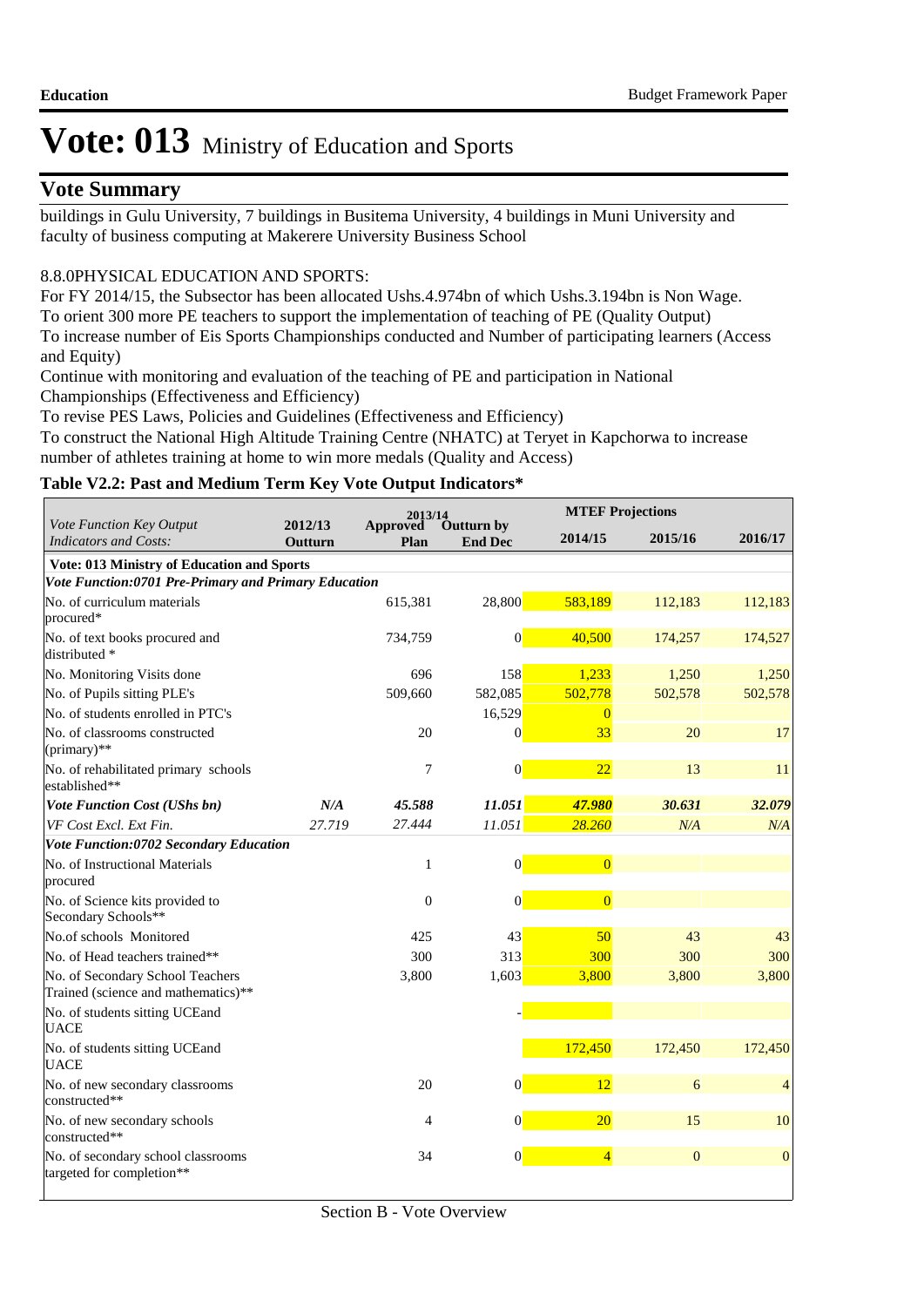|                                                                      |                         | 2013/14                 |                              | <b>MTEF Projections</b> |                  |                |
|----------------------------------------------------------------------|-------------------------|-------------------------|------------------------------|-------------------------|------------------|----------------|
| Vote Function Key Output<br><b>Indicators and Costs:</b>             | 2012/13<br>Outturn      | <b>Approved</b><br>Plan | Outturn by<br><b>End Dec</b> | 2014/15                 | 2015/16          | 2016/17        |
| No. of secondary school classrooms<br>targeted for rehabilitation**  |                         | 26                      | $\vert 0 \vert$              | $\overline{0}$          | $\mathbf{0}$     | $\theta$       |
| No. of latrines constructed<br>(secondary)                           |                         |                         | $\vert 0 \vert$              | $\overline{0}$          | $\mathbf{0}$     |                |
| No. of teacher houses constructed<br>(secondary)                     |                         | $\mathbf{0}$            | $\vert 0 \vert$              | $\overline{0}$          |                  |                |
| No. of laboratories constructed                                      |                         | $\overline{0}$          | $\boldsymbol{0}$             | $\overline{0}$          | $\boldsymbol{0}$ |                |
| No. of libraries constructed                                         |                         | $\theta$                | $\Omega$                     | $\Omega$                | $\overline{0}$   |                |
| <b>Vote Function Cost (UShs bn)</b>                                  | N/A                     | 235.961                 | 30.567                       | 112.609                 | 79.405           | 41.803         |
| VF Cost Excl. Ext Fin.                                               | 27.325                  | 32.082                  | 17.124                       | 32.999                  | N/A              | N/A            |
| Vote Function:0703 Special Needs Education, Guidance and Counselling |                         |                         |                              |                         |                  |                |
| <b>Vote Function Cost (UShs bn)</b>                                  | 1.683                   | 2.162                   | 0.915                        | 2.063                   | 2.348            | 2.501          |
| <b>Vote Function:0704 Higher Education</b>                           |                         |                         |                              |                         |                  |                |
| <b>Vote Function Cost (UShs bn)</b>                                  | N/A                     | 56.535                  | 15.956                       | 61.516                  | 84.212           | 131.552        |
| VF Cost Excl. Ext Fin.                                               | 56.034                  | 36.506                  | 15.956                       | 36.786                  | N/A              | N/A            |
| Vote Function:0705 Skills Development                                |                         |                         |                              |                         |                  |                |
| No. of tutor/facilitators trained                                    |                         |                         | 20                           | 40                      | 20               | 20             |
| No. of students assessed by UAHEB                                    |                         |                         | 7,350                        | 5000                    | 5000             | 5000           |
| No. of students assessed by UNMEB                                    |                         |                         | 5,900                        | 7000                    | 7000             | 7000           |
| No. of New BTVET established**                                       |                         | $\overline{0}$          | $\mathbf{0}$                 | 3                       | $\boldsymbol{0}$ | $\mathbf{0}$   |
| No. of workshops constructed                                         |                         | 30                      | 8                            |                         | $\overline{2}$   |                |
| No.of libraries Constructed                                          |                         | 16                      | 4                            | $\Omega$                | $\overline{0}$   | $\overline{0}$ |
| No. of classrooms constructed                                        |                         | 12                      | $\overline{0}$               | $\overline{0}$          |                  |                |
| (BTVET)                                                              |                         |                         |                              |                         |                  |                |
| No. of accomodation facilities                                       |                         | 8                       | 5                            | $\overline{2}$          | 10               |                |
| (hostels/dorms) constructed in<br><b>BTVET</b> institutions          |                         |                         |                              |                         |                  |                |
| <b>Vote Function Cost (UShs bn)</b>                                  | N/A                     | 69.463                  | 25.057                       | 121.730                 | 125.287          | 75.128         |
| VF Cost Excl. Ext Fin.                                               | 33.498                  | 40.701                  | 23.720                       | 43.517                  | N/A              | N/A            |
| Vote Function:0706 Quality and Standards                             |                         |                         |                              |                         |                  |                |
| No. of student teachers enrolled in<br><b>NTCs</b>                   |                         | 3,751                   | 3,751                        | 3,751                   | 3,751            | 3,751          |
| No. of schools/institutions inspected<br>BTVET)                      |                         | 500                     | $\vert 0 \vert$              | 600                     | 600              | 600            |
| No. of schools/institutions inspected<br>(Training Colleges)         |                         | 30                      | 10 <sup>°</sup>              | 20                      | 20               | 20             |
| No. of schools/institutions inspected<br>(Secondary)                 |                         | 1,900                   | 575                          | 3,600                   | 3,600            | 3,600          |
| No. of cirricular implemented<br>(Primary)**                         |                         | $\boldsymbol{0}$        | $\vert 0 \vert$              | $\overline{0}$          | $\mathbf{0}$     | $\mathbf{0}$   |
| No. of primary curricula reviewed**                                  |                         | $\mathbf{0}$            | $\mathbf{0}$                 | $\overline{0}$          | $\mathbf{0}$     | $\mathbf{0}$   |
| <b>Vote Function Cost (UShs bn)</b>                                  | N/A                     | 42.817                  | 12.253                       | 40.162                  | 37.282           | 36.387         |
| VF Cost Excl. Ext Fin.                                               | 22.824                  | 25.437                  | 11.478                       | 25.832                  | N/A              | N/A            |
| Vote Function:0707 Physical Education and Sports                     |                         |                         |                              |                         |                  |                |
| <b>Vote Function Cost (UShs bn)</b>                                  | 3.283                   | 4.975                   | 2.175                        | 6.974                   | 7.955            | 8.306          |
| Vote Function:0749 Policy, Planning and Support Services             |                         |                         |                              |                         |                  |                |
| <b>Vote Function Cost (UShs bn)</b>                                  | 18.215                  | 19.065                  | 7.374                        | 18.419                  |                  | 22.131         |
| <b>Cost of Vote Services (UShs Bn)</b>                               | $\mathbf{N}/\mathbf{A}$ | 476.566                 | 105.348                      | 411.454                 | 367.121          | 349.886        |
| Vote Cost Excl. Ext Fin                                              | 190.581                 | 188.372                 | 89.791                       | 194.852                 | N/A              | N/A            |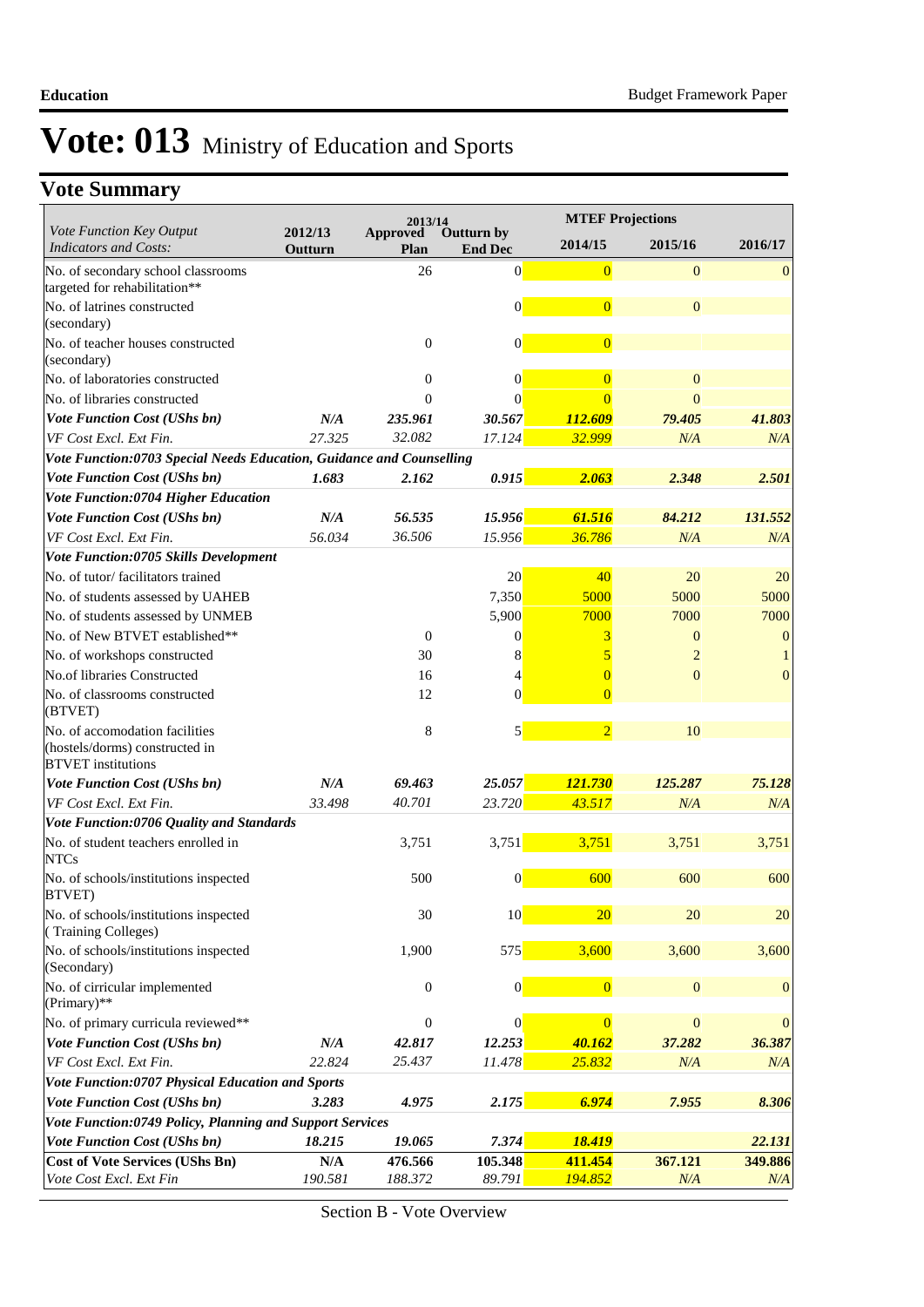### **Vote Summary**

*Medium Term Plans*

#### PRE PRIMARY AND PRIMARY

In an effort to improve performance, the department will seek to hold an annual consultative conference with all DEOS and DIS in the country and organize the department better through a department retreat, both of whose outcomes will be used to improve quality of service delivery.

Carry out dialogue with districts to enforce laws that ensure regular school attendance of Head Teachers, teachers and pupils; ensure that instruction materials are delivered in adequate numbers and are appropriately used; expand the provision of classrooms and teachers' houses. Review Policy on School Feeding; Customised Performance Targets for Head-Teachers be implemented; provide more funds for sanitation facilities; support implementation of ECD standards creation of child friendly learning environment.

### SECONDARY EDUCATION

Provide adequate staff to all UPOLET and USE participating schools

Provide staff accommodation to schools in hard to-Reach and Hard to-Stay Areas

Enhance the teaching and learning of computer studies

Implement the Scheme of Service for Secondary School Teachers;

Develop and fund the Quality Enhancement Initiative for Secondary Sub sector

Continue the with construction of new Secondary Schools in sub- counties without any form of Secondary School and those that are under served

Continue expanding facilities in over enrolled Secondary Schools and implement double shift Start on re-classifying Government schools.

Private schools and institution plans to have a data bank for all foreign students in Uganda, come up with regional representatives who will form the National Association. Develop more Guidelines to operationalize the Education Act 2008 produced, ensure each private secondary school to re-register

### SPECIAL NEEDS EDUCATION, GUIDANCE AND COUNSELING

The Department of Special Needs plans to improve on the current existing resource centers to make them centre of excellence; improve the teacher pupil retention in both primary and secondary schools to improve the quality of education for children with special needs; procure and purchase of specialised instructional materials for learners in both primary and secondary schools; train, register and examine NFE teachers; provide subvention grant to SNE institutions; print distribute and disseminate SNE policy; develop policy on NFE for approval.

Under guidance and counseling the vote function plans to carry out capacity building in terms of Orientation of Guidance and Counselling Teachers and educational institutions to provide effective and standardized Guidance and Counselling Services. Enhance Dissemination of Guidance and Counselling – related Information; to enhance career guidance, placement of school leavers and respond to psycho-social issues facing young people today. Finalize a Policy on Guidance and Counselling

### HIGHER EDUCATION

.

The Higher Education Vote Function plans to undertake the following:

Expand outreach functions through coordination of Government Institutions. This will provide grounds for training interns. It will also ensure funds are provided for implementation of accreditation of all the new programmes to be taught at new Universities.

The National Council for Higher Education plans to coordinate and facilitate various subject experts who will carry out programme reviews.

Inspection and licensing of institutions applying for provisional licenses will continue and those with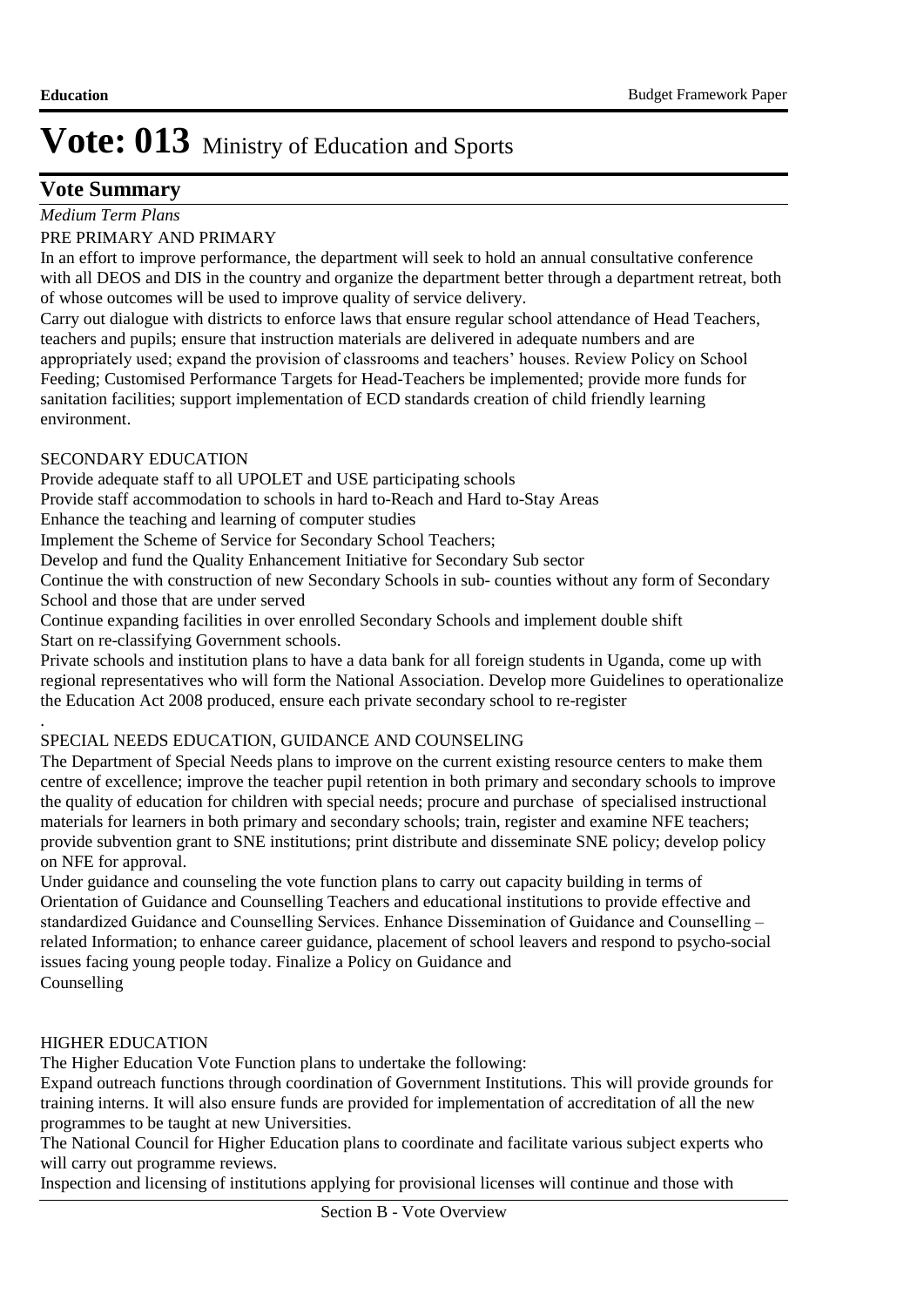### **Vote Summary**

provisional licenses shall be requested to apply for Charter

Data collection from all Universities and Tertiary Institutions will continue to form the basis of writing the State of Higher Education Reports.

The Universities and other Tertiary Institutions Exhibition will be planned, organised and conducted. Full operationalisation of Students Loan Scheme; establishment of Open University of Uganda; establishment of Soroti University through evolution of Arapai Campus of Busitema University; raising staffing levels to at least 70% of the Public Universities establishments; enhancing staff salaries of Public Universities; increasing research funding for Public Universities; mobilizing capital development funds for revitalizing Science, Technology and ITC infrastructure in Public Universities.

Finalisation of negotiations of ADB V

### SKILLS DEVELOPMENT

In the medium term the Skills Development Vote Function plans to recruit staff and students to the new nine (9) Presidential Pledged Technical Institutions at Katonga (Mpigi), Kasese Youth Polytechnic, Kyema Technical Institute, Nakaseke Community Polytechnic, Nkoko (Mayuge), Abim, Nakapiripirit, Kabong and Moroto, Construct and equip two (2) Nursing Institutions at Kabong and Hoima, compile gaps in staffing levels based on the staffing establishment structure from Ministry of Public Service.

Training more Assessors to acquire new competencies in the Modular Assessment

Invest more in developing the human resource capacity and also strive to achieve the ratio of Assessors to candidates to be 1:3.

Inspect and accredit more Institutions with a plan to strengthen Public and Private Partnership.

Plan to phase in the skills exams from UNEB to DIT assessment in more than 30 occupations. Candidates with Special Needs/Disability are to be assessed.

The Directorate will be able to up-grade the standard of formal education levels 1&II to III and Diploma Level.

Due to overwhelming demand for Modular Assessment through sensitization programmes about BTVET Act, DIT plans to assess more candidates above 20,200 and also encourage candidates to upgrade. Assess more trained Instructors and managers in CVTI, DVTI and DTIM in order to improve the BTVET training delivery.

Develop more ATP's for Public and Private Sectors use. This will help in developing the UVQF and enhancing the skills development programmes for the youth. Emphasize printing of more ATP booklets and CD's for distribution among the BTVET training providers in the Private and Public Sector.

Review the structure and recruit more staff. This is as a result of demand for more departments at the Directorate due to the increasing activities.

### QUALITY AND STANDARDS

The medium term plans for the Vote Function include: construction and rehabilitation of National Teachers Colleges, Primary Teachers Colleges, Instructors Colleges and Health Tutors Colleges; implementation of the Secondary Teacher Development Management Plan; implementation of the Early Childhood Development teacher training framework, recruitment of teaching and non-teaching staff in TIET Institutions to fill the existing vacancies, implementation of Primary Teachers Education Curriculum and Probation Curriculum for the newly qualified Primary teachers, increasing inspection at Local Government level and supervision at school level to ensure primary teachers are in school, review curriculum for Health Tutors College and National Teachers Colleges and Procure instructional materials to match the reviewed curriculum.

Deliver certificate of proficiency in ECD course and remap the Coordinating Centers Increasing inspection at Local Government level and supervision at school level to ensure primary teachers are in school; intensifying monitoring of District Inspectors to ensure schools are being inspected, and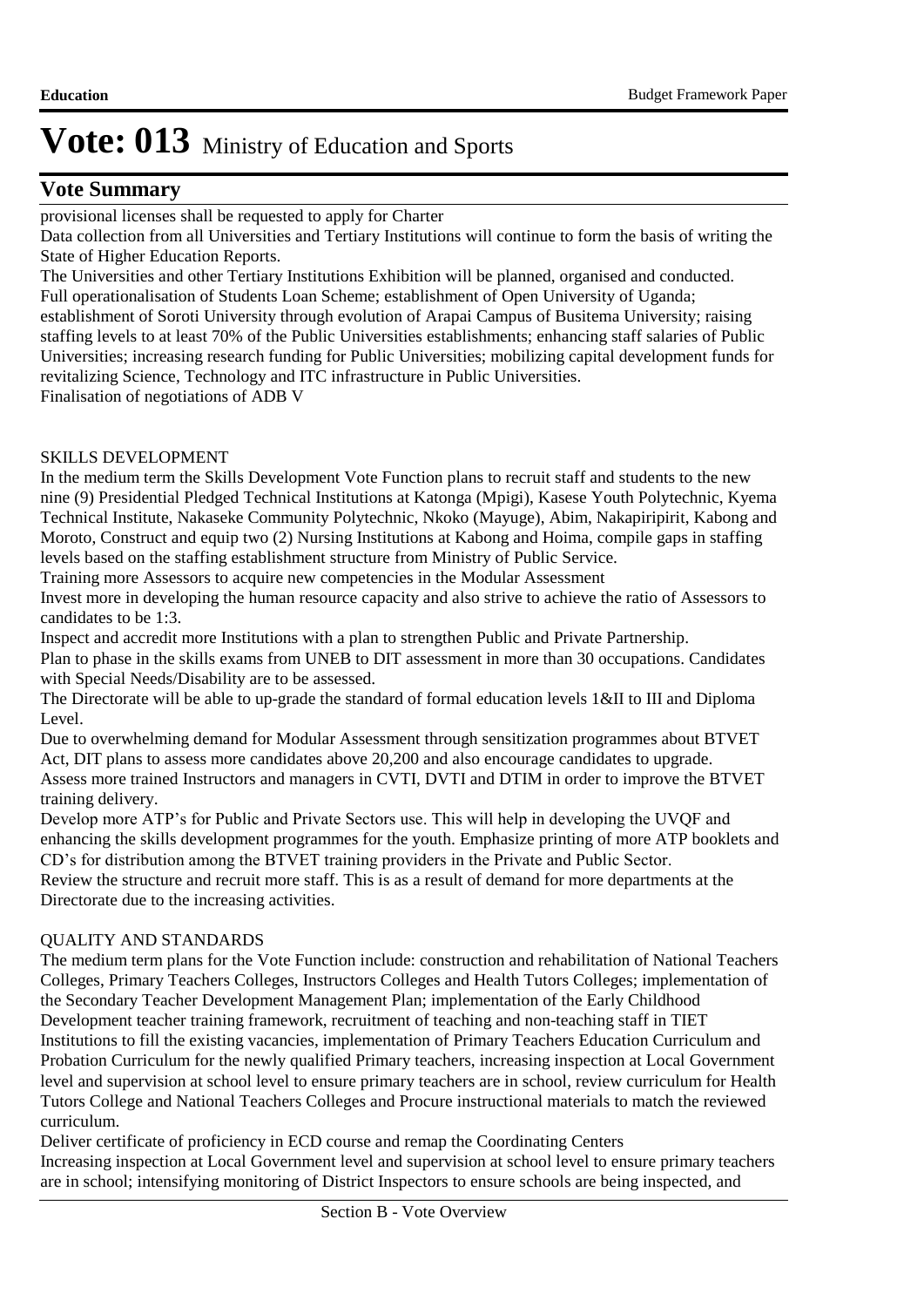### **Vote Summary**

inspection reports are acted on by the relevant stakeholders; follow up inspection on schools with major weaknesses or schools that require urgent intervention.

The PTCs project will construct 15 classroom blocks, 16 dormitory blocks, and 18 semi detached tutors houses, 6 Administration blocks and 15 multipurpose halls with modern kitchens, sickbay and will supply chemicals, Science and Laboratory equipment.

In the medium term NCDC plans to orientation of P6 class teachers on the implementation of the new curriculum

DES plans to strengthen and facilitate the Focal Point Officers who have been assigned to link up, coordinate and supervise Inspection activities at the Local Governments. Bring on board the Foundation bodies and Forum for Educational NGOs by equipping them with supervisory skills and working with them to improve the quality of education. To carry out monitoring of learning achievement at Primary school level in all schools focusing on Literacy, numeracy, Life Skills and other factors that contribute to learning. Push for the prioritization of the recruitment and facilitation of Inspectors. Regular capacity building and training of Inspectors, Disseminating standards to schools. Ensuring adherence to the Inspection Cycle, Monitoring learning achievement

### PHYSICAL EDUCATION AND SPORTS

In the medium term, the PES Vote Function plans to carry out wider advocacy on PES and dissemination of the NPESP; consolidate capacity building for PES teachers and other stakeholders; facilitate and strengthen sports schools by procuring more sports equipment and materials; develop a sports data bank; refurbish, equip and maintain the regional stadia and NHATC and participate in international competitions. Develop a Recognition and Reward Scheme for excelling sports persons. Develop PE curriculum for secondary schools and organize educational institutions sports championships.

### POLICY, PLANNING AND SUPPORTS SERVICES

Completion of the Ministry Headquarters at new site and ensuring that the staff establishment is 100% filled to cater for the inadequate staffing.

Operationalize the ICT in order to improve efficiency and effectiveness of service delivery at MoES headquarters.

The Department plans to develop a concept paper that will lead to the development of a Strategic Plan for Private Education Institutions also develop guidelines/ policy on Re-Entry of pregnant Girls into school system.

The Education data and information management department plans to have the Annual School Census (ASC )2014, Retrieval of ASC 2013 questionnaires, Publication/printing ASC reports, Abstracts, factsheet, fact file ,Education Statistics retreat, Verification of ASC 2014 Exercise

Education statistics information dissemination workshop

ASC 2013 facilitation Claims from the districts, Statistics Surveys e.g. Nationality, Drop out survey, financial survey, Utilization of resources, Decentralized EMIS activities, STIN Systems Activities

### **(ii) Efficiency of Vote Budget Allocations**

Place more focus on school based capacity by building the capacity of headteachers to carry out inspection and supervision using the school improvement guides.

Holding schools more accountable by carrying out monitoring learning achievement.

Recruit remaining number of staff so that the staff ceiling is reached for all local governments

Ensure that all subsectors align outputs to the sector strategic plan, lobby for funds to cater for the spending pressures of the vote.

Execution of construction contracts.

Develop and implement training and other management capacity building plans Ensure equitable deployment of teachers across all secondary schools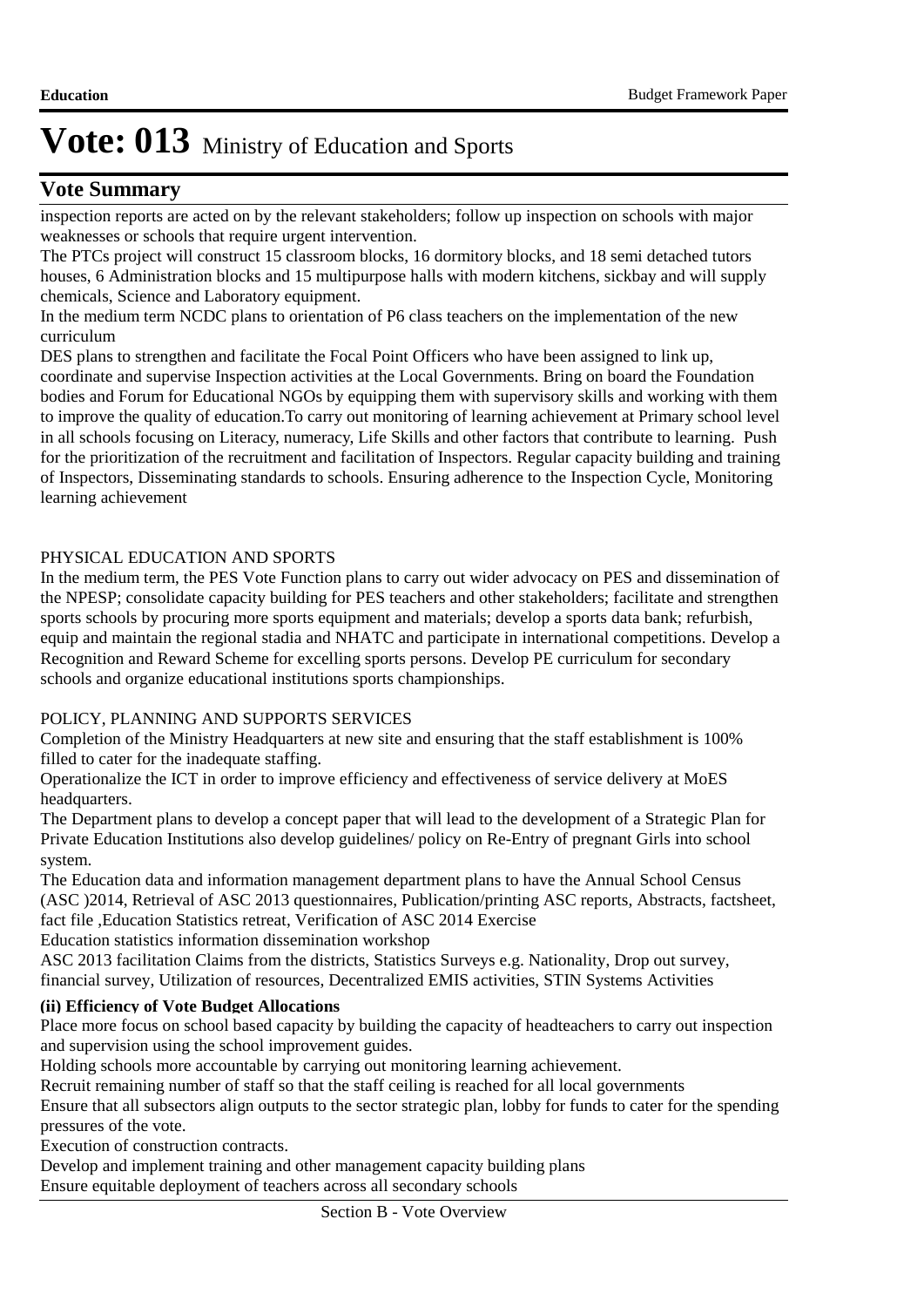### **Vote Summary**

#### **Table V2.3: Allocations to Key Sector and Service Delivery Outputs over the Medium Term**

|                                 | $(i)$ Allocation (Shs Bn) |       |                                 |       | $(ii)$ % Vote Budget |          |                                 |       |
|---------------------------------|---------------------------|-------|---------------------------------|-------|----------------------|----------|---------------------------------|-------|
| <b>Billion Uganda Shillings</b> |                           |       | 2013/14 2014/15 2015/16 2016/17 |       |                      |          | 2013/14 2014/15 2015/16 2016/17 |       |
| <b>Key Sector</b>               | 300.4                     | 242.7 | 201.2                           | 114.8 | 63.0%                | $59.0\%$ | 52.9%                           | 33.5% |
| Service Delivery                | 318.6                     | 273.4 | 219.3                           | 133.0 | 66.8%                | 66.5%    | 57.6%                           | 38.8% |

 Over the medium the vote plans to allocate shs.588.0bn to key sector outputs and shs. 623.2 bn to service delivery outputs

The various unit costs include 5 stance lined VIP at a unit cost of Shs 67,769,456 Includes 5 stances, Urinal, screen wall, and one stance for disabled students

2- Classroom block will cost shs. 67,769,456 this includes office and store block, Includes thirty six 3 seater desks, 2 chairs for teachers, 2 tables and 2 blackboards and lightening protection

Teachers house Option 4 will cost 83,713,561 with each house having 4 units of bed room and sitting room plus a store.

Administration block will cost shs 112,430,798 with offices for Head teachers, Deputy Head teachers Bursar Store, staffroom, Reception, Electrical Installation at least conditioning for rural and furniture for every office

#### **Table V2.4: Key Unit Costs of Services Provided and Services Funded (Shs '000)**

| <b>Unit Cost</b><br><b>Description</b>               | <b>Actual</b><br>2012/13 | <b>Planned</b><br>2013/14 | <b>Actual</b><br>by Sept | <b>Proposed</b><br>2014/15 | <b>Costing Assumptions and Reasons for</b><br>any Changes and Variations from Plan                                                                                                      |
|------------------------------------------------------|--------------------------|---------------------------|--------------------------|----------------------------|-----------------------------------------------------------------------------------------------------------------------------------------------------------------------------------------|
| Vote Function:0701 Pre-Primary and Primary Education |                          |                           |                          |                            |                                                                                                                                                                                         |
| 5 stance lined VIP<br>latrine block                  | 19.563                   | 18.982                    | 12,662                   | 19,563                     | Includes 5 stances, Urinal, screen wall,<br>and one stance for disabled students .New<br>design involves lining of the pit and<br>plastering it. Prices of inputs remain stable         |
| Water Harvest System<br>(10,000L)                    | 9,315                    | 9,039                     | 8,441                    | 9,315                      | Includes gutter down pipes, 1,000 liters<br>capacity plastic water tank and a water<br>base of masonry and reinforces concrete<br>construction type, tape                               |
| 2 classroom with office<br>and store block           | 59,838                   | 58,063                    | 49,241                   | 67,769                     | Includes thirty six 3 seater desks, 2 chairs<br>for teachers, 2 tables and 2 blackboards<br>and lightening protection                                                                   |
| Vote Function:0702 Secondary Education               |                          |                           |                          |                            |                                                                                                                                                                                         |
| 3 Classroom block                                    | 36,536                   | 35,453                    | 35,796                   | 106,494                    | Includes thirty six 3 seater desks, 2 chairs<br>for teachers, 2 tables and 2 blackboards<br>and lightening protection                                                                   |
| 5 stance lined VIP<br>latrine block                  | 19,563                   | 18,982                    | 16,330                   | 19,563                     | Includes 5, stance VIP latrine and a lined<br>shower                                                                                                                                    |
| <b>Administration Block</b>                          | 64,344                   | 62,436                    | 61,563                   | 112,430                    | Offices for Head teachers, Deputy Head<br>teachers, Bursar Store, staffroom,<br>Reception, Electrical Installation at least<br>conditioning for rural and furniture for<br>every office |
| Furniture for 2 unit<br>science rooms (Lab)          | 19,563                   | 18,982                    | 53,915                   | 64.589                     | 138 students to be accomodated                                                                                                                                                          |
| Library Block with<br>capacity of 60 students        | 100,971                  | 97,976                    | 90,931                   | 123,736                    | No assumptions                                                                                                                                                                          |
| <b>Teachers house Option</b><br>4                    | 87,449                   | 84,855                    | 54,900                   | 83,713                     | Each house includes 4 units of of bed<br>room and sitting room plus a store                                                                                                             |
|                                                      |                          |                           |                          |                            |                                                                                                                                                                                         |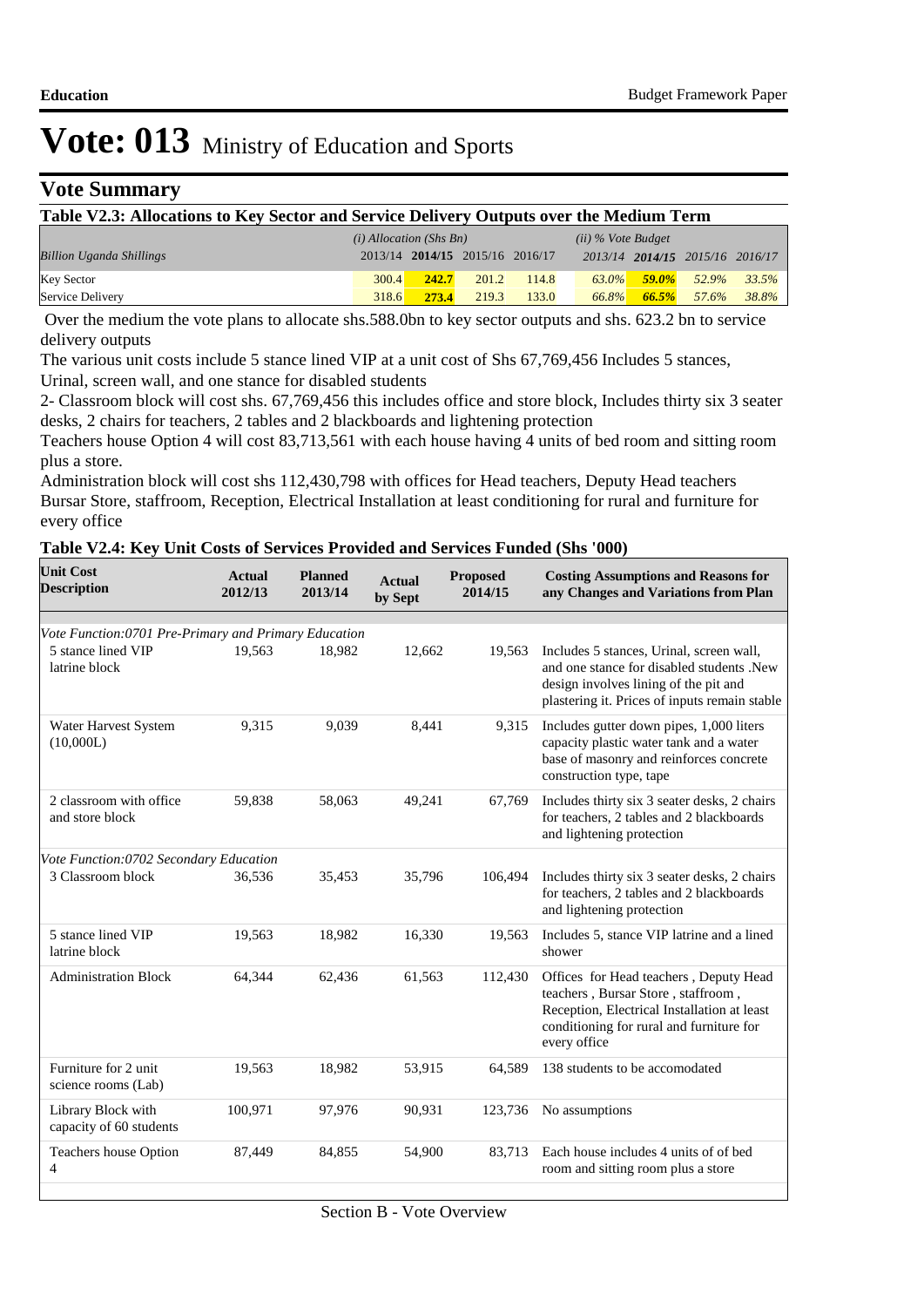### **Vote Summary**

| <b>Unit Cost</b><br><b>Description</b>                                           | <b>Actual</b><br>2012/13 | <b>Planned</b><br>2013/14 | <b>Actual</b><br>by Sept | <b>Proposed</b><br>2014/15 | <b>Costing Assumptions and Reasons for</b><br>any Changes and Variations from Plan                                                                                                      |
|----------------------------------------------------------------------------------|--------------------------|---------------------------|--------------------------|----------------------------|-----------------------------------------------------------------------------------------------------------------------------------------------------------------------------------------|
| Water harvest system<br>(100001)                                                 | 9,315                    | 9,039                     | 7,776                    | 9,315                      | Includes gutter down pipes, 1,000 liters<br>capacity plastic water tank and a water<br>base of masonry and reinforces concrete<br>construction type, tape                               |
| Vote Function:0705 Skills Development<br>Equipment for<br>community polytechnics | $\boldsymbol{0}$         | 70,206                    | 72,352                   | 72,352                     | To cater for increased enrollments and<br>equip newly constructed classrooms &                                                                                                          |
|                                                                                  |                          |                           |                          |                            | workshop                                                                                                                                                                                |
| 2 Classroom block                                                                | $\mathbf{0}$             | 35,453                    | 36,536                   | 71,186,403                 | No assumptions                                                                                                                                                                          |
| 5 stance lined VIP<br>latrine block with<br>shower and urinal                    | $\overline{0}$           | 19,563                    | 19,563                   | 19,563                     | Includes lining to the pits under the new<br>design to minimize collapse                                                                                                                |
| Dormitory block                                                                  | $\mathbf{0}$             | 106,950                   | 110,219                  | 246,467                    | No assumptions                                                                                                                                                                          |
| Equipment for<br>technical institutes                                            | $\overline{0}$           | 145,535                   | 149,984                  | 149,984                    | No assumptions                                                                                                                                                                          |
| Motor Vehicle<br>workshop                                                        | $\boldsymbol{0}$         | 68,448                    | 70,540                   | 95,105                     | No assumptions                                                                                                                                                                          |
| Twin Workshop                                                                    | $\boldsymbol{0}$         | 88,708                    | 91,419                   | 122,440                    | No assumptions                                                                                                                                                                          |
| <b>Administration block</b>                                                      | $\boldsymbol{0}$         | 62,436                    | 64,344                   | 112,430                    | Offices for Head teachers, Deputy Head<br>teachers, Bursar Store, staffroom,<br>Reception, Electrical Installation at least<br>conditioning for rural and furniture for<br>every office |
| Vote Function:0706 Quality and Standards<br>Water harvest System<br>(10000L)     |                          | 9,039                     | 7,776                    | 9,315                      | No assumptions                                                                                                                                                                          |
| 2 Classroom block                                                                |                          | 97,810                    | 84,142                   | 100,799                    | Includes Furniture (single seater lockable<br>desks, tables and chairs for the tutors)<br>celining and electrical installation                                                          |
| 2 Lined stance VIP                                                               |                          | 9,039                     | 2,737                    | 9,039                      | No assumptions                                                                                                                                                                          |
| <b>Administration Block</b>                                                      |                          | 185,113                   | 159,245                  | 185,113                    | No assumptions                                                                                                                                                                          |
| Firewood Kitchen                                                                 |                          | 98,689                    | 84,899                   | 98,689                     | Includes provision for energy saving<br>stoves and electrical installation                                                                                                              |
| Library block                                                                    |                          | 262,563                   | 225,873                  | 262,563,566                | Includes Furniture (tables chairs shelves<br>counter) celining and electrical installation                                                                                              |
| Multi Purpose hall                                                               |                          | 314,751,461               | 270,768                  | 314,751                    | Includes provision of furniture ceiling<br>plumbing and electrical installation                                                                                                         |
| Multi science room                                                               |                          | 11,677,809                | 95,211                   | 114,060                    | No assumptions                                                                                                                                                                          |
| Principal's House                                                                |                          | 236,522                   | 203,471                  | 236,522                    | Includes provision of kitchen fittings<br>ceiling plumbing and electrical installation                                                                                                  |
| Semi detached tutors<br>block                                                    |                          | 188,355                   | 162,035                  | 188,355                    | No assumptions                                                                                                                                                                          |

#### **(iii) Vote Investment Plans**

Over the medium a total allocation of Ushs.623.2bn has been allocated to capital purchases from 2014/15 to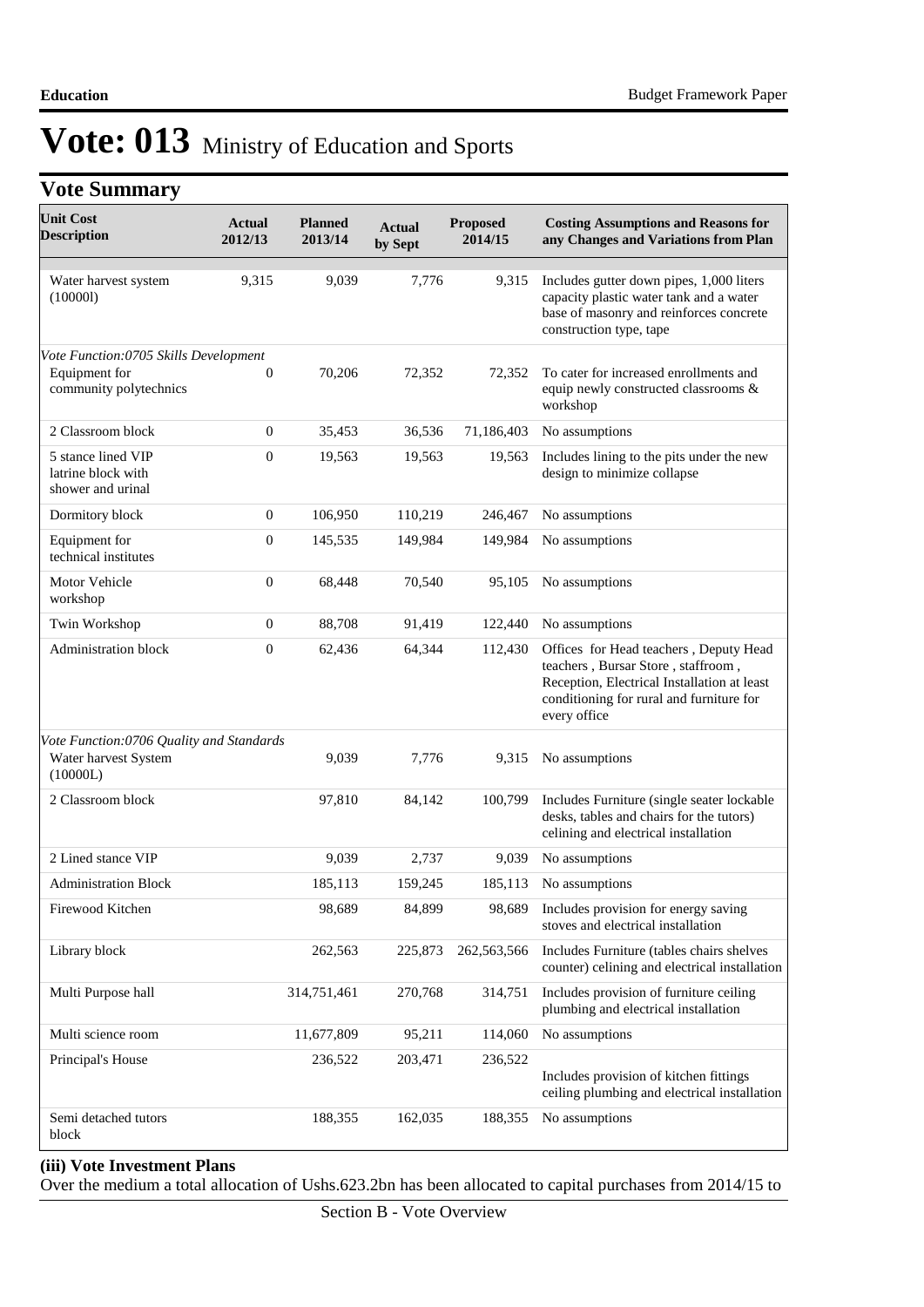### **Vote Summary**

2016/17 with FY 2014/15 being allocated Ushs. 270.9bn, Ushs.219.3n in FY 2015/16 and shs.133.0bn in FY 2016/17. It can be seen that capital investment budget is decreasing over the medium term

#### **Table V2.5: Allocations to Capital Investment over the Medium Term**

|                                           | $(i)$ Allocation (Shs Bn) |                                 |       |       | $(ii)$ % Vote Budget |           |                         |           |
|-------------------------------------------|---------------------------|---------------------------------|-------|-------|----------------------|-----------|-------------------------|-----------|
| <b>Billion Uganda Shillings</b>           |                           | 2013/14 2014/15 2015/16 2016/17 |       |       |                      |           | 2013/14 2014/15 2015/16 | 2016/17   |
| Consumption Expendture (Outputs Provided) | 131.8                     | 93.6                            | 80.8  | 82.3  | 27.6%                | 22.7%     | 21.2%                   | 24.0%     |
| Grants and Subsidies (Outputs Funded)     | 84.2                      | 89.3                            | 83.1  | 83.3  | $17.7\%$             | 21.7%     | 21.8%                   | 24.3%     |
| Investment (Capital Purchases)            | 260.6                     | 228.6                           | 216.6 | 176.8 | 54.7%                | $55.6\%$  | 56.9%                   | 51.6%     |
| <b>Grand Total</b>                        | 476.6                     | 411.5                           | 380.6 | 342.4 | $100.0\%$            | $100.0\%$ | $100.0\%$               | $100.0\%$ |

Under the Primary subsector the major capital investments under emergency constructions of 22 new classrooms constructed 6 2stance latrine block and 9 5stance lined 33 classrooms renovated. Pay certificates for construction works in 8 PTCs (Buhungiro,

Paidha, Bundibugyo, Bukedea, Kapchorwa, Arua,Ibanda and Canon Lawrence) to be completed and kick start other 8 PTCs (Kisoro Kaliro, Rukungiri, Rakai, Kabwangasi, Kabukungu, CTK and Erepi) Design of the college's facilities Rehabilitation/construction colleges facilities Equip and furnish 4 colleges Constructed, rehabilitated 9 buildings of Makerere University, 14 buildings in Kyambogo University, 10 buildings in Gulu University, 7 buildings in Busitema University, 4 buildings in Muni University and faculty of business computing at Makerere University Business School

Complete construction of Kisozi seed school Bufunjo seed school in kyenjojo and katunguru seed in rubirizi

 Complete and hand over for use the: 1-8 Institutions being constructed rehabilitate and expanded (Kitara SS, Kyebambe SS, St. Leo College Kyegobe, Kases SS, Busoga College Mwiri, Iganga SS, Mityana SS, Dokolo Technical Institute, Makerere College School, Nabisunsa Girls School, Nsambya SS , Gombe SS, Kamwenge SSS, Bufunjo SSS, Katungulu SSS, Kalisizo TC, and Bulamu SS D- LP for the 31 Centers of Excellence

| 2013/14                                                                                          |                                                                                             | 2014/15                                                                                          |  |  |
|--------------------------------------------------------------------------------------------------|---------------------------------------------------------------------------------------------|--------------------------------------------------------------------------------------------------|--|--|
| <b>Approved Budget, Planned</b><br><b>Outputs (Quantity and Location)</b>                        | <b>Actual Expenditure and</b><br><b>Outputs by September</b><br>(Quantity and Location)     | <b>Proposed Budget, Planned</b><br><b>Outputs (Quantity and Location)</b>                        |  |  |
| <b>Project 1136 Support to Physical Education and Sports</b>                                     |                                                                                             |                                                                                                  |  |  |
| Complete construction of Teryet<br>Primary School                                                | Advanced payment of shs.<br>131,606,100 to Rocktrust<br>Contractors for Construction of     | Designs for NHATC and<br>regional stadia Completed<br>Construction works of NHATC                |  |  |
| and regional stadia                                                                              |                                                                                             | Sports facilities at Teryet<br>Commenced<br>Rehabilitation works for 6                           |  |  |
| <b>Tervet NHATC</b>                                                                              |                                                                                             | Regional Stadia Commenced                                                                        |  |  |
| Commence construction works<br>of NHATC Sports facilities at<br>Teryet                           |                                                                                             |                                                                                                  |  |  |
| Commence rehabilitation works<br>for 6 Regional Stadia                                           |                                                                                             |                                                                                                  |  |  |
| 1,993,800                                                                                        | 100,000                                                                                     | 3,693,800                                                                                        |  |  |
| 1,993,800                                                                                        | 100,000                                                                                     | 3,693,800                                                                                        |  |  |
| 0                                                                                                | 0                                                                                           | 0                                                                                                |  |  |
| Project 0944 Development of PTCs (0944)                                                          |                                                                                             |                                                                                                  |  |  |
| On-going construction works at<br>Butiti, Nkokonjeru, Kamurasi,<br>Kiyoora, Bwera PTCs completed | The construction works at the<br>five sites (Kamurasi, Kiyoora,<br>Sancta Maria Konkonjeru, | Pay certificates for construction<br>works in 8 PTCs (Buhungiro,<br>Paidha, Bundibugyo, Bukedea, |  |  |
|                                                                                                  | Complete designs for NHATC<br>Connect water and electricity to                              | Teryet Primary School;                                                                           |  |  |

#### **Table V2.6: Major Capital Investments**

Section B - Vote Overview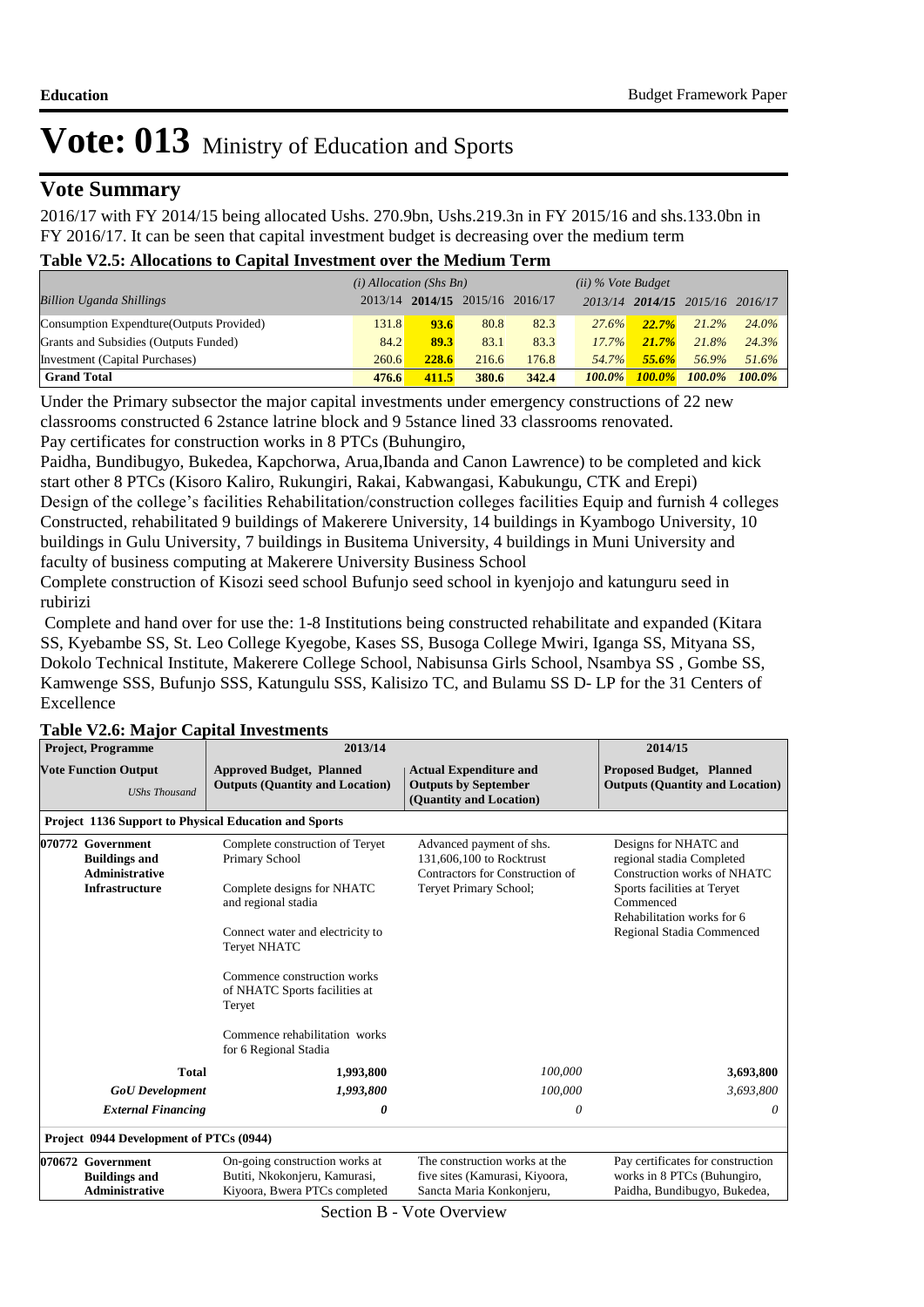| Project, Programme                                                                   | 2013/14                                                                                                                                                                                                                                                                                                                                                                                                        |                                                                                                                                                                                                                                                                                                   | 2014/15                                                                                                                                                                                               |
|--------------------------------------------------------------------------------------|----------------------------------------------------------------------------------------------------------------------------------------------------------------------------------------------------------------------------------------------------------------------------------------------------------------------------------------------------------------------------------------------------------------|---------------------------------------------------------------------------------------------------------------------------------------------------------------------------------------------------------------------------------------------------------------------------------------------------|-------------------------------------------------------------------------------------------------------------------------------------------------------------------------------------------------------|
| <b>Vote Function Output</b><br><b>UShs Thousand</b>                                  | <b>Approved Budget, Planned</b><br><b>Outputs (Quantity and Location)</b>                                                                                                                                                                                                                                                                                                                                      | <b>Actual Expenditure and</b><br><b>Outputs by September</b><br>(Quantity and Location)                                                                                                                                                                                                           | Proposed Budget, Planned<br><b>Outputs (Quantity and Location)</b>                                                                                                                                    |
| <b>Infrastructure</b>                                                                | Procure services for<br>construction works for the 10<br>PTCs of Bundibugyo PTC,<br>Canon Lawrence PTC,<br>Rukungiri PTC, Buhungiro<br>PTC, Kapchorwa, Paidha, Arua,<br>Ibanda, Bukedea and Kitgum<br><b>PTCs</b><br>Kick Start construction works at<br>Bundibugyo, Canon Lawrence,<br>Rukungiri,<br>Buhungiro, Kapchorwa, Paidha,<br>Arua, Ibanda, Bukedea and<br>Kitgum PTCs<br>Complete remapping of       | Bwera, Butiti) is in its final<br>stages with some having<br>planned to be commissioned on<br>22nd November, 2013<br>Procurement process in<br>progress. Construction bidding<br>application documents are<br>being submitted for the 8 PTCs                                                      | Kapchorwa, Arua, Ibanda and<br>Canon Lawrence) to be<br>completed and kick start other 8<br>PTCs (Kisoro Kaliro, Rukungiri,<br>Rakai, Kabwangasi,<br>Kabukungu, CTK and Erepi)                        |
|                                                                                      | coordinating centres                                                                                                                                                                                                                                                                                                                                                                                           |                                                                                                                                                                                                                                                                                                   |                                                                                                                                                                                                       |
| <b>Total</b>                                                                         | 5,173,000                                                                                                                                                                                                                                                                                                                                                                                                      | 968,747                                                                                                                                                                                                                                                                                           | 4,887,938                                                                                                                                                                                             |
| <b>GoU</b> Development                                                               | 5,173,000                                                                                                                                                                                                                                                                                                                                                                                                      | 968,747                                                                                                                                                                                                                                                                                           | 4,887,938                                                                                                                                                                                             |
| <b>External Financing</b>                                                            | 0                                                                                                                                                                                                                                                                                                                                                                                                              | $\boldsymbol{\mathit{0}}$                                                                                                                                                                                                                                                                         | 0                                                                                                                                                                                                     |
| Project 0984 Relocation of Shimoni PTC (0984)                                        |                                                                                                                                                                                                                                                                                                                                                                                                                |                                                                                                                                                                                                                                                                                                   |                                                                                                                                                                                                       |
| 070672 Government<br><b>Buildings and</b><br>Administrative<br>Infrastructure        | Procure services for a new<br>contractor for Shimon<br>Demonstration school.<br>Completion of on-going<br>construction works at Shimoni<br><b>Demonstration School</b><br>Kitikifumba for the 1 unit<br>storied staff house 4 units, 5<br>classrooms block, 1<br>administration block, 1semi<br>detached staff house, 11 stance<br>VIP latrines for both staff and<br>pupils, 2 staff and pupil s<br>ablutions | NIL                                                                                                                                                                                                                                                                                               | Pay certificates for completed<br>construction works at Shimoni<br><b>Demonstration School</b>                                                                                                        |
| <b>Total</b>                                                                         | 950,000                                                                                                                                                                                                                                                                                                                                                                                                        | $\theta$                                                                                                                                                                                                                                                                                          | 650,000                                                                                                                                                                                               |
| <b>GoU</b> Development                                                               | 950,000<br>0                                                                                                                                                                                                                                                                                                                                                                                                   | $\boldsymbol{\mathit{0}}$<br>$\theta$                                                                                                                                                                                                                                                             | 650,000<br>0                                                                                                                                                                                          |
| <b>External Financing</b>                                                            |                                                                                                                                                                                                                                                                                                                                                                                                                |                                                                                                                                                                                                                                                                                                   |                                                                                                                                                                                                       |
|                                                                                      | Project 1233 Improving the Training of BTVET Technical Instructors, Health Tutors & Secondary Teachers in Uganda                                                                                                                                                                                                                                                                                               |                                                                                                                                                                                                                                                                                                   |                                                                                                                                                                                                       |
| 070672 Government<br><b>Buildings and</b><br>Administrative<br><b>Infrastructure</b> | Base line survey<br>Studies conducted<br>Design of the colleges facilities<br>Rehabilitation/construction<br>colleges facilities<br>Equip and furnish 4 colleges<br>and practice schools                                                                                                                                                                                                                       | Infrastructure benchmarking<br>visits to Kenya done.<br>Consultancy on Renewable<br>energy started (1st Invoice)<br>Consultancy on designs for 3<br>colleges (Muni Kaliro and<br>Mulago) started.<br>Salary for International Sector<br><b>Expert and National</b><br>Infrastructure Coord. Paid. | Monitoring project activities in<br>the 4 colleges<br>Design of the colleges facilities<br>Rehabilitation/construction<br>colleges facilities<br>Equip and furnish 4 colleges<br>and practice schools |
| <b>Total</b>                                                                         | 12, 132, 602                                                                                                                                                                                                                                                                                                                                                                                                   | 9,804                                                                                                                                                                                                                                                                                             | 13,447,208                                                                                                                                                                                            |
| <b>GoU</b> Development                                                               | 243,600                                                                                                                                                                                                                                                                                                                                                                                                        | 4,851                                                                                                                                                                                                                                                                                             | 81,208                                                                                                                                                                                                |
| <b>External Financing</b>                                                            | 11,889,002                                                                                                                                                                                                                                                                                                                                                                                                     | 4,953                                                                                                                                                                                                                                                                                             | 13,366,000                                                                                                                                                                                            |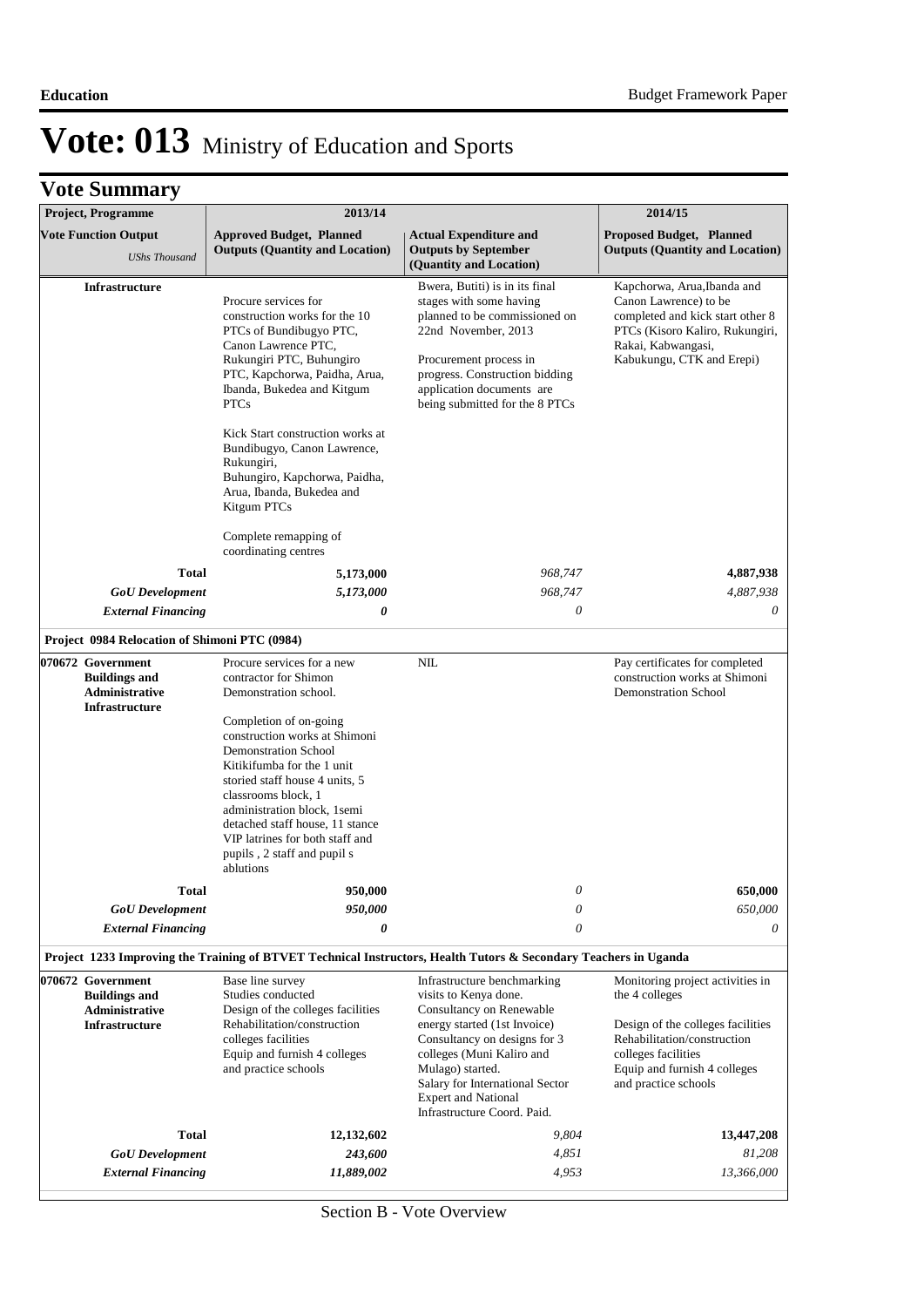|  | <b>Vote Summary</b> |  |
|--|---------------------|--|
|--|---------------------|--|

| <b>Project, Programme</b>                                                       | 2013/14                                                                                                                                                                                                                                                                                                                                                                                                                        |                                                                                                                                                                                                           | 2014/15                                                                                                                                                                                                                                                                                                                                                                                                                                                                                                            |
|---------------------------------------------------------------------------------|--------------------------------------------------------------------------------------------------------------------------------------------------------------------------------------------------------------------------------------------------------------------------------------------------------------------------------------------------------------------------------------------------------------------------------|-----------------------------------------------------------------------------------------------------------------------------------------------------------------------------------------------------------|--------------------------------------------------------------------------------------------------------------------------------------------------------------------------------------------------------------------------------------------------------------------------------------------------------------------------------------------------------------------------------------------------------------------------------------------------------------------------------------------------------------------|
| <b>Vote Function Output</b><br><b>UShs Thousand</b>                             | <b>Approved Budget, Planned</b><br><b>Outputs (Quantity and Location)</b>                                                                                                                                                                                                                                                                                                                                                      | <b>Actual Expenditure and</b><br><b>Outputs by September</b><br>(Quantity and Location)                                                                                                                   | <b>Proposed Budget, Planned</b><br><b>Outputs (Quantity and Location)</b>                                                                                                                                                                                                                                                                                                                                                                                                                                          |
| <b>Project 0942 Development of BTVET</b>                                        |                                                                                                                                                                                                                                                                                                                                                                                                                                |                                                                                                                                                                                                           |                                                                                                                                                                                                                                                                                                                                                                                                                                                                                                                    |
| 070577 Purchase of<br><b>Specialised</b><br>Machinery &<br>Equipment            | Provide tools & equipment at<br>Conel Nasur Izaruku,<br>Kotido, Kaliro, Lake Katwe,<br>Bumbeire, Nalwire,<br>Ihunga, Lugogo, Ssese, Amugo<br>Agro, Rugando,<br>Burora, Kalera, Minakulu, UTC<br>Elgon, UTC Lira<br>Bateleja, UCC Tororo, UCC<br>Pakwach                                                                                                                                                                        | Disbursed funds to provide tools<br>& equipment to 5 BTVET<br>institutions.                                                                                                                               | Provide tools & equipment at<br>Conel Nasur<br>Kotido, Kaliro, Arua T.I,<br>Barlonyo,<br>Ihunga, Nalwire, Kabasanda,<br>Amugo<br>Agro, Burora, Kalera, Minakulu,<br>St.Kizito Masaka, UCC Aduku,<br>UCC Kabale, UTC Kyema,<br>Moyo T.I<br>L.Katwe T.I                                                                                                                                                                                                                                                              |
| <b>Total</b>                                                                    | 900,000                                                                                                                                                                                                                                                                                                                                                                                                                        | 208,000                                                                                                                                                                                                   | 800,000                                                                                                                                                                                                                                                                                                                                                                                                                                                                                                            |
| <b>GoU</b> Development                                                          | 900,000                                                                                                                                                                                                                                                                                                                                                                                                                        | 208,000                                                                                                                                                                                                   | 800,000                                                                                                                                                                                                                                                                                                                                                                                                                                                                                                            |
| <b>External Financing</b>                                                       | 0                                                                                                                                                                                                                                                                                                                                                                                                                              | 0                                                                                                                                                                                                         | 0                                                                                                                                                                                                                                                                                                                                                                                                                                                                                                                  |
| 070580 Construction and<br>rehabilitation of<br>learning facilities<br>(BTEVET) | Continue with establishment<br>process of Epel Memorial,<br>Kiruhura and Bamunanika<br><b>Technical Insitutes</b><br>Completion of administration<br>block at Kaliro TI<br>Completion of fencing at UTC<br>Kichwamba and lake Katwe TI<br>Construction of a library at<br>UCC Aduku and UTC Bushenyi<br>respectively<br>Construction of Kitchen at Lake<br>Katwe TI                                                            | Disbursed funds for<br>construction work at UCC<br>Aduku, UTC Bushenyi, Lake<br>Katwe TI, Kaliro TI, Butaleja<br>TI, Rugando TI & 10% counter<br>part funding to KOICA at<br>Martyrs Way Ntinda - Nakawa. | <b>IBD SAUDI South Korea OPEC</b><br>and KUWAIT plan<br>Expansion of UTC elgon, and of<br>UTC lira<br>Rehabilitation & expansion of<br>Unyama NTC<br>Works (expansion of 3 UTCS)<br>Construction of Basoga Nsadhu<br>Mem Technical Institute, Sasiira<br>Technical Institute, Lokopio<br>Hills Technical Institute,<br>Buhimba Technical Institute,<br>Lwengo Technical Institute,<br>NamatabaTechnical institute,<br>ogolai technical institute, kilak<br>corner technical institute<br>Civil works at 4 to sites |
|                                                                                 | Complete construction of a<br>classroom block at Rugando TI<br>and MinakuluTI<br>Construction of BCP Workshop<br>at Rukungiri TI; three classroom<br>block at Butaleja TI completed<br>Counterpart funding to Sri-<br>Lanka - Uganda Friendship<br>vocational and technical<br>training centre (SLUF - VTTC<br>project) at Masulita VTC<br>10% counterpart funding to<br>KOICA for construction a VTI<br>at Martrys way Ntinda |                                                                                                                                                                                                           | Development of BTVET Plans<br>To Establish Epel<br>To Establish Kiruhura<br>To establish Bamunanika<br>Construction of an<br>Administration block for UTC<br>Bushenyi<br>Completion of Classroom at<br>Kabongo T.I<br>Completion of a fence at UTC<br>Kichwamba<br>Completion of a Library at UCC<br>Pakwach<br>Construction of an<br>Administration block at UCC<br>Aduku<br>Provisioning of a three phase<br>line at L.Katwe Technical<br>Institute                                                              |
| <b>Total</b>                                                                    | 26,393,862                                                                                                                                                                                                                                                                                                                                                                                                                     | 2,488,033                                                                                                                                                                                                 | 64,952,798                                                                                                                                                                                                                                                                                                                                                                                                                                                                                                         |
| <b>GoU</b> Development                                                          | 5,612,191                                                                                                                                                                                                                                                                                                                                                                                                                      | 1,409,033                                                                                                                                                                                                 | 5,452,191                                                                                                                                                                                                                                                                                                                                                                                                                                                                                                          |
| <b>External Financing</b>                                                       | 20,781,670                                                                                                                                                                                                                                                                                                                                                                                                                     | 1,079,000                                                                                                                                                                                                 | 59,500,607                                                                                                                                                                                                                                                                                                                                                                                                                                                                                                         |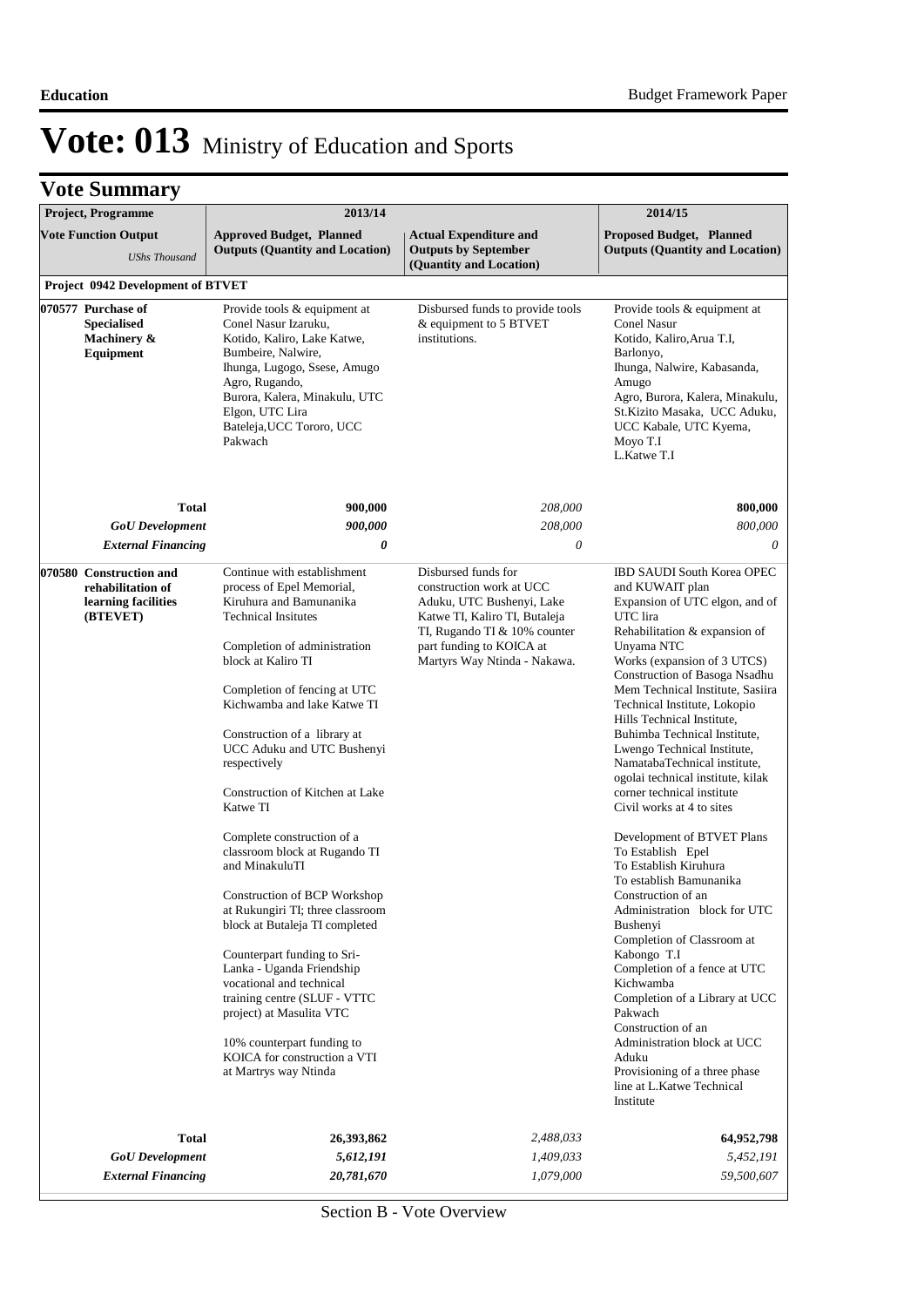| <b>Project, Programme</b>                                                       | 2013/14                                                                                                                                                                                                                                                                                                           |                                                                                                                                                 | 2014/15                                                                                                                                                                                                                                                                                              |
|---------------------------------------------------------------------------------|-------------------------------------------------------------------------------------------------------------------------------------------------------------------------------------------------------------------------------------------------------------------------------------------------------------------|-------------------------------------------------------------------------------------------------------------------------------------------------|------------------------------------------------------------------------------------------------------------------------------------------------------------------------------------------------------------------------------------------------------------------------------------------------------|
| <b>Vote Function Output</b><br><b>UShs Thousand</b>                             | <b>Approved Budget, Planned</b><br><b>Outputs (Quantity and Location)</b>                                                                                                                                                                                                                                         | <b>Actual Expenditure and</b><br><b>Outputs by September</b><br>(Quantity and Location)                                                         | <b>Proposed Budget, Planned</b><br><b>Outputs (Quantity and Location)</b>                                                                                                                                                                                                                            |
| Project 0971 Development of TVET P7 Graduate                                    |                                                                                                                                                                                                                                                                                                                   |                                                                                                                                                 |                                                                                                                                                                                                                                                                                                      |
| 070577 Purchase of<br><b>Specialised</b><br>Machinery &<br>Equipment            | Assorted learning tools and<br>equipment procured for<br>constructed workshop and<br>classrooms at St. Josephs<br>Kyarubingo, Kakiika TS,<br>Namisindwa TS, Mbale CP,<br>Nagwere TS, Bukooli TS,<br>Omugo TS, Olio TS, Namasale<br>TS, Masulita VTC,<br>Rwiziringiriro TS, Mubende<br>CP, Gombe CP, Hakitengya CP | Disbursed to St. Josephs<br>Kyarubingo, Namisindwa TS,<br>Bukooli TS, Omugo TS, Olio<br>TS, Namasale TS,<br>Rwiziringiriro TS, Hakitengya<br>CP | Assorted learning tools and<br>equipment procured for<br>constructed workshop and<br>classrooms at St. Josephs<br>Kyarubingo, Kakiika TS,<br>Namisindwa TS, Mbale CP,<br>Nagwere TS, Bukooli TS,<br>Omugo TS, Olio TS, Namasale<br>TS, Rukole CP, Apac TS,<br>Mubende CP, Gombe CP,<br>Hakitengya CP |
| <b>Total</b>                                                                    | 1,000,000                                                                                                                                                                                                                                                                                                         | 225,000                                                                                                                                         | 900,000                                                                                                                                                                                                                                                                                              |
| <b>GoU</b> Development                                                          | 1,000,000                                                                                                                                                                                                                                                                                                         | 225,000                                                                                                                                         | 900,000                                                                                                                                                                                                                                                                                              |
| <b>External Financing</b>                                                       | 0                                                                                                                                                                                                                                                                                                                 | 0                                                                                                                                               | $\theta$                                                                                                                                                                                                                                                                                             |
| 070580 Construction and<br>rehabilitation of<br>learning facilities<br>(BTEVET) |                                                                                                                                                                                                                                                                                                                   | NIL                                                                                                                                             | Completion of construction<br>works of workshops at Kihanda<br>TS in Kanugu and Namasale TS<br>in Amolator and Namisindwa<br>TS in Manafwa, Bukoli TS in<br>Bugiri, St. Joseph Kyalubingo in<br>Kamwenge<br>Monitoring of construction<br>works at beneficiary institutions                          |
| <b>Total</b>                                                                    | 80,000                                                                                                                                                                                                                                                                                                            | $\theta$                                                                                                                                        | 770,000                                                                                                                                                                                                                                                                                              |
| <b>GoU</b> Development                                                          | 80,000                                                                                                                                                                                                                                                                                                            | 0                                                                                                                                               | 770,000                                                                                                                                                                                                                                                                                              |
| <b>External Financing</b>                                                       | $\boldsymbol{\theta}$                                                                                                                                                                                                                                                                                             | $\theta$                                                                                                                                        | 0                                                                                                                                                                                                                                                                                                    |
|                                                                                 | Project 1270 Support to National Health & Departmental Training Institutions                                                                                                                                                                                                                                      |                                                                                                                                                 |                                                                                                                                                                                                                                                                                                      |
| 070580 Construction and<br>rehabilitation of<br>learning facilities<br>(BTEVET) | 3-b storied medical laboratories<br>at Mulago Paramedic schools<br>constructed;<br>Classrooms equipped at:<br>Kigumba Coop. College;<br>Gulu SOCO;<br>Main Hall/Dinning/ & Kitchen<br>constructed at Butabika School<br>of PCO<br>Classroom block constructed at<br>Hoima School of Nursing                       | Disburse funds to:<br>Construct 3-b storied medical<br>laboratories at Mulago<br>Paramedic schools.                                             | Disburse funds for construction<br>of Medical laboratories for<br>Medical Lab technology,<br>Entomology and pharmacy at<br>Mulago paramedical school.<br>Equipping the three labs.<br>Disburse funds to Hoima school<br>of nursing to complete class<br>room block.                                  |
|                                                                                 |                                                                                                                                                                                                                                                                                                                   |                                                                                                                                                 | Equipping it with 200<br>beds@500,000<br>Disburse funds for completion<br>of storage 4 classroom block at<br>Gulu SOCO.<br>Equipping classes with chairs<br>and desks 120 chairs and desks<br>@500,000                                                                                               |
|                                                                                 |                                                                                                                                                                                                                                                                                                                   |                                                                                                                                                 | Disburse funds for completion<br>of storage 4 classroom block at<br>Kigumba co-operative college.                                                                                                                                                                                                    |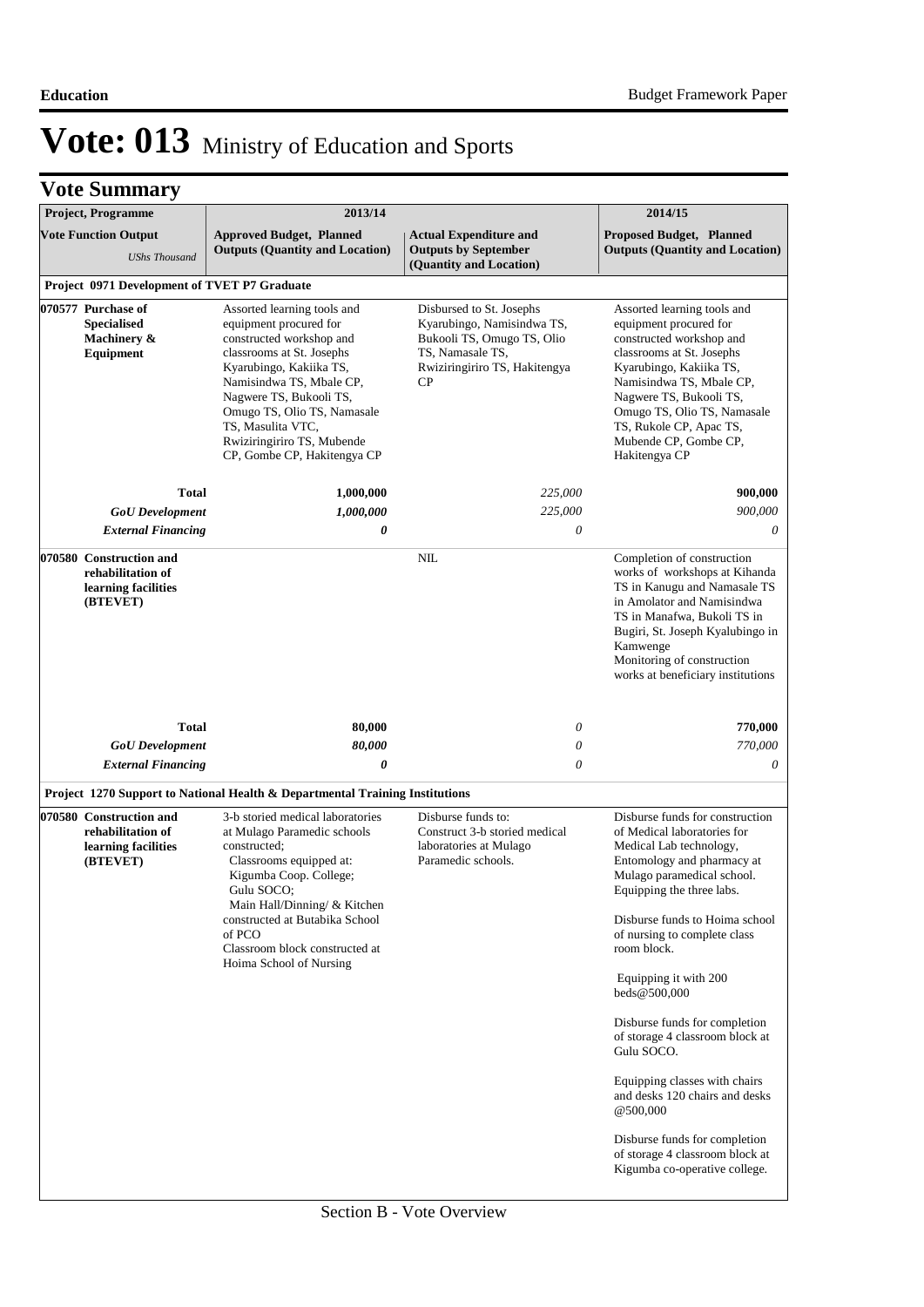| <b>Project, Programme</b>                                         | 2013/14                                                                                                                                                                                                                                                                                                             |                                                                                         | 2014/15                                                                                                                                                                                                                                                                                                                                   |
|-------------------------------------------------------------------|---------------------------------------------------------------------------------------------------------------------------------------------------------------------------------------------------------------------------------------------------------------------------------------------------------------------|-----------------------------------------------------------------------------------------|-------------------------------------------------------------------------------------------------------------------------------------------------------------------------------------------------------------------------------------------------------------------------------------------------------------------------------------------|
| <b>Vote Function Output</b><br><b>UShs Thousand</b>               | <b>Approved Budget, Planned</b><br><b>Outputs (Quantity and Location)</b>                                                                                                                                                                                                                                           | <b>Actual Expenditure and</b><br><b>Outputs by September</b><br>(Quantity and Location) | <b>Proposed Budget, Planned</b><br><b>Outputs (Quantity and Location)</b>                                                                                                                                                                                                                                                                 |
|                                                                   |                                                                                                                                                                                                                                                                                                                     |                                                                                         | Equipping classes with chairs<br>and desks. 120 chairs and desks<br>@500,000                                                                                                                                                                                                                                                              |
|                                                                   |                                                                                                                                                                                                                                                                                                                     |                                                                                         | Completion of kitchen and<br>Dining hall at PCO-Butabika<br>and equipping it.                                                                                                                                                                                                                                                             |
|                                                                   |                                                                                                                                                                                                                                                                                                                     |                                                                                         | Carry out monitoring and<br>supervision of works and<br>procurement activities in<br><b>BTVET</b> institutions.                                                                                                                                                                                                                           |
| <b>Total</b>                                                      | 1,959,134                                                                                                                                                                                                                                                                                                           | 601,684                                                                                 | 2,048,000                                                                                                                                                                                                                                                                                                                                 |
| <b>GoU</b> Development                                            | 1,959,134                                                                                                                                                                                                                                                                                                           | 601,684                                                                                 | 2,048,000                                                                                                                                                                                                                                                                                                                                 |
| <b>External Financing</b>                                         | 0                                                                                                                                                                                                                                                                                                                   | $\theta$                                                                                | 0                                                                                                                                                                                                                                                                                                                                         |
|                                                                   | Project 1241 Development of Uganda Petroleum Institute Kigumba                                                                                                                                                                                                                                                      |                                                                                         |                                                                                                                                                                                                                                                                                                                                           |
| 070480 Construction and<br><b>Rehabilitation of</b><br>facilities | Construction of workshops,<br>classrooms, administrative and<br>library blocks.<br>Renovation and rehabilitation of<br>old dilapidated infrastructure at<br>Kigumba.                                                                                                                                                | Funds disbursed to Kigumba                                                              | Construction of road network<br>and parking<br>Construction of administration<br>block<br>Construction of Non teaching<br>staff duplexes<br>Construction of library and<br>information centre<br>Construction of Waste water<br>treatment plant<br>Construction of Local staff<br>houses<br>Construction of International<br>staff houses |
| <b>Total</b>                                                      | 13,722,720                                                                                                                                                                                                                                                                                                          | 2,566,960                                                                               | 10,000,000                                                                                                                                                                                                                                                                                                                                |
| <b>GoU</b> Development                                            | 10,500,000                                                                                                                                                                                                                                                                                                          | 2,566,960                                                                               | 10,000,000                                                                                                                                                                                                                                                                                                                                |
| <b>External Financing</b>                                         | 3,222,720                                                                                                                                                                                                                                                                                                           | 0                                                                                       | 0                                                                                                                                                                                                                                                                                                                                         |
|                                                                   | Project 1273 Support to Higher Education, Science & Technology                                                                                                                                                                                                                                                      |                                                                                         |                                                                                                                                                                                                                                                                                                                                           |
| 070480 Construction and<br><b>Rehabilitation of</b><br>facilities | Constructed, Rehabilited and<br>external works of 9 buildings of<br>Makerere University, 14<br>Buildings in Kyambogo<br>University, 10 buildings in Gulu<br>University,7 buildings in<br>Busitema University 4 buildings<br>in Muni University and external<br>works faculty of Business<br>Computing in MUBs done. | NIL                                                                                     | -Constructed, rehabilitated 9<br>buildings of Makerere<br>University, 14 buildings in<br>Kyambogo University, 10<br>buildings in Gulu University, 7<br>buildings in Busitema<br>University, 4 buildings in Muni<br>University and faculty of<br>business computing at Makerere<br>University Business School                              |
|                                                                   | Teaching and office complex<br>construction completed at<br>Uganda Management Institute.                                                                                                                                                                                                                            |                                                                                         | -12 site meetings attended per<br><b>Beneficiary Institutions</b>                                                                                                                                                                                                                                                                         |
|                                                                   | Building Plans designed.                                                                                                                                                                                                                                                                                            |                                                                                         | -Monitoring and supervision<br>reports prepared                                                                                                                                                                                                                                                                                           |
|                                                                   | Bid documents prepared                                                                                                                                                                                                                                                                                              |                                                                                         | -Meetings attended, spot checks<br>conducted                                                                                                                                                                                                                                                                                              |
|                                                                   | Established                                                                                                                                                                                                                                                                                                         |                                                                                         |                                                                                                                                                                                                                                                                                                                                           |
|                                                                   | incubation/production centres at<br>all the six public universities<br>and the two institutions.                                                                                                                                                                                                                    |                                                                                         | -2 vehicles for coordination<br>office maintained and at least 5<br>others maintained during field                                                                                                                                                                                                                                        |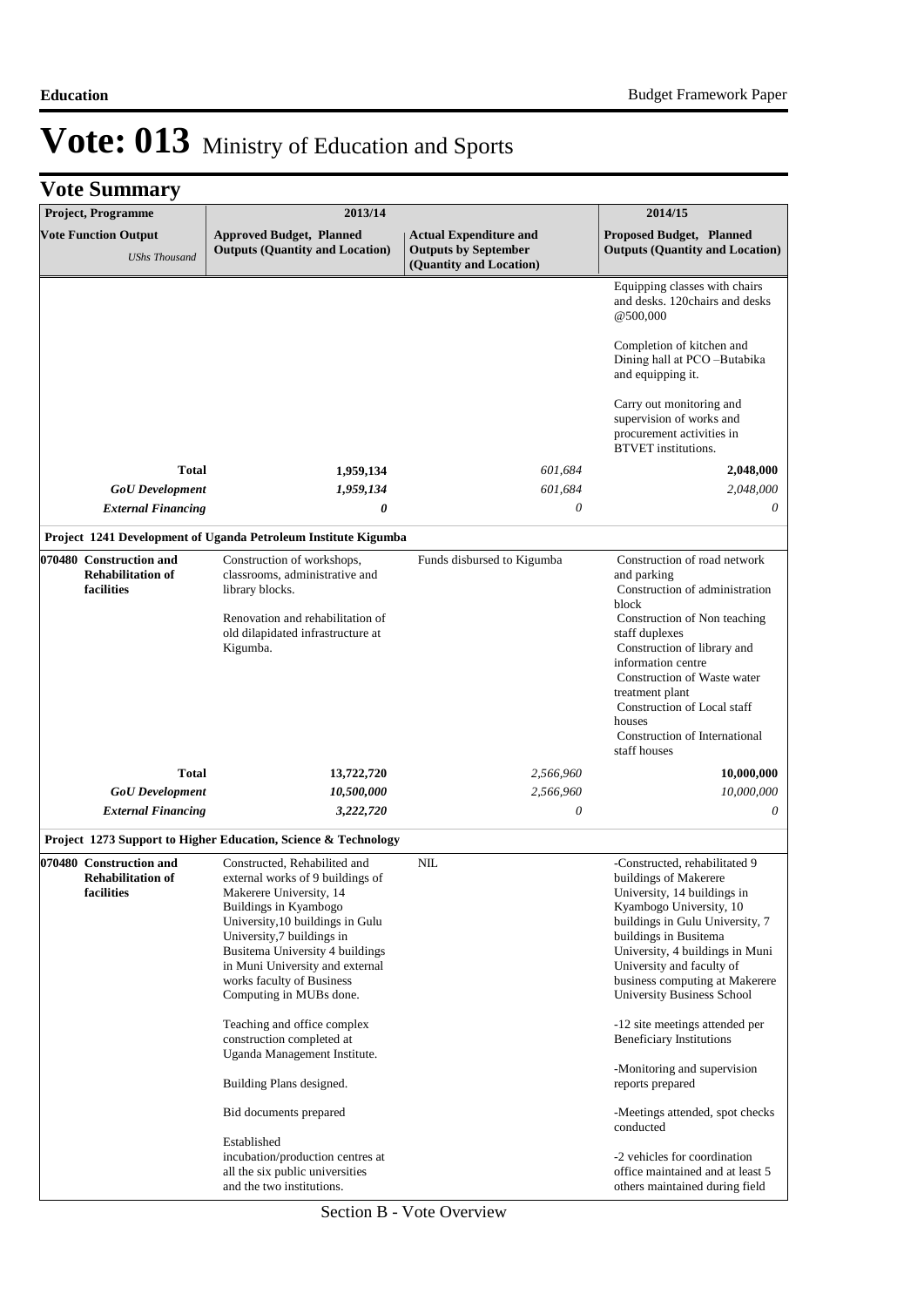| <b>Project, Programme</b>                                             | 2013/14                                                                                                                                                                                                                                                                                                                                                                                                                                                                                                                                                                                                                                                                                                                                                                                                                                                                                                                                                 |                                                                                                                                                                                                                                                                       | 2014/15                                                                                                                                                                                                                                                                                                                                                                                                                                                                                                                                                                                                                                                                                                                                                                                                                                                                 |
|-----------------------------------------------------------------------|---------------------------------------------------------------------------------------------------------------------------------------------------------------------------------------------------------------------------------------------------------------------------------------------------------------------------------------------------------------------------------------------------------------------------------------------------------------------------------------------------------------------------------------------------------------------------------------------------------------------------------------------------------------------------------------------------------------------------------------------------------------------------------------------------------------------------------------------------------------------------------------------------------------------------------------------------------|-----------------------------------------------------------------------------------------------------------------------------------------------------------------------------------------------------------------------------------------------------------------------|-------------------------------------------------------------------------------------------------------------------------------------------------------------------------------------------------------------------------------------------------------------------------------------------------------------------------------------------------------------------------------------------------------------------------------------------------------------------------------------------------------------------------------------------------------------------------------------------------------------------------------------------------------------------------------------------------------------------------------------------------------------------------------------------------------------------------------------------------------------------------|
| <b>Vote Function Output</b><br><b>UShs Thousand</b>                   | <b>Approved Budget, Planned</b><br><b>Outputs (Quantity and Location)</b>                                                                                                                                                                                                                                                                                                                                                                                                                                                                                                                                                                                                                                                                                                                                                                                                                                                                               | <b>Actual Expenditure and</b><br><b>Outputs by September</b><br>(Quantity and Location)                                                                                                                                                                               | <b>Proposed Budget, Planned</b><br><b>Outputs (Quantity and Location)</b>                                                                                                                                                                                                                                                                                                                                                                                                                                                                                                                                                                                                                                                                                                                                                                                               |
|                                                                       |                                                                                                                                                                                                                                                                                                                                                                                                                                                                                                                                                                                                                                                                                                                                                                                                                                                                                                                                                         |                                                                                                                                                                                                                                                                       | work                                                                                                                                                                                                                                                                                                                                                                                                                                                                                                                                                                                                                                                                                                                                                                                                                                                                    |
| <b>Total</b>                                                          | 11,000,485                                                                                                                                                                                                                                                                                                                                                                                                                                                                                                                                                                                                                                                                                                                                                                                                                                                                                                                                              | $\theta$                                                                                                                                                                                                                                                              | 24,059,000                                                                                                                                                                                                                                                                                                                                                                                                                                                                                                                                                                                                                                                                                                                                                                                                                                                              |
| <b>GoU</b> Development                                                | 0                                                                                                                                                                                                                                                                                                                                                                                                                                                                                                                                                                                                                                                                                                                                                                                                                                                                                                                                                       | $\theta$                                                                                                                                                                                                                                                              | 59,000                                                                                                                                                                                                                                                                                                                                                                                                                                                                                                                                                                                                                                                                                                                                                                                                                                                                  |
| <b>External Financing</b>                                             | 11,000,485                                                                                                                                                                                                                                                                                                                                                                                                                                                                                                                                                                                                                                                                                                                                                                                                                                                                                                                                              | $\theta$                                                                                                                                                                                                                                                              | 24,000,000                                                                                                                                                                                                                                                                                                                                                                                                                                                                                                                                                                                                                                                                                                                                                                                                                                                              |
|                                                                       |                                                                                                                                                                                                                                                                                                                                                                                                                                                                                                                                                                                                                                                                                                                                                                                                                                                                                                                                                         |                                                                                                                                                                                                                                                                       |                                                                                                                                                                                                                                                                                                                                                                                                                                                                                                                                                                                                                                                                                                                                                                                                                                                                         |
| Project 0897 Development of Secondary Education (0897)                |                                                                                                                                                                                                                                                                                                                                                                                                                                                                                                                                                                                                                                                                                                                                                                                                                                                                                                                                                         |                                                                                                                                                                                                                                                                       |                                                                                                                                                                                                                                                                                                                                                                                                                                                                                                                                                                                                                                                                                                                                                                                                                                                                         |
| 070280 Classroom<br>construction and<br>rehabilitation<br>(Secondary) | Administration blocks for Seed<br>Schools Structures Completed at<br>25 institutions i.e. Jangokoro<br>Seed SS Zombo; Morungatuny<br>Seed Amuria; Lyama Seed<br>Budaka; Bumadu Seed<br>Bundibugyo; Busiime Seed<br>Busia; Nyamarebe Seed Ibanda;<br>Lalogi Seed Gulu; Masha Hi                                                                                                                                                                                                                                                                                                                                                                                                                                                                                                                                                                                                                                                                          | Paid certificate No.25 for<br>construction of seed ss At<br>Gogonyo Sub county<br>-Monitored construction of<br>Schools at 30 sites<br>Facilitated 40 engineering<br>assistants with fuel and<br>subsistence allowances for the<br>months of July - September<br>2013 | Complete construction of Kisozi<br>seed school<br>Bufunjo seed school in kyenjojo<br>and katunguru seed in rubirizi                                                                                                                                                                                                                                                                                                                                                                                                                                                                                                                                                                                                                                                                                                                                                     |
| <b>Total</b>                                                          | 1,527,800                                                                                                                                                                                                                                                                                                                                                                                                                                                                                                                                                                                                                                                                                                                                                                                                                                                                                                                                               | 364,509                                                                                                                                                                                                                                                               | 2,350,359                                                                                                                                                                                                                                                                                                                                                                                                                                                                                                                                                                                                                                                                                                                                                                                                                                                               |
| <b>GoU</b> Development                                                | 1,527,800                                                                                                                                                                                                                                                                                                                                                                                                                                                                                                                                                                                                                                                                                                                                                                                                                                                                                                                                               | 364,509                                                                                                                                                                                                                                                               | 2,350,359                                                                                                                                                                                                                                                                                                                                                                                                                                                                                                                                                                                                                                                                                                                                                                                                                                                               |
| <b>External Financing</b>                                             | 0                                                                                                                                                                                                                                                                                                                                                                                                                                                                                                                                                                                                                                                                                                                                                                                                                                                                                                                                                       | $\theta$                                                                                                                                                                                                                                                              | 0                                                                                                                                                                                                                                                                                                                                                                                                                                                                                                                                                                                                                                                                                                                                                                                                                                                                       |
| Project 1092 ADB IV Support to USE (1092)                             |                                                                                                                                                                                                                                                                                                                                                                                                                                                                                                                                                                                                                                                                                                                                                                                                                                                                                                                                                         |                                                                                                                                                                                                                                                                       |                                                                                                                                                                                                                                                                                                                                                                                                                                                                                                                                                                                                                                                                                                                                                                                                                                                                         |
| 070280 Classroom<br>construction and<br>rehabilitation<br>(Secondary) | Commence and complete<br>construction works for civil<br>works under Cluster 11b<br>(Ogoko Seed School, Apoo Seed<br>School, Patongo Seed School,<br>Ramogi Seed School (Yumbe<br>district), Ayer Seed School<br>(Apac district), and Purong Seed<br>School in Amuru District)<br>which constitute expansion of 4<br>seed schools and construction of<br>2 new seed schools<br>Complete the construction of<br>civil works under Cluster III<br>which constitutes the<br>rehabilitation and expansion of<br>31 i.e. Bukedi Collge Kachonga<br>(Tororo District), Bweranyangi<br>Girls School (Bushenyi<br>District), Dr. Obote College<br>Boroboro (Lira District), Kabale<br>S.S (Kabale District),<br>Kabasanda Technical Institute<br>(Mpigi District), Kaloke<br>Christain School (Nakaseke<br>District), Kyezimbire SSS<br>(Mbarara District), Lumino<br>High School (Busia District),<br>Mary Hill High School<br>(Mbarara District), Masaka S.S. | - Civil works are ongoing on 43<br>sites and works are at varying<br>levels of completion at each of<br>the sites.<br>- Works under Cluster IV<br>handed over to the contractors<br>for commencement of<br>construction works.                                        | -Site meetings for the 50 sites<br>conducted<br>- 5 Technical Institutions<br>benefitting under South Korean<br>Co-financing monitored<br>(Kiryandongo, Iganga TI, Arua<br>TI, Nyakatare TI and Mubende<br>TI)<br>- Defects liability period (DFP)<br>monitored<br>- Final monitoring of activities<br>under components conducted<br>- Monitor the implementation of<br>soft components activities<br>(setting up HIV Clubs, gender<br>clubs, bursary etc) in the 71<br>Institutions<br>- Fuel for monitoring civil<br>works provided<br>- Fuel for monitoring activities<br>under soft components provided<br>- Fuel for PCU Coordination<br>and town running provided<br>- Fuel to monitor the 5 technical<br>institutes benefitting under the<br>South Korean co financing<br>- 6 vehicles and 1 motor cycle<br>serviced, repaired and washed<br>- 48 tyres procured |
|                                                                       | (Masaka District), Mbale S.S.<br>(Mbale District), Mbarara High<br>School (Mbaraar District), Metu<br>S.S (Moyo District), Muntuyera<br>High School (Ntungamo                                                                                                                                                                                                                                                                                                                                                                                                                                                                                                                                                                                                                                                                                                                                                                                           |                                                                                                                                                                                                                                                                       | - Complete and hand over for<br>use the:<br>- 18 Institutions being<br>constructed, rehabilitate and<br>expanded (Kitara SS, Kyebambe                                                                                                                                                                                                                                                                                                                                                                                                                                                                                                                                                                                                                                                                                                                                   |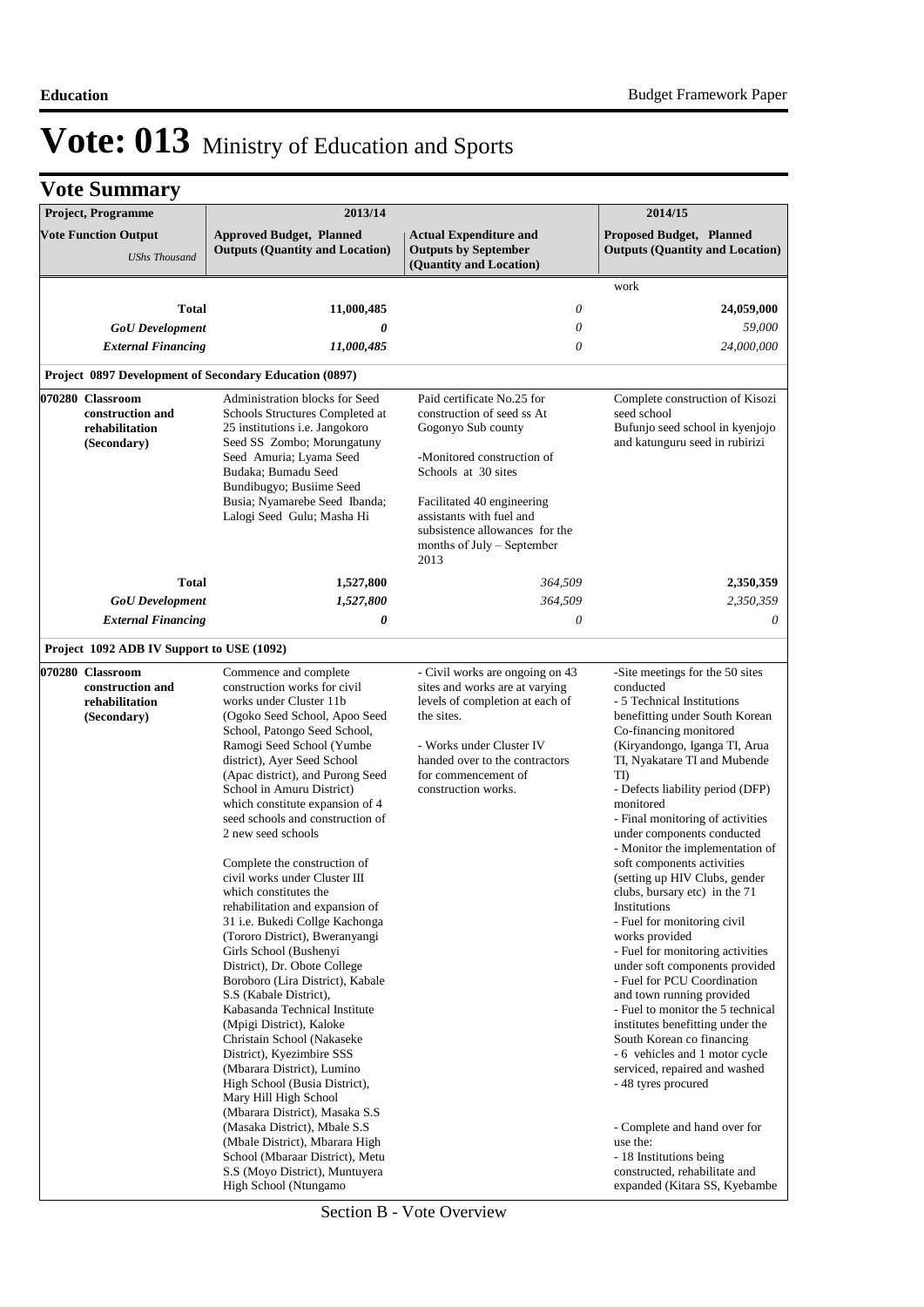| <b>Project, Programme</b>                                           | 2013/14                                                                                                                                                                                                                                                                                                                                                                                                                                                                                                                                                                                                                                                                                                                                                                                                                                                                 |                                                                                                                                                                                                                                                                                                                                                                                                                                                                                                                                                                                                                                                                      | 2014/15                                                                                                                                                                                                                                                                                                                                                                                                                                                                                                                                                                                                                        |
|---------------------------------------------------------------------|-------------------------------------------------------------------------------------------------------------------------------------------------------------------------------------------------------------------------------------------------------------------------------------------------------------------------------------------------------------------------------------------------------------------------------------------------------------------------------------------------------------------------------------------------------------------------------------------------------------------------------------------------------------------------------------------------------------------------------------------------------------------------------------------------------------------------------------------------------------------------|----------------------------------------------------------------------------------------------------------------------------------------------------------------------------------------------------------------------------------------------------------------------------------------------------------------------------------------------------------------------------------------------------------------------------------------------------------------------------------------------------------------------------------------------------------------------------------------------------------------------------------------------------------------------|--------------------------------------------------------------------------------------------------------------------------------------------------------------------------------------------------------------------------------------------------------------------------------------------------------------------------------------------------------------------------------------------------------------------------------------------------------------------------------------------------------------------------------------------------------------------------------------------------------------------------------|
| <b>Vote Function Output</b><br><b>UShs Thousand</b>                 | <b>Approved Budget, Planned</b><br><b>Outputs (Quantity and Location)</b>                                                                                                                                                                                                                                                                                                                                                                                                                                                                                                                                                                                                                                                                                                                                                                                               | <b>Actual Expenditure and</b><br><b>Outputs by September</b><br>(Quantity and Location)                                                                                                                                                                                                                                                                                                                                                                                                                                                                                                                                                                              | <b>Proposed Budget, Planned</b><br><b>Outputs (Quantity and Location)</b>                                                                                                                                                                                                                                                                                                                                                                                                                                                                                                                                                      |
|                                                                     | District), Mvara S.S. (Arua<br>District), Nabumali S.S (Mbale<br>District), Ngora High School<br>(Kumi District), Pallisa S.S.<br>(Pallisa District), Sacred Heart<br>(Gulu District), Sebei College<br>Tegeres (Kapchorwa), Seseme<br>Girls (Kisoror District), Sororti<br>S.S (Soroti District), St.<br>Aloysious Nyapea (Zombo<br>District), St. Catherine Girls<br>(Lira District), St. Joseph's<br>College Layibi (Gulu District),<br>St. Joseph's College Ombachi<br>(Arua District), St. Pauls S.S.<br>Mutolere (Kisoro District), St.<br>Peter's College Tororo (Tororo<br>District), Teso Collge Aloet<br>(Soroti District), Tororo Girls<br>(Tororo District) and Usuk S.S.<br>(Katakwi District) Centres of<br>Excellence (CE)<br>Completion and hand over of<br>civil works under cluster IV<br>which constitutes rehabilitation<br>and expansion of 13 Ces |                                                                                                                                                                                                                                                                                                                                                                                                                                                                                                                                                                                                                                                                      | SS, St. Leo College Kyegobe,<br>Kases SS, Busoga College<br>Mwiri, Iganga SS, Mityana SS,<br>Dokolo Technical Institute,<br>Makerere College School,<br>Nabisunsa Girls School,<br>Nsambya SS, Gombe SS,<br>Kamwenge SSS, Bufunjo SSS,<br>Katungulu SSS, Kalisizo TC,<br>and Bulamu SS<br>- DLP for the 31 Centers of<br>Excellence                                                                                                                                                                                                                                                                                            |
| <b>Total</b>                                                        | 76,867,949                                                                                                                                                                                                                                                                                                                                                                                                                                                                                                                                                                                                                                                                                                                                                                                                                                                              | 12,873,597                                                                                                                                                                                                                                                                                                                                                                                                                                                                                                                                                                                                                                                           | 83,059,205                                                                                                                                                                                                                                                                                                                                                                                                                                                                                                                                                                                                                     |
| <b>GoU</b> Development                                              | 6,978,318                                                                                                                                                                                                                                                                                                                                                                                                                                                                                                                                                                                                                                                                                                                                                                                                                                                               | 1,329,890                                                                                                                                                                                                                                                                                                                                                                                                                                                                                                                                                                                                                                                            | 5,569,205                                                                                                                                                                                                                                                                                                                                                                                                                                                                                                                                                                                                                      |
| <b>External Financing</b>                                           | 69,889,631                                                                                                                                                                                                                                                                                                                                                                                                                                                                                                                                                                                                                                                                                                                                                                                                                                                              | 11,543,707                                                                                                                                                                                                                                                                                                                                                                                                                                                                                                                                                                                                                                                           | 77,490,000                                                                                                                                                                                                                                                                                                                                                                                                                                                                                                                                                                                                                     |
|                                                                     | Project 0943 Emergency Construction of Primary Schools (0943)                                                                                                                                                                                                                                                                                                                                                                                                                                                                                                                                                                                                                                                                                                                                                                                                           |                                                                                                                                                                                                                                                                                                                                                                                                                                                                                                                                                                                                                                                                      |                                                                                                                                                                                                                                                                                                                                                                                                                                                                                                                                                                                                                                |
| 070180 Classroom<br>construction and<br>rehabilitation<br>(Primary) | 17 primary schools renovated<br>and constructed. These are:<br>Kigalagala P/S - Jinja;Mpumu<br>P/S - Mukono; Mwiri P/S - Jinja;<br>Butaalunga P/S - Butambala;<br>Kiwawu P/S - Mityana;<br>Ngomanene P/S - Gomba;<br>Bweyogerere CoU P/S - Wakiso;<br>Lugonyola P/S - Kaliro;<br>Wampewo P/S - Wakiso;<br>Tombwe P/S - Bundibugyo;<br>Mukumbwe P/S -<br>Kabarole; Kinyante P/S -<br>Bundibugyo; Bumadu P/S -<br>Bundibugyo; Nyaminyobwa<br>P/S - Mbarara; Rwamuranga<br>P/S - Kiruhura; Kyebando<br>UMEA P/S - Wakiso and<br>Nakanyonyi P/S - Mukono                                                                                                                                                                                                                                                                                                                    | Funds were disbursed for<br>construction of a 3 classroom<br>block at Nakikungube P.S -<br>Wakiso; construction of a 2<br>classroom block at Usuk Boys'<br>P.S - Katakwi; rehabilitation of<br>a 3 classroom block with office<br>and store, a 6 classroom block<br>and construction of two 5-stance<br>lined latrine block with<br>bathroom/ urinal at Mpumu P.S-<br>Mukono; renovation of P.7<br>block, the infant block $(P.1 -$<br>P.2), the administration block<br>with office and P.3 classroom as<br>well as the P.4 classroom at<br>Mwiri Boarding P.S – Jinja;<br>and, construction of a 3<br>classroom block (furnished) at<br>Mwererwe CoU P.S - Wakiso. | 19 primary schools construct &<br>rehabilitated. These are: -<br>Kyamate P/School - Ntungamo<br>Buyodi Primary School - Kaliro<br>Waluwerere P/School Bugiri<br>Kigalagala Primary School- Jinja<br>Nsangi Mixed Primary School-<br>Wakiso<br>Budumba Primary School -<br>Butaleja<br>Nalinaibi Primary School -<br>Kamuli<br>Butsibo Primary School-<br>Sheema<br>Butaalunga Primary School -<br>Butambala<br>Mukono Boarding Primary<br>School - Mukono<br>Nankodo Primary School -<br>Kibuku<br>Bukiirya Primary School-<br>Sironko<br>Hahoola Primary School -<br><b>Butaleja</b><br>Tombwe Primary School -<br>Bundibugyo |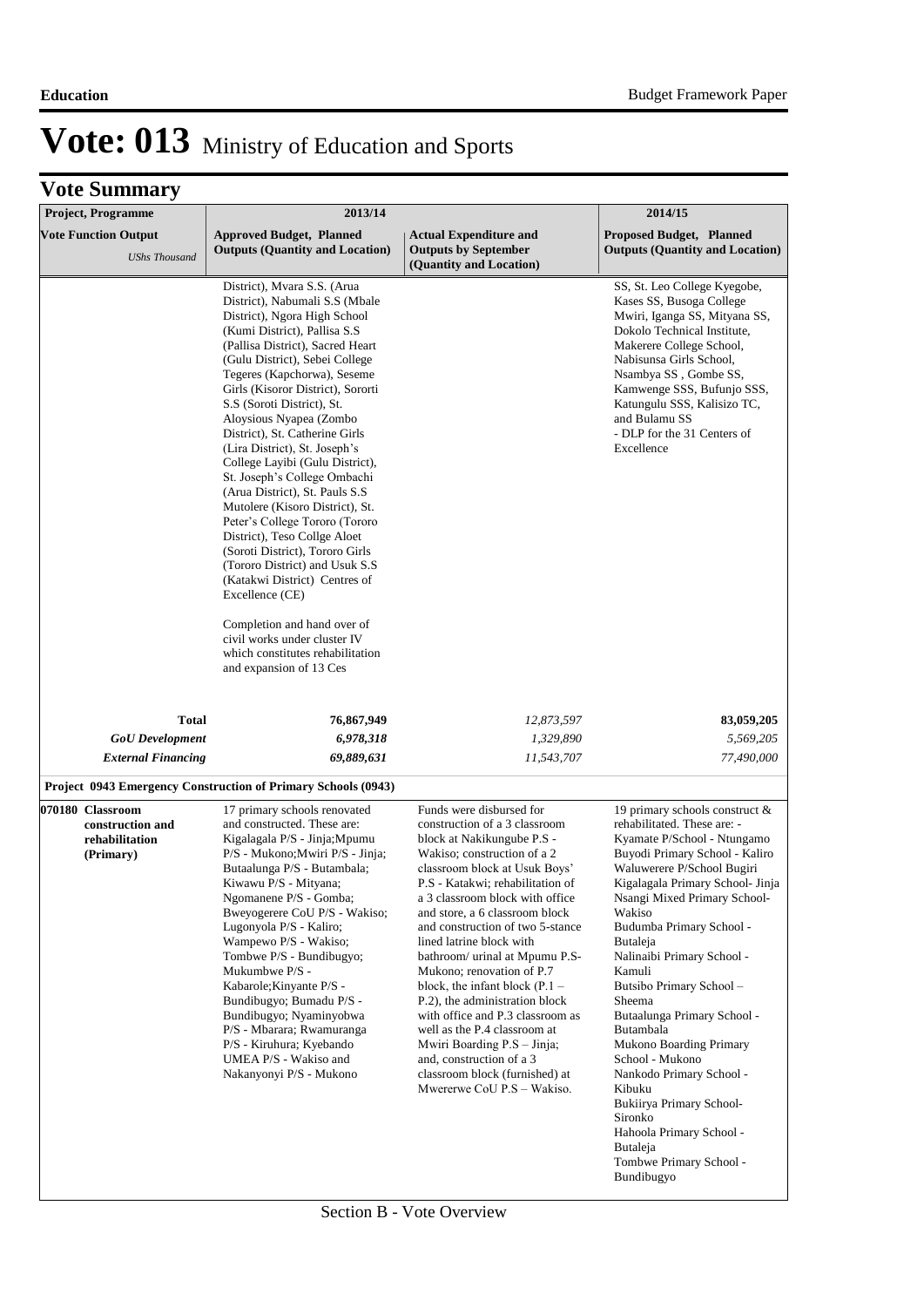### **Vote Summary**

| <b>Project, Programme</b>                                           | 2013/14                                                                                                                                                                                                                                                                                                                                                                                                                                                                                                                                                |                                                                                         | 2014/15                                                                                                                                                                                                                                                                                                                                                                                                                                                                                                                                                    |
|---------------------------------------------------------------------|--------------------------------------------------------------------------------------------------------------------------------------------------------------------------------------------------------------------------------------------------------------------------------------------------------------------------------------------------------------------------------------------------------------------------------------------------------------------------------------------------------------------------------------------------------|-----------------------------------------------------------------------------------------|------------------------------------------------------------------------------------------------------------------------------------------------------------------------------------------------------------------------------------------------------------------------------------------------------------------------------------------------------------------------------------------------------------------------------------------------------------------------------------------------------------------------------------------------------------|
| <b>Vote Function Output</b><br><b>UShs Thousand</b>                 | <b>Approved Budget, Planned</b><br><b>Outputs (Quantity and Location)</b>                                                                                                                                                                                                                                                                                                                                                                                                                                                                              | <b>Actual Expenditure and</b><br><b>Outputs by September</b><br>(Quantity and Location) | <b>Proposed Budget, Planned</b><br><b>Outputs (Quantity and Location)</b>                                                                                                                                                                                                                                                                                                                                                                                                                                                                                  |
|                                                                     |                                                                                                                                                                                                                                                                                                                                                                                                                                                                                                                                                        |                                                                                         | St. Theresa, Bbika P/School -<br>Wakiso<br>Nakanyonyi Primary School -<br>Mukono<br>Yepa Primary School - Kitgum<br>Nabalanga Primary School -<br>Mukono<br>Hakitara Primary School-<br>Bundibugyo                                                                                                                                                                                                                                                                                                                                                         |
| <b>Total</b>                                                        | 1,754,000                                                                                                                                                                                                                                                                                                                                                                                                                                                                                                                                              | 444,034                                                                                 | 1,764,900                                                                                                                                                                                                                                                                                                                                                                                                                                                                                                                                                  |
| <b>GoU</b> Development                                              | 1,754,000                                                                                                                                                                                                                                                                                                                                                                                                                                                                                                                                              | 444,034                                                                                 | 1,764,900                                                                                                                                                                                                                                                                                                                                                                                                                                                                                                                                                  |
| <b>External Financing</b>                                           | 0                                                                                                                                                                                                                                                                                                                                                                                                                                                                                                                                                      | $\theta$                                                                                | $\theta$                                                                                                                                                                                                                                                                                                                                                                                                                                                                                                                                                   |
| Project 1232 Karamoja Primary Education Project                     |                                                                                                                                                                                                                                                                                                                                                                                                                                                                                                                                                        |                                                                                         |                                                                                                                                                                                                                                                                                                                                                                                                                                                                                                                                                            |
| 070180 Classroom<br>construction and<br>rehabilitation<br>(Primary) | Classrooms constructed and<br>rehabilitated in beneficiary<br>schools: Kiru P/S, Morulem<br>Boys (Mixed) P/S and<br>Orwamuge P/S in Abim; Kalas<br>Girls P/S, Katikit P/S and Kalas<br>P/S in Amudat; Karenga Boys<br>P/S (Mixed), Komukuny Girls<br>P/S, Nakalas P/S in Kaabong;<br>Napumpum P/S, Lokitelaebu<br>P/S and Kotido P/S in Kotido;<br>Moroto KDA, Naitakwi P/S and<br>Kasimeri P/S in Moroto;<br>Nakapiripirit P/S, Tokoora P/S<br>and Lorengedwat P/S in<br>Nakapiripirit; Lodoi P/S,<br>Lorenecora P/S and Lotome<br>Girls P/S in Napak |                                                                                         | Contractors' mobilization<br>Hand over project sites to<br>contractors and contractors<br>starts sitting the structure<br>Substructures erection (site<br>meeting $No. 1)$<br>Off site project meeting with<br>contractors<br>Interim payments to contractors<br>Commence construction of<br>substructures/walling and frame<br>Roofing and windows/doors<br>Finishes and Mechanical &<br>Electrical installations<br>Call off order for supply of<br>Furniture<br>External works<br>Practical completion/Extra<br>works/handover<br>Delivery of Furniture |
| <b>Total</b>                                                        | 15,638,408                                                                                                                                                                                                                                                                                                                                                                                                                                                                                                                                             | 0                                                                                       | 13,180,000                                                                                                                                                                                                                                                                                                                                                                                                                                                                                                                                                 |
| <b>GoU</b> Development                                              | 500,000                                                                                                                                                                                                                                                                                                                                                                                                                                                                                                                                                | 0                                                                                       |                                                                                                                                                                                                                                                                                                                                                                                                                                                                                                                                                            |
| <b>External Financing</b>                                           | 15,138,408                                                                                                                                                                                                                                                                                                                                                                                                                                                                                                                                             | 0                                                                                       | 13,180,000                                                                                                                                                                                                                                                                                                                                                                                                                                                                                                                                                 |

#### **(iv) Vote Actions to improve Priority Sector Outomes**

The vote plans to continue provision of instructional materials to attain a book ratio of 1:3 and to expedite procurement of instructional materials.

Construct and equip labs and libraries, Continue supporting PPP schools with science equipment and materials, Form satellite labs to be shared by surrounding schools.

Strengthen the inspection function at central and local government level. Encourage Board of Governors and School management committees to strengthen their functions in schools, continue providing funds for construction of classrooms.

| <b>Table V2.7: Priority Vote Actions to Improve Sector Performance</b>      |                          |                          |                     |  |  |
|-----------------------------------------------------------------------------|--------------------------|--------------------------|---------------------|--|--|
| <b>2013/14 Planned Actions:</b>                                             | 2013/14 Actions by Sept: | 2014/15 Planned Actions: | <b>MT Strategy:</b> |  |  |
| Sector Outcome 1: Improved quality and relevancy of education at all levels |                          |                          |                     |  |  |
| Vote Function: 07 01 Pre-Primary and Primary Education                      |                          |                          |                     |  |  |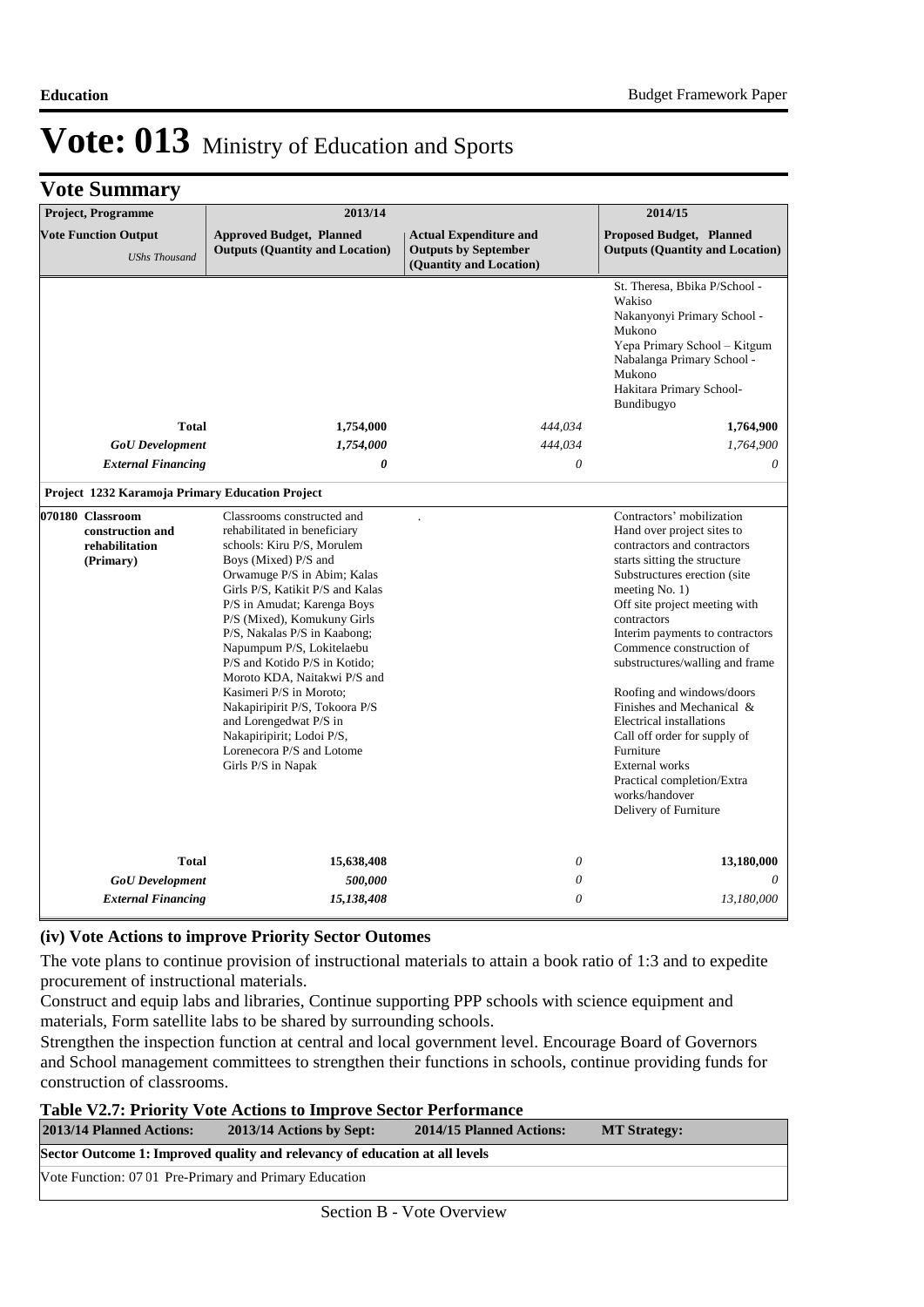|  | <b>Vote Summary</b> |  |
|--|---------------------|--|
|--|---------------------|--|

| 2013/14 Planned Actions:                                                                                                                                                                                                                          | 2013/14 Actions by Sept:                                                                                                                                                                                                                                                                                                                                                                                                                                                                                                                                                 | 2014/15 Planned Actions:                                                                                                                                                                                                                                                                           | <b>MT Strategy:</b>                                                                    |
|---------------------------------------------------------------------------------------------------------------------------------------------------------------------------------------------------------------------------------------------------|--------------------------------------------------------------------------------------------------------------------------------------------------------------------------------------------------------------------------------------------------------------------------------------------------------------------------------------------------------------------------------------------------------------------------------------------------------------------------------------------------------------------------------------------------------------------------|----------------------------------------------------------------------------------------------------------------------------------------------------------------------------------------------------------------------------------------------------------------------------------------------------|----------------------------------------------------------------------------------------|
| VF Performance Issue:                                                                                                                                                                                                                             | Lack of instructional materials                                                                                                                                                                                                                                                                                                                                                                                                                                                                                                                                          |                                                                                                                                                                                                                                                                                                    |                                                                                        |
| Procure 615, 381 copies for<br>P5-P7 local language and<br>2,703,289 assorted books,<br>assorted materials for Teacher<br><b>Education and Training</b><br>(TIET) assorted instructional<br>materials for SNE. Reprint<br>curricula for P1 and P2 | Preliminary evaluation has<br>been done while technical<br>evaluation is to be conducted<br>in the 3rd quarter<br>Advance payments (20%) and<br>second tranche of payments<br>(60%) paid to publishers who<br>have presented a complete set<br>of shipping documents.<br>Consultant procured; inception<br>report cleared by M&E<br>Working Group.<br>28,800 copies of the PTE<br>curriculum printed and<br>delivered to the MoES stores.                                                                                                                                | Procure Pupils textbooks,<br>accompanying teachers guides,<br><b>Wall Charts and local</b><br>language books for Primary<br>5,6 and 7. Assorted<br>instructional materials for P1<br>& P2, Special Needs<br><b>Education (SNE) and materials</b><br>for roll out of the new<br>curriculum for PTCs | Ensure 8% of the sector non<br>wage budget is spent on<br>instructional materials.     |
| Vote Function: 07 02 Secondary Education                                                                                                                                                                                                          |                                                                                                                                                                                                                                                                                                                                                                                                                                                                                                                                                                          |                                                                                                                                                                                                                                                                                                    |                                                                                        |
| VF Performance Issue:                                                                                                                                                                                                                             | Inadequate provision of instructional materials .i.e. textbooks, science equipment and chemicals                                                                                                                                                                                                                                                                                                                                                                                                                                                                         |                                                                                                                                                                                                                                                                                                    |                                                                                        |
| Books and periodicals to be<br>procured, 4th cycle of 50<br>schools under Digital Science<br>Cyber handled, text books for<br>science & mathematics for the<br><b>UPOLET</b> students. Continue<br>with curriculum review<br>process              | Disbursed funds for the<br>procurement of computers at<br>Ngarama SS - Isingiro and St<br>Peters SS Nyarushanje -<br>Rukungiri<br>Provided funds for the<br>rehabilitation and<br>refurbishment of computer<br>laboratory at Kilembe SS-<br>Kasese after the school had<br>been hit by<br>floods<br>Paid 3 secondary schools of<br>Namwezi SS - Buikwe; St<br>Theresa Girls' SS Alanyi<br>Apac -; Lake Bunyonyi SS -<br>Kabale to purchase 50<br>computers<br>Disbursed funds to 161<br>Government and 88 PPP<br>UPOLET schools to procure<br>science & math text books. | <b>Extend the digital science</b><br>initiative to 100 secondary<br>schools under cycle 5, and also<br>continue providing textbooks<br>to UPOLET schools                                                                                                                                           | Ensure that a book ratio of 1:1<br>is attained and maintained for<br>secondary schools |
|                                                                                                                                                                                                                                                   | Vote Function: 07 03 Special Needs Education, Guidance and Counselling                                                                                                                                                                                                                                                                                                                                                                                                                                                                                                   |                                                                                                                                                                                                                                                                                                    |                                                                                        |
| VF Performance Issue:                                                                                                                                                                                                                             | Inadequate specialised instructional materials for teaching students with special needs                                                                                                                                                                                                                                                                                                                                                                                                                                                                                  |                                                                                                                                                                                                                                                                                                    |                                                                                        |
| Procurement of specialised<br>assorted instructional<br>materials for teaching<br>students is being done in FY<br>2013/14.                                                                                                                        | Procurement process is on<br>going                                                                                                                                                                                                                                                                                                                                                                                                                                                                                                                                       | Procurement of assorted<br>instructional materials for<br><b>Special Needs Education</b><br>(SNE)                                                                                                                                                                                                  | Finalise and Develop policy<br>on Guidance and counseling                              |
| Vote Function: 07 04 Higher Education                                                                                                                                                                                                             |                                                                                                                                                                                                                                                                                                                                                                                                                                                                                                                                                                          |                                                                                                                                                                                                                                                                                                    |                                                                                        |
| VF Performance Issue:                                                                                                                                                                                                                             | In adequate opportunities for internship in public universities and management challenges in public<br>universities                                                                                                                                                                                                                                                                                                                                                                                                                                                      |                                                                                                                                                                                                                                                                                                    |                                                                                        |
| Public universities will                                                                                                                                                                                                                          | Public universities continued                                                                                                                                                                                                                                                                                                                                                                                                                                                                                                                                            | Public universities have                                                                                                                                                                                                                                                                           | Continue with advocacy                                                                 |

Section B - Vote Overview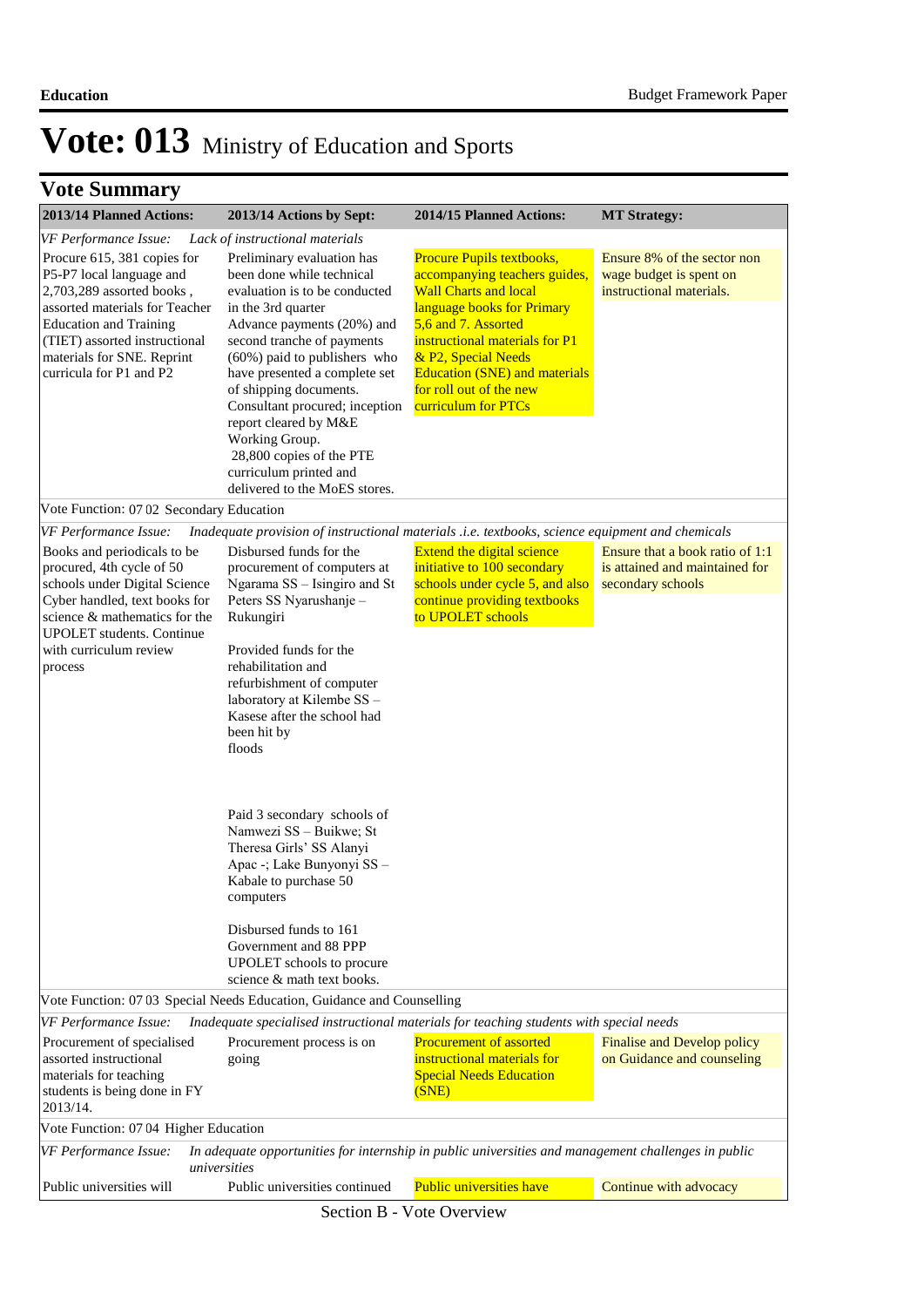| 2013/14 Planned Actions:                                                                                                             | 2013/14 Actions by Sept:                                                                                                                                  | 2014/15 Planned Actions:                                                                                                                                  | <b>MT Strategy:</b>                                                                                                                                                             |
|--------------------------------------------------------------------------------------------------------------------------------------|-----------------------------------------------------------------------------------------------------------------------------------------------------------|-----------------------------------------------------------------------------------------------------------------------------------------------------------|---------------------------------------------------------------------------------------------------------------------------------------------------------------------------------|
| continue the policy of<br>nternship attachments                                                                                      | the policy of internship<br>attachments                                                                                                                   | continued the policy of<br>internship attachments                                                                                                         | Finalise rehabilitation of<br>expansion in the infrastructure<br>Target staff ratio to move to<br>50% of approval establishment<br>Improve enrollment ratio from<br>4.77% to 8% |
| Vote Function: 07 05 Skills Development                                                                                              |                                                                                                                                                           |                                                                                                                                                           |                                                                                                                                                                                 |
| VF Performance Issue:                                                                                                                | Low uptake of traditional Curricular                                                                                                                      |                                                                                                                                                           |                                                                                                                                                                                 |
| There plans to train 80<br>technical teachers and<br>develop 7 craft courses<br>curricular to improve the<br>curricular.             | Conducted capacity building<br>for 20 Technical staff                                                                                                     | Training of 40 technical<br>teachers<br>40 Deputy Principals given<br><b>bursaries to Technical</b><br><b>Institutes to do Higher</b><br>Diplomas in UTCs | Present the courses to be<br>reviewed.<br>Present a costed plan for<br>funding.<br>Set up a curricula review<br>chaired by NCDC.                                                |
| Vote Function: 07 06 Quality and Standards                                                                                           |                                                                                                                                                           |                                                                                                                                                           |                                                                                                                                                                                 |
| VF Performance Issue:                                                                                                                | Infrastructure and instructional materials in NTC'S, Instructors colleges and non core PTC'S                                                              |                                                                                                                                                           |                                                                                                                                                                                 |
| Complete on-going<br>construction works and<br>remapping exercise for PTCs.<br>Kick Start construction works<br>at Bundibugyo, Canon | The construction works at the<br>five sites (Kamurasi, Kiyoora,<br>Sancta Maria Nkonkonjeru,<br>Bwera, Butiti) is in its final<br>stages with some having | Pay certificates for<br>construction works in 8 PTCs<br>(Buhungiro, Paidha,<br>Bundibugyo, Bukedea,<br>Kapchorwa, Arua, Ibanda and                        | Rehabilitate and equip NTC's,<br>Instructors colleges and PTC's<br>with instructional materials                                                                                 |
| Lawarence, Rukingiri,<br>Paidha, Kapchorwa and<br><b>Buhungiro PTCs</b>                                                              | planned to be commissioned<br>on 22nd November, 2013                                                                                                      | Canon Lawrence) to be<br>completed and kick start other<br>8 PTCs (Kisoro Kaliro,                                                                         |                                                                                                                                                                                 |
|                                                                                                                                      | Procurement process in<br>progress. Construction bidding<br>application documents are<br>being submitted for the 8 PTCs                                   | Rukungiri, Rakai,<br>Kabwangasi, Kabukungu,<br><b>CTK</b> and Erepi)                                                                                      |                                                                                                                                                                                 |
| Vote Function: 07 07 Physical Education and Sports                                                                                   |                                                                                                                                                           |                                                                                                                                                           |                                                                                                                                                                                 |
| VF Performance Issue:                                                                                                                | Poor appreciation of the values of Physical Education and Sports by stakeholders and general public                                                       |                                                                                                                                                           |                                                                                                                                                                                 |
| Continue sensitization and<br>increased mobilization of                                                                              | Disseminated the policy to<br>40% district coverage in the                                                                                                | Continue sensitization and<br>increased mobilization of                                                                                                   | Networking with other<br>ministries and agencies                                                                                                                                |
| districts/ schools on sports<br>policy                                                                                               | country                                                                                                                                                   | districts/ schools on sports<br>policy                                                                                                                    |                                                                                                                                                                                 |
| Sector Outcome 2: Improved equitable access to education                                                                             |                                                                                                                                                           |                                                                                                                                                           |                                                                                                                                                                                 |
| Vote Function: 07 02 Secondary Education                                                                                             |                                                                                                                                                           |                                                                                                                                                           |                                                                                                                                                                                 |
| VF Performance Issue:                                                                                                                | No secondary provision in a number of sub counties and over subscription in others                                                                        |                                                                                                                                                           |                                                                                                                                                                                 |
| Administration blocks for                                                                                                            | <b>NIL</b>                                                                                                                                                | Complete construction of                                                                                                                                  | <b>Expand and construct</b>                                                                                                                                                     |
| Seed Schools Structures<br>Completed at 25 institutions                                                                              |                                                                                                                                                           | <b>Kisozi</b><br>seed school                                                                                                                              | additional classrooms in 442<br>over enrolled secondary                                                                                                                         |
| Completion of a seed<br>secondary school at Burunga                                                                                  |                                                                                                                                                           | Bufunjo seed school in<br>kyenjojo                                                                                                                        | schools Expand 64 seed<br>secondary schools and                                                                                                                                 |
| Sub county - Kiruhura                                                                                                                |                                                                                                                                                           | and katunguru seed in rubirizi                                                                                                                            | construct 15 new seed                                                                                                                                                           |
| District; Karungu Seed SS-                                                                                                           |                                                                                                                                                           | Complete and hand over for                                                                                                                                | secondary schools in                                                                                                                                                            |
| Buhweju District and                                                                                                                 |                                                                                                                                                           | use                                                                                                                                                       | subcounties without any form                                                                                                                                                    |
| Bundikahungu Seed SS -<br>Bundibugyo                                                                                                 |                                                                                                                                                           | the: 1-8 Institutions being<br>constructed rehabilitate and                                                                                               | of school.                                                                                                                                                                      |
|                                                                                                                                      |                                                                                                                                                           | expanded under ADB V                                                                                                                                      |                                                                                                                                                                                 |
|                                                                                                                                      | Vote Function: 07 03 Special Needs Education, Guidance and Counselling                                                                                    |                                                                                                                                                           |                                                                                                                                                                                 |
| VF Performance Issue:                                                                                                                | Lack of Capacity buidling and awareness on Guidance and Counselling and Special Needs Education                                                           |                                                                                                                                                           |                                                                                                                                                                                 |
|                                                                                                                                      | to the public, pupils, teachers and parents.                                                                                                              |                                                                                                                                                           |                                                                                                                                                                                 |
| 1,500 NFE teachers to be                                                                                                             | Subvention grant paid to 2,300                                                                                                                            | <b>NFE</b> teacher trainers (CCTs)                                                                                                                        | Integrate aspects of G&C into                                                                                                                                                   |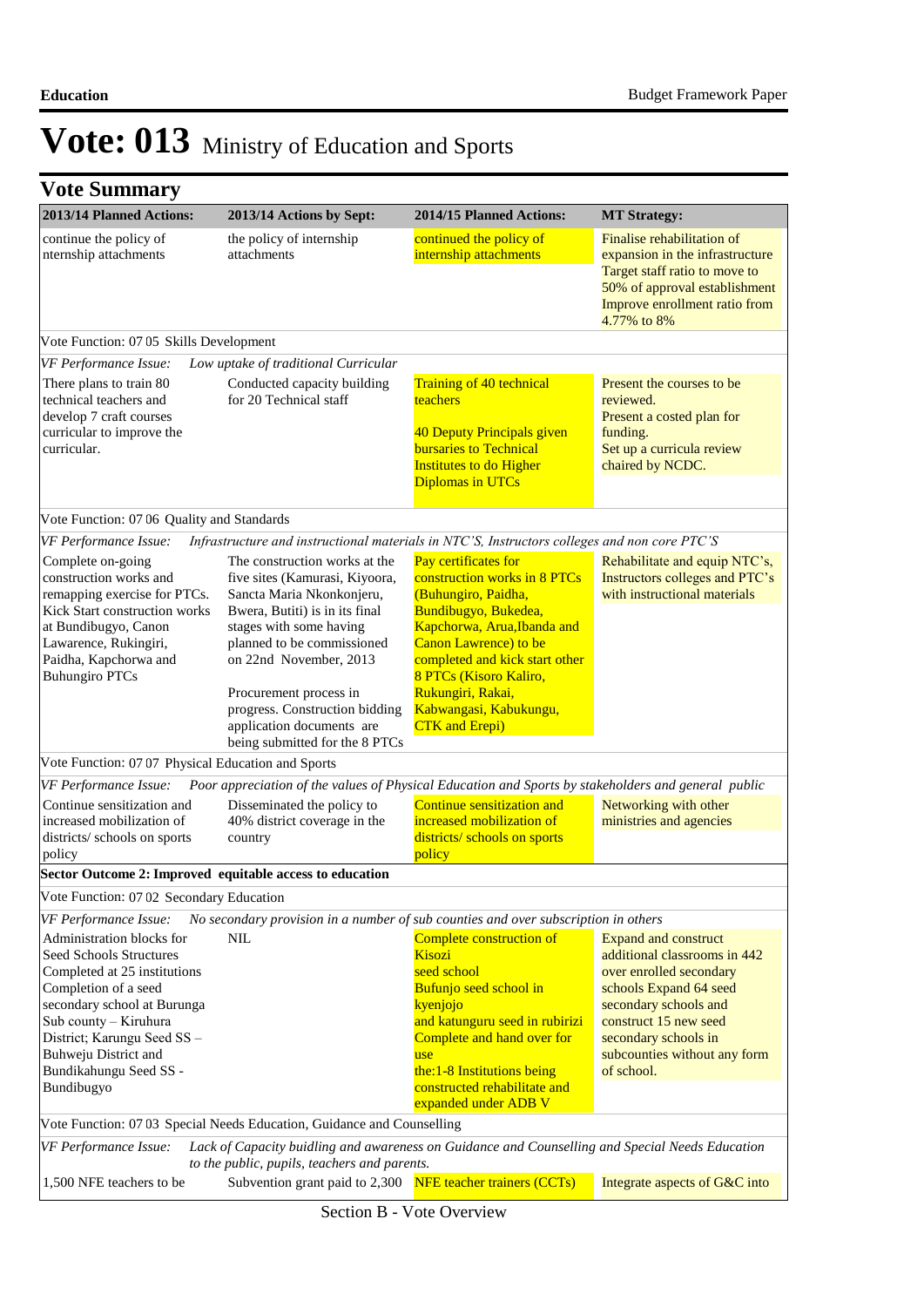|  | <b>Vote Summary</b> |  |
|--|---------------------|--|
|--|---------------------|--|

| 2013/14 Planned Actions:                                                                                                                                                                                                                                          | 2013/14 Actions by Sept:                                                                                                                                          | 2014/15 Planned Actions:                                                                                                                                                                                                                                      | <b>MT Strategy:</b>                                                                                                                                                                                                                                                             |  |
|-------------------------------------------------------------------------------------------------------------------------------------------------------------------------------------------------------------------------------------------------------------------|-------------------------------------------------------------------------------------------------------------------------------------------------------------------|---------------------------------------------------------------------------------------------------------------------------------------------------------------------------------------------------------------------------------------------------------------|---------------------------------------------------------------------------------------------------------------------------------------------------------------------------------------------------------------------------------------------------------------------------------|--|
| trained in 6 CPTCs.<br><b>NFE Teachers Training</b><br>Curriculum reformatted.<br><b>NFE Teacher Trainers</b><br>(CCTs) oriented on the<br>utilization of Yr. 2 training<br>manuals. Pay Subvention<br>Grant to benefit 2300 learners<br>with SNE in 150 schools. | learners with special<br>educational needs in 100<br>schools<br>Monitored utilisation of<br>subvention grant in 15 SNE<br>schools in 12 districts and on<br>going | oriented on the utilization of<br>Yr. 2 training manuals                                                                                                                                                                                                      | the NTC Curriculum and any<br>other teacher training<br>programme for in-service<br>students; advocate for posts<br>for G&C specialised personnel<br>in the districts and at schools.<br><b>Expand and construct</b><br>additional classrooms.                                  |  |
| Vote Function: 07 04 Higher Education                                                                                                                                                                                                                             |                                                                                                                                                                   |                                                                                                                                                                                                                                                               |                                                                                                                                                                                                                                                                                 |  |
| VF Performance Issue:                                                                                                                                                                                                                                             | Lack of capital development in public universitites                                                                                                               |                                                                                                                                                                                                                                                               |                                                                                                                                                                                                                                                                                 |  |
| The ADB V project HEST is<br>coming on board in FY<br>2013/14 to assist universities<br>with capital development                                                                                                                                                  | The ADB V project HEST is<br>on board establishment of the<br>project office is under way to<br>assist universities with capital<br>development                   | There are plans to construct<br>and rehabilitate 9 buildings of<br>Makerere University, 14<br>buildings in Kyambogo<br>University, 10 buildings in<br><b>Gulu University, 7 buildings</b><br>in Busitema University, 4<br><b>buildings in Muni University</b> | Co-ordinate implementation of<br>development plans of the<br>universities, lobby for funds<br>from Ministry of Finance,<br><b>Planning and Economic</b><br><b>Development Development</b><br>Partners for infrastructural<br>development to meet the bulge<br>from UPE and USE. |  |
| Vote Function: 07 05 Skills Development                                                                                                                                                                                                                           |                                                                                                                                                                   |                                                                                                                                                                                                                                                               |                                                                                                                                                                                                                                                                                 |  |
| VF Performance Issue:<br>A request has been raised in<br>the unfunded priorities to<br>cater for inadequate capitation<br>grants                                                                                                                                  | Inadequate funding for capitation grants.<br><b>NIL</b>                                                                                                           | A request has been raised in<br>the unfunded priorities to cater<br>for inadequate capitation grants                                                                                                                                                          | Compile lists of government<br>sponsored students in BTVET<br>institutions.<br>Compute the enrollment<br>figures with the rates of funds<br>per student per day.                                                                                                                |  |
|                                                                                                                                                                                                                                                                   | Sector Outcome 3: Improved effectiveness and efficiency in delivery of the education services                                                                     |                                                                                                                                                                                                                                                               |                                                                                                                                                                                                                                                                                 |  |
| Vote Function: 07 01 Pre-Primary and Primary Education                                                                                                                                                                                                            |                                                                                                                                                                   |                                                                                                                                                                                                                                                               |                                                                                                                                                                                                                                                                                 |  |
| VF Performance Issue:                                                                                                                                                                                                                                             |                                                                                                                                                                   | Poor attendance for both teachers and pupils, particularly in hard to reach areas                                                                                                                                                                             |                                                                                                                                                                                                                                                                                 |  |
| <b>Budget Provision has been</b><br>made to cater for construction<br>of houses teachers in a phased<br>manner                                                                                                                                                    | 20 local governments got<br>funds for construction in FY<br>2013/14                                                                                               | <b>NIL</b>                                                                                                                                                                                                                                                    | Ensure that staff ceilings are<br>filled and more teachers'<br>houses constructed for<br>teachers to stay in school.<br>Implement the scheme of<br>service for 4,000 additional<br>teachers every year                                                                          |  |
| Vote Function: 07 05 Skills Development                                                                                                                                                                                                                           |                                                                                                                                                                   |                                                                                                                                                                                                                                                               |                                                                                                                                                                                                                                                                                 |  |
| Inadequate teaching skills and methods for some technical instructors.<br>VF Performance Issue:                                                                                                                                                                   |                                                                                                                                                                   |                                                                                                                                                                                                                                                               |                                                                                                                                                                                                                                                                                 |  |
| There plans to develop the<br>skills of 150 technical<br>tutors/lecturers and to review<br>19 curricula for technical                                                                                                                                             | <b>NIL</b>                                                                                                                                                        | There are plans to provide<br><b>Instructional Materials Post</b><br><b>S.4 BTVET Institutions to a</b><br>tune of Ugshs $1,347,486,000$ bn                                                                                                                   | Identify institutions lacking<br>equipment and instructional<br>materials and provide budget<br>for acquisition.                                                                                                                                                                |  |
| institutes and colleges to suit<br>the BTVEt and also provide<br>tools to 17 institutions.<br>Vote Function: 07 06 Quality and Standards                                                                                                                          |                                                                                                                                                                   |                                                                                                                                                                                                                                                               |                                                                                                                                                                                                                                                                                 |  |
| VF Performance Issue:                                                                                                                                                                                                                                             |                                                                                                                                                                   | Inadequate systematic approach to inspection, support supervision and monitoring.                                                                                                                                                                             |                                                                                                                                                                                                                                                                                 |  |
| plans to inspect 1900<br>secondary schools, 500<br><b>BTVET</b> Institutions, 10<br>NTCs, and 20 PTCs, Inspect<br>for licensing of 30 schools                                                                                                                     | Carrying out inspection of 575<br>secondary schools and 10<br>PTCs.                                                                                               | Inspection of 3,600 secondary,<br>600 BTVET and 20 PTCs<br>done<br>Follow up inspection of 440<br><b>SCS</b>                                                                                                                                                  | Focus on schools that are<br>implementing USE/UPPET<br>Timely dissemination of<br>reports to relevant stakeholders<br><b>Institutionalizing self</b>                                                                                                                            |  |

Section B - Vote Overview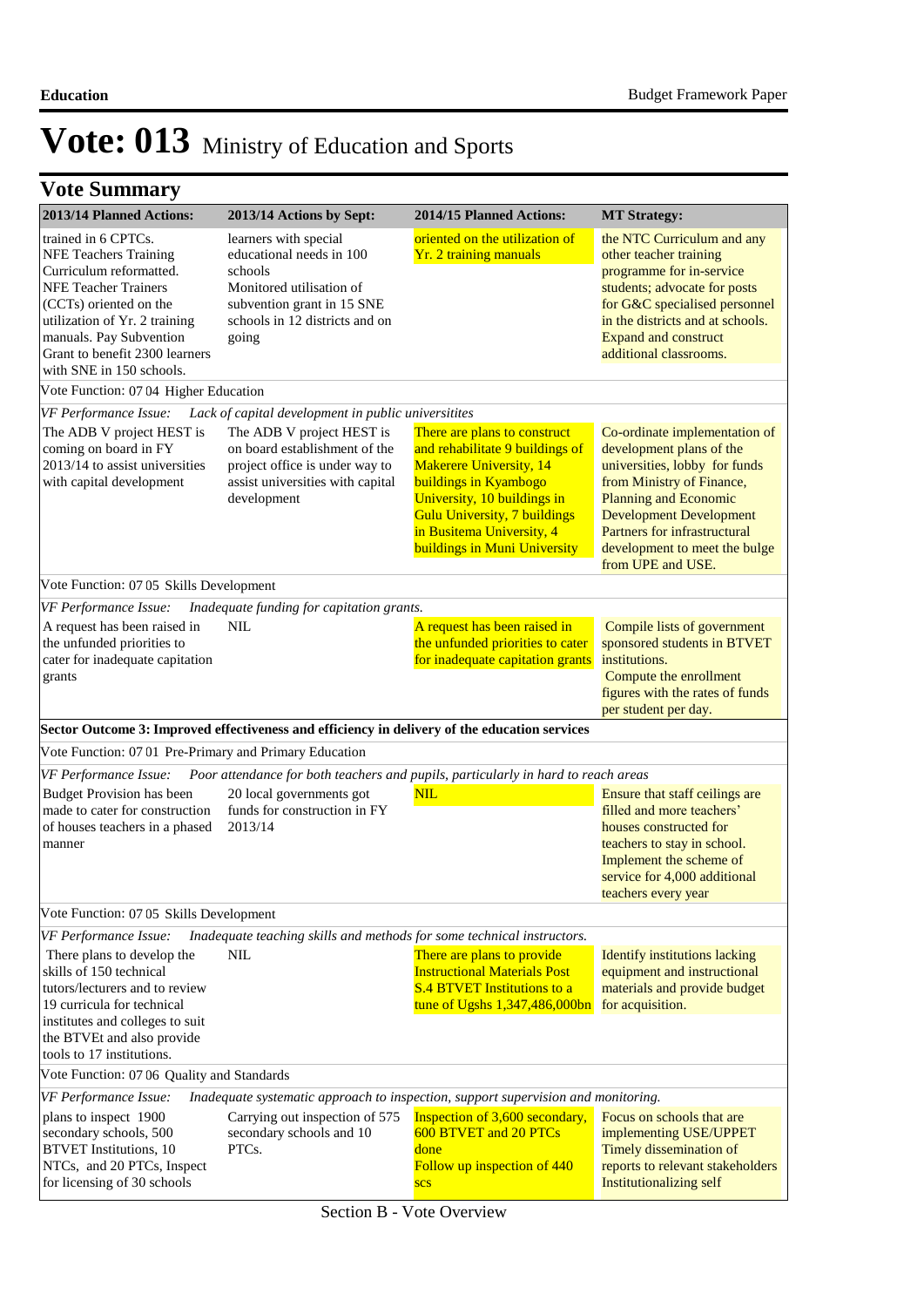### **Vote Summary**

| 2013/14 Planned Actions:                                                     | 2013/14 Actions by Sept:                                                            | 2014/15 Planned Actions:                                                                                  | <b>MT Strategy:</b>                                                                                            |
|------------------------------------------------------------------------------|-------------------------------------------------------------------------------------|-----------------------------------------------------------------------------------------------------------|----------------------------------------------------------------------------------------------------------------|
| and follow up Inspection of<br>60 secondary schools.                         |                                                                                     | <b>Inspection of 10 NTCs</b><br>inspection of 50 nursery<br>training printing school<br>improvement books | assessment and evaluation in<br>schools. Regional level staff to<br>take care of post-primary<br>institutions. |
| Vote Function: 07 49 Policy, Planning and Support Services                   |                                                                                     |                                                                                                           |                                                                                                                |
| VF Performance Issue: Inadequate office space                                |                                                                                     |                                                                                                           |                                                                                                                |
| Proposal for securing funds<br>for construction of new office<br>is in place | Proposal was developed and<br>submitted to Ministry of<br>Finance for consideration |                                                                                                           | Sharing office space till more<br>is located                                                                   |

### *V3 Proposed Budget Allocations for 2014/15 and the Medium Term*

*This section sets out the proposed vote budget allocations for 2014/15 and the medium term, including major areas of expenditures and any notable changes in allocations.* 

#### **Table V3.1: Past Outturns and Medium Term Projections by Vote Function\***

|                                                        |                    |                        | 2013/14                     | <b>MTEF Budget Projections</b> |         |         |
|--------------------------------------------------------|--------------------|------------------------|-----------------------------|--------------------------------|---------|---------|
|                                                        | 2012/13<br>Outturn | Appr.<br><b>Budget</b> | Spent by<br><b>End Sept</b> | 2014/15                        | 2015/16 | 2016/17 |
| <b>Vote: 013 Ministry of Education and Sports</b>      |                    |                        |                             |                                |         |         |
| 0701 Pre-Primary and Primary Education                 | 27.719             | 45.588                 | 3.853                       | 47.980                         | 30.631  | 32.079  |
| 0702 Secondary Education                               | 84.668             | 235.961                | 21.203                      | 112.609                        | 79.405  | 41.803  |
| 0703 Special Needs Education, Guidance and Counselling | 1.683              | 2.162                  | 0.433                       | 2.063                          | 2.348   | 2.501   |
| 0704 Higher Education                                  | 56.034             | 56.535                 | 7.613                       | 61.516                         | 84.212  | 131.552 |
| 0705 Skills Development                                | 34.627             | 69.463                 | 13.565                      | 121.730                        | 125.287 | 75.128  |
| 0706 Quality and Standards                             | 22.824             | 42.817                 | 6.755                       | 40.162                         | 37.282  | 36.387  |
| 0707 Physical Education and Sports                     | 3.283              | 4.975                  | 1.250                       | 6.974                          | 7.955   | 8.306   |
| 0749 Policy, Planning and Support Services             | 18.215             | 19.065                 | 3.344                       | 18.419                         | 20.677  | 22.131  |
| <b>Total for Vote:</b>                                 | 249.054            | 476.566                | 58.016                      | 411.454                        | 387.798 | 349.886 |

### **(i) The Total Budget over the Medium Term**

The budget allocation to vote 013 for the medium term including external funding is Ushs.1,127.88 bn has been allocated from 2014-15 to 2016-17 with FY 2014/15 being allocated 404.97bn, FY 2015/16- Ushs 380.55bn and FY 2016/17- Ushs 342.35bn

It can be seen that the education budget is reducing over the medium term

### **(ii) The major expenditure allocations in the Vote for 2014/15**

The major expenditure allocations in vote 013 include instructional materials primary secondary special needs teacher education and BTVET institutions. Capitation grant to A level secondary schools, PTCs, NTCs, TI, TS, UTCs, UCC, UNEB fees for UCE and UACE, funds to cater for industrial training living out allowance and examination fees for BTVET institutions.

The contributions to autonomous institutions like NCDC, DES, NCS, UNEB, DIT, UNEMB, NCHE, UBTEB and UAHEB are also major expenditure allocations consuming a budget of Ug.shs17.505bn of the non wage of the education sector and under high education there are major expenditures on Kigumba constituent Muni University and National Council for Higher Education. The other major expenditures are under the development projects for construction and rehabilitation of learning facilities

### **(iii) The major planned changes in resource allocations within the Vote for 2014/15**

The resource allocation of the Medium Term Expenditure Framework is reducing hence the reduction in resource allocation across outputs like Instructional Materials for primary and Secondary Schools and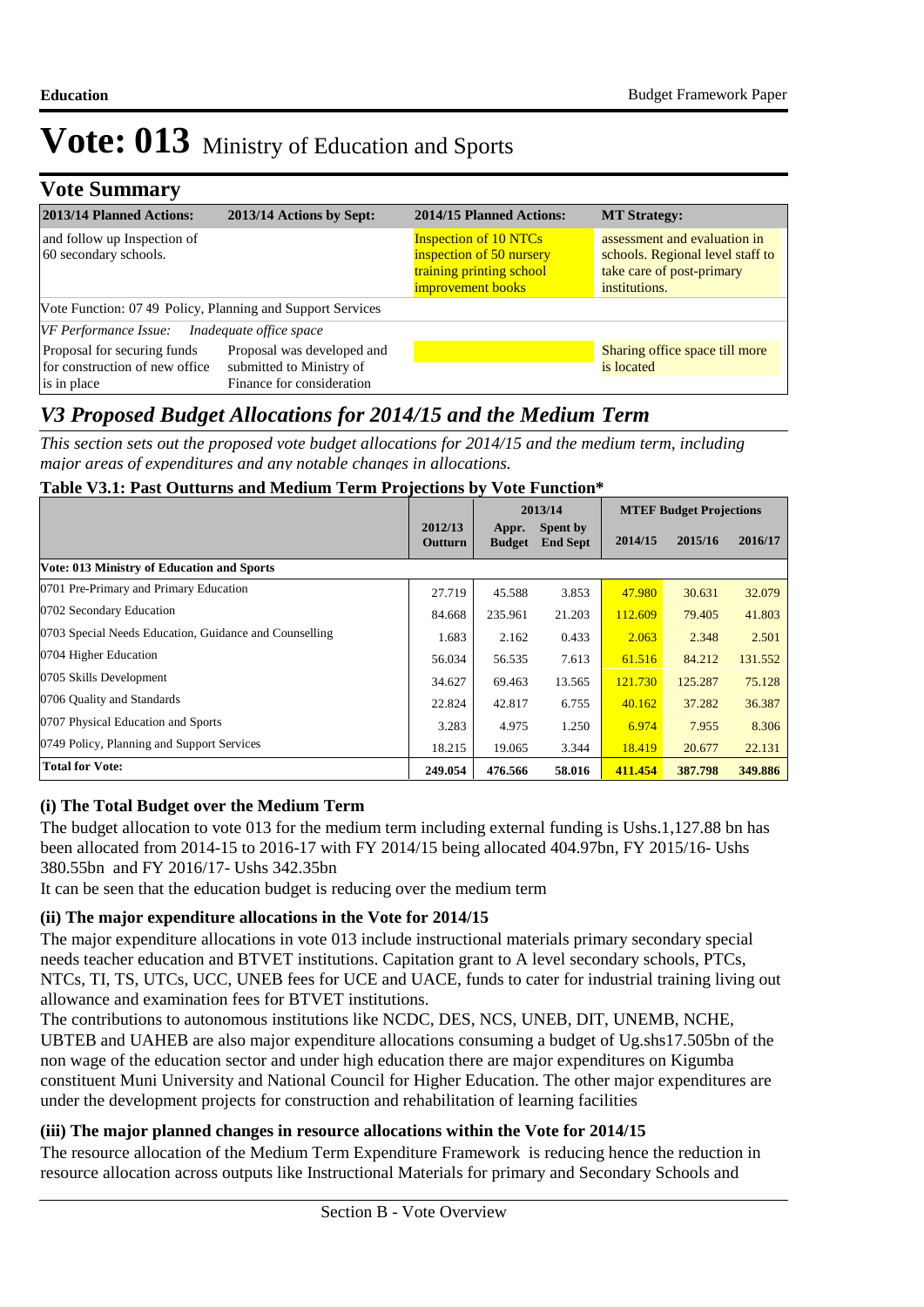### **Vote Summary**

### construction across subsectors

| Table V3.2: Key Changes in Vote Resource Allocation |                                                      |                        |                                                                                   |         |                                                                                                                                                                                                      |
|-----------------------------------------------------|------------------------------------------------------|------------------------|-----------------------------------------------------------------------------------|---------|------------------------------------------------------------------------------------------------------------------------------------------------------------------------------------------------------|
|                                                     | 2014/15                                              |                        | Changes in Budget Allocations and Outputs from 2013/14 Planned Levels:<br>2015/16 | 2016/17 | <b>Justification for proposed Changes in</b><br><b>Expenditure and Outputs</b>                                                                                                                       |
|                                                     | Vote Function:0702 Pre-Primary and Primary Education |                        |                                                                                   |         |                                                                                                                                                                                                      |
| Output:                                             |                                                      |                        | 0701 02 Instructional Materials for Primary Schools                               |         |                                                                                                                                                                                                      |
| <b>UShs Bn:</b>                                     |                                                      | 3.754 UShs Bn:         | $-9.698$ UShs Bn:                                                                 |         | -9.698 The resource allocation of the MTEF is<br>reducing hence the reduction in resource<br>allocation                                                                                              |
| Output:                                             |                                                      |                        | 0701 80 Classroom construction and rehabilitation (Primary)                       |         |                                                                                                                                                                                                      |
| <b>UShs Bn:</b>                                     |                                                      | $-1.948$ UShs Bn:      | $-7.168$ UShs Bn:                                                                 |         | -5.720 The resource allocation of the MTEF is<br>reducing hence the reduction in resource<br>allocation                                                                                              |
|                                                     | Vote Function:0701 Secondary Education               |                        |                                                                                   |         |                                                                                                                                                                                                      |
| Output:                                             |                                                      |                        | 0702 01 Policies, laws, guidelines plans and strategies                           |         |                                                                                                                                                                                                      |
| <b>UShs Bn:</b>                                     |                                                      | $-22.609$ UShs Bn:     | $-16.316$ UShs Bn:                                                                |         | -16.316 The resource allocation of the MTEF is<br>reducing hence the reduction in resource<br>allocation. Also most donor projects<br>would have ended hence the reduction in<br>resource allocation |
| Output:                                             |                                                      |                        | 0702 02 Instructional Materials for Secondary Schools                             |         |                                                                                                                                                                                                      |
| <b>UShs Bn:</b>                                     |                                                      | $-22.510$ UShs Bn:     | $-22.510$ UShs Bn:                                                                |         | -22.510 The resource allocation of the MTEF is<br>reducing hence the reduction in resource<br>allocation. Also most donor projects<br>would have ended hence the reduction in<br>resource allocation |
| Output:                                             |                                                      |                        | 0702 03 Monitoring and Supervision of Secondary Schools                           |         |                                                                                                                                                                                                      |
| <b>UShs Bn:</b>                                     |                                                      | -2.021 UShs Bn:        | $-2.264$ UShs Bn:                                                                 |         | -2.264 The resource allocation of the MTEF is<br>reducing hence the reduction in resource<br>allocation.                                                                                             |
| Output:                                             | 0702 04 Training of Secondary Teachers               |                        |                                                                                   |         |                                                                                                                                                                                                      |
| <b>UShs Bn:</b>                                     |                                                      | -1.272 <i>UShs Bn:</i> | $-2.160$ UShs Bn:                                                                 |         | -2.160 The resource allocation of the MTEF is<br>reducing hence the reduction in resource<br>allocation.                                                                                             |
| Output:                                             |                                                      |                        | 0702 77 Purchase of Specialised Machinery & Equipment                             |         |                                                                                                                                                                                                      |
| <b>UShs Bn:</b>                                     |                                                      | -4.591 <i>UShs Bn:</i> | $-4.700$ UShs Bn:                                                                 |         | -4.700 The resource allocation of the MTEF is<br>reducing hence the reduction in resource<br>allocation.                                                                                             |
| Output:                                             |                                                      |                        | 0702 80 Classroom construction and rehabilitation (Secondary)                     |         |                                                                                                                                                                                                      |
| <b>UShs Bn:</b>                                     |                                                      | $7.814$ UShs Bn:       | $-29.042$ UShs Bn:                                                                |         | -66.645 The resource allocation of the MTEF is<br>reducing hence the reduction in resource<br>allocation. Also most donor projects<br>would have ended hence the reduction in                        |
|                                                     |                                                      |                        |                                                                                   |         | resource allocation                                                                                                                                                                                  |
| Output:                                             |                                                      |                        | 0702 83 Provision of furniture and equipment to secondary schools                 |         |                                                                                                                                                                                                      |
| <b>UShs Bn:</b>                                     |                                                      | -18.868 UShs Bn:       | $-18.868$ UShs Bn:                                                                |         | -18.868 The resource allocation of the MTEF is<br>reducing hence the reduction in resource<br>allocation. Also most donor projects<br>would have ended hence the reduction in<br>resource allocation |
| Output:                                             |                                                      |                        | 0702 84 Construction and rehabilitation of learning facilities (Secondary)        |         |                                                                                                                                                                                                      |
| <b>UShs Bn:</b>                                     |                                                      | $-60.370$ UShs Bn:     | $-60.370$ UShs Bn:                                                                |         | -60.370 The resource allocation of the MTEF is<br>reducing hence the reduction in resource<br>allocation. Also most donor projects<br>would have ended hence the reduction in<br>resource allocation |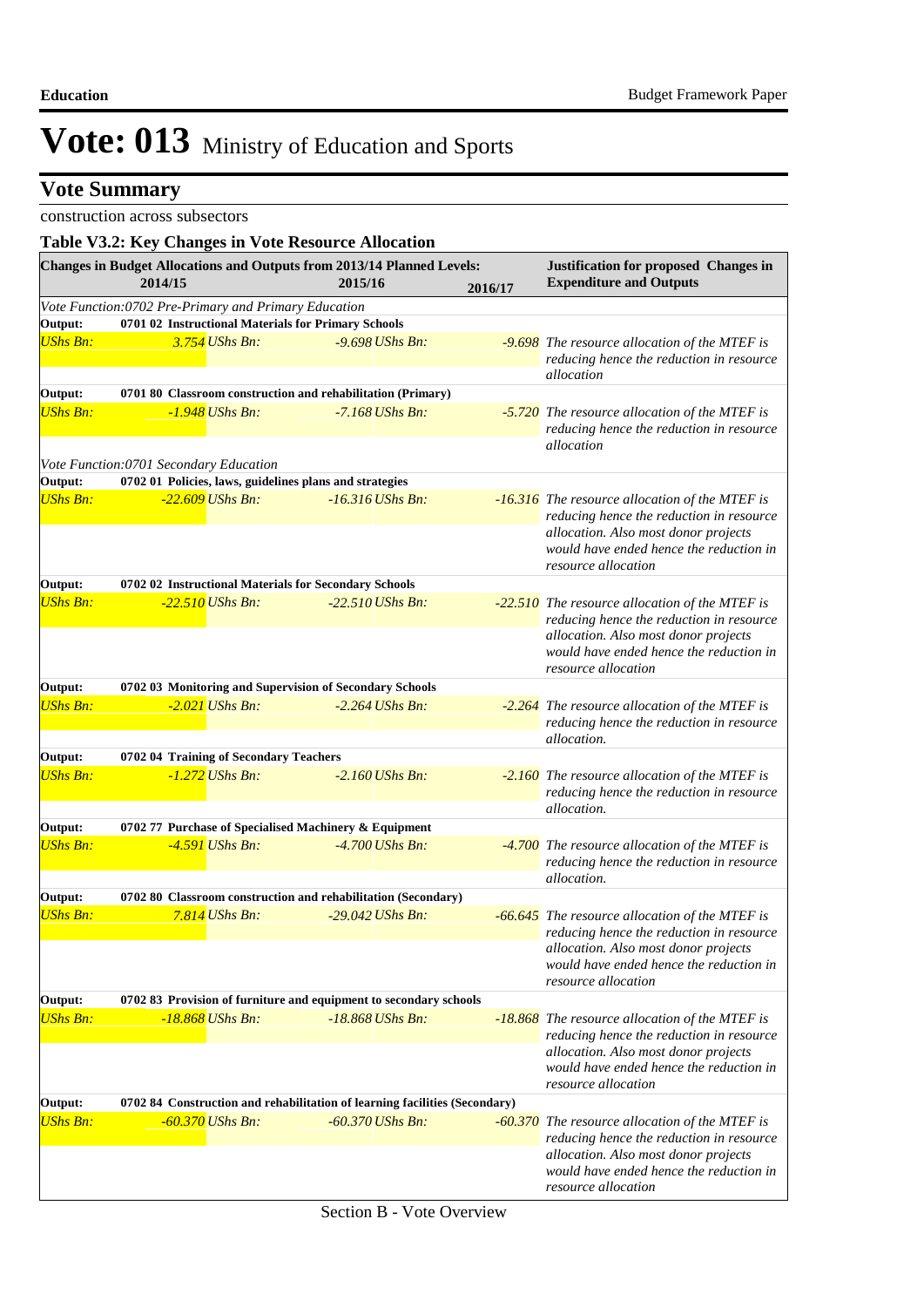### **Vote Summary**

|                                                  | Changes in Budget Allocations and Outputs from 2013/14 Planned Levels:<br>2014/15 | 2015/16           | 2016/17 | <b>Justification for proposed Changes in</b><br><b>Expenditure and Outputs</b>                                                                                             |
|--------------------------------------------------|-----------------------------------------------------------------------------------|-------------------|---------|----------------------------------------------------------------------------------------------------------------------------------------------------------------------------|
|                                                  | Vote Function:0776 Higher Education                                               |                   |         |                                                                                                                                                                            |
| Output:                                          | 0704 76 Purchase of Office and ICT Equipment, including Software                  |                   |         |                                                                                                                                                                            |
| <b>UShs Bn:</b>                                  | $-5.000$ UShs Bn:                                                                 | 5.000 UShs Bn:    |         | <b>15.000</b> ADB V is to cater for provision for<br>benefitting institutions hence the<br>increase in budget across the medium                                            |
|                                                  |                                                                                   |                   |         | term                                                                                                                                                                       |
| Output:                                          | 0704 80 Construction and Rehabilitation of facilities                             |                   |         |                                                                                                                                                                            |
| <b>UShs Bn:</b>                                  | $9.836$ UShs Bn:                                                                  | 22.532 UShs Bn:   |         | <b>59.871</b> ADB V is to cater for provision<br>construction and rehabilitation for<br>benefitting institutions hence the<br>increase in budget across the medium<br>term |
|                                                  | Vote Function:0702 Skills Development                                             |                   |         |                                                                                                                                                                            |
| Output:                                          | 0705 02 Training and Capacity Building of BTVET Institutions                      |                   |         |                                                                                                                                                                            |
| <b>UShs Bn:</b>                                  | 10.732 UShs Bn:                                                                   | $0.000$ UShs Bn:  |         | 0.000 The resource allocation of the MTEF is<br>reducing hence the reduction in resource<br>allocation                                                                     |
| Output:                                          | 0705 52 Assessment and Technical Support for Health Workers and Colleges          |                   |         |                                                                                                                                                                            |
| <b>UShs Bn:</b>                                  | 1.880 UShs Bn:                                                                    | $0.000$ UShs Bn:  | 0.000   |                                                                                                                                                                            |
| Output:                                          | 0705 54 Operational Support to Government Technical Colleges                      |                   |         |                                                                                                                                                                            |
| <b>UShs Bn:</b>                                  | 1.312 <i>UShs Bn:</i>                                                             | $0.012$ UShs Bn:  | 0.012   |                                                                                                                                                                            |
| Output:                                          | 0705 80 Construction and rehabilitation of learning facilities (BTEVET)           |                   |         |                                                                                                                                                                            |
| <b>UShs Bn:</b>                                  | 39.454 UShs Bn:                                                                   | 26.080 UShs Bn:   |         | 4.896 Increased donor funding from OPED<br><b>SAUDI IDB</b>                                                                                                                |
|                                                  | Vote Function:0701 Quality and Standards                                          |                   |         |                                                                                                                                                                            |
| Output:                                          | 0706 01 Policies, laws, guidelines, plans and strategies                          |                   |         |                                                                                                                                                                            |
| <b>UShs Bn:</b>                                  | $-1.527$ UShs Bn:                                                                 | $-1.980$ UShs Bn: |         | -1.980 The resource allocation of the MTEF is<br>reducing hence the reduction in resource<br>allocation                                                                    |
| Output:                                          | 0706 02 Curriculum Training of Teachers                                           |                   |         |                                                                                                                                                                            |
| <b>UShs Bn:</b>                                  | $-2.539$ UShs Bn:                                                                 | $0.000$ UShs Bn:  |         | 0.000 The resource allocation of the MTEF is<br>reducing hence the reduction in resource<br>allocation                                                                     |
| Output:                                          | 0706 72 Government Buildings and Administrative Infrastructure                    |                   |         |                                                                                                                                                                            |
| <b>UShs Bn:</b>                                  | 1.430 UShs Bn:                                                                    | $-3.537$ UShs Bn: |         | -4.432 The resource allocation of the MTEF is<br>reducing hence the reduction in resource                                                                                  |
|                                                  |                                                                                   |                   |         | allocation                                                                                                                                                                 |
| Vote Function:0772 Physical Education and Sports |                                                                                   |                   |         |                                                                                                                                                                            |
| Output:                                          | 0707 72 Government Buildings and Administrative Infrastructure                    |                   |         |                                                                                                                                                                            |
| <b>UShs Bn:</b>                                  | $2.000$ UShs Bn:                                                                  | $0.641$ UShs Bn:  | 0.898   |                                                                                                                                                                            |

### *V4: Vote Challenges for 2014/15 and the Medium Term*

*This section sets out the major challenges the vote faces in 2014/15 and the medium term which the vote has been unable to address in its spending plans.*

The vote has faced challenges in the inadequate release of funds to cover the activities stated in budget documents.

More schools applying for support despite limited funding by government.

Procurement process takes too long

Sanitation still a problem due to lack cesspool emptier in the majority of districts

Harmonizing Secondary teachers wage under the local Government budgeting system.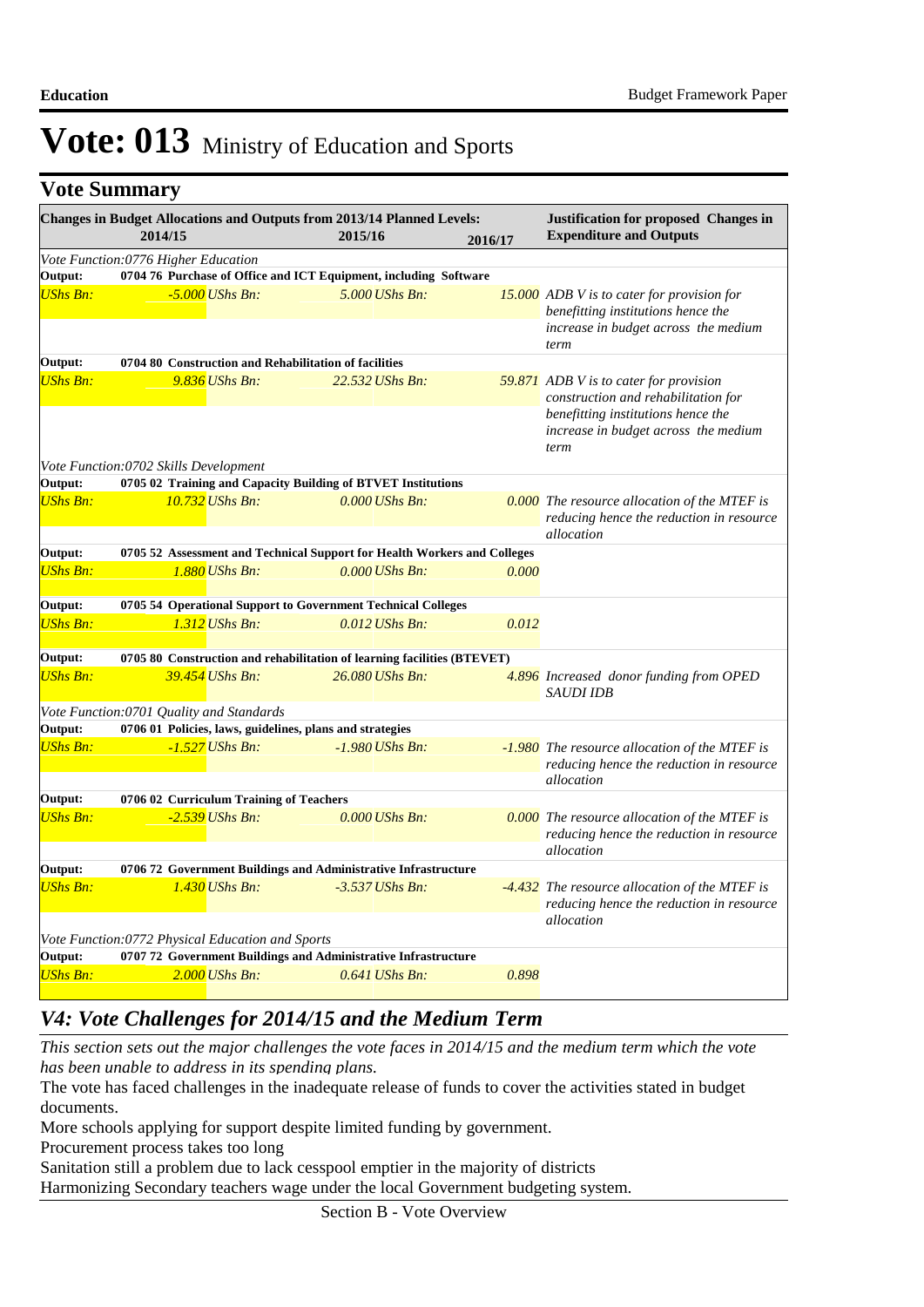### **Vote Summary**

Inadequate financial resources to implement planned activities

Low awareness of all stakeholders on the need for Guidance and Counselling; including educational planners and administrators

Provision for Capitation Grants and Wage for the newly constructed BTVET institutions

Funding for utilities (electricity and water)

Funding for UPOLET programme is still inadequate

Under high education unfunded areas include 40% staff establishment for universities

Under UNESCO there is lack of clarity among partners and clients of the dual nature of UNATCOM as a national organ with both a national and International mandate

Low level of engagement by and with partners and clients in programmes and activities

#### **Table V4.1: Additional Output Funding Requests**

| <b>Outputs in 2014/15:</b> | <b>Additional Requirements for Funding and</b>                                | <b>Justification of Requirement for</b><br><b>Additional Outputs and Funding</b>                                                                                                                                                                                                                                                                                           |  |  |
|----------------------------|-------------------------------------------------------------------------------|----------------------------------------------------------------------------------------------------------------------------------------------------------------------------------------------------------------------------------------------------------------------------------------------------------------------------------------------------------------------------|--|--|
|                            | Vote Function: 0751 Pre-Primary and Primary Education                         |                                                                                                                                                                                                                                                                                                                                                                            |  |  |
| Output:                    | 0701 51 Assessment of Primary Education (PLE)                                 |                                                                                                                                                                                                                                                                                                                                                                            |  |  |
| <b>UShs Bn:</b>            | 0.656                                                                         |                                                                                                                                                                                                                                                                                                                                                                            |  |  |
|                            |                                                                               | The unit cost is 14,000 and the projected number of pupils to be                                                                                                                                                                                                                                                                                                           |  |  |
|                            |                                                                               | examined is 502,778, this implies a budget requirement of Ugshs.                                                                                                                                                                                                                                                                                                           |  |  |
|                            |                                                                               | 7,038bn yet the current provision is Ugshs.5.966shs. This creates<br>a short fall of Ugshs. 1,073bn to cater for PLE examinations                                                                                                                                                                                                                                          |  |  |
| Output:                    | 0701 80 Classroom construction and rehabilitation (Primary)                   |                                                                                                                                                                                                                                                                                                                                                                            |  |  |
| <b>UShs Bn:</b>            | 48.300                                                                        | Required funds for civil works (inclusive of O&M) atleast to be<br>implemented in a phased manner starting starting with 2,459<br>public primary schools i.e (20% of 12,294 public primary schools)                                                                                                                                                                        |  |  |
|                            |                                                                               | Replacement of Pit latrines through construction of 2,000 Lined<br>Latrine blocks of 10 stances each in 2,000 schools ( $o/w$ 5 stances<br>for boys and 5 stances for girls) at a unit cost of Ushs.1.5million<br>per stance. Construct 1,000 girls washrooms in 1000 schools and<br>carry out hygiene promotional activities in 2,000 schools                             |  |  |
|                            | Vote Function:0753 Secondary Education                                        |                                                                                                                                                                                                                                                                                                                                                                            |  |  |
| Output:                    | 0702 53 Secondary Examinations (UNEB)                                         |                                                                                                                                                                                                                                                                                                                                                                            |  |  |
| UShs Bn:                   | 1.274                                                                         |                                                                                                                                                                                                                                                                                                                                                                            |  |  |
|                            |                                                                               | The unit cost is 80,000 and the projected number of students to be<br>examined is 142,489 for UCE while for UACE the unit cost is<br>80,000 and the projected candidates are 29,961. This implies a<br>budget requirement of Ugshs. 13.796bn against the current<br>provision of Ugshs 11.639bn, hence a short fall of Ugshs. 2.157bn<br>on both programmes for FY 2014/15 |  |  |
|                            | Vote Function:0751 Higher Education                                           |                                                                                                                                                                                                                                                                                                                                                                            |  |  |
| Output:                    | 0704 51 Support establishment of constituent colleges and Public Universities |                                                                                                                                                                                                                                                                                                                                                                            |  |  |
| <b>UShs Bn:</b>            | 10.900                                                                        | For Infrastructual development to make Gulu University<br>Constituent College at Lira ready for 2012 intake to cater for 150<br>students of civi engineering midwifery and public enviromental<br>health                                                                                                                                                                   |  |  |
| Output:                    | 0704 53 Sponsorship Scheme and Staff Development for Masters and Phds         |                                                                                                                                                                                                                                                                                                                                                                            |  |  |
| <b>UShs Bn:</b>            | 25,000                                                                        | Implementing the loan scheme for atleast 2,500 needy students at                                                                                                                                                                                                                                                                                                           |  |  |
|                            |                                                                               | a unit cost of 3,519,918 leading to a cost                                                                                                                                                                                                                                                                                                                                 |  |  |
|                            |                                                                               | of(3,519,918*2,500=8,799,795,000) while 5,186,000,000 will be                                                                                                                                                                                                                                                                                                              |  |  |
|                            |                                                                               | used to finance activities of the loan board such as staff                                                                                                                                                                                                                                                                                                                 |  |  |
|                            |                                                                               | recruitment(1billion), Rent(240million),                                                                                                                                                                                                                                                                                                                                   |  |  |
|                            |                                                                               | consultancy(317million),transport (300million) workshops(500m)<br>and Procuring computers and IT equipment (403m) Therefore<br>giving us a total of(17,599,590,000+5,186,000,000)=<br>Shs.22,785,590,000                                                                                                                                                                   |  |  |
| Output:                    | 0704 55 Operational Support for Public and Private Universities               |                                                                                                                                                                                                                                                                                                                                                                            |  |  |
|                            |                                                                               |                                                                                                                                                                                                                                                                                                                                                                            |  |  |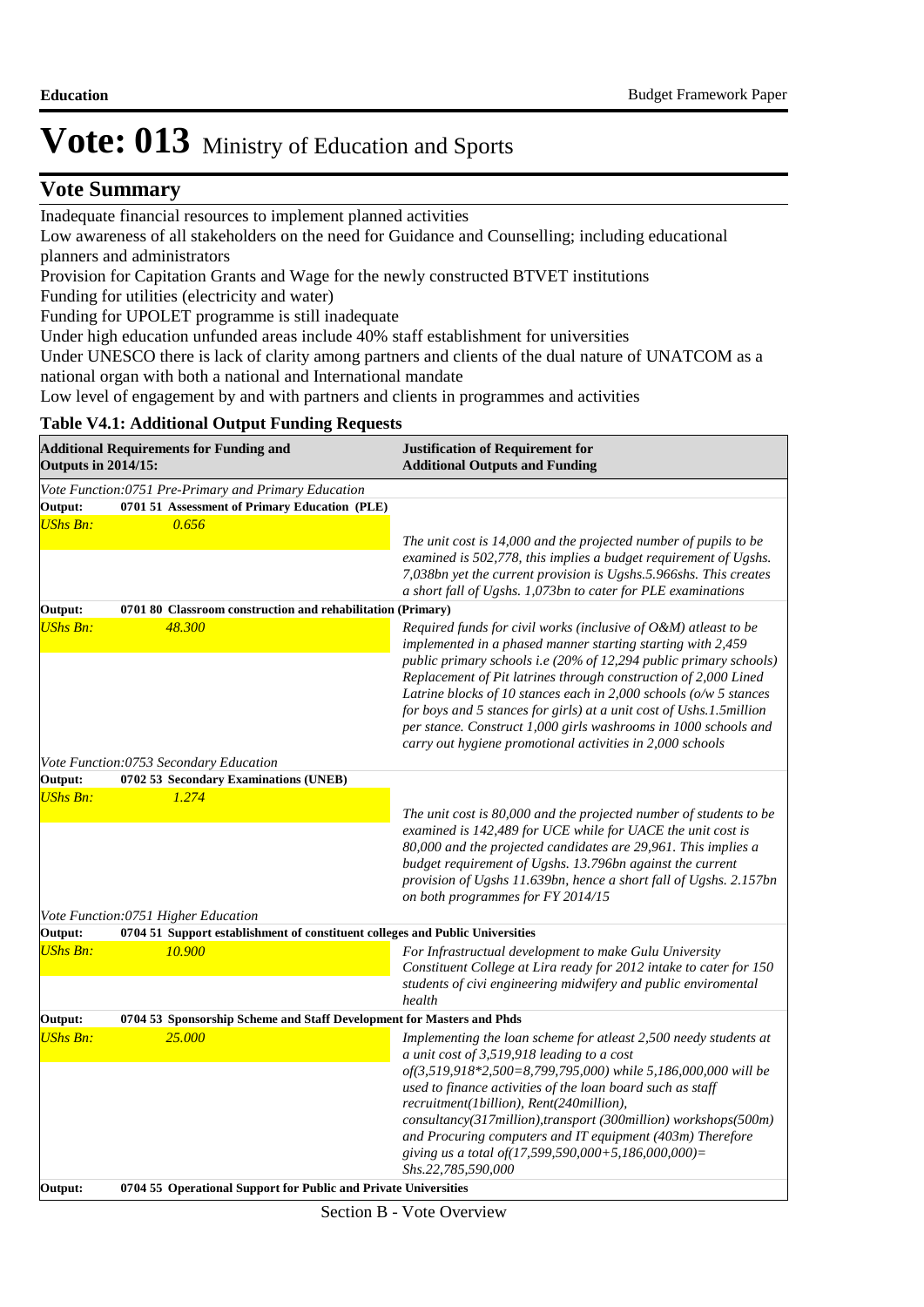| <b>Additional Requirements for Funding and</b><br><b>Outputs in 2014/15:</b> |        | <b>Justification of Requirement for</b><br><b>Additional Outputs and Funding</b>                                                                                                                                                                                                                                                                                                                                                                                                                                                                                                                                |
|------------------------------------------------------------------------------|--------|-----------------------------------------------------------------------------------------------------------------------------------------------------------------------------------------------------------------------------------------------------------------------------------------------------------------------------------------------------------------------------------------------------------------------------------------------------------------------------------------------------------------------------------------------------------------------------------------------------------------|
| <b>UShs Bn:</b>                                                              | 71.645 | Gulu University; Capitation grant for 440 science students (o/w<br>240 students are continuing). There are 5 new programmes to be<br>introduced: Bachelor of Pharmacy, Bachelor of Nursing,<br>Bachelor of Medical Imaging, and Bachelor of Physiotherapy in<br>Occupational therapy and Bachelor of Diagnostic Ultrasound.<br>(shs.4.5bn)                                                                                                                                                                                                                                                                      |
|                                                                              |        | Kyambogo University; The University is only staffed up to 33% of<br>its establishment. This small ration has had strong negative<br>impact on the quality of University products. The use of part-time<br>lecturers undermines effective teaching and research development.<br>(shs.1.6bn)                                                                                                                                                                                                                                                                                                                      |
|                                                                              |        | Kyambogo University; Government paid UGX 5 billion in<br>December 2010 for staff arising out of integration of former<br>constituent Colleges into Kyambogo University. However, the<br>10% NSSF employer contribution was not paid. It is important<br>that this money be cleared. $(5,000,000,000*0.1=500,000,000)$                                                                                                                                                                                                                                                                                           |
|                                                                              |        | (shs 0.5bn)<br>Mbarara University; Funds required to cater for feeding of 247<br>students for 238 days and paying living out allowance at a unit<br>cost of 5,000 and 6, 000 respectively. (shs0.35bn)<br>Busitema University; By the end of last Financial Year, 2010/2011                                                                                                                                                                                                                                                                                                                                     |
|                                                                              |        | Busitema University staffing level stood at about 38% of the<br>overall requirements. However, it is now the policy of Government<br>to recruit staff up to at least 50%. The University has submitted to<br>the Ministry of Public Service, a costed recruitment Plan to<br>increase staffing level to at least 50% (shs1.33bn)                                                                                                                                                                                                                                                                                |
|                                                                              |        | Busitema University; The existing water supply system for<br>Busitema University as originally installed comprises three<br>Considering the age of the current infrastructure, including the<br>borehole sources and given the chronology of the technical<br>problems experienced, the University has decided to take a new<br>course of action to mitigate the current problems to ensure<br>reliability and stability of water supply by adopting the option of<br>developing a new source and replacement of the entire pipe<br>network. Cost estimates are indicated in the table below.<br>(shs. 0.615bn) |
|                                                                              |        | Busitema University; The University is offering a programme of<br>study leading to the award of a degree in computer engineering<br>and computer studies. However, given that the institution is still<br>young, it has no modern infrastructure to support these<br>programmes. We are therefore requesting for more funding from<br>government as indicated in the table below to develop the                                                                                                                                                                                                                 |
|                                                                              |        | appropriate infrastructure for teaching, communication and<br>management. (shs.1.375bn)<br>Soroti University; facilitating an interim task force for the                                                                                                                                                                                                                                                                                                                                                                                                                                                        |
|                                                                              |        | establishment of Soroti University (shs.1.2bn)<br>Gulu University; Total amount required to acquire ownership for<br>3 square miles is Ushs.20bn. However, due to resource<br>constraints, this shall be phased in over 4 years. (shs.5bn)<br>Gulu University; infrastructure development, Ushs.24.5bn is<br>required to provide facilities to enable the institutions accomplish<br>their mandate. However, due to resource constraints, this wil<br>have to be phased in over 2 years. (shs.17.7bn)                                                                                                           |
|                                                                              |        | Kyambogo University ; The security of students and staff is at<br>great risk given a high population density. Ministry of Internal<br>Affairs carried out a security audit of the University Campus and                                                                                                                                                                                                                                                                                                                                                                                                         |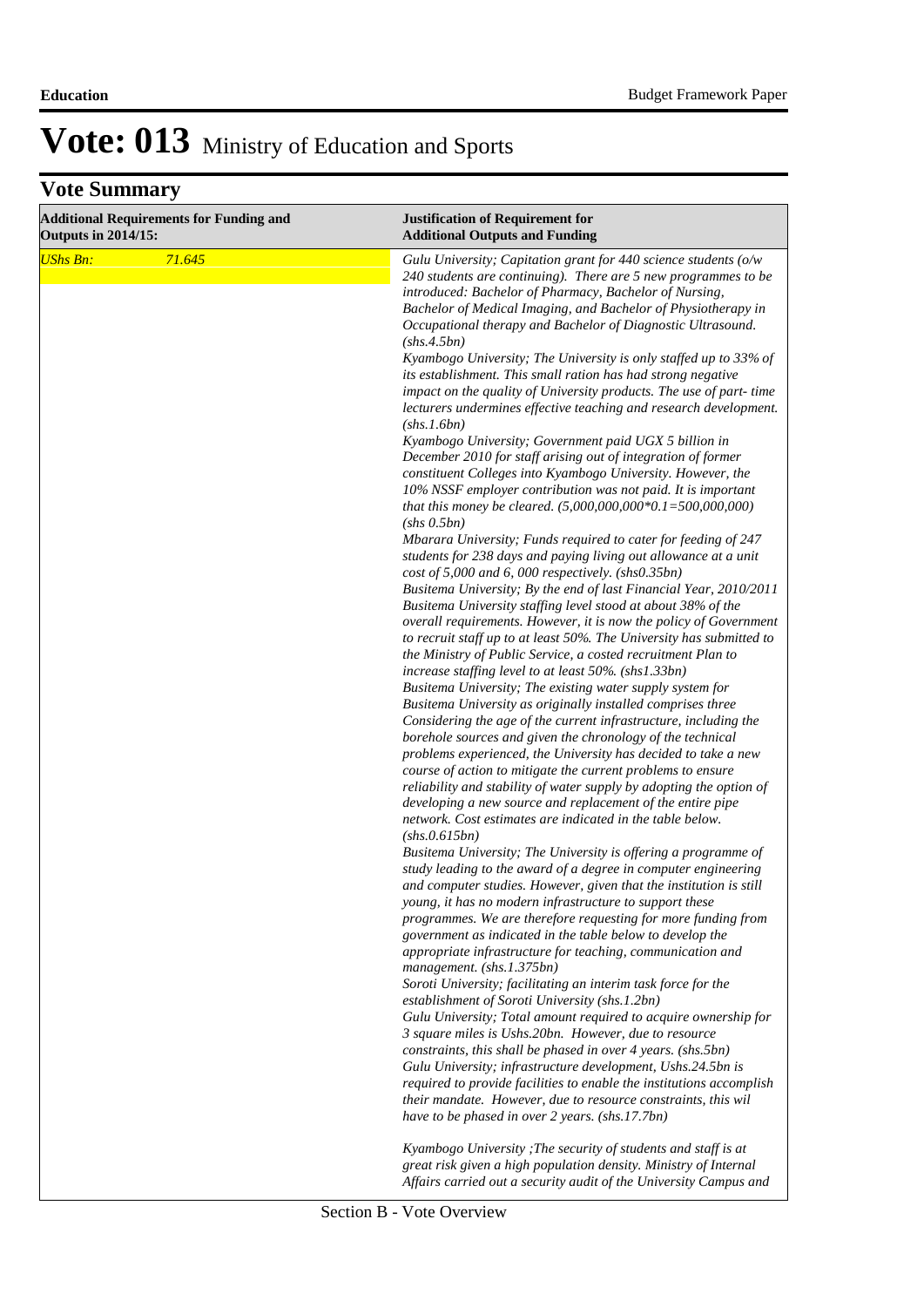| <b>Additional Requirements for Funding and</b><br><b>Outputs in 2014/15:</b> | <b>Justification of Requirement for</b><br><b>Additional Outputs and Funding</b>                                                                                                                                                                                                                                                                                                                                                                                                                                                                                                                                                                                                                                                                                                                                                                                                     |
|------------------------------------------------------------------------------|--------------------------------------------------------------------------------------------------------------------------------------------------------------------------------------------------------------------------------------------------------------------------------------------------------------------------------------------------------------------------------------------------------------------------------------------------------------------------------------------------------------------------------------------------------------------------------------------------------------------------------------------------------------------------------------------------------------------------------------------------------------------------------------------------------------------------------------------------------------------------------------|
|                                                                              | identified Kyambogo to be at very high risk of terrorist attack if<br>security measures are not implemented. A University Fence was<br>greatly recommended as the major security measure on which<br>other measures can be based. (Shs.2.5bn),<br>The University has asbestos-roofed structures that are deadly to<br>life. The Parliament of Uganda directed in March 2011 that<br>Kyambogo University must remove all asbestos-roofed structures<br>as a priority because they are deadly to human life. The<br>University plans to renovate and re-roof 10 asbestos roofed<br>structures in $2012/2013$ . (shs.0.5bn)<br>MUBS; Funds required to pay the certificates after the scheduled<br>completion of the library. (shs.3.0bn)<br>Muni University (formerly West Nile)for establishment of Muni<br>University in terms of catering for infrastructure etc.<br>(shs.11.268bn) |
| Vote Function:0752 Skills Development<br>Output:                             | 0705 52 Assessment and Technical Support for Health Workers and Colleges                                                                                                                                                                                                                                                                                                                                                                                                                                                                                                                                                                                                                                                                                                                                                                                                             |
| <b>UShs Bn:</b><br>28.744                                                    | Effectively manage assessment of students, setting and marking<br>examinations for Nurses and Midwives Ugshs. 2.809bn<br>Effectively manage assessment of students, setting and marking                                                                                                                                                                                                                                                                                                                                                                                                                                                                                                                                                                                                                                                                                              |
|                                                                              | examinations for Business, Technical and Vocational Institutions<br>Ugshs.3.406bn                                                                                                                                                                                                                                                                                                                                                                                                                                                                                                                                                                                                                                                                                                                                                                                                    |
|                                                                              | Effectively manage assessment of students, setting and marking<br>examinations for the Allied Health Professionals schools. Ugshs<br>1.2bn                                                                                                                                                                                                                                                                                                                                                                                                                                                                                                                                                                                                                                                                                                                                           |
|                                                                              | Capitation raised from the current shs. 2,400/= to 3,500/= per<br>day per student for UTCs for 2,000 students<br>Capitation raised from the current shs. 1,600/= to 3,500/= per<br>day per student for UCCs for 2,000 students                                                                                                                                                                                                                                                                                                                                                                                                                                                                                                                                                                                                                                                       |
|                                                                              | Capitation raised from the current shs. $4,000/=$ to $4,500/=$ per<br>day per student for Technical institutes<br>Capitation grants for 5 new Technical institutes each with 50<br>students (Col Nasura Izaruka- umbe, kisomoro kabarole barlonyo<br>Agro Lira, Abia Massacre Alebtong Kotodo-kotido)<br>250*460,000*3=345,000,000                                                                                                                                                                                                                                                                                                                                                                                                                                                                                                                                                   |
|                                                                              | Startup funds and staffing of the institutions with 2 teachers for 3<br><i>courses for 12 month = 180,000,000</i><br>Need to provide for a short fall of Ugshs 18.2bn as counter part<br>funding on Donor funded projects by OPEC, SAUDI, South<br>Korea, Kuwait, KOICA and Japan                                                                                                                                                                                                                                                                                                                                                                                                                                                                                                                                                                                                    |
| Vote Function:0753 Quality and Standards<br>Output:                          | 0706 53 Training of Secondary Teachers and Instructors (NTCs)                                                                                                                                                                                                                                                                                                                                                                                                                                                                                                                                                                                                                                                                                                                                                                                                                        |
| <b>UShs Bn:</b><br>7.313                                                     | Capitation grant raised from the current Shs. 1,800 to 3,000/=<br>per day (for 250 days) per student $(3,750$ students) to take care of<br>utilities and inflation                                                                                                                                                                                                                                                                                                                                                                                                                                                                                                                                                                                                                                                                                                                   |
|                                                                              | There will be need for orienting of teachers on the new Kiswahili<br>curriculum, which requires availability of materials at cost of<br>Ugshs 4.5bn (45000 copies *10000shs)                                                                                                                                                                                                                                                                                                                                                                                                                                                                                                                                                                                                                                                                                                         |
| Vote Function: 0702 Physical Education and Sports<br>Output:                 | 0707 02 Support to National Sports Organisations/Bodies for PES activities                                                                                                                                                                                                                                                                                                                                                                                                                                                                                                                                                                                                                                                                                                                                                                                                           |
| <b>UShs Bn:</b><br>2.428                                                     | H.E the president directed MOFED to provide shs 700 million to<br>support FUFA and UAF                                                                                                                                                                                                                                                                                                                                                                                                                                                                                                                                                                                                                                                                                                                                                                                               |
|                                                                              | Due to financial constraints, the Lugogo NCS office block has<br>never had any major facelift since its construction in 1954 and is                                                                                                                                                                                                                                                                                                                                                                                                                                                                                                                                                                                                                                                                                                                                                  |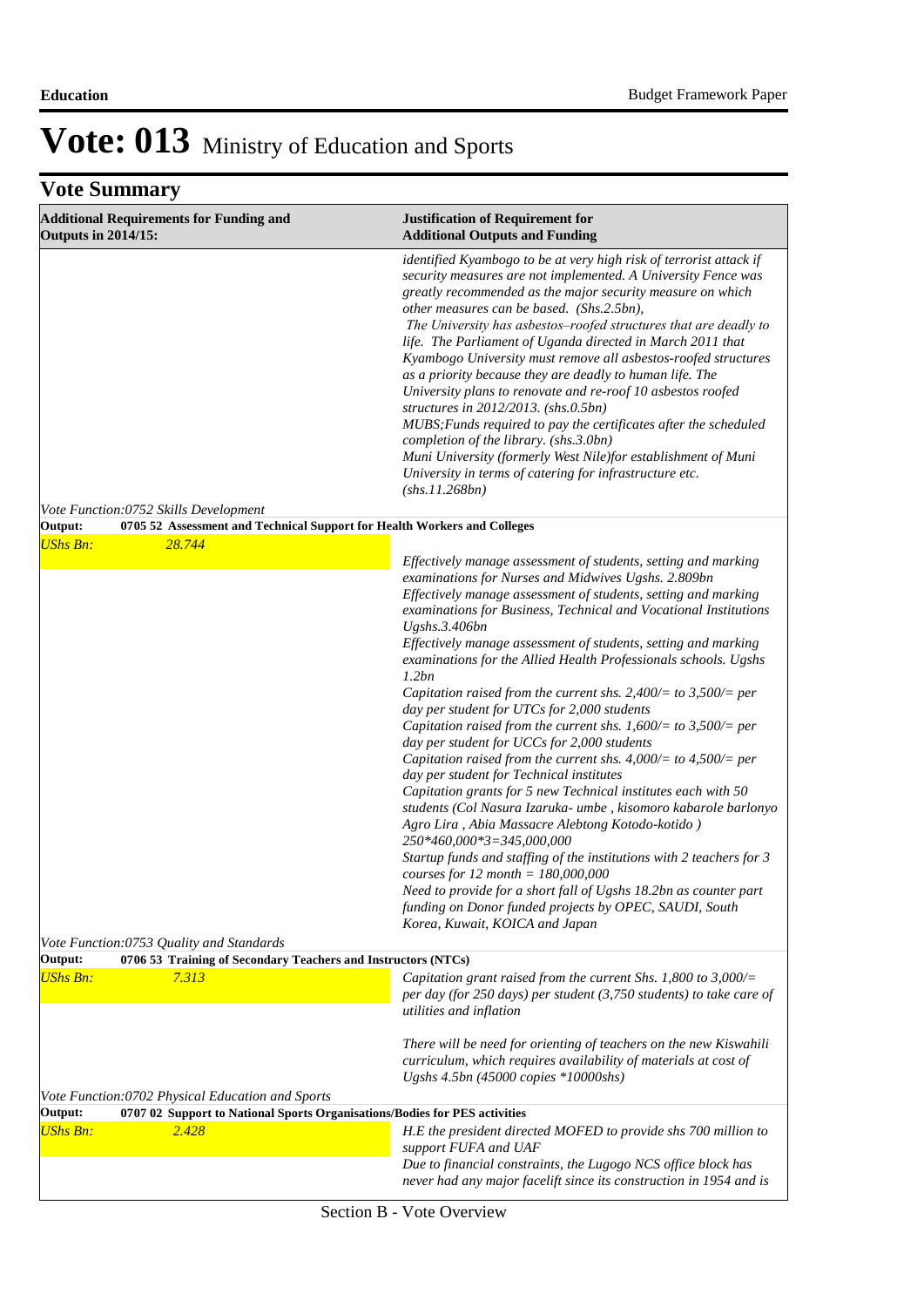### **Vote Summary**

| <b>Outputs in 2014/15:</b> | <b>Additional Requirements for Funding and</b>                 | <b>Justification of Requirement for</b><br><b>Additional Outputs and Funding</b>                                                                                                                                                                                           |
|----------------------------|----------------------------------------------------------------|----------------------------------------------------------------------------------------------------------------------------------------------------------------------------------------------------------------------------------------------------------------------------|
|                            | Vote Function:0703 Policy, Planning and Support Services       | consequently very dilapidated.<br>To provide adequate budget to support activities of over 40<br>National Sports Associations that are affiliated to NCS. This will<br>enable NCS to undertake/support talent identification and<br>development programmes in the country. |
| Output:                    | 0749 03 Ministerial and Top Management Services                |                                                                                                                                                                                                                                                                            |
| <b>UShs Bn:</b>            | 10.936                                                         | Funds required for construction of the ministry headquarters in<br>Kyambogo and VAT arrears                                                                                                                                                                                |
| Output:                    | 0749 72 Government Buildings and Administrative Infrastructure |                                                                                                                                                                                                                                                                            |
| <b>UShs Bn:</b>            | 0.000                                                          |                                                                                                                                                                                                                                                                            |

*This section discusses how the vote's plans will address and respond to the cross-cutting policy, issues of gender and equity; HIV/AIDS; and the Environment, and other budgetary issues such as Arrears and NTR..* 

### **(i) Cross-cutting Policy Issues**

### *(i) Gender and Equity*

Within the Ministry, the Gender Unit carried out a rapid gender assessment as an entry point to engage sub sectors. The needs assessment exercise targeted gender focal point officers, Heads of departments, budget officers and planners.

The Gender Unit prepared a Position Paper on key gender issues within the various sub-sectors. The paper was shared with members of the Education Development Partners and the Gender team of the Development partners. The paper was circulated during the Annual Education and Sports Sector Review. It was also presented to the M&E working Group of the Ministry. This paper will be used to engage the sector working groups, during the forth coming budget process.

Gender mainstreaming efforts in the Ministry of Education and Sports have been continuously supported and coordinated by the Gender Unit through; engendering education sector BFP and annual work plans, supporting implementation of work plan for the sector gender task force and capacity building for gender and education activities.

During FY 2012/13, Participatory Gender Audit (PGA) was carried out and report produced. This report has been discussed through the various management levels of the Ministry for ownership especially its recommendations. There are plans to disseminate and produce publication of Gender Audit Report: formulate the Gender in Education Strategic Plan, develop structures to link and network all the different activities: the gender unit will support implementation of the current integrated work plan. Gender unit developed Simplified Gender Budgeting Guidelines for mainstreaming Gender in Education Sector and guide in the budget process.

There are plans to review and publish the simplified Gender and Equity guidelines for the education sector: The Gender Unit proposed a development of a very comprehensive guideline specifically for the education sector.

Support the strengthening of MoES linkages with relevant line ministries and stakeholders in implementing the Gender in education policy. The unit will identify at least two M & E tools to be engendered as per the preliminary recommendations of the PGA report, develop a paper on teenage pregnancies to be used as key document for engagement on development of policy on re-entry of pregnant girls to schools.

### *(ii) HIV/AIDS*

In the Ministry of Education and sports, HIV&AIDS interventions are coordinated by the HIV and AIDS unit. This unit basically depends on donor support out of which it achieved the following in FY 2012/13. Developed the Education and Sports Sector HIV&AIDS Prevention Strategic Plan (2011-2015) to guide